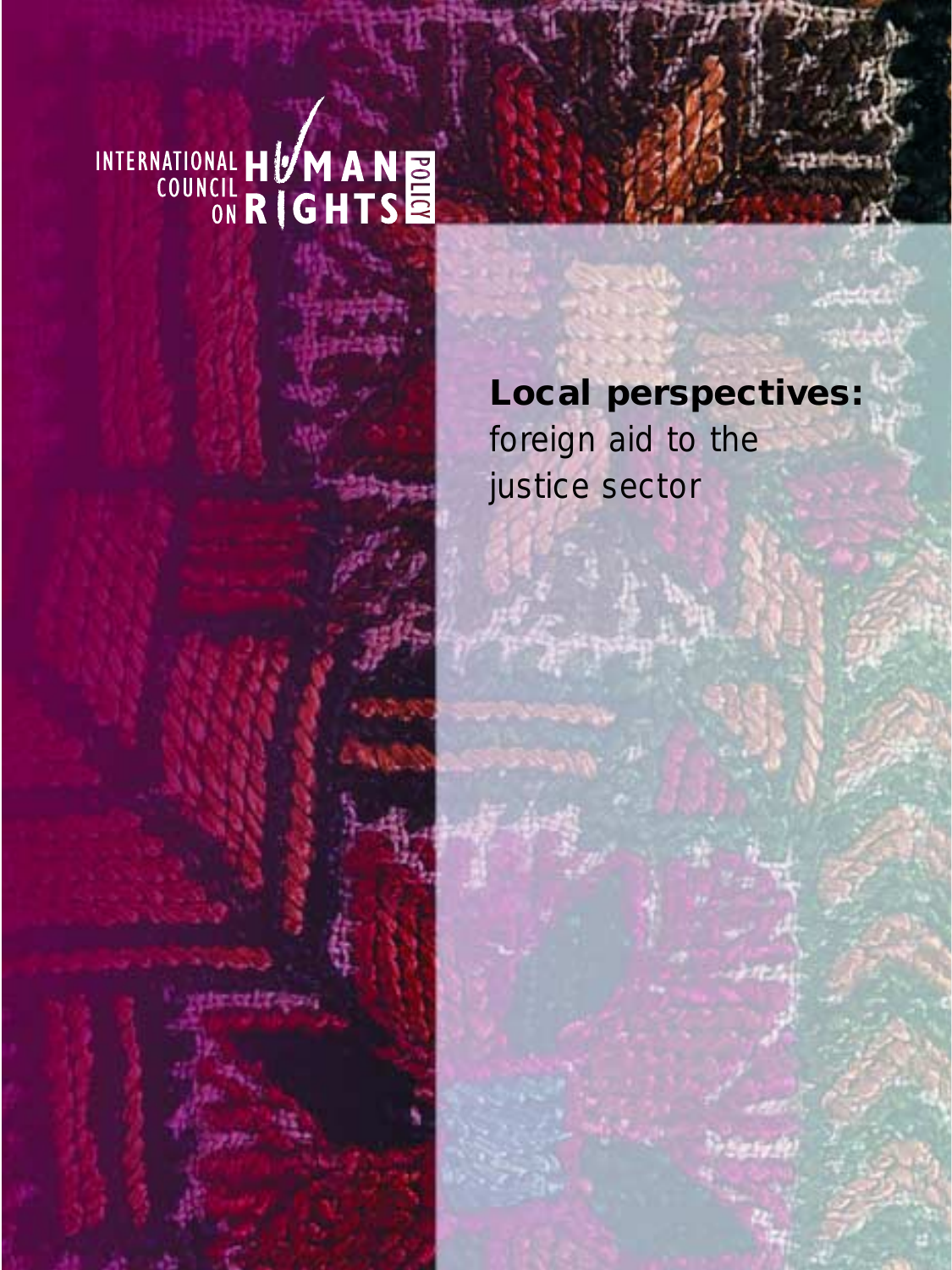# **About this publication**

The meaningful participation of beneficiaries in aid programmes directed to human rights reform is crucial to their success. Their views on ways to improve them deserve serious attention.

In interviews with beneficiaries in four countries we were told that aid for reform has had an impact. In the justice sector (the focus of our study) foreign aid has facilitated constitutional development and legislative reforms and helped expand civil society and transform the justice system. Aid programmes have helped introduce human rights concepts into public consciousness and public institutions in societies where such notions were once seen as subversive.

We were also told that human rights assistance can be wasteful and even do harm. Badly conceived and implemented programmes have sheltered repressive regimes from scrutiny, wasted vital resources and distorted domestic institutions. Donors sometimes promote inappropriate models and put their foreign policy interests before human rights. They can be unreliable partners, subject to quick fixes and too much attention on "exit strategies".

Success depends on many factors, not least paying more attention to local perspectives. This report sets out some of the main issues. It offers signposts that we hope will be useful to both donors and beneficiaries looking for ways to strengthen the impact of human rights assistance.

"*…a dynamic treatment of a complex subject.*"

Iris Almeida, Director, Rights and Democracy, Montreal, Canada

"*It is extremely interesting and challenges us to think about our programmes in a holistic way.*"

Mary Ndlovu, Legal Resources Foundation, Zimbabwe

"*The report is excellent. I only hope that donors and beneficiaries alike will pay close attention to it.*"

> Richard E. Messick, co-director, Legal Institutions Thematic Group,.World Bank,USA

**International Council on Human Rights Policy 48, chemin du Grand-Montfleury P.O. Box 147, CH-1290 Versoix, Switzerland Tel: (41 22) 775 3300 Fax: (41 22) 775 3303 Email: ichrp@international-council.org ISBN 2-940259-04-6 Web: http://www.international-council.org EAN 9782940259045**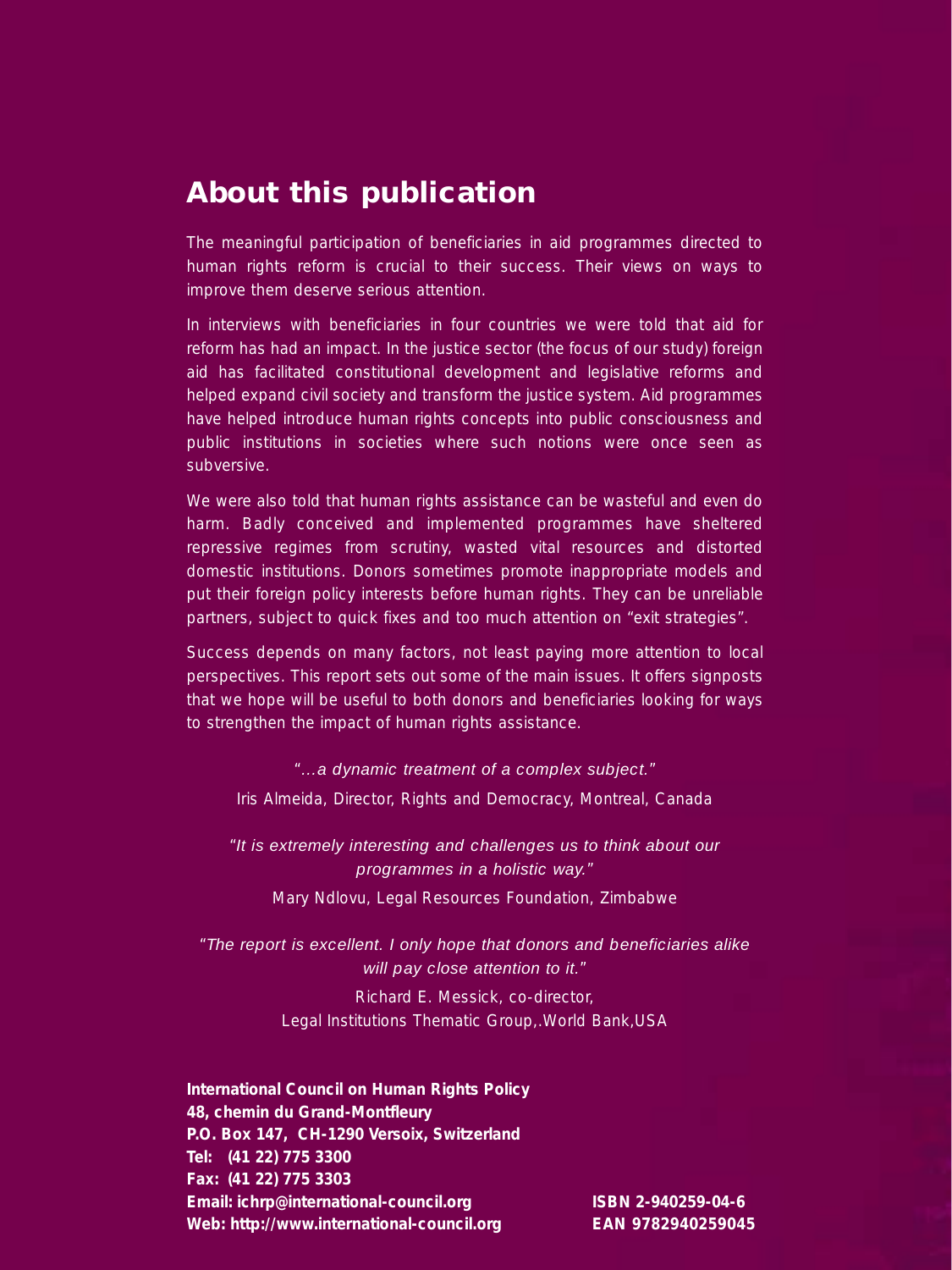# **The International Council on Human Rights Policy**

The International Council on Human Rights Policy was established in Geneva in 1998 to conduct applied research into current human rights issues. Its research is designed to be of practical relevance to policymakers in international and regional organisations, in governments and intergovernmental agencies, and in voluntary organisations of all kinds. The Council is independent, international in its membership, and participatory in its approach. It is registered as a non-profit foundation under Swiss law.

Additional information about the Council, and other research projects it is undertaking, may be found at the end of this document.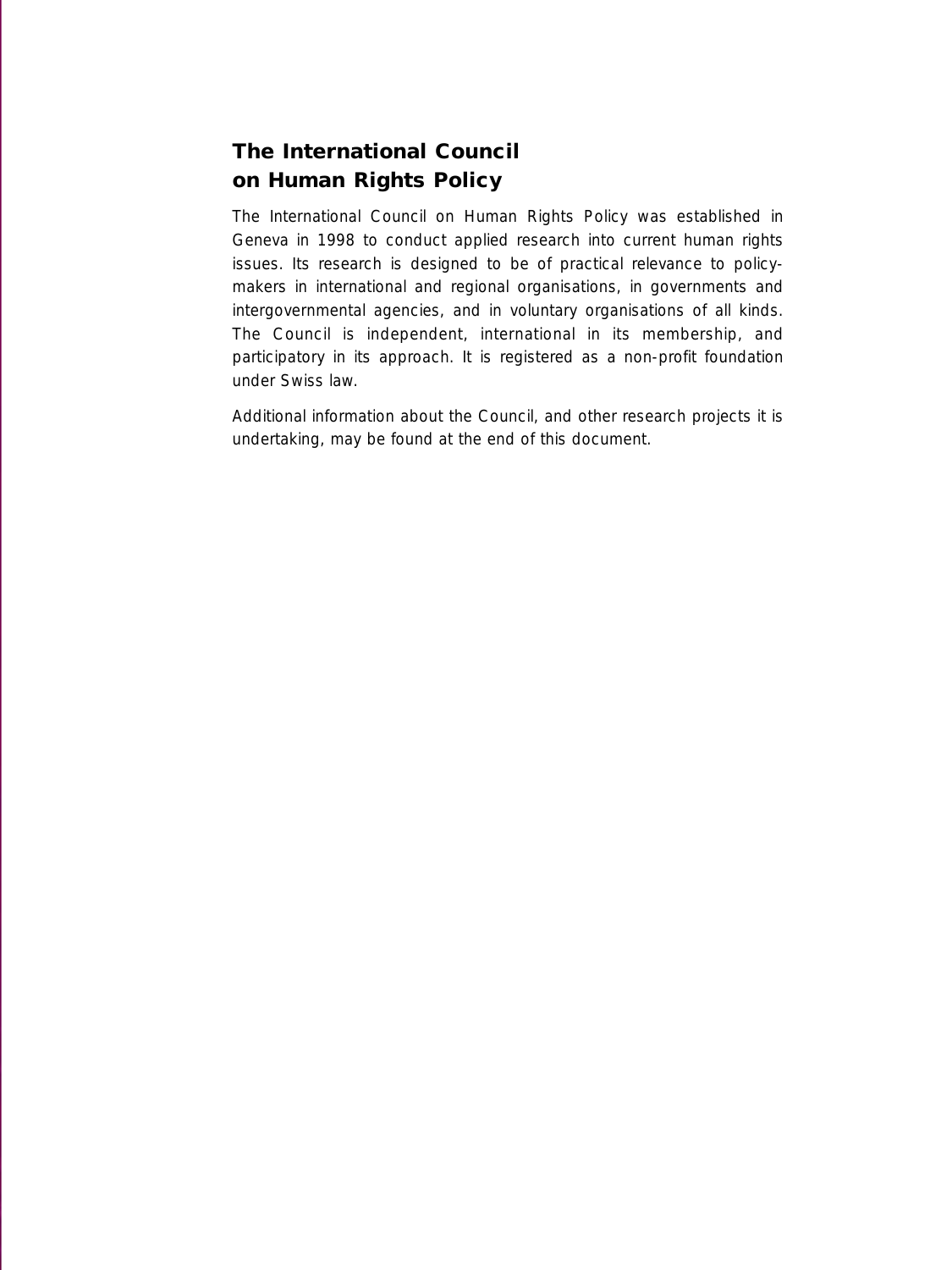# **CONTENTS**

| <b>CONTENTS</b>                                                                     |                |
|-------------------------------------------------------------------------------------|----------------|
| Acknowledgements                                                                    |                |
| Preface                                                                             |                |
| <b>Introduction</b>                                                                 | 1              |
| One: Methodology and definition of terms                                            | 3              |
| Methodology                                                                         | 3              |
| Definition of terms                                                                 | $\overline{4}$ |
| Human rights assistance<br>Justice sector                                           | 5<br>6         |
| Types of assistance                                                                 | 6              |
| Actors and roles: donors and beneficiaries                                          | 7              |
| Beneficiaries (recipients)                                                          | 7              |
| Donors (providers)                                                                  | 8              |
| Government and non-government                                                       | 8              |
| The beneficiary perspective                                                         | 9              |
| Two: The national reform context:                                                   |                |
| Bulgaria, Cambodia, Guatemala and South Africa<br>Bulgaria                          | 13<br>14       |
| Cambodia                                                                            | 15             |
| Guatemala                                                                           | 16             |
| South Africa                                                                        | 17             |
| Three: Human rights and development -                                               |                |
| bridging the divide                                                                 | 19             |
| Poverty, underdevelopment and justice                                               | 20             |
| Measuring success (and failure)                                                     | 21             |
| A rights-based approach to development<br>Beneficiaries and a rights-based approach | 22<br>23       |
| Donor constraints                                                                   | 24             |
| Four: Threshold issues -                                                            |                |
| When to provide assistance and to whom?                                             | 27             |
| When to engage (or disengage)?                                                      | 27             |
| Ups and downs - the Guatemala experience                                            | 30             |
| Monitoring and engaging                                                             | 33             |
| Who to engage? Institution building in the official sector                          | 36             |
| The "safe aid" factor<br>Staying the course                                         | 38<br>43       |
|                                                                                     |                |
| Five: Strategic reform                                                              | 45             |
| Recognising justice as a development sector<br>NGOs as part of the justice sector   | 46<br>48       |
|                                                                                     |                |
|                                                                                     |                |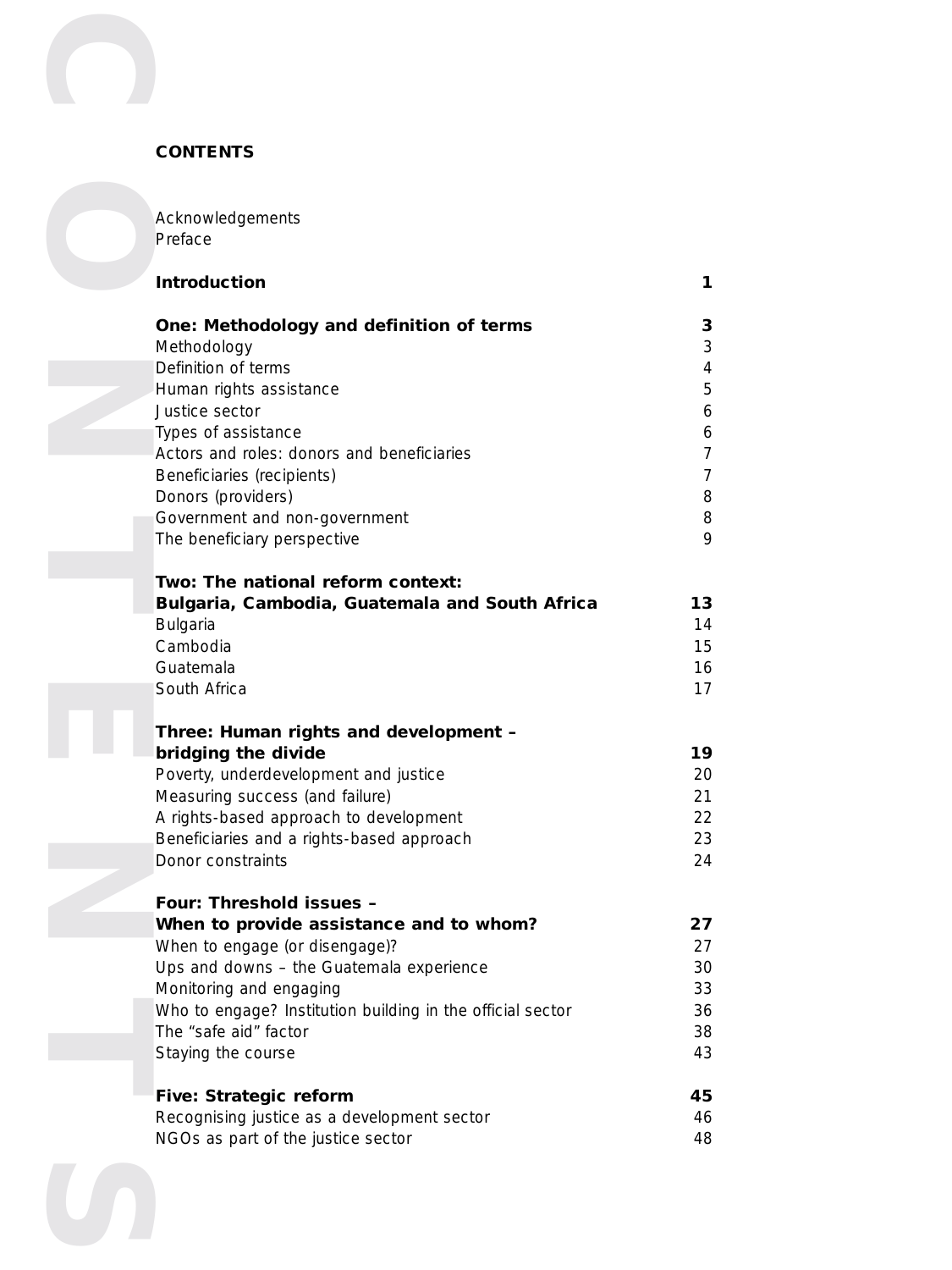|  | ۱ |  |
|--|---|--|

 $\bullet$ 

| Planning reform                                                                                  | 48  |
|--------------------------------------------------------------------------------------------------|-----|
| National policy                                                                                  | 49  |
| Specific plans for the justice sector                                                            | 49  |
| Tracking reform                                                                                  | 52  |
| Participatory needs assessment                                                                   | 53  |
| Improving co-ordination                                                                          | 55  |
| Five strategic safeguards                                                                        | 57  |
| Access to justice                                                                                | 58  |
| Recognise indigenous systems                                                                     | 60  |
| Empower women                                                                                    | 61  |
| Involve minorities directly                                                                      | 63  |
| Make the link between human rights and personal security                                         | 64  |
| Six: Effective aid relationships                                                                 | 67  |
| Local relationships                                                                              | 67  |
| Foreign models, expertise and interests                                                          | 70  |
| Ownership, partnership and donor trends                                                          | 73  |
| Evolution                                                                                        | 74  |
| Transparency                                                                                     | 75  |
| Flexibility and responsiveness                                                                   | 75  |
| Sound methodology                                                                                | 79  |
| The right balance: advice and funds                                                              | 79  |
| Sustained commitment                                                                             | 80  |
| How long is the long-term?                                                                       | 83  |
| Foreign support for independent justice institutions                                             | 84  |
| The relevance of international human rights standards                                            | 85  |
| Seven: Conclusions and findings                                                                  | 87  |
| Findings                                                                                         | 88  |
| Annexe I: List of principal interviews                                                           | 94  |
| Annexe II: List of persons who provided written comments<br>on an earlier version of this report | 96  |
| Annexe III: An overview of donor policies and programmes                                         | 98  |
| The DAC                                                                                          | 98  |
| Official bilateral aid agencies                                                                  | 99  |
| European Union                                                                                   | 108 |
| International financial institutions                                                             | 109 |
| The United Nations                                                                               | 111 |
| Private foundations and non-governmental donors                                                  | 112 |
| Bibliography                                                                                     | 115 |
| About The International Council on Human Rights Policy                                           | 124 |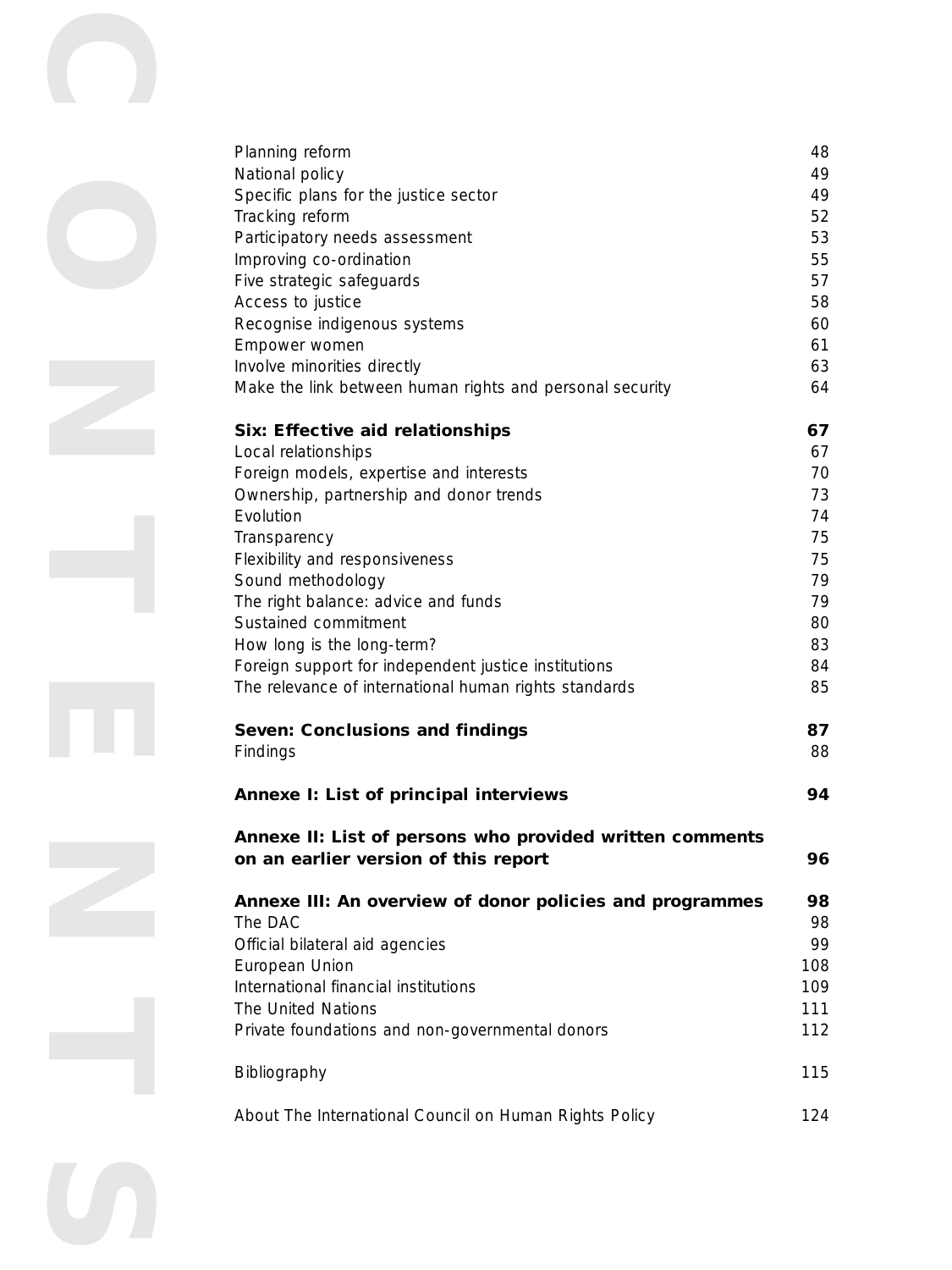#### **ACKNOWLEDGEMENTS**

#### **The Research Team**

This report was written by **Craig Mokhiber**, lead researcher for the Council on this project, during a sabbatical from his post with the Office of the United Nations High Commissioner for Human Rights (formerly the UN Centre for Human Rights) where he has worked for several years. Craig Mokhiber is an international human rights lawyer who has extensive experience in the design and implementation of human rights assistance programmes. He has written several human rights manuals and handbooks for the UN and conducted human rights needs assessment, advisory, and training missions for the UN in many countries. From 1996 – 1998 he was Legal Advisor to the UN Special Coordinator in the Occupied Territories, where one of his chief tasks involved coordinating human rights assistance to the Palestinian National Authority. Prior to joining the United Nations, he worked as an attorney at the New York Bar and as an activist with a number of non-governmental organisations.

### **Craig Mokhiber was assisted and advised by assistant researchers in the four countries in which field work was conducted:**

| Bulgaria     | Mr Krassimir Kanev, Director of the Bulgarian Helsinki<br>Committee.                                                   |
|--------------|------------------------------------------------------------------------------------------------------------------------|
| Cambodia     | Mr Thun Saray, Director of ADHOC – the Cambodian Human<br>Rights and Development Association.                          |
| Guatemala    | Mr Frank La Rue, founder and Executive Director of CALDH -<br>the Centre for Legal Action on Human Rights.             |
| South Africa | Ms Corlett Letlojane, of Africa Affairs Consultancy, who<br>previously worked for several years with Lawyers for Human |

Further assistance was provided by Dessislava Simeonova in Bulgaria, Chun Sath in Cambodia, Jorge Enrique Torres in Guatemala and Motlai Mashilioane and the National Paralegal Institute in South Africa.

Rights.

We are also grateful to James Sloan, who undertook preliminary consultations on donor programmes in August – September 1998.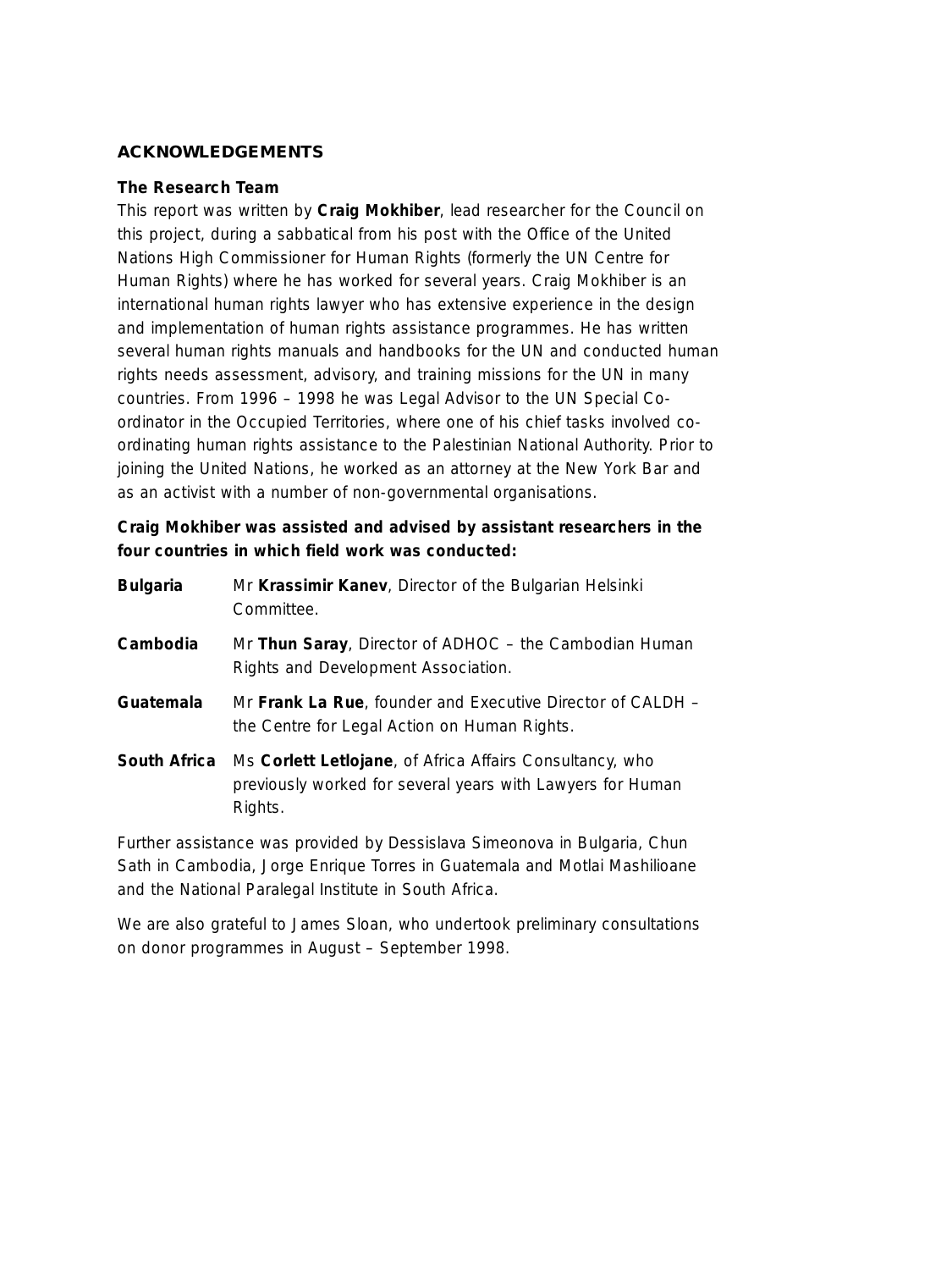#### **PREFACE**

Human rights are central to development. Progress cannot be measured in economic terms alone. Moreover, economic progress itself only proceeds in a sustainable way when it is grounded in concern for human rights. In recent years there has been a growing realisation, at all levels, that human rights and development are inextricably linked. Governments, international organisations even financial institutions and business all are, at least in principle, accepting that concern for human rights must guide development efforts.

Yet, if we look at the process of reform in new democracies and countries emerging from dictatorship, it seems that making the commitment to human rights is the easy part. The real challenge is to put that commitment into practice, not least in the administration of justice. New constitutions must be agreed, new laws must be drafted and existing ones reviewed, and judiciaries and police forces reformed and trained. In very poor countries, basic facilities such as courthouses and prisons might be grossly inadequate. Countries emerging from dictatorship and repression cannot easily throw off the legacy of the past. Old institutions have to be reformed, and new institutions created. All of this takes time and resources.

Foreign support for these reform processes is crucial. Outsiders can bring much needed practical and technical advice, as well as the financial resources that are in such short supply. They can help civil society groups get started, bring experience gained elsewhere and alert governments to the steps needed to maintain reform. In many countries, including my own, Malawi, the transition from dictatorship to democracy has relied on support from foreign donors.

Although outside help is needed, the basic responsibility for reforms rests with the national government and domestic institutions. The importance of this point should not be under-estimated. Aid for human rights will fall short of its goal if programmes do not build domestic capacity and ownership. While few would disagree, it is by no means easy in practice to structure programmes in such a way that increases local authority.

For this reason, I am very pleased to introduce this report. It is one of the few efforts to analyse the relatively new flow of aid directed at ensuring that domestic reforms bring greater respect for human rights. Further, its perspective is that of the recipients, those on the receiving end of human rights assistance that is targeted at the justice sector. Building on interviews with beneficiaries, the report provides a number of ideas and suggestions for donors on steps that could be taken to make their programmes more effective. Personally, I feel most privileged to have served on the Advisory Group for the production of this report.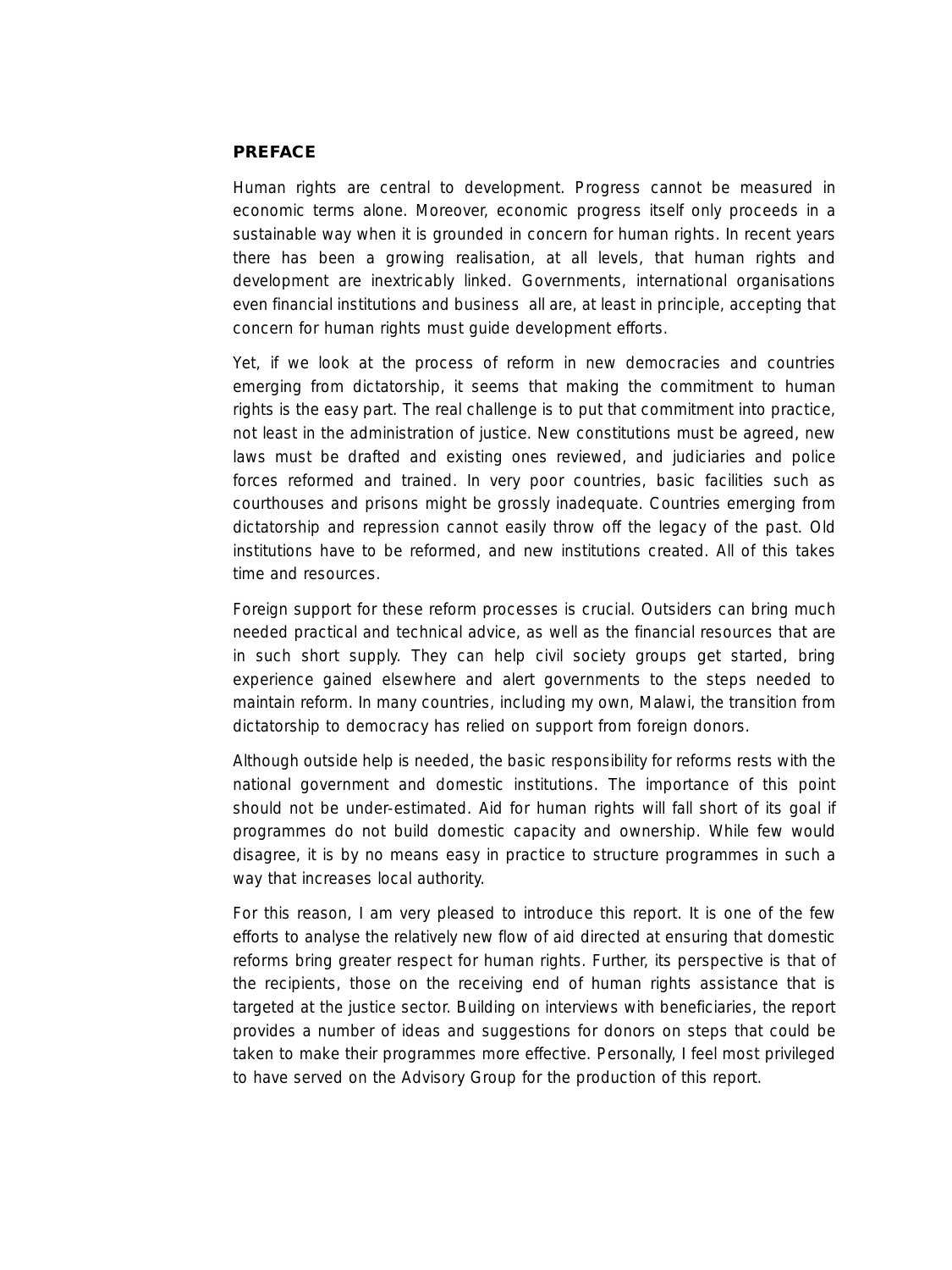#### **INTRODUCTION**

As a proportion of overall aid budgets, the amount spent by donor agencies on human rights continues to grow (even as aid budgets are in general decline). Precise statistics for the donor communitys expenditure on human rights reform are not available. This is partly because "human rights" was not reported until recently; and partly because countries do not report their expenditure on human rights consistently. One statistic, though certainly too low, comes from the Development Assistance Committee of the OECD, which indicated that in 1998 US\$ 241.3 m. was committed to aid for "legal and judicial development" and "human rights" by OECD countries (though not all reported). This represented 14% of expenditure reported under "Government and civil society" or about%.6 of all foreign aid by countries reporting in that year. The figure does not include expenditure in this area by multilateral development banks or UN agencies.**<sup>1</sup>**

Virtually all donor agencies now integrate human rights concerns into their programmes and policies, though to varying degrees. The programmes concerned are not necessarily called "human rights assistance" – relevant transfers fall within aid for "governance", for "democratic reform", and support for "the rule of law" – and no consistent reporting system has been set up so that it remains difficult to separate funding for human rights from other categories of aid. The fact remains, nonetheless, that this component of international assistance is increasingly important, and is having increasingly visible effects on institutions in many countries.

What impact is this assistance having? How could it be made more effective? What types of programmes are achieving results? To what extent does this type of assistance differ from development assistance in general? What specific problems arise in providing this type of aid? Which types of donor agencies (bilateral, multilateral, private) are best equipped to provide it?

In August 1998, the International Council on Human Rights Policy began research into some of these questions, with the objective of understanding what forms of human rights assistance are effective. After initial consultation, we decided to focus on beneficiaries of human rights programmes – the government departments, judicial institutions and non-governmental organisations that receive the assistance. What do they believe are the problems? How do they think aid for human rights reform could be improved? We prioritised the views of local organisations because human rights reform cannot be sustained without their commitment and participation; in the end, therefore, they determine the success of aid. To make the research manageable, we chose four countries – Bulgaria, Cambodia, Guatemala and South Africa – and concentrated on programmes that provide assistance to the administration of justice.

**<sup>1</sup>** We provide a brief overview of the main agencies and their policies on human rights assistance in Annexe III.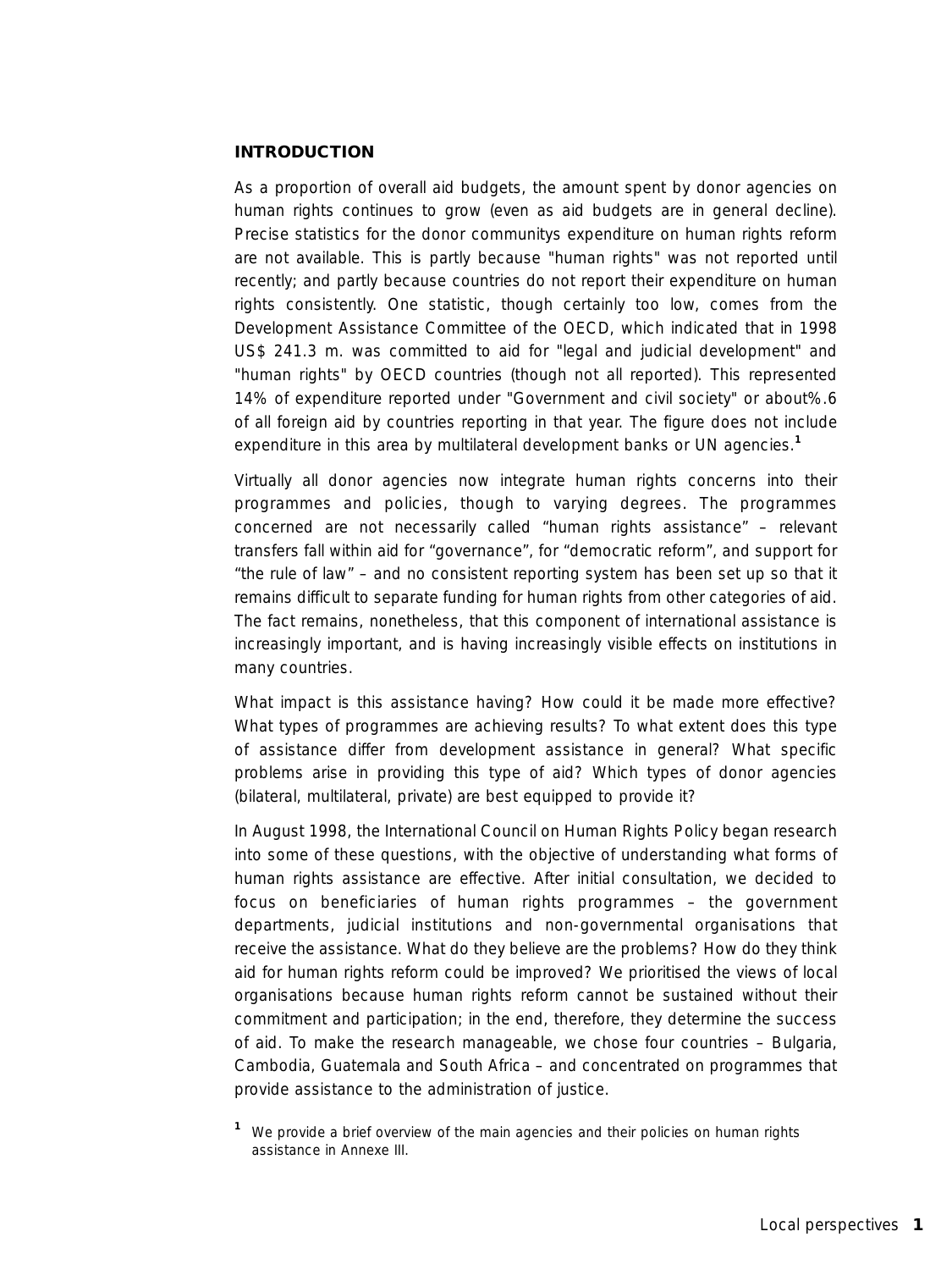This study sets out the results of our research and presents the views of the beneficiaries we interviewed. Their view, overwhelmingly, is that human rights aid has been an essential ingredient in advancing respect for human rights. At the same time, many donor programmes fall short of their objectives. Beneficiaries identified several reasons for failure – confusion about how human rights relates to broader development efforts; political factors and fears that hinder the provision of aid where and when it is most needed; lack of planning and failure to adopt a strategic approach; insufficient attention to local context and needs. Above all, perhaps, beneficiaries felt that their views and experience are given too little weight. They fear that aid for human rights reform, so important for their countries, will repeat the mistakes made in development assistance more generally.

The report is divided into 7 chapters. After a short section on terms and methodology, in chapter 2 we survey some of the key political and social issues in the countries we visited. Chapters 3, 4, 5 and 6 deal in turn with four key areas, basing the analysis throughout on the 150 interviews the research team conducted with beneficiary and donor organisations.

- What is the relationship between human rights and development?
- What problems are particular to human rights assistance?
- The need for more strategic approaches to reform.
- Improving relations between donors and beneficiaries.

Chapter 7 sets out our conclusions and findings.

We should begin with one caveat, and one plea. The literature on development is complex and extensive. Even within the narrower category of aid for human rights reform, there is much expertise in donor agencies, beneficiary institutions and research institutions. We could not hope, and did not intend, to cover all the relevant issues. Our purpose was in fact quite limited – to describe the concerns of those who receive aid. One piece of a broader picture.

This study is not intended to be a definitive account of foreign aid for human rights reform. It surveys the views of one set of actors involved in the aid process – and, even then, picks from a small group of countries. This said, we believe that those we interviewed made points that should be heard by donors as well as recipients of aid. Though the report provides few answers and many of the questions it raises are undoubtedly difficult to resolve, it plants signposts and suggests some directions. We hope it may be a useful map that people on both sides of the aid exchange can use to make progress in the long dialogue that inevitably unites and divides them. Might it be a point of departure for deeper discussion of hard issues in an area of work that is of fundamental importance for the long-term protection of human rights? That would be our plea.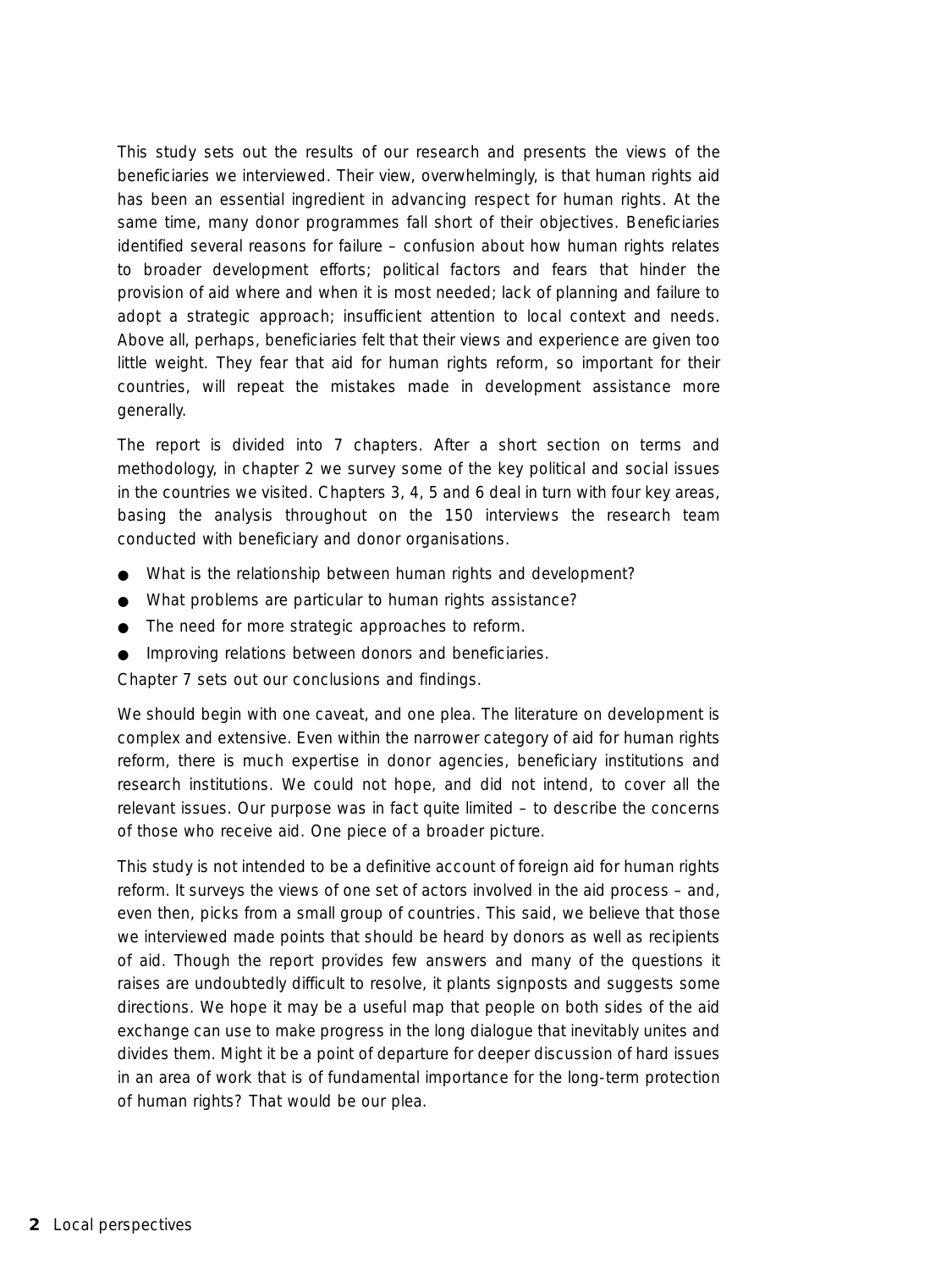#### One: **METHODOLOGY AND DEFINITION OF TERMS**

#### **Methodology**

This chapter briefly explains the focus of our research, how the research was done, and the way we use certain terms in this report. It concludes by explaining why we chose to prioritise the views of beneficiaries.

Human rights assistance offers a potentially vast field of enquiry – and a still large one after we had focused our research on the perspective of beneficiaries. To make the research manageable we therefore selected four focus countries for research, and limited ourselves to assistance programmes dealing with the administration of justice.

The four countries chosen for study were Bulgaria, Cambodia, Guatemala and South Africa. These countries were selected for several reasons, including the nature of their reform process, the scale and number of human rights assistance programmes, and regional diversity. Chapter 3 provides a snapshot of the reform process in each of these countries.

We chose to focus on the administration of justice because it is the target of much human rights assistance. The justice sector provides not only a rich sample for study, but impacts directly on all human rights – civil and political, as well as economic, social and cultural (although of course, in many countries it pays insufficient attention to the latter category). In addition, the justice sector is central to a rights-based approach to development, because it includes the bodies that must enforce and give effect to those rights.

While we have focused on this one area, we hope the study and its findings throw some light on the strengths and weaknesses of human rights assistance more generally. Some, at least, of the comments we report, and the findings, apply to human rights and development assistance as a whole.

The lead researcher conducted interviews in the focus countries. In each country he was accompanied and advised by a national research consultant. Those interviewed included beneficiaries in government, public institutions, and civil society, and other relevant actors in the country (such as academics or staff in research institutions). In addition, in each of the countries we interviewed staff representing aid organisations of all kinds. In all, more than 150 interviews were conducted in the four countries from May to October 1999.

Separate from interviews in the four countries, we also met with staff in donor agencies. Prior to identifying the research focus for the project, such staff were consulted in Brussels, Geneva, London, New York, Ottawa and Paris (in bilateral development agencies, international development banks and United Nations (UN) agencies). At the beginning of the research process, further interviews were held with donor agencies in Brussels, Geneva, Ottawa and Washington.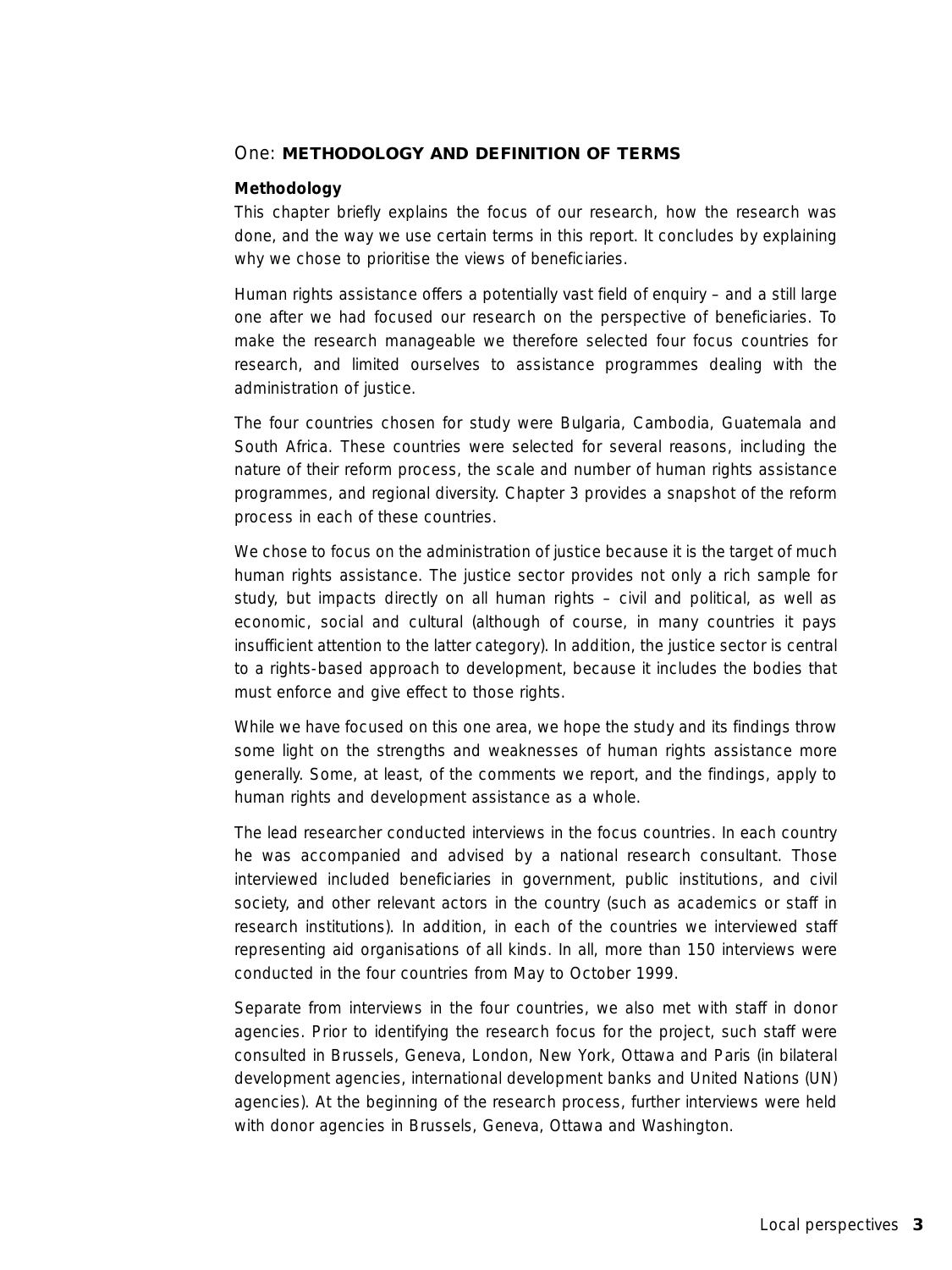In early January 2000, the Council sent out a draft of this report for consultation. Over 350 individuals were approached, including those who had been interviewed in the course of the research, staff in donor agencies, beneficiaries in other countries receiving human rights assistance, and relevant academic and research institutions. The draft report did not include explicit findings or recommendations, but set out the main results of the research. We received over 40 substantive comments from those who received the draft report. The present report, which was finalised in March and April 2000, takes those comments into account.

While we refer to some written sources, the analysis is based primarily on interviews. A select bibliography of literature consulted in the course of the research is provided in the Bibliography.

Our understanding of local context draws on the advice of nationals in each of the focus countries, including those we interviewed and in particular the local research consultants who worked closely with the lead researcher in each of the countries. In some cases, donors and foreign specialists and academics may take different views. They may differ on interpretations of fact and their reading of the history of development efforts in a given country. Our first aim has been to reflect and analyse the perspectives of national beneficiaries, as faithfully as we could, given the particular focus of this study.

The study adopts an approach of not attributing comments. There is a need for a frank and critical exchange on beneficiary experiences, and we feel some responsibility to avoid complicating or even jeopardising assistance relationships. In addition, we accepted advice from donors and beneficiaries who felt attribution would be unhelpful. Thus, by design, and by agreement with those interviewed, comments are generally not attributed (unless such comments were received in writing).

This study is not an evaluation of particular donor programmes or projects. Many evaluations are conducted each year by or on behalf of the donors mentioned in this report, and readers interested in programme evaluations should consult the sources cited in Annex III. This study also does not provide a detailed survey of the human rights situation in any country.

#### **Definition of terms**

Language and terminology are important factors in any field of study. The use of particular terms in the development and human rights fields elicits strong reactions from practitioners and academics. The term "beneficiary" leads to debate about who actually benefits most from aid. The term "donor" is disliked by some providers of assistance, who do not consider themselves to be simple funders but to be working in solidarity with national NGOs. Some think "assistance" is an outdated and patronising term, and prefer to use "cooperation". Since there exists no universally agreed glossary of standardised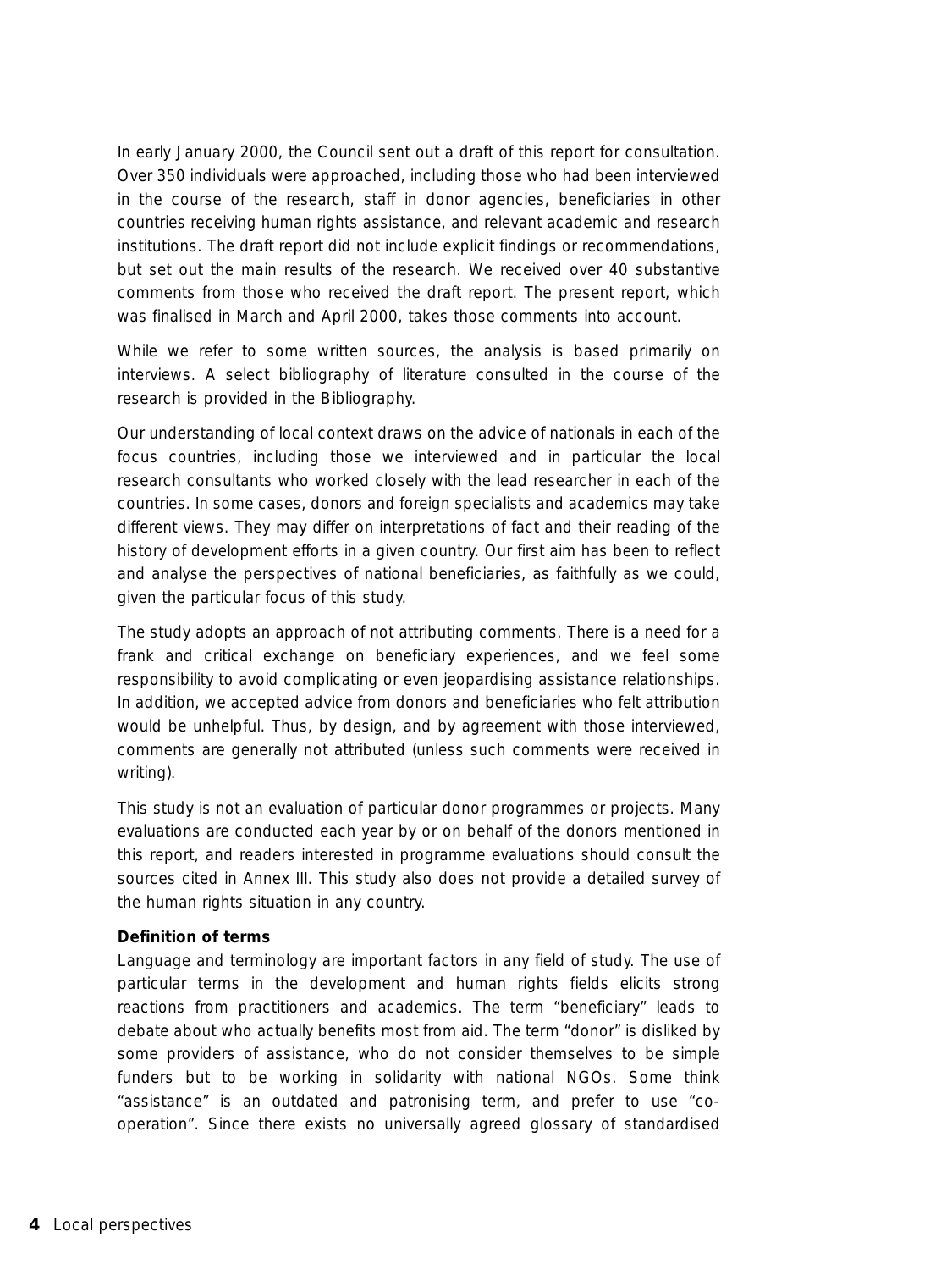terminology in these fields, organisations use different terms to refer to the same things. Solely to facilitate our discussion, we provide here our working definitions of key terms used in this report.

#### **Human rights assistance**

We use the term *human rights assistance* to name the type of activity that is the subject of this study. It is not used universally by donors. As noted above, many donors prefer the word "co-operation" to assistance, thereby emphasising the quality of the relationship between donor and beneficiary – the partnership it is meant to involve. Some important donors (in terms of resources applied and number of programmes) deny that they provide aid to human rights as such. The World Bank, for example, generally considers that its Articles do not permit the Bank to provide aid that focuses on human rights. The Bank therefore uses terms like support for *legal development* or *judicial reform* to refer to programmes that are relevant to this study. Both the Bank and the United Nations Development Programme (UNDP) often speak of *governance* when they refer to programmes which deal (at least in part) with what others would call human rights assistance. Other donors have programmes that promote *democratisation* or the *rule of law*, while the United Nations (UN) refers to *advisory services in the field of human rights*. The list of terms is long and is used flexibly by different aid providers.

By human rights assistance we mean, simply, *development aid expressly targeted to strengthen institutions or reform processes with the aim of* improving domestic capacity to promote and protect human rights.<sup>2</sup> It can be argued that all development aid is human rights assistance, since it is given to improve health, education, housing, and other subjects of human rights norms. Some reject this approach, however. They point to the legal nature of rights and insist that, to qualify as human rights assistance, activities must focus on establishing or improving legal guarantees (to health, to education, to freedom from torture, etc.). Many donors have traditionally been even more restrictive. In most cases they have equated human rights assistance with programmes that support the rule of law, the administration of justice, national human rights commissions, or human rights NGOs.

In our view, the former approach is too broad, and the latter two are too restrictive. For our purpose, the key is the *stated objective* of a given programme. To the extent that its objectives expressly relate to building the capacity of institutions that advance or protect human rights, a programme may be said to qualify as human rights assistance. Under this definition, the term includes technical co-operation projects related to health, education, housing, justice administration, elections, labour and personal security. For purposes of this study,

**<sup>2</sup>** The term "institution building" in this definition is not intended to exclude any area of relevant assistance, and would thus include interventions targeting legislation, awareness raising, training and so on. There is, however, an implicit presumption that donors support or build local capacity to do those things, rather than do them directly.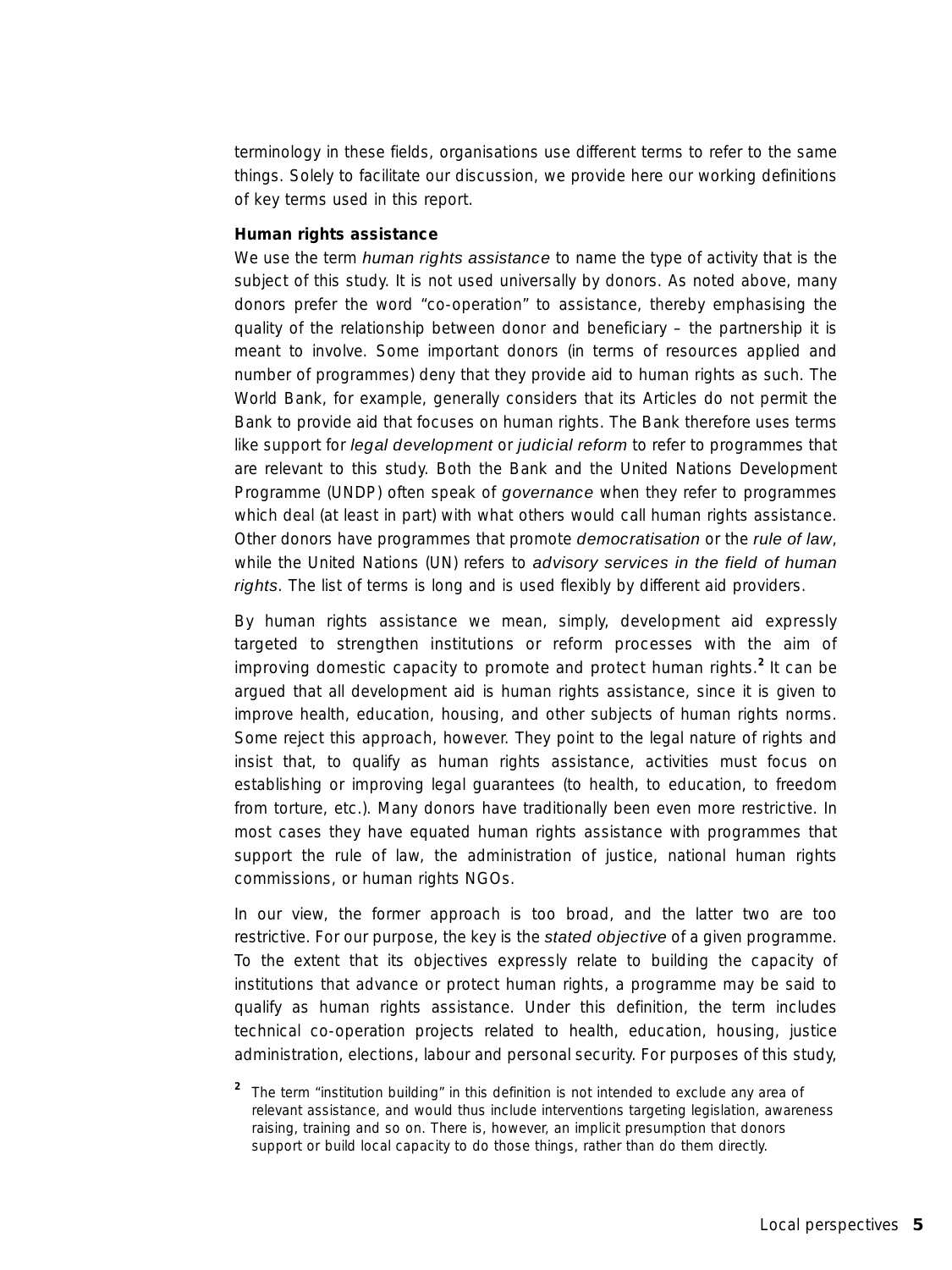it does not include humanitarian assistance, or general human rights promotional activities (i.e., not directed to building institutional capacity).

#### **Justice sector**

In this study *justice sector* refers to all national institutions, laws and policies established to administer both criminal and civil justice, including legal regulation and monitoring. This definition covers institutions in all three branches of government (executive, legislature and judicial), as well as independent national institutions such as human rights commissions and ombudsman offices. In particular, we refer to courts, prosecutors, legal education institutions, parliaments, police, prison administrations, ministries of justice and the interior (or their equivalents), and related institutions.

In addition, we include in our definition of the justice sector non-governmental organisations that are directly involved in the administration of justice, either as parts of the system or as independent monitors of its legality, fairness and effectiveness. Examples might be human rights NGOs working on justice issues, associations of defence lawyers or legal aid lawyers or bar associations, and organisations offering paralegal support.

As we use it, therefore, the term has a more narrow designation than the *rule of law* sector as defined by the UN (which includes, for example, the mass media, electoral authorities and the military). At the same time it has a broader application than the term *judicial reform* used by some bilateral donors to refer exclusively to aid that is given to courts and ministries of justice. In general, our starting point is that justice should be considered as a *sector*, in the same way that development agencies consider that education and health and the environment are distinct sectors. Such sectors are not simple objects and certainly cannot be detached from their wider social and political contexts; but they help donors and beneficiaries to recognise that sustainable progress requires a strategic approach that will strengthen and relate the work of many kinds of institutions. Chapter 4 explains in more detail the implications of seeing justice as a sector and including relevant non-governmental organisations within it.

#### **Types of assistance**

We have included all forms of human rights assistance directed at the justice sector, including *grants, loans, advisory services, technical assistance, training, publication support, fellowships and scholarships, equipment provision, infrastructure development, planning and co-ordination support*, and others, whether they support national law or policy-making functions, justice administration, law enforcement, monitoring and casework, education, or any other function within the justice sector.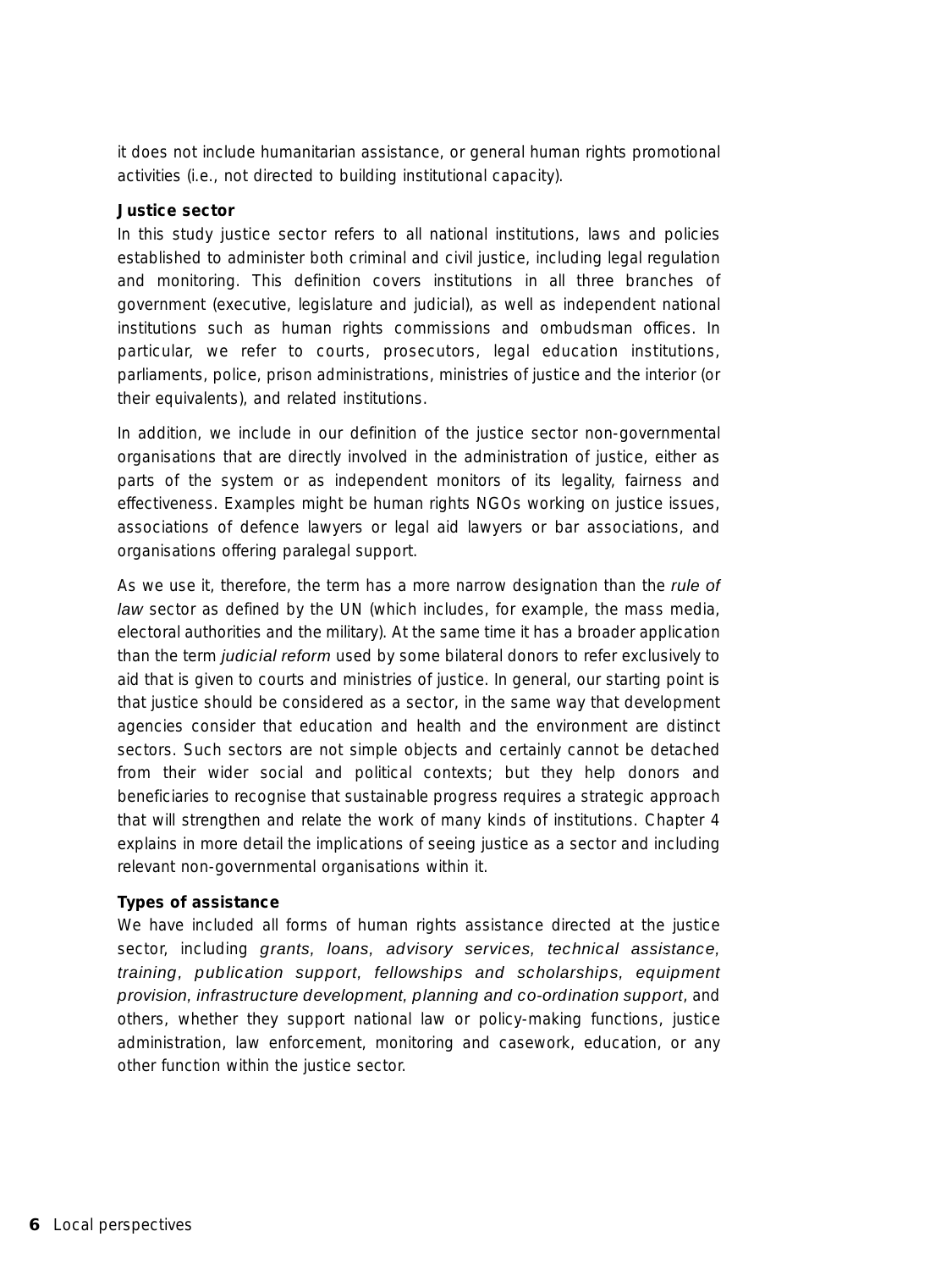#### **Actors and roles: donors and beneficiaries**

The delivery of aid, including human rights assistance to the justice sector, is rarely a bilateral affair between donor and recipient. It is typically a chain, involving multiple links in the donor country, and more in the recipient country. Official bilateral donors like Sweden's SIDA or Australia's AUSAID, and multilateral donors like the European Commission, sometimes provide assistance directly to recipient organisations in the targeted country. But they might also channel their aid through independent organisations based in donor countries or through international organisations like the United Nations. The assistance provided may be in the form of funding, advice, or a combination of both. Non-profit, private and non-governmental organisations also act as channels for official aid. When they do, they may be considered to be both beneficiaries and donors, since they pass on part of the resources they receive to institutions in a recipient country.

The chain of actors may include a primary donor (such as USAID), a donorcountry implementing agency (an NGO based in the donor country), a beneficiarycountry partner (a national NGO in the recipient country), a primary beneficiary (a police training academy), secondary beneficiaries (police recruits), and ultimate beneficiaries (the citizens of a given police district, or detainees as a class). If an official donor provides ten thousand dollars to an NGO in its own country, and this NGO provides a training course to an audience in a developing country, it may be asked: who is the donor and who the beneficiary? Needless to say, these are complex relationships, and not captured easily by simple terms such as "donor" and "beneficiary".

To distinguish donors and beneficiaries in this study, we look first and foremost at the boundary between foreign and domestic – the point where external resources are turned over to internal groups and institutions, and where domestic justice sector institutions and actors come face to face with foreign institutions and actors. To focus our analysis and simplify discussion, we call one side of this exchange the donor (or provider), and the other side the beneficiary (or recipient). Actors on both sides of the exchange sometimes adopt and sometimes reject this terminology, and we make no judgement as to its general validity. We have adopted these terms primarily for ease of reference and, where it is possible or more appropriate, we have used language that is more precise.

#### **Beneficiaries (recipients)**

We use the terms *beneficiaries* and *recipients* to refer to national recipients of human rights assistance, while recognising that "benefit" can be derived by a donor, a beneficiary, or a third party (such as a donor country contractor), by any combination of the three, or by no one at all. Beneficiaries exist at many levels in the justice sector (as elsewhere). In any final analysis, of course, the "beneficiaries" are not national institutions in the justice sector (or those who staff them), but those people who stand to benefit from a better justice system. This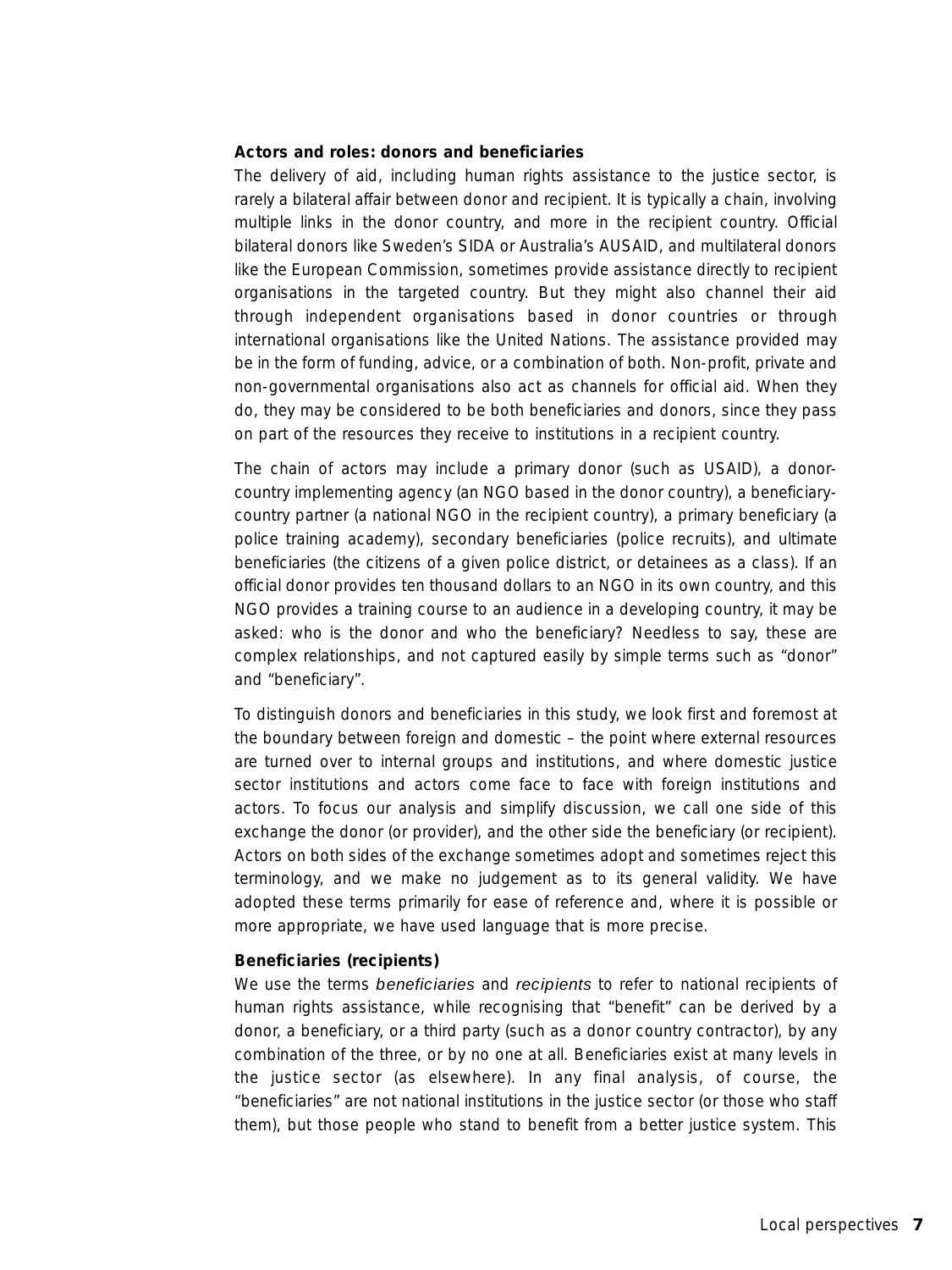would include criminal defendants, prisoners, members of minority communities, victims of crime and abuse of power, and indeed the general population. For this study, however, we use the term "beneficiaries" for the most part to refer to those institutions and organisations in the recipient country who receive foreign assistance. In doing so, we recognise the need for further research to be done into the positions, opinions and perspectives of the broader public (the true "beneficiaries") and, in particular, those most exposed to abuse or discrimination, in the justice system as elsewhere. These groups include, among others, prisoners, women, the poor and minorities.

#### **Donors (providers)**

We use *donor* (or provider) to refer to all external providers of any form of aid (loans, grants, technical assistance). We include bilateral and multilateral donors in the strict sense (such as Danida, SIDA, USAID, the European Union – Eu); international agencies (notably UN programmes); international and regional financial institutions (such as the World Bank or the Asian Development Bank); and international NGOs, consultancy firms and private foundations.

Donors play a variety of roles in the reform and development context. A typology of assistance might distinguish projects

- funded and implemented by donors; funded by donors and implemented by foreign organisations; or funded by donors and implemented by local organisations;
- designed by donors; designed by foreign organisations; or designed by local organisations;
- where the donor is an NGO, the implementer is an NGO and the beneficiary is an NGO; where the donor, the implementer and the beneficiary are government agencies; or any combination of the above; and
- that involve funding; that involve advice; that involve a combination of both.

Further divisions could be made. While recognising the diversity of actors and interests, we still feel the term "donor" best captures the essential function involved.

#### **Government and non-government**

A number of those who commented on an earlier version of this study questioned the wisdom of lumping both official government institutions and independent nongovernmental organisations together on both sides of the aid equation. Does it make sense to call both the judiciary and a legal watch-dog NGO "beneficiaries", especially when the latter spends much time criticising the arbitrariness of the former? Likewise, is it helpful to call both official bilateral aid agencies and private foundations "donors" – especially when the latter feel they have more in common with the NGO partners they assist?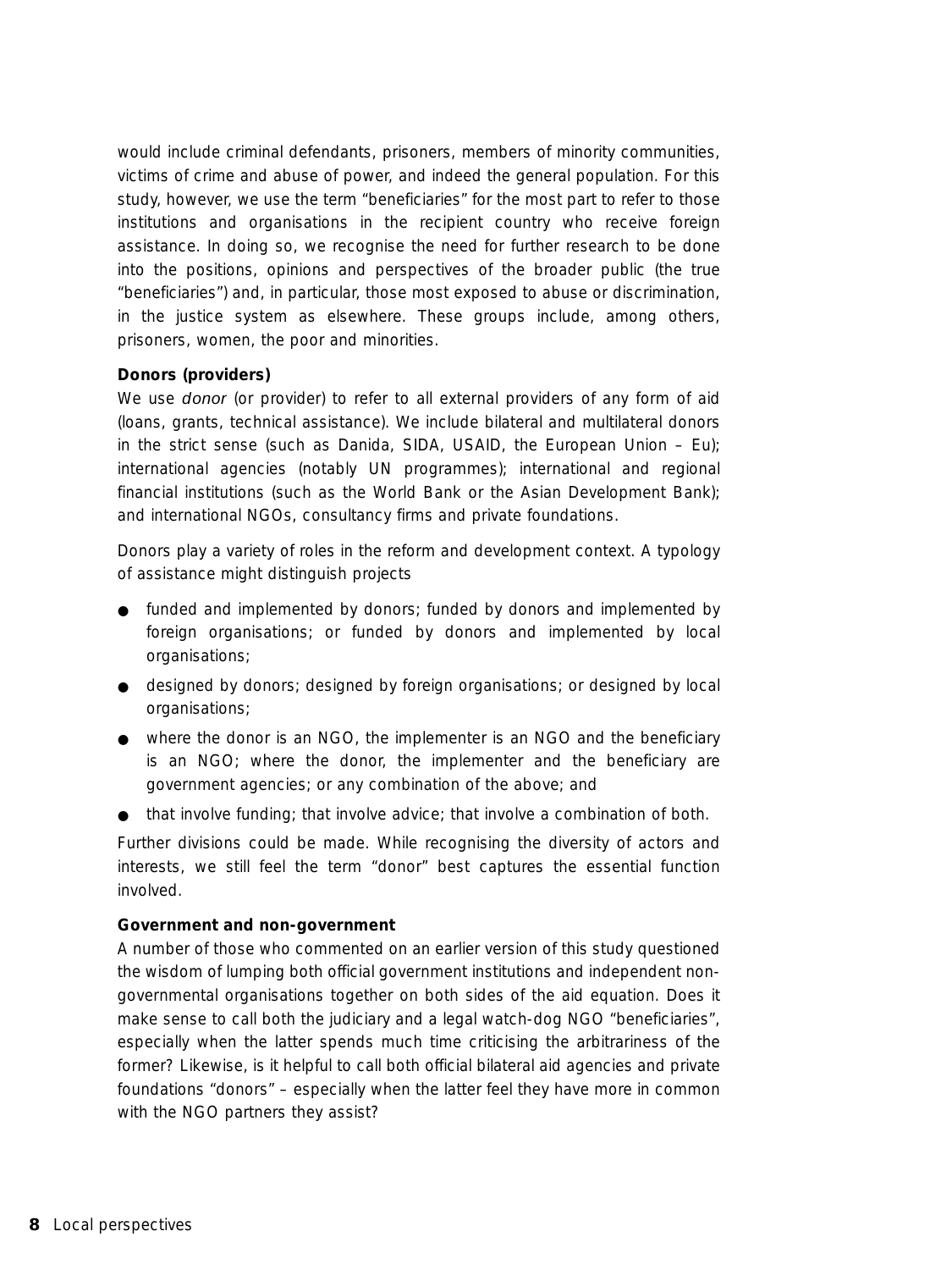As noted above, we chose to draw the line between external providers and domestic recipients, but recognise that other divisions are possible. However, it was interesting that on many issues we found little disagreement between government and non-government beneficiaries. It might well be that beneficiaries share more than had been realised in their experiences, and that opinions vary more on the donor side between official and non-governmental providers.

#### **The beneficiary perspective**

An approach that prioritises beneficiary perspectives (over those of donors) may be seen to have certain risks, both methodologically and politically. We explain here why we think, despite these risks, such an approach is both useful and justified.

No externally conceived and imposed programme of assistance could ever hope to take root, effect meaningful change, or remain sustainable after the departure of the aid provider. For this reason alone, it is essential to take due account of – indeed direction from – the perspective of the beneficiaries. To do so is a point of principle but also is an important practical requirement for successful human rights assistance. This is the central reason for putting the beneficiary perspective near the heart of any analysis of such programmes.

Other arguments for doing so can also be made. Beneficiaries have few means of advancing their concerns in international debates about aid for human rights reforms. Beneficiaries themselves are acutely aware, and often highly critical of the power imbalance that lies behind the development "partnership". Most argue that "paying the fiddler" still means "calling the tune", so that the aid provided often responds more directly to the wants of the donor than to the needs of the domestic constituencies to be (at least nominally) served. Beneficiaries do not usually have their own co-ordination committees, nationally or internationally, to act as a unified counterpart to donor co-ordination structures at both levels. The Development Assistance Committee (DAC) of the Organisation for Economic Cooperation and Development (OECD), for example, brings together official donors at the international level to co-ordinate development policies. Donors also meet in World Bank co-ordinated consultative group meetings, United Nations Development Programme (UNDP) roundtables, and so on. Beneficiaries have no such cross-border institutions, and rarely even benefit from a national version. They may have government committees and NGO coalitions, but almost never a body that unites the two sides. In this unbalanced context, it is helpful to enable beneficiaries from several countries, and from both sides of the government/NGO divide, to voice their concerns.

Donors consult with beneficiaries, of course, and, at official level, memoranda and agreements are signed that take account of the views and needs of institutions receiving assistance. Donor agencies also conduct regular evaluations of their projects and these should, in theory, include the views of beneficiaries. Even so,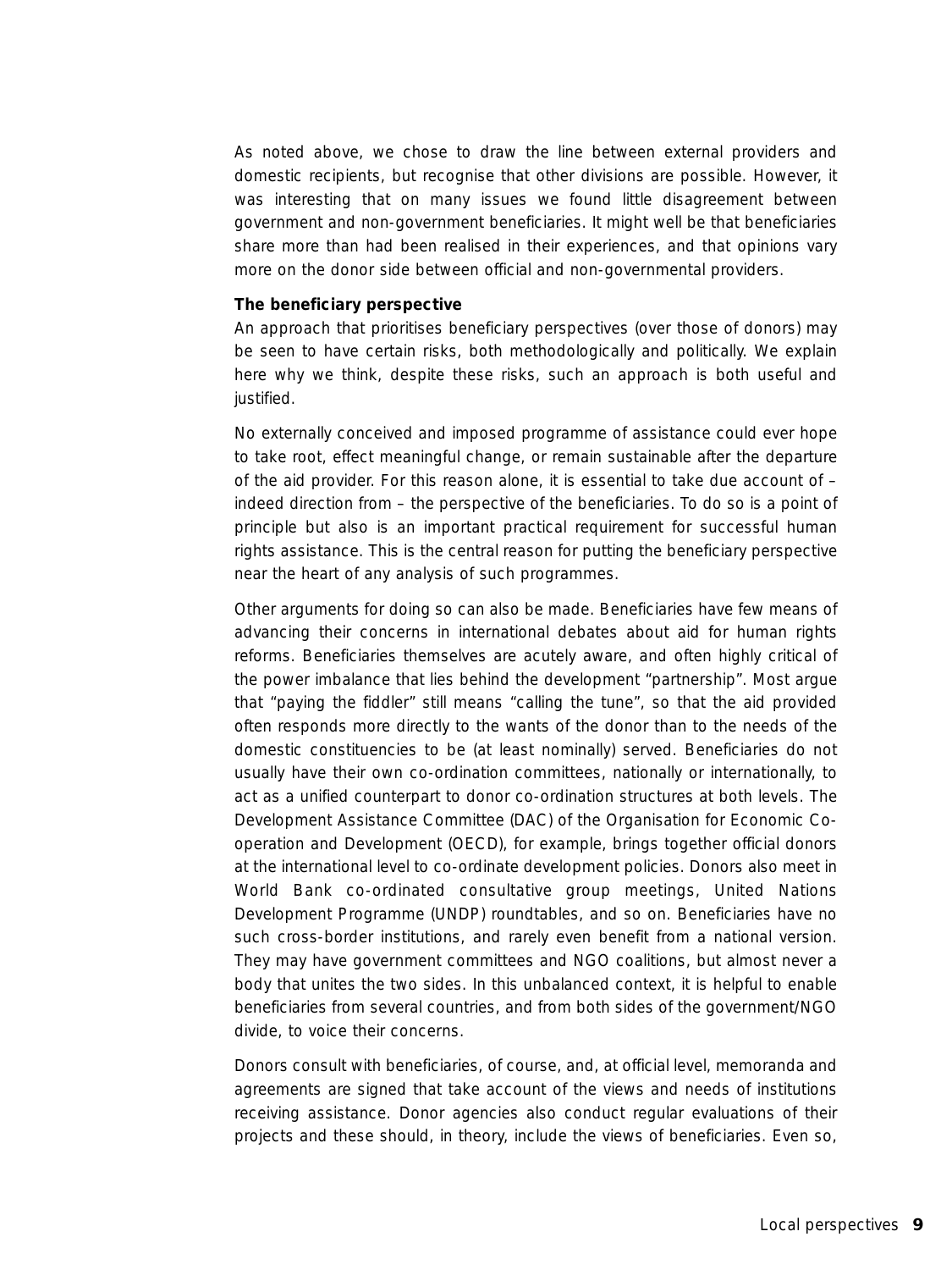beneficiaries told us that they have rarely been consulted at length on these matters. While many donors have conducted programme reviews and evaluations in recent years – some of which contain frank, objective and critical analysis and some of which draw on the views of beneficiaries – on the whole such reviews are conducted by or on behalf of providers, and thus focus on the provider's perspective. We see it as worthwhile, in this context, to draw out the points of view of beneficiaries in more detail.

Where donors themselves evaluate assistance programmes, it is always difficult to know whether beneficiaries will answer frankly and critically. In many cases, future programmes and employment are at risk. Beneficiaries will not hurry to "bite the hand that feeds them". They are more likely to comment frankly when an independent organisation, unconnected to the programmes concerned, asks the same questions. In this project, we have interviewed beneficiaries on the express understanding that they will not be quoted by name or organisation (unless they otherwise agree). The result, we believe, has been a wealth of critical (and thus useful) commentary.

In prioritising the views of beneficiaries we do not assume however, that their views are necessarily correct in all cases. Some argue that, since beneficiaries have an interest in the aid concerned, their opinions are not impartial and should be discounted to some degree. Some will also say that in many cases beneficiaries are in receipt of aid because the institutions or organisations for which they work are not self-sustaining and may be ineffective. With regard to training and advice, knowledge – about international standards, and effective institutions – is precisely the "product" which they have appealed to assistance providers to deliver.

However, if beneficiaries have an "interest", this is not a reason to discount their views. Donors too have interests – official assistance for human rights is rarely immune from foreign policy considerations. Donor views are not necessarily more objective or impartial. In fact, the direct "interest" which beneficiaries have in the scope and content of reform is itself a good reason to give attention to their views. Similarly, one should not dismiss domestic competence and assume foreign wisdom. High levels of practical expertise exist in all societies, organisations and contexts, regardless of poverty or other factors. Our exchanges with beneficiaries have revealed rich domestic sources of expertise, creativity and competence in all of the countries involved. They have also revealed some cases of remarkably unskilled foreign advisors and agencies. While the international and comparative expertise of foreign advisors is to be valued, experience in numerous countries shows that local understanding of context and culture and political tradition is vital to the design of successful development and aid programmes. Without access to such essentially *domestic* knowledge, international expertise, however sophisticated, will lead to errors. It is this understanding that underpins the ideas of partnership and participation.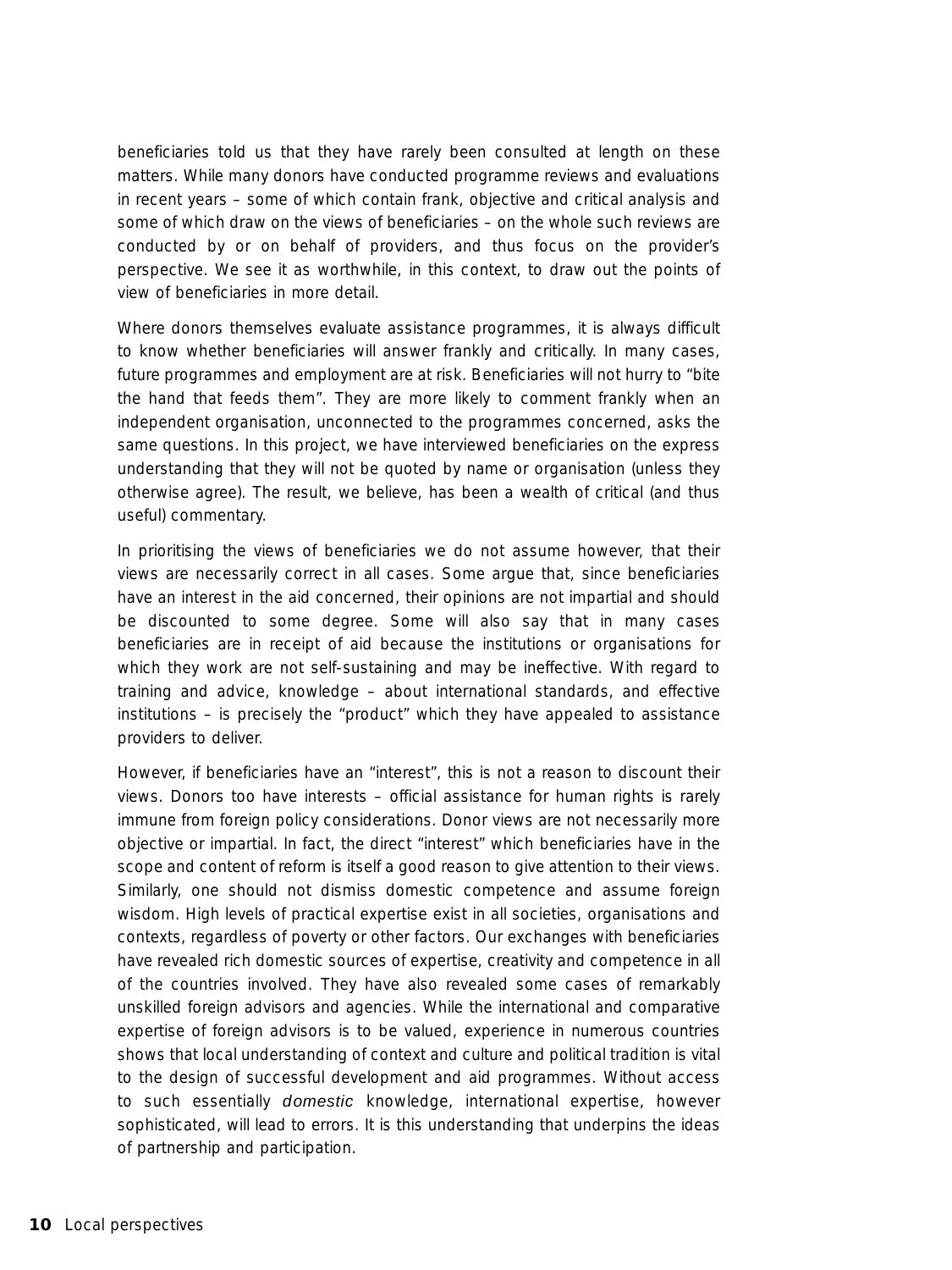Finally, we should say that in prioritising the views of beneficiaries in this study, we are guided by the notion that individuals have a right to participate actively in the development process – a right recognised in the UN Declaration on the Right to Development. Giving due weight, therefore, to local perspectives is not just a practical necessity for effective aid programmes. The primacy of the perspective of domestic actors on how justice sector reform should be conceived and managed is itself required by the notions of participation and self-determination that are central to the right to development and indeed lie at the core of human rights.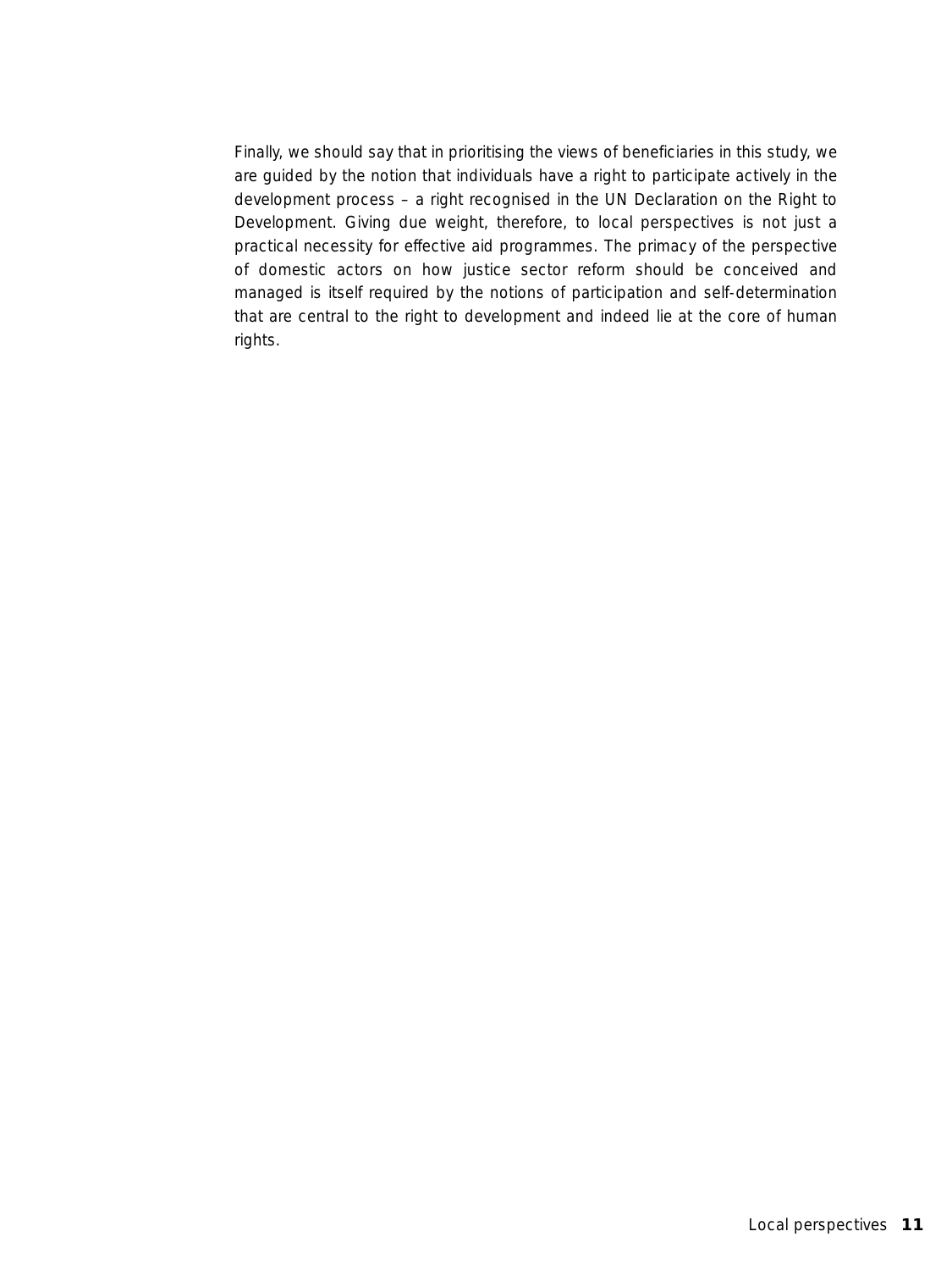## Two: **THE NATIONAL REFORM CONTEXT – BULGARIA, CAMBODIA, GUATEMALA AND SOUTH AFRICA**

Bulgaria, Cambodia, Guatemala and South Africa are all countries in which dramatic transition processes occurred in the 1990s. In all four, too, human rights assistance has been a central factor in (unfinished) efforts to institutionalise reforms. Our consultations in those countries revealed many interesting lessons for human rights assistance. One was that development processes, and therefore programmes to establish human rights, cannot be well understood if they are analysed only at the national level.**<sup>3</sup>** There are important distinctions between the developed and largely white South Africa and its poor and black majority; between the Guatemala of the "white Ladinos" of the capital and that of the poor, rural and Mayan majority; between the Bulgaria of the national majority, and that of the poorer, less empowered Roma and Muslim minorities; and between the Cambodia of the Khmer man of Phnom Penh, and that of the ethnic Vietnamese woman in the rural provinces.

At the same time, interesting comparisons can be made between justice reform efforts in these countries. At the beginning of the 1990s, Cambodia and Guatemala were locked in bloody civil wars, Bulgaria was subject to authoritarian repression and South Africa was still under *apartheid* rule. Racism in all four countries, both official and popular, indicated their failure to broadly secure human dignity. Turks and Moslems in Bulgaria, ethnic Vietnamese in Cambodia, indigenous Mayans in Guatemala and black South Africans all suffered severe discrimination. Official ideologies of repression and discrimination (including virulent forms of nationalism, "state security" doctrines and institutionalised racism) remained in place even if their force was weakening. Yet the political environments in all four countries were transformed with extraordinary rapidity. Today, Bulgaria has a democratically elected government, Cambodia's war has ended, Guatemala is implementing peace accords based on human rights guarantees, and South Africa has elected its second President on the basis of universal franchise.

While these achievements are not necessarily secure, there is no doubt that all four countries have been transformed in the last ten years, probably irreversibly. While human rights assistance programmes were not a determining factor in launching these reforms, in every case they became important to carrying them forward. By way of introduction, we set out below a brief profile of each country.

**<sup>3</sup>** Or, for that matter, by region. Commentators have rightly pointed out, for example, that South Africa's experience differs significantly from that of other nations in sub-Saharan Africa. (*Communication to the Council from DFID officials*, March 2000).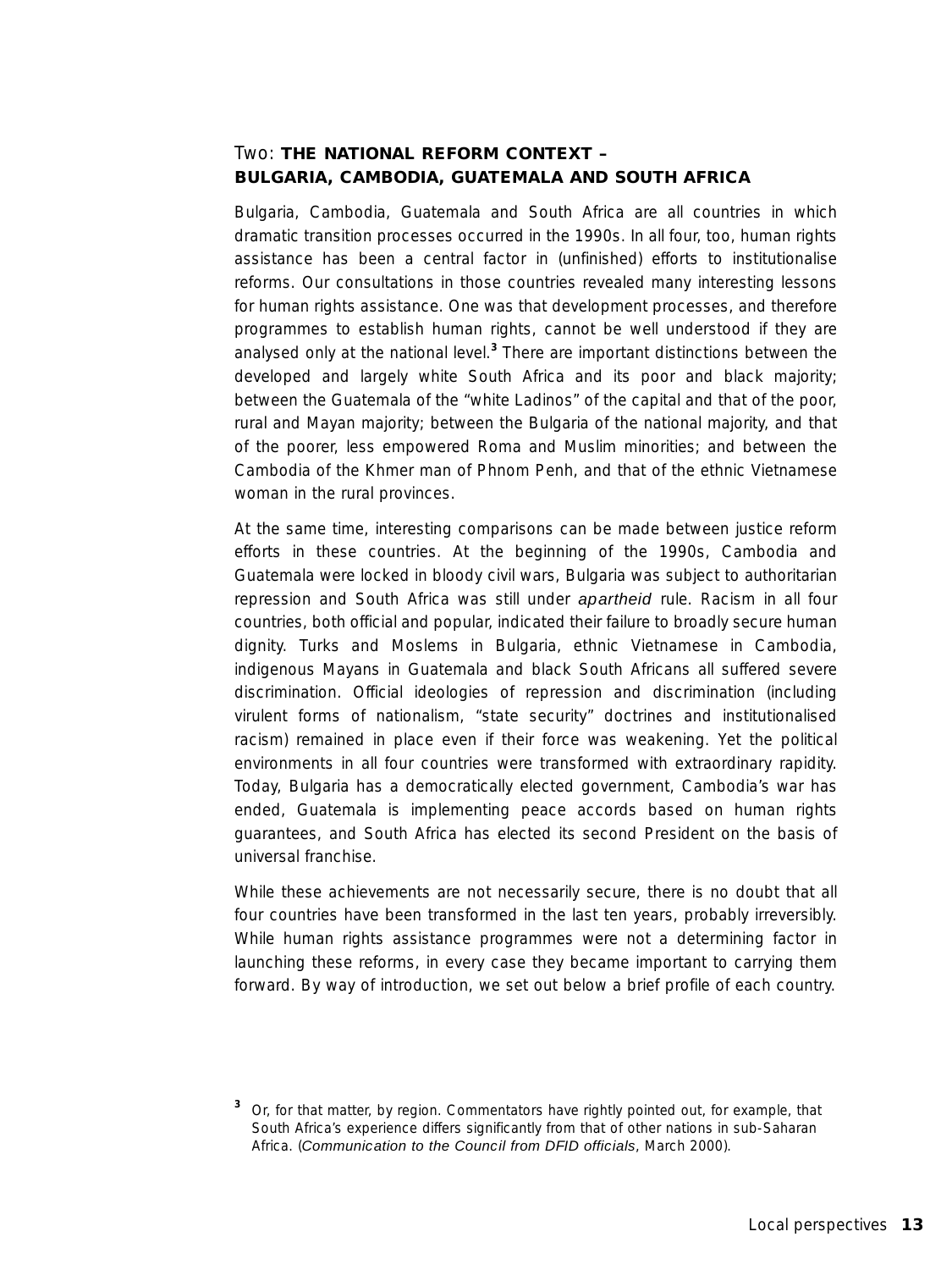#### **Bulgaria**

When the Berlin Wall fell a decade ago, it shook the foundations beneath the authoritarian order that had ruled Bulgaria for four decades. However, though Bulgaria's transition began in 1989, reform started slowly. A new democratic constitution was adopted in 1991. *De jure*, if not yet *de facto*, it introduced a legal and political order marked by clear separation of powers, multi-party democracy, an independent judiciary, and an elected and accountable legislature and executive. From 1991 to 1997, reform was paralysed by numerous changes of government, mismanagement, political conflict and severe economic decline. This period ended when massive public protests led to the election in 1997 of a reform minded government – the beginning, say Bulgarians, of real reforms in the country.

At least in economic and social terms, for many Bulgarians the post-communist decade has brought decline rather than progress. Bulgaria remains one of the poorest countries in the region. A third of its people live in poverty. The situation of Roma communities is much worse. Four out of five live below the poverty line. Infant mortality rates have risen, maternal mortality is among the highest in Europe, and life expectancy, low for the region, actually declined during the 1990s. The quality of basic education has fallen, enrolment rates are down, and drop-out rates have risen.

The new legal system lacks technical, physical and human resources. It is trusted by very few. There is low public confidence in the police. Crime rates are high and the police do not have adequate resources to deal with the demands made on them. Prisons are neglected, dilapidated, under-resourced, and largely unreformed. However, the basic legal framework is established. Constitutionally, the judicial branch is independent – including the courts, prosecutors, and investigating bodies charged with preliminary criminal investigation. The court system includes the Constitutional Court, the Supreme Court of Cassation, the Supreme Administrative Court, courts of appeal, of assizes and district courts. A Supreme Judicial Council is the country's judicial oversight body, responsible for the election, promotion, assignment and disciplining of judges, prosecutors and investigating magistrates.**<sup>4</sup>**

Unquestionably, the most powerful single force driving reform is the current government's eagerness to achieve EU membership. The push to accession touches upon government (and donor) action in every sector, including justice. NGOs have harnessed this force to make strategic human rights gains, by accessing the European Court, lobbying European donors, and citing European standards in their efforts to enhance local democracy, increase government accountability, and defend vulnerable groups. Beyond this, beneficiaries on both sides of the government/NGO divide affirmed that human rights assistance has

**<sup>4</sup>** *De jure*, although, observers say, it lacks the capacity to do so de facto.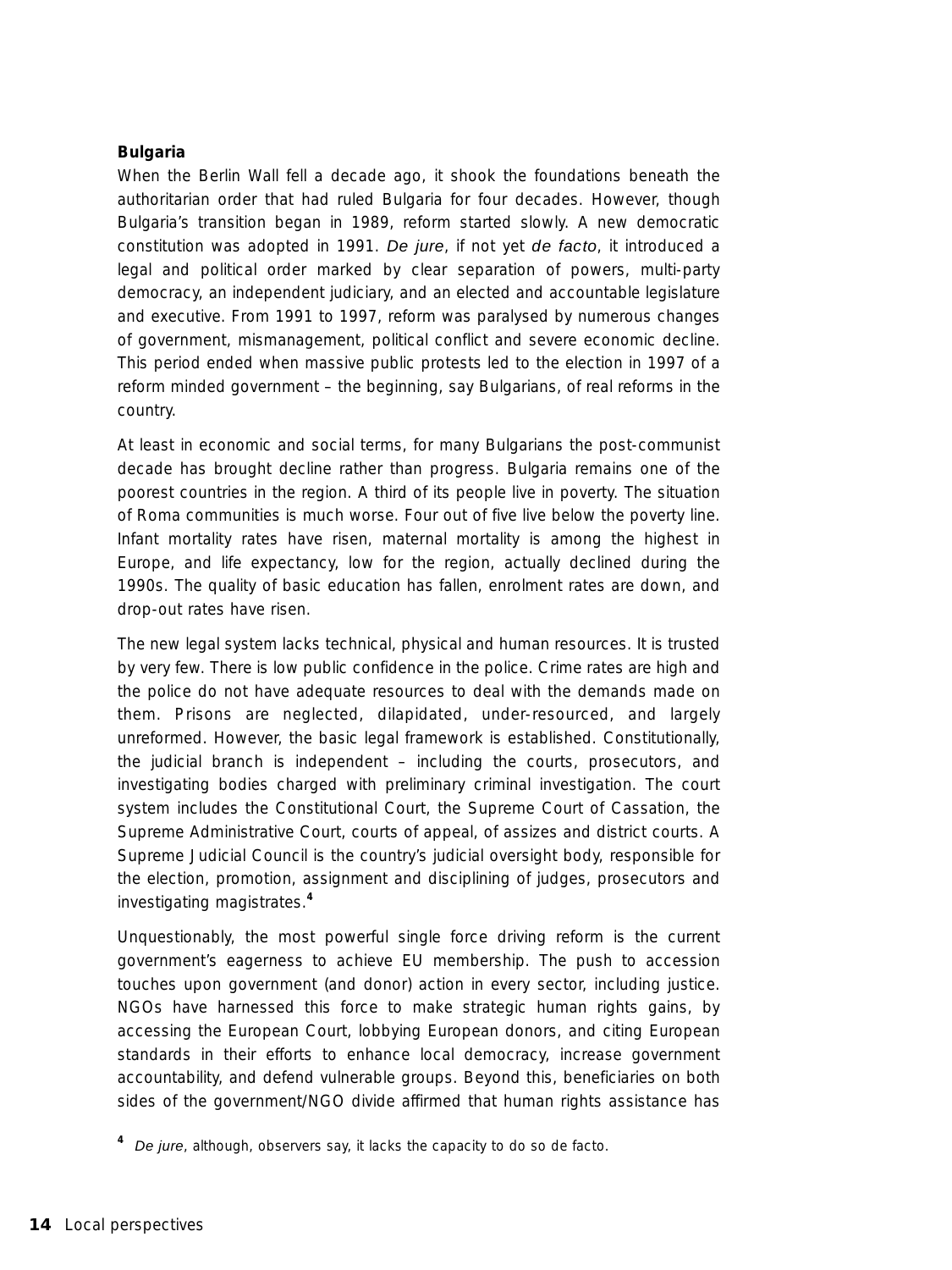itself had an important impact, contributing to the development of sophisticated human rights organisations throughout the decade and, most recently, helping to build the framework for broad justice sector reform and development.

#### **Cambodia**

Cambodian history in the past century is a tragic one. Colonised by France, bombed by the United States, decimated by the Khmer Rouge, and then torn apart by civil war, Cambodia's reconstruction did not begin until October 1991, when the Paris Peace Agreements were signed. Almost six years after the last UN peacekeeping forces left, Cambodia is only now emerging from a state of extended emergency and beginning to develop its institutions. Any fair assessment of Cambodia's progress in recent years must take account of this background, before considering how far there is to go.

Today, Cambodia is still a very poor country.**<sup>5</sup>** Almost 40 percent of Cambodians live below the poverty line. Half Cambodia's children under five years of age suffer from malnutrition. School enrolment rates are low and drop-out rates are high. The rate of infant mortality is the highest in the sub-region, and the rate of HIV/AIDS infection is one of the highest in Asia. Malaria, tuberculosis and acute respiratory infections are leading causes of morbidity. Land mines laid during the war continue to maim and kill and stifle rural development.

Cambodia's hybrid legal system is also deeply influenced by the country's history. It is built mostly on French civil law, to which have been added elements of socialist approaches (de facto) and common law systems (acquired since 1992).**<sup>6</sup>** Especially in rural areas, some indigenous conflict resolution traditions survive, alongside the official legal system largely developed in the French colonial period (1863 to independence in 1953). That system was erased by the Khmer Rouge when "Democratic Kampuchea" was established in 1975. All national laws and institutions were abolished and most of the country's lawyers, judges, justice officials, and intellectuals were murdered, starved to death or fled (together with millions of their compatriots). When the Khmer Rouge were driven from power by Vietnamese forces in 1979, genocide was followed by civil war, which continued until the Peace Accords were signed in Paris in 1991. A socialist legal tradition was in force from 1981 to 1991. From 1991 an entirely new legal order was established, which resurrected in amended form the original civil law tradition. A series of "transitional" laws were adopted in 1992 and 1993 when, under the Peace Accords, the United Nations Transitional Authority in Cambodia (UNTAC)

**<sup>5</sup>** According to the 1999 UNDP *Human Development Report*, Cambodia ranks 137 out of 174 countries.

**<sup>6</sup>** Most of the common law influence is also *de facto*, resulting from the concentration of common law foreign legal advisers working in the country in the 1990's. Some common law principles are making their way into developing commercial legislation, but public law remains dominated by the French civil law tradition. (Koy Neam, Asia Foundation office in Cambodia, *Communication to the Council*, March 2000).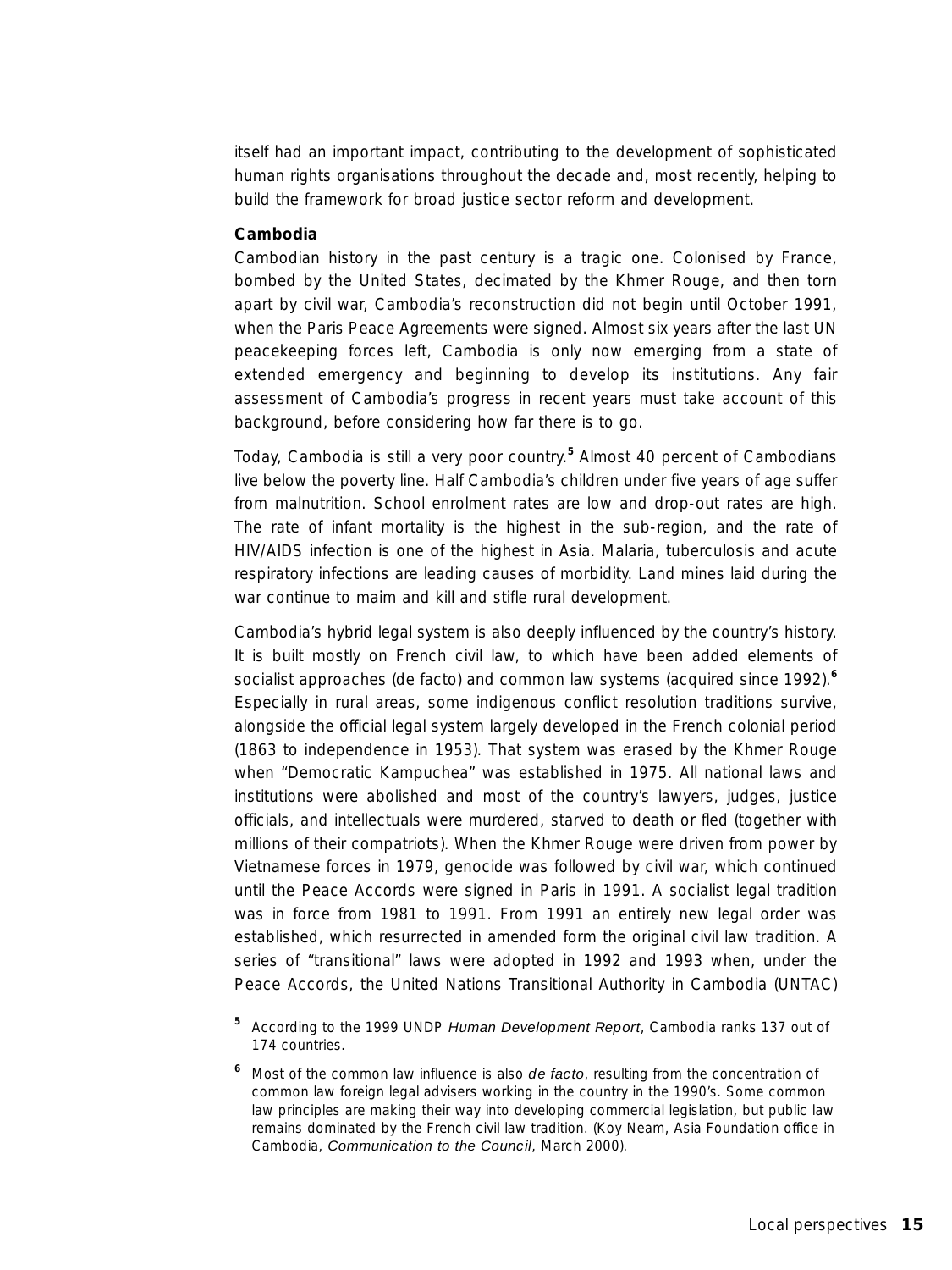took on numerous government functions until elections were held and a new constitution was promulgated. Many of the so-called "UNTAC laws" continue in force today.

Though these efforts are far from complete, and many problems remain, remarkable progress has been made. When we asked beneficiaries whether human rights assistance has had a positive impact in Cambodia, they all agreed it had. One leading Khmer human rights activist called the impact of human rights assistance "enormous", adding that "without the important support of the donors since 1991, Cambodia would have no NGOs, no democratic constitution, no free press, and no hope".

#### **Guatemala**

When local human rights activists talked to us about reforms, they often reflected on the horror of Guatemala's civil war. When asked to describe improvements, they did not speak of more courts, better police or enhanced access to lawyers, but of fewer massacres, summary executions, and disappearances – all constant features of the previous decades. The Commission for Historical Clarification (the truth commission established under the peace accords) has estimated that more than 200,000 Guatemalans were killed or disappeared in 30 years of civil war, a period in which the justice system was itself part of the mechanism of repression. According to the Commission, the judicial authorities tolerated and even facilitated the violence, and sheltered repressive officials.

Today, Guatemala remains a deeply unequal society. In terms of wealth and power, in urban as well as rural areas, the indigenous majority are sharply disadvantaged. Guatemala has one of the world's widest income inequalities and land distribution is dramatically unbalanced. Especially among indigenous people, schooling levels and literacy rates are low. Over one-third of Guatemalan men and over half the country's women are illiterate. Extreme poverty is widespread among rural indigenous communities.

The Guatemalan legal system is framed by the Constitution and the Civil Code and built on a civil law model. Police and prisons are administered by a *Ministerio de Gobernacíon*. Investigations and prosecutions are conducted by a *Ministerio Publico*. State legal counsel is provided by an Attorney General (*Procuradoria General de la Nacíon*). The judicial branch is composed of a Supreme Court (which is both the highest court and the administrator of the judiciary), courts of appeal, courts of first instance, and justices of the peace. The country also has a constitutional court and a human rights ombudsman (*Procuradoria de Derechos Humanos*). An Institute of Public Defence (*Instituto de Servicio Publico de Defensa Penal*) has also been established. A parallel system of traditional indigenous law and conflict resolution functions in Mayan communities.**<sup>7</sup>**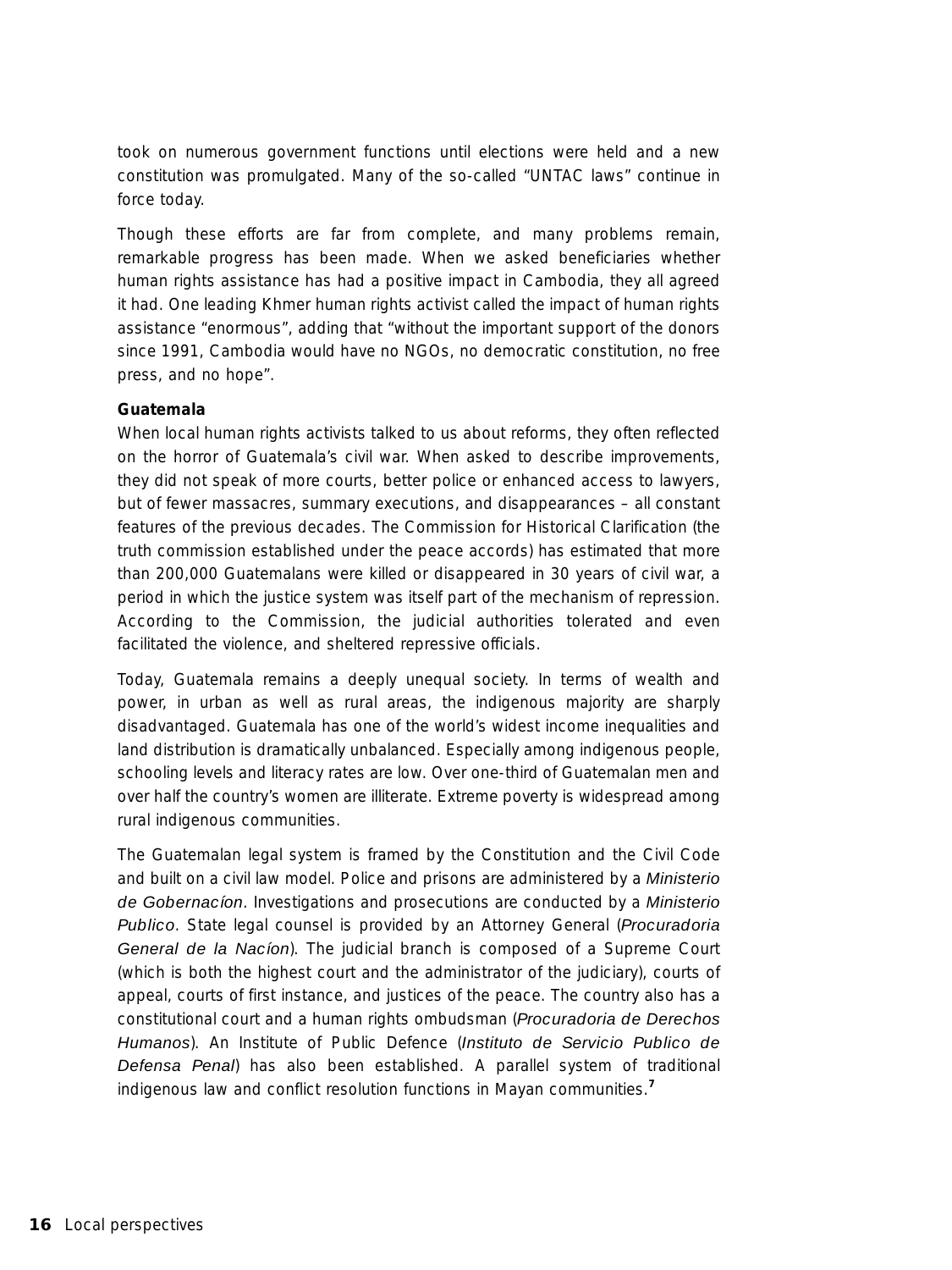Assessing progress in the Guatemalan justice sector depends on the period of comparison. As a Guatemalan jurist pointed out to us, the first (foreign-supported) justice-reform process took place in 1836 when the Livingston Codes, drawn up by a US jurist from Louisiana, were introduced. This experiment, which lasted two years until the overthrow of the government, was the first of many failed initiatives. In the 1980s, donor-supported projects, ostensibly to strengthen the rule of law, ended in failure because political authorities were not committed to reform. Real opportunity for meaningful reform did not emerge until Guatemala's civil war ended and comprehensive peace accords were signed, built largely on human rights guarantees and international verification. By most accounts, therefore, 1997 is the starting point for the reform process. Today, many donors support programmes to reform the justice system in the courts, prosecution and police services among others. While it is too early to talk about impact, this commitment of resources (over US\$80 million by some estimates) is being welcomed by both human rights NGOs and official institutions in the country.

#### **South Africa**

More than three centuries of colonialism and more than fifty years of *apartheid* have left their mark on every aspect of South African life. Multi-racial elections and the dismantling of *apartheid* laws and institutions have not erased these traces, which show themselves in deeply entrenched inequality, poverty and violence. For reformers in the justice sector, struggling at once with the challenge of transformation and with high levels of crime, violence and a multitude of new demands from previously excluded communities, *apartheid*'s legacy seems omnipresent.

While post-*apartheid* South Africa emerges as a single, unified and multi-racial state, in economic and social terms it is still two countries in one.**<sup>8</sup>** World Bank statistics point to a dual reality in which white South Africa ranks in 18th place globally (in economic terms), on a par with New Zealand, while black South Africa stands 118th, close to Lesotho and Vietnam. Fewer than 50 per cent of black South Africans have a primary school education, and one in three children suffers from chronic malnutrition. One black South African in every four lives in absolute poverty. At the same time, South Africa faces one of the world's fastest growing HIV/AIDS epidemics. Violence, a chronic problem both in homes and in the community, is rampant. Women and girls are the main victims. In 1997 South

**<sup>7</sup>** Like the national legal system, indigenous justice bears the scars of the long period of war and repression, and, according to observers, cannot be said to function perfectly. (*Communication to the Council from NOVIB*, 28 February 2000.)

**<sup>8</sup>** The disaggregation could be extended further, given the distinctive effects of *apartheid* on the different ethnic communities in the country, in particular Indians and persons of mixed race. (Chidi Anselem Odinkalu, Interrights, *Communication to the Council*, March 2000.)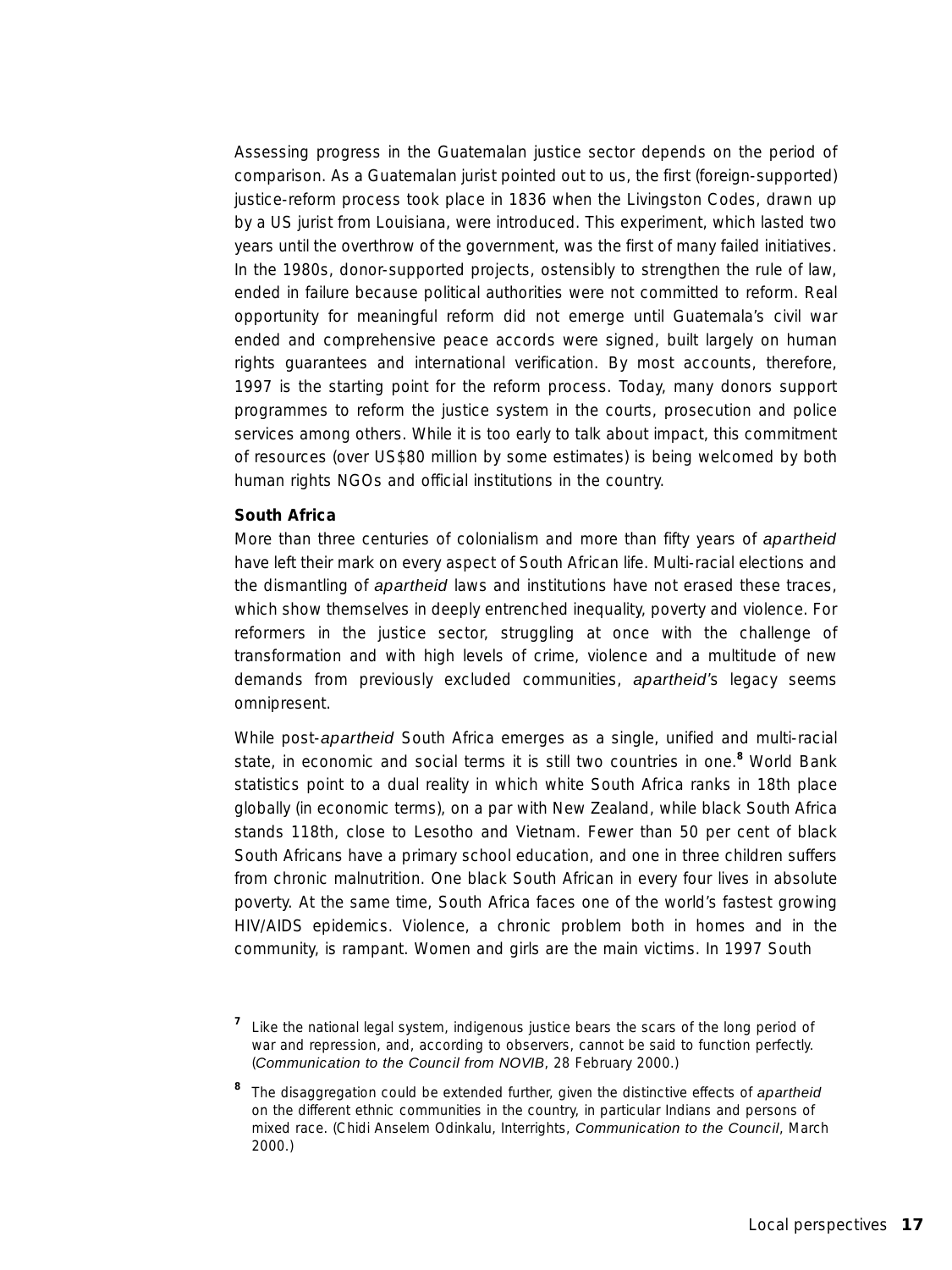Africa had the highest rate of rape in the world and one of the highest rates of spousal abuse.

Under South Africa's new constitutional dispensation, the judiciary is composed of a Constitutional Court; a Supreme Court of Appeal; high courts (formerly Supreme Courts); the magistrates' courts (regional and district); and a series of special courts, including labour courts, small claims courts and courts of chiefs and headmen. The South African Police Services (SAPS) now receive human rights training and are scrutinised by several layers of internal and external oversight mechanisms, including a new Independent Complaints Directorate. Several independent commissions have also been established under Chapter 9 of the Constitution to monitor human rights and equality. They include a Human Rights Commission, a Commission for Gender Equality, and a Public Protector, among others.

Before 1994 the justice system was itself an instrument of repression and discrimination. Transforming such a system into one that serves a non-racial vision of the rule of law is an enormous challenge for South African reformers. To this end, the country has drawn up a set of detailed plans and projects to remove discrimination, enhance performance and increase access to the justice system. Realising these goals for most of the nation's people will inevitably take many years, although most of the necessary legal, policy and planning instruments are already firmly in place, and the institutions are largely established. Beneficiaries with whom we spoke said human rights assistance has played an indispensable role in this work. Ensuring that these new institutions and plans deliver services and redress to the long-excluded majority is the next challenge for South Africa and its development partners.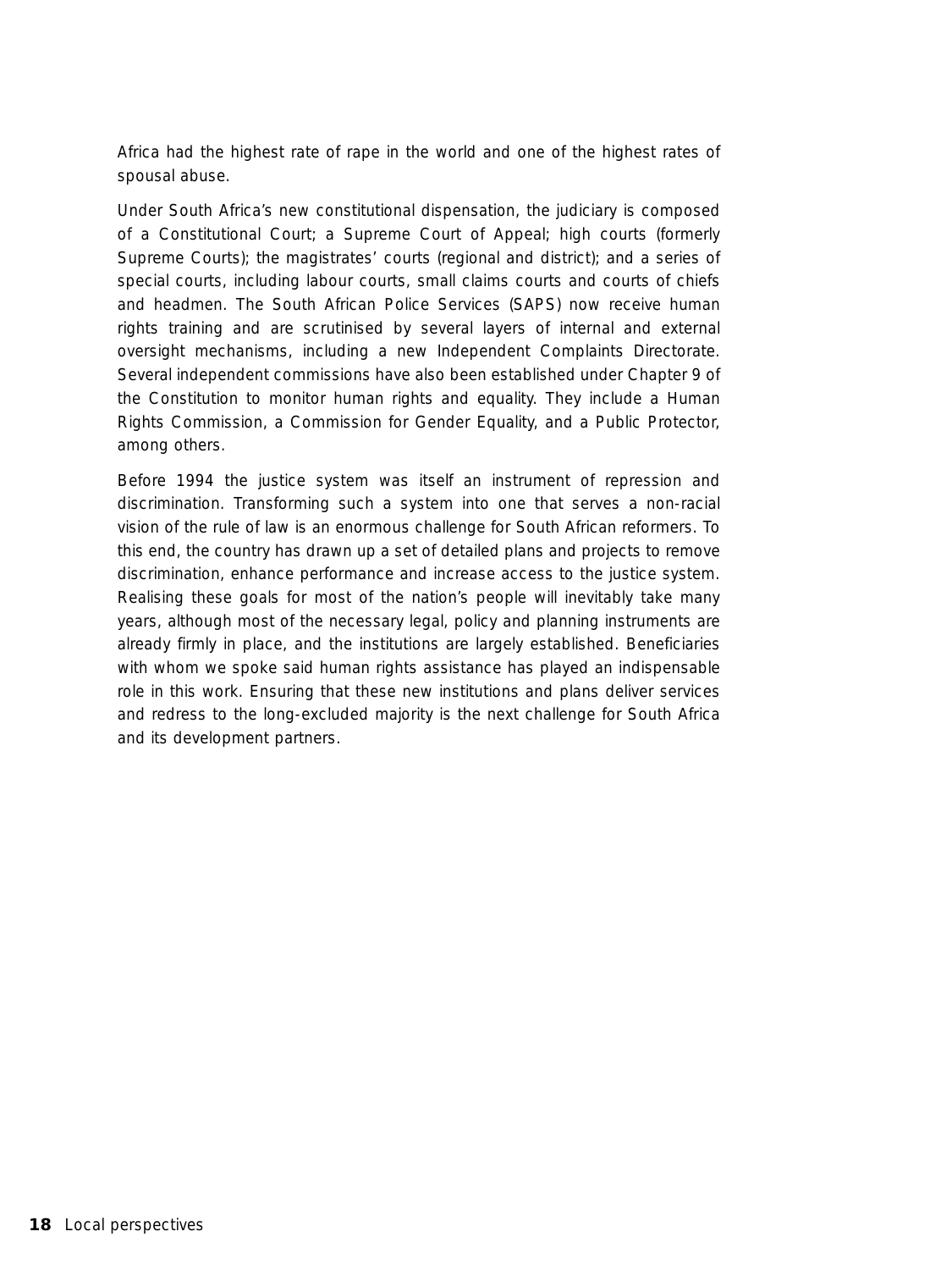## Three: **HUMAN RIGHTS AND DEVELOPMENT – BRIDGING THE DIVIDE**

Human rights assistance is essentially a form of development aid that is substantively based upon international human rights standards. As such, it bridges what have been viewed as two fields of study and activity: human rights and development. A recurrent theme in many of our interviews was the need for better communication and collaboration between those involved in these two fields. This will present its own challenges in every case, but raises particular sensitivities in the context of justice reform. Some donors, for example, tend to view work in the justice sector as different – more sensitive – than support to other development sectors, which they say are less "political" and more "humanitarian". Some beneficiaries (especially human rights organisations) worry that such a distinction causes donors to act inconsistently on human rights issues. In particular, they criticise donors who choose not to speak out against governments that abuse human rights, in order to protect their aid programmes.

Still others believe that development and human rights are unrelated, even mutually exclusive activities which should be separated operationally as well as conceptually. This view is quite widely held, even if support for it is shrinking. One of those we interviewed said, for example: "Human rights are fundamentally a luxury of the advanced democracies. Emphasising the rule of law and democracy is expensive, and wasteful in poor countries." The speaker is a senior official in a leading donor organisation.

If practitioners of human rights and development are joined today in theoretical and practical debate, until recently no major donor had integrated human rights into its aid programmes and policies. None had embraced a rights-based approach to development. Relatively few offered assistance that aimed explicitly to strengthen the rule of law or institutional respect for human rights. In general, development and human rights were discussed separately. Development was considered to have a primarily economic focus, while human rights issues were thought to fall within the domain of politics. Indeed it was for this reason that many agencies refused to provide aid to human rights as a matter of policy. Others insulated development activity from human rights activity by channelling development aid and human rights aid through different institutions. When human rights were raised in relation to development, it was often only when governments applied aid conditionality or sanctions.

NGOs were similarly divided. Donors and beneficiaries still tend to speak of "development NGOs" and "human rights NGOs". These work in different ways and engage differently with official institutions. Most development agencies are essentially pragmatic institutions; the majority have their roots in multiple smallscale community projects. They are neither bound nor intellectually inspired by detailed standards or international codes. By contrast, most human rights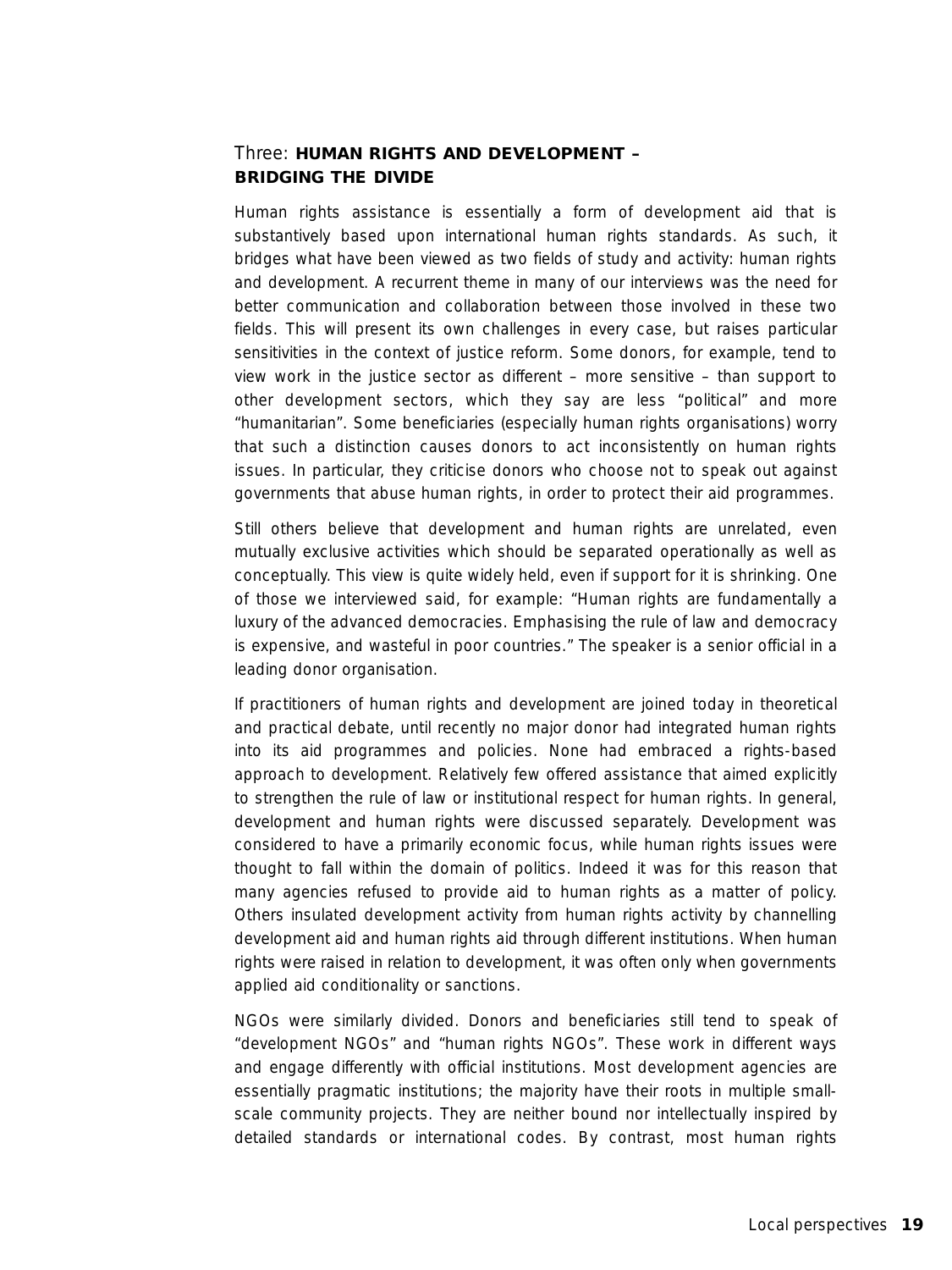organisations treat such standards as fundamental to the legitimacy of their work. Their dominant tradition is a legal one, built round the codification of principles. And, whereas development NGOs frequently co-operated at project level with national governments and local officials, for international human rights NGOs independence from governments has been a crucial idea. Historically, they have been more reluctant to co-operate with governments that do not have a good human rights record. International human rights NGOs have been most active in holding government officials to account for non-compliance with human rights standards. They have less experience of assisting official institutions to function efficiently, for example in the justice sector. The same is true for many (though not all) national human rights NGOs.

As human rights assistance and the legal authority of human rights standards have grown, nevertheless, the benefits of linking human rights and the wider processes of development have been recognised. Development itself is increasingly seen as a broad social and political as well as economic process, and many development professionals now consider that a rights-based approach will make development efforts more effective and sustainable. Effective co-operation is not necessarily simple to achieve, however. The two traditions have markedly different methodologies, histories and preoccupations, and they relate differently to governments. It is not surprising that friction often results. According to UN officials who are involved in "mainstreaming" human rights for example, some staff in UN development agencies have strongly objected to using mandatory, rightsbased language.**<sup>9</sup>** Efforts to integrate human rights into economic and social development programmes have been resisted, as have efforts to disaggregate development statistics by race, religion or ethnicity. Proposals to include categories like "personal security", "justice administration" and "political participation" in development planning are debated intensely.

The beneficiaries we interviewed, whether they worked in government or in NGOs, generally appealed for an approach that recognises the links between different areas of economic and social development and integrates human rights throughout.

#### **Poverty, under development and justice**

The link between poverty and under-development and a poorly-functioning justice system is an obvious one. In our discussions officials often underlined the central role of poverty in frustrating development of the justice sector. Justice officials pointed to the link between poverty and judicial corruption. Police and prison officials told us that lack of resources prevented them from implementing UN standards regarding detention or the use of force. One Ministry of Interior official

**<sup>9</sup>** UN development agencies are currently working with the Office of the High Commissioner for Human Rights to integrate human rights in all their operational programmes: this process is called "mainstreaming".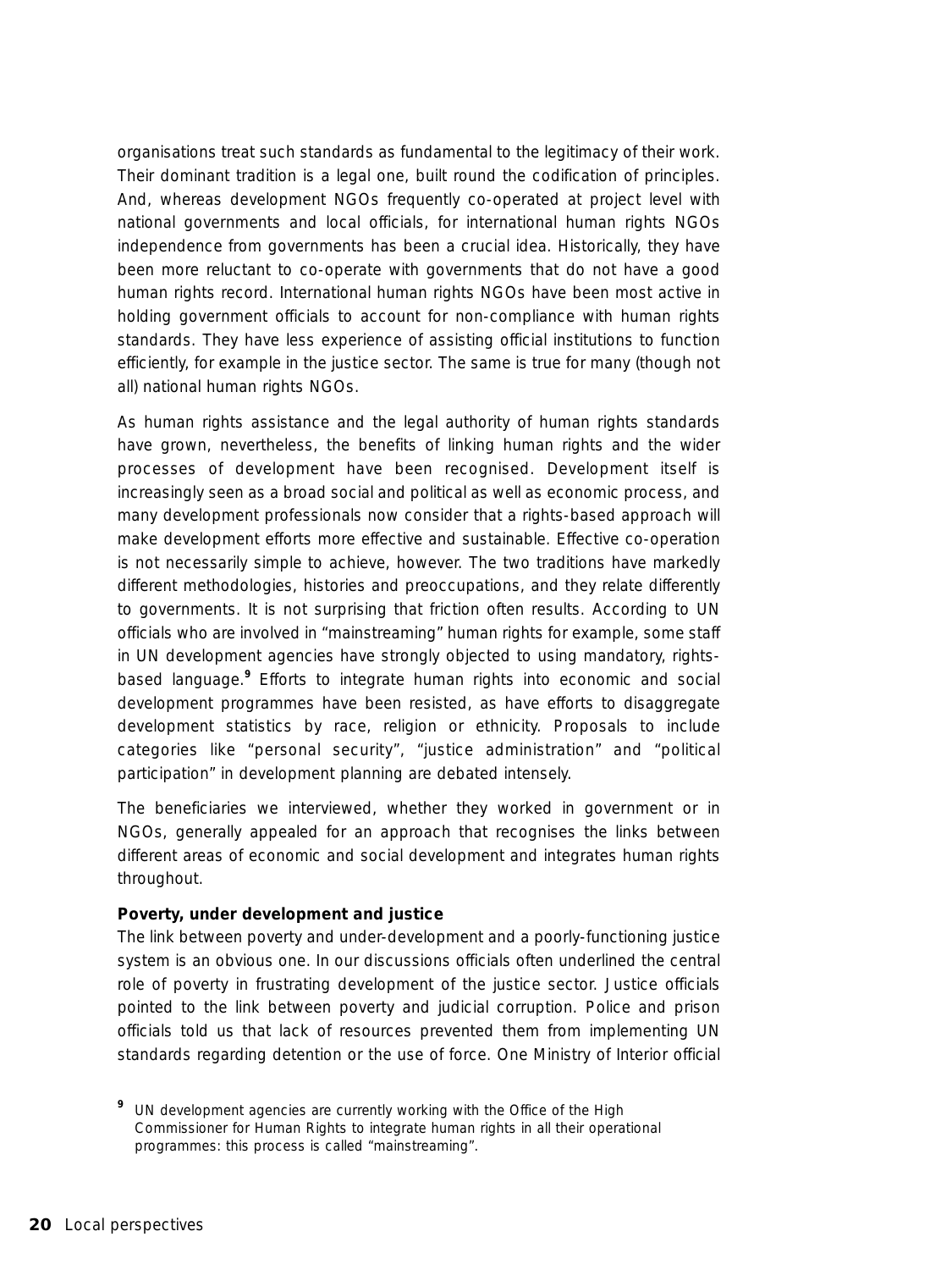in Cambodia summed up the relationship this way: "We have but one enemy today: poverty – from which all other problems stem. This includes the weakness of the justice system and abuses that occur there. Even if the system is over-staffed, the low level of resources means that officials are under-skilled, underpaid, and under equipped."

Of course, low salaries and inadequate resources do not justify continuing abuse. Corruption and violent abuses of authority may also be found in well-resourced judicial systems. Nevertheless, their influence is significant. Indeed, adequate remuneration for judges is considered important enough to have been included in the UN Basic Principles on the Independence of the Judiciary. While other factors come into play, corruption is undoubtedly fed and facilitated by poverty.

South African beneficiaries made the same connection between poverty and weak justice. One NGO representative said, for example: "Human rights in the justice system costs money. The old system of repression was comparatively cheap." South Africa faces huge social problems of crime. It is also trying to manage a new constitutional and legal order, which has established an unprecedented array of independent commissions and oversight mechanisms. Those we met viewed these as necessary if South Africa is to move from a system that denied the majority access to justice, to one that will ensure the rule of law – but the new system is expensive.

#### **Measuring success and failure**

Aid presumes need. Organisations that have well-defined programmes, sustainable resources and adequate budgets, sufficient capacity, well-trained staff, helpful environments and stable and well-functioning institutions around them, do not need foreign aid or external advice. Of course, a supply of aid does not necessarily reduce need successfully. Many independent factors influence success or failure, and it is difficult both to set targets and objectively measure impact. Some aid providers find it is even more difficult to sustain programmes when failures in implementation result in continuing human rights abuses.

International aid in the field of human rights developed precisely to assist governments to meet their obligations under relevant treaties and declarations. Performance and success were thought to be more easily measurable – by the degree to which assisted governments complied with international standards in the area concerned. However, since human rights assistance is (like other forms of development aid) especially required by institutions that operate imperfectly and in an unhelpful environment, it follows that, in almost all cases, such assistance will not immediately lift performance to international standards – and certainly will not do so perfectly. In this respect, when it comes to measuring impact and success, aid programmes in the justice assistance face most of the same intransigent problems as anti-poverty development projects or humanitarian relief. Measurements of effectiveness and success need to take account of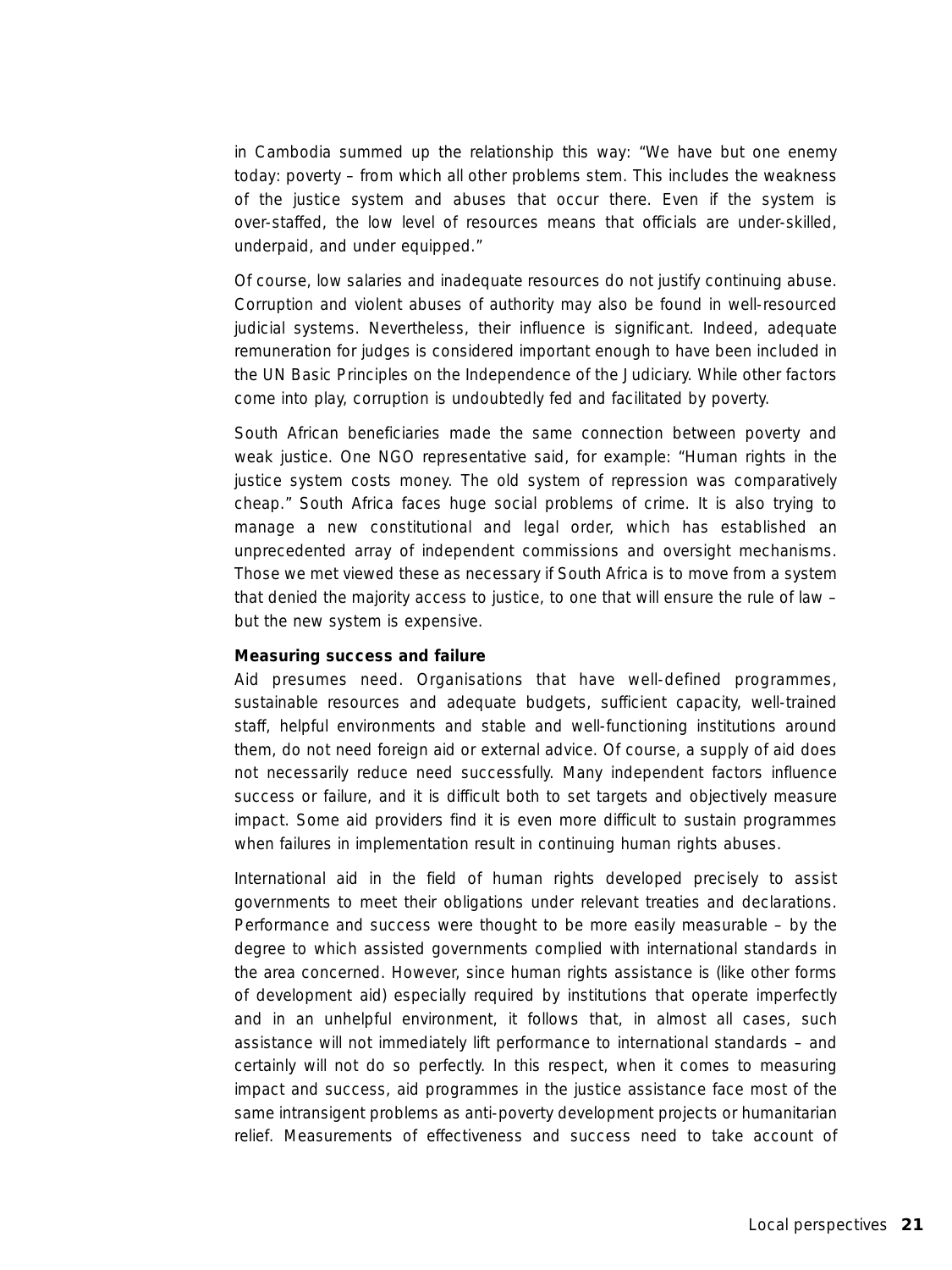capacity and context. In practice, it is not enough to judge the usefulness or performance of such programmes merely by reference to international standards, and it is in any event impossible to do so in the short term. Judgements need to be calibrated against what is possible and what is reasonable ambition. This, however, is a hard reality to face when working in the justice sector, where "failures" can be expressed in terms of torture, summary executions, brutality and impunity. It is easier (though not necessarily honest) to explain failures to grow crops, provide potable water, or reduce poverty as tragic acts of nature. In the justice sector, critics will ask, can failures relate to anything but the acts of men and women?

#### **A rights-based approach to development**

Development and donor agencies talk increasingly of a *rights-based approach* to development (though few implement it in practice). We view a rights-based approach as one that defines the objectives of aid in terms of rights (the right to health, to education, to food, etc). It begins with the identification of a particular right, and defines the normative and practical content of that right with reference to international and national standards and jurisprudence. It names particular claim-holders (and their entitlements) and corresponding duty-holders (and their obligations), increasing accountability by moving away from an approach that is essentially charitable towards one that offers legally enforceable entitlements. This implies the existence of adequate laws, policies, institutions and mechanisms to deliver on the entitlement, and of mechanisms to redress violations or denials. A rights-based approach also necessarily gives particular attention to issues of discrimination and the situation of poor and excluded groups. It therefore requires disaggregation of development data by race, religion, ethnicity and so on (in addition to already standard gender-disaggregation).

Most important, the necessary focus of a rights-based approach should be on those who stand to benefit (or lose) – those whose rights are in jeopardy and need strengthening. Human rights belong not to governments, to donors, or to international agencies, but to people. People, therefore, directly through their advocates, and collectively through organisations of civil society and elected representatives, must not only participate in but be able to direct the course of reforms aimed at strengthening their claims to and realisation of human rights. This means consulting them, including them in decision-making, and involving them in setting targets and monitoring and evaluating progress.

Some assistance agencies, having embraced a "people-centred" approach to development, have become increasingly comfortable with this notion. For others, however, the implications are threatening, challenging both the foundations of the way they provide aid, and the balance of interests that have been built up around the past half century of aid. There are many partners in the development equation, and only so much "authority" to go around. If more is to be given to the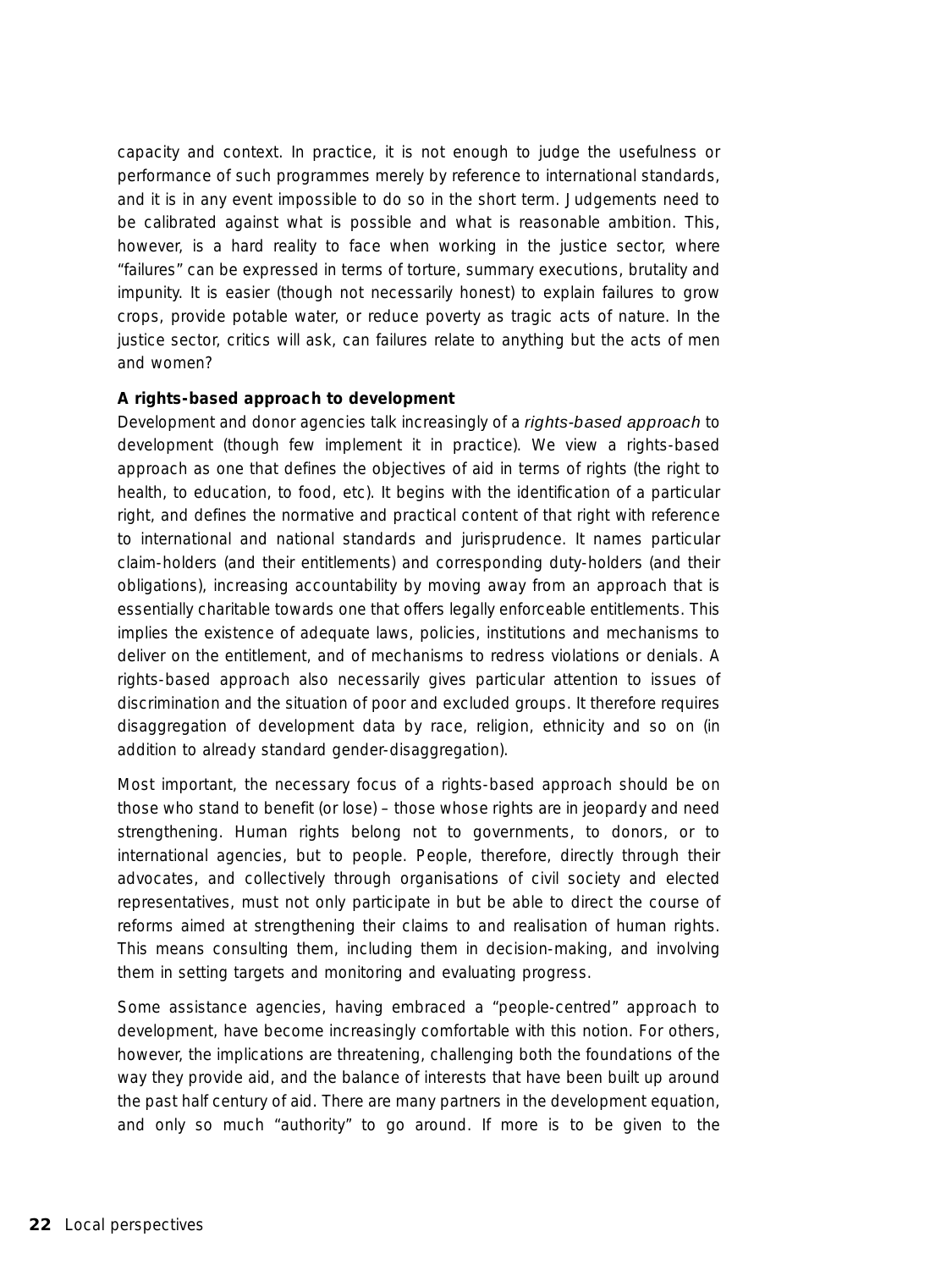beneficiaries, from whom is it to be taken away? Donors? Governments? Foreign NGOs? Convenors of regional "strategies" and fora? UN treaty bodies and special rapporteurs? Tax payers in donor countries? It is easy to recognise the authority of people on the ground in policy statements and speeches. Empowering them – even against one's own interest – is far more difficult.

#### **Beneficiaries and a rights-based approach**

A rights-based approach to development has implications for the relationship between donors and beneficiaries. In the context of this approach, we should not lose sight of the fact that the ultimate "beneficiaries" of justice sector reform are not governments, official institutions or NGOs, but individuals who need legal protection. Nevertheless, NGO and official beneficiaries generally stand in a closer position to those individuals than do donor agencies. A domestic NGO can claim to represent the views of victims, and a government (at least where it is democratically elected) does speak on behalf of the population it governs. Therefore, prioritising beneficiary views, showing a genuine commitment to respecting those views and giving them due authority in the design and implementation of human rights aid, is itself part of a rights-based approach. The approach implies that the legitimacy of decision-making mechanisms must be judged, at least in part, by their proximity to the people to be benefited. A rightsbased approach is process-based, rather than overly reliant on approaches that are imported from abroad. It aims to ensure genuine local involvement in development, so that aid is responsive to the perceived needs, problems and aspirations of the population being served. Local accountability is important, as is respect for the authority of domestic reform constituencies.

A concern we heard in the course of this study is that, in matters of human rights assistance, some of the beneficiaries (especially those in official institutions like police, prisons, and courts) are in fact human rights violators, and that one should therefore be cautious in advocating beneficiary empowerment. There are two answers to this concern. First, serious human rights assistance programmes to the justice sector should begin with international human rights standards, and should presume their universality and applicability. A beneficiary perspective that is racist or sexist or that rejects fair trial guarantees, for example, would not be endorsed under this approach. Nor would approaches that ignore vulnerable groups, or trample on rights in the name of majoritarian trends meet this test.

Second, we have defined beneficiaries to include both government institutions and civil society. Also, the ultimate beneficiaries are of course the general domestic population who stand to benefit from reforms. Empowering beneficiaries does not mean endorsing official propaganda or defending the tyranny of the majority. Hence the importance (discussed more fully below) of including civil society as well as official institutions in a comprehensive view of the justice sector.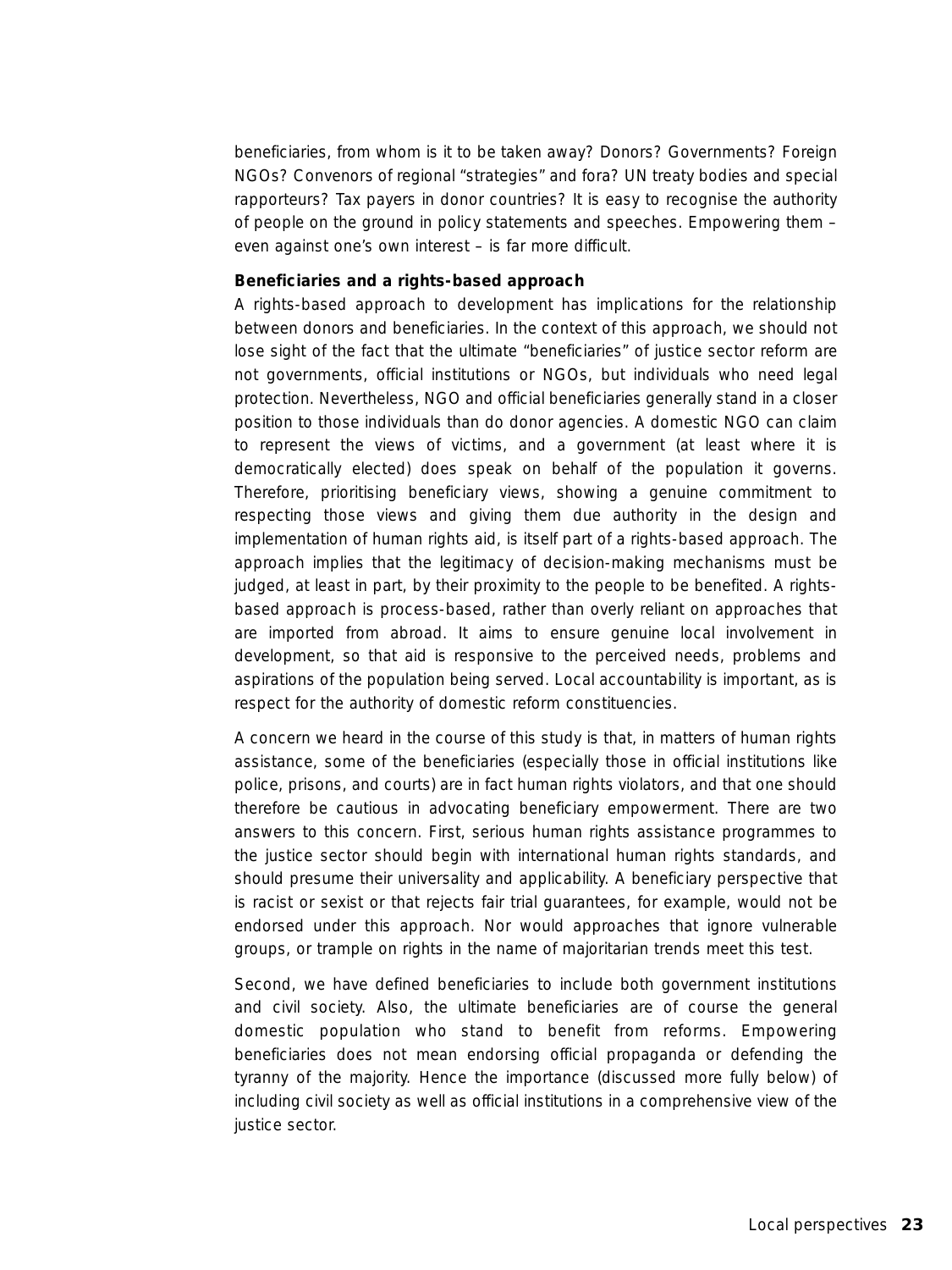For some, this presents a contradiction. Most development specialists are now comfortable with the concept of domestic (beneficiary) ownership. Human rights professionals are at home with the notion that international standards are paramount. Some from both groups will think that it may be necessary to choose between international standards and local legitimacy. In practice, we believe these two approaches can be reconciled. They are the two complementary sides of the human rights and development coin. Human rights assistance is about advancing international standards through development co-operation. This is done through partnerships established expressly to that end. Thus, between donor and beneficiary the authority for reforms rests with the beneficiary. At the same time, to achieve respect for human rights, both sides need to observe international standards. Aid programmes that do not respect international standards cannot properly be considered human rights assistance.

#### **Donor constraints**

Recognising the centrality of the beneficiary perspective to attempts at improving aid may, however, be only half the battle. Also crucial to a critical review is an understanding of key donor constraints in the field. Human rights assistance to the justice sector presents particular challenges to donors seeking to support meaningful reform and development. The impact of the political will factor, and the difficulties associated with locating, measuring and encouraging a commitment to reform, are discussed below. Even where commitment is less of an issue, limited domestic capacity, in the context of dramatic justice sector reforms, often restricts donor efforts to maximise domestic ownership and participation. At the same time, the sector includes a number of institutions (courts, human rights commissions, etc.) which are independent under the law. Reforms cannot be imposed politically on such institutions, and standard donor approaches to advice, funding, and even communications are not always appropriate either. Some have also suggested that donors must sometimes tread more lightly here, as the institutions of the justice sector (courts, police, prisons), are (or are seen to be) situated closer to the core of national sovereignty than are hospitals, schools, roads or dams.

For bilateral donors (and the EU), assistance is never insulated entirely from questions of foreign policy. What is more, responsible donors do (and should) make efforts to avoid underwriting repression, camouflaging false reform processes, or acting in complicity with abusive governments. Resources being limited, such donors will also feel the pressure of competing development demands from other sectors and from other countries. Nor do donors generally have the same level of experience and capacity to provide human rights assistance, or justice sector support, as they do with other kinds of development assistance. The work is necessarily long-term, lacks reliable indicators, and does not lend itself easily to traditional assistance methodologies. Few donor agencies have sufficient numbers of personnel on their staff with expertise in international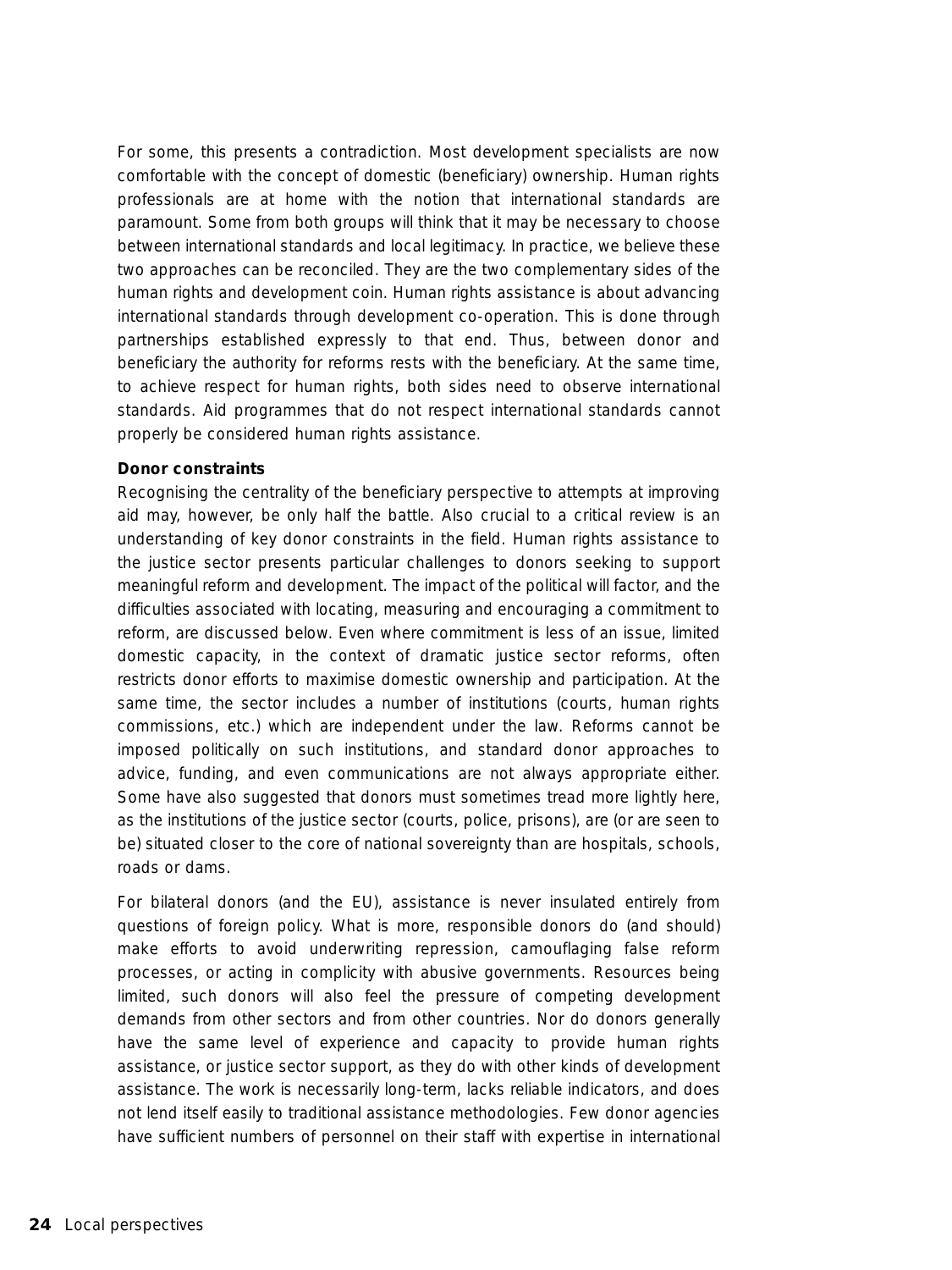human rights standards, and the ability to translate these standards into national institutions and laws, such that experts are often able to offer only comparative national models, often of limited relevance to local realities. Finally, donor engagement in the justice sector will almost always elicit some form of response and critique from the public both in the beneficiary country, and in the donor country. When public opinion in both is harmonious, donor choices are easier. When they are not, what is a donor to do?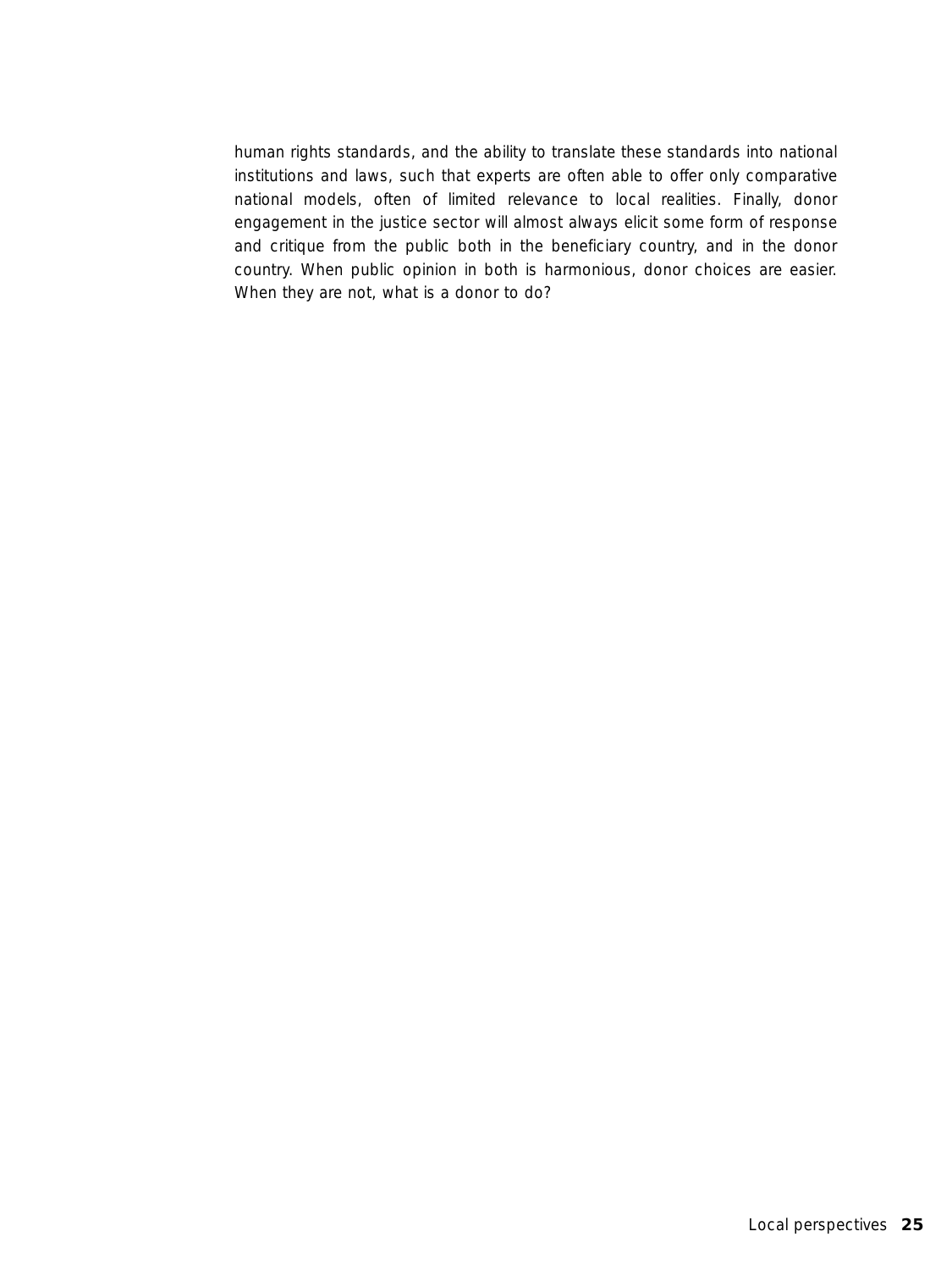# Four: **THRESHOLD ISSUES – WHEN TO PROVIDE ASSISTANCE AND TO WHOM?**

Much of what we learned in the course of this study suggests that human rights assistance should be planned and managed in a more strategic fashion, and the partnership between donor and beneficiary should be strengthened and made more equal. These issues are discussed in later chapters. Our interviews also threw up questions and debates, often of a more political nature, about when it is appropriate to provide (or withdraw) human rights assistance, and to whom such assistance should be given. In this chapter we discuss such threshold issues.

#### **When to engage (or disengage)?**

The discourse of the first fifty years of the modern human rights movement has been marked by a conceptual framework of mutually-exclusive alternatives: government versus civil society; public security versus civil liberties; economic and social rights versus civil and political rights; monitoring and condemnation versus technical assistance and constructive engagement. In this world of exclusive choices, the role of human rights activists was correspondingly evident: expose abuses, and demand accountability for violators and justice for their victims. The dominant strategy, at least for NGOs, has thus been one of public pressure, directed to forcing governments to respect rights by embarrassing them through exposure of abuses. This paradigm has been constructed upon a number of important assumptions about the nature of human rights and requirements for their realisation. At its core is a liberal and somewhat *laissez-faire* view of rights, according to which the state need only refrain from violations to ensure rights are realised.

Increasingly, and especially during the 1990s, human rights proponents have come to realise that negative prohibitions are not sufficient. Positive steps are equally necessary to realise the full range of rights contained in international standards. Thus, the right to adequate housing requires both that the government refrain from punitive demolitions and unlawful forced evictions, and that it take positive action to protect and deliver on the right, through well functioning courts, social welfare programmes, administrative mechanisms, and enforcement measures. Similarly, ensuring free and fair elections requires more than an absence of government interference with voters, parties and candidates. Meaningful reform and respect for human rights in the administration of justice require both a commitment to respect rights, and the physical, financial and technical means to ensure that commitment can be met. Developing countries and countries in transition may lack one, or both of these. Human rights assistance, which can contribute in either case, is therefore both about supplementing institutional resources and enhancing political commitment. The latter may be achieved by supporting organisations and institutions that monitor violations and demand reforms, and the former by strengthening a range of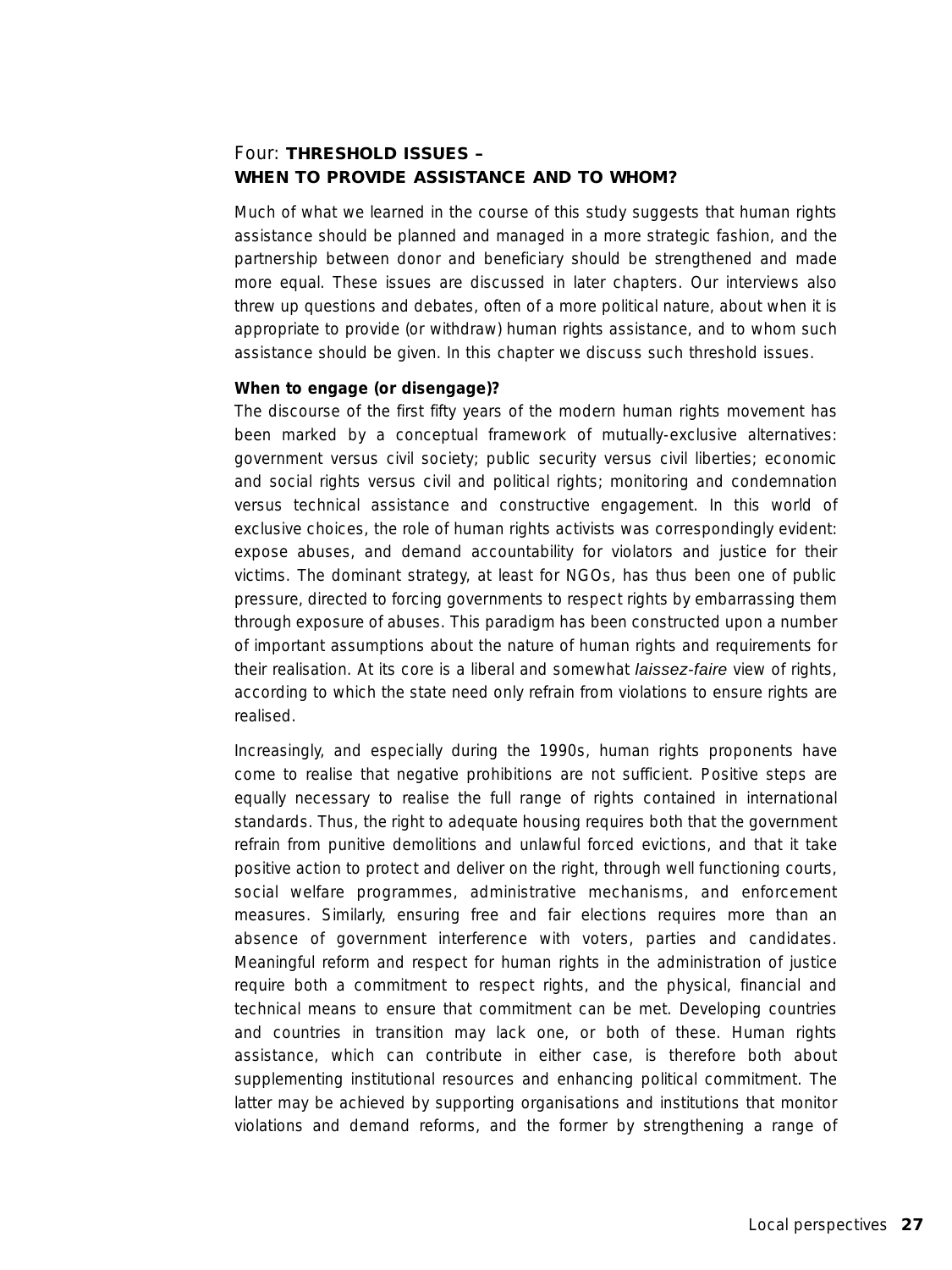institutions across the functions of government. In both cases, aid seeks to accomplish its ends through the provision of loans, grants, advice, training, equipment, materials, facilities and other standard "delivery vehicles".

Is there, however, a minimum level of commitment to reform required before assistance is provided (or withdrawn), and how would it be measured? This question clearly troubles aid providers, at least when they are considering engagement with official institutions in recipient countries. Clear guidelines are elusive, but our interviews with a wide range of beneficiaries in all 4 countries, in both government and civil society, showed a strong bias towards engagement even where commitment to reform is in doubt.

There are extreme cases where beneficiaries say that human rights assistance to the government would be wasteful, even counterproductive: South Africa under *apartheid*; perhaps Bulgaria under totalitarian rule; probably Guatemala in the 1980s; certainly Cambodia under the Khmer Rouge. In sum, where the ideology and policies of a government conflict explicitly with international human rights standards, providing aid of this kind to official institutions of the state is likely not to be appropriate.

All other cases, we were told, require careful judgement. Overly simplistic political reactions, said beneficiaries, will sooner or later jeopardise support for reform and will therefore be counter-productive. Countries are not monolithic, nor are governments within countries, or institutions within governments, or individuals within those institutions. Human rights assistance can not only strengthen political commitment to reform, it can create that commitment where it is absent. In sum, the calculation to be made is complex and should not be considered in terms of a simple binary alternative.

Beneficiaries saw many opportunities to provide human rights assistance usefully even where the political commitment of governments is in doubt. Support reformist institutions in conservative governments. Support individual reformers and pockets of reform in institutions resistant to change. Work with the "demand side" of reform: civil society, national human rights institutions, and reformist parliamentarians. Where necessary, direct aid to official institutions through national NGOs. The important thing, said beneficiaries, is to engage. Some donors have certainly adopted this approach. A principal donor to the justice sector in one country advised that: "It is not wasteful to build capacity in times of low political will or limited freedom of action. So long as that capacity exists, and is ready to be mobilised when the opportunity arises, then aid has done its job."

Beneficiaries also said that donors should not too easily jump to "safe programmes" (without political risk for them) in cases where a government's commitment to reform is doubtful. (See the section on "safe aid" below.) If this becomes the norm, as seems to have happened to some degree in all of the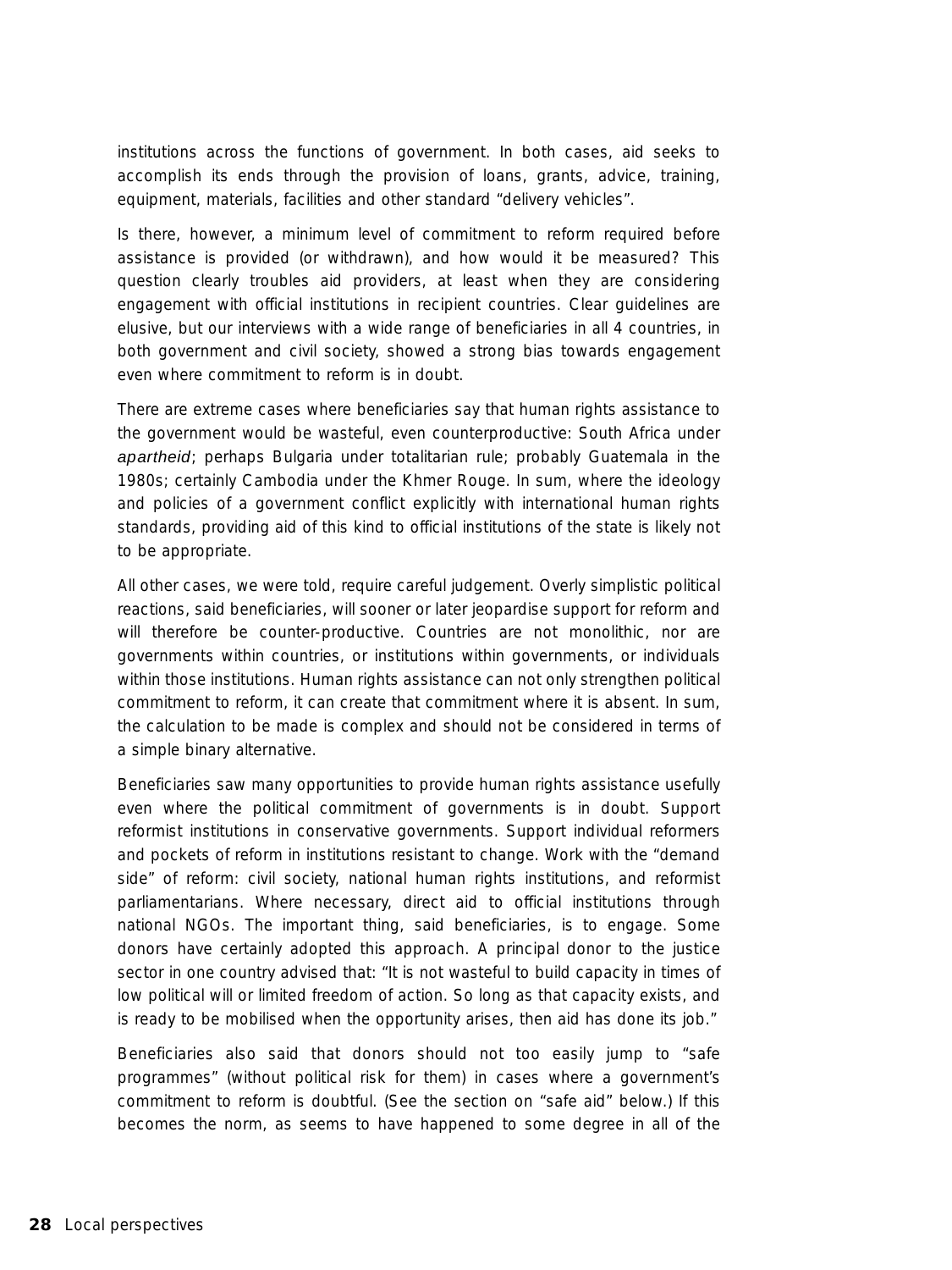focus countries, reform of official institutions will not progress. Some donors, we learned, tend almost automatically to support alternative structures (alternative dispute resolution, national human rights commissions, NGO mechanisms) before attempting to engage with the regular justice institutions. Other donors, however, have continued to engage with official institutions. Representatives of one of these told us that it is not realistic to wait for ideal political conditions. Referring to Cambodia, he said it is often better to "dig in and try to help build things project by project".

In some cases, human rights assistance has been used to circumvent obstructionist forces in the system. South African beneficiaries in at least two official institutions used donor projects and funding to implement institutional reform programmes. By these means they could avoid points of resistance they had encountered earlier (using regular national budgets). South Africans had differing views of this practice. Some saw it as a useful way to circumvent political obstacles. Others wondered whether the practice was not simply delaying inevitable confrontations, in an essentially artificial manoeuvre that could cause more problems in the long term. Was it not better to confront points of resistance directly, rather than isolate them in pockets of resentment?

Whatever South African beneficiaries ultimately decide on this issue, it raises a number of important questions relating to reform and political commitment. One of these is the importance of individuals within the institutions being reformed. Success, we were told, can sometimes turn on a single reformer or a single resister. Aid providers therefore "need to know which is which". This requires true dialogue, listening and learning. One official in South Africa recalled how a donorappointed project steering committee, assembled without appropriate care, itself became an obstruction to reform. "The donor followed a checklist, appointing so many black members, so many white members, so many women, and so on. They did not consult enough, and what they failed to take into account was that some of these were in fact extremely conservative individuals, opposed to many of the reforms to be implemented."

Some beneficiaries in Bulgaria told us that donors had more rather than less reason to become involved when government institutions were insufficiently committed to reform. Bulgarian judges told us that the weak commitment was the strongest reason for donors to engage and stay engaged. Noting that the reform process faced tremendous inertia from decades of the old system, one judge said "there will always be politicians and others who oppose reforms. International support helps to push those reforms through".**<sup>10</sup>**

After the violent events of July 1997, donors in Cambodia cut foreign assistance to the country. Human rights assistance was not spared. The Human Rights Commission of the National Assembly, the judiciary and even some human rights NGOs suffered partial or complete severance of aid. "What was the message?"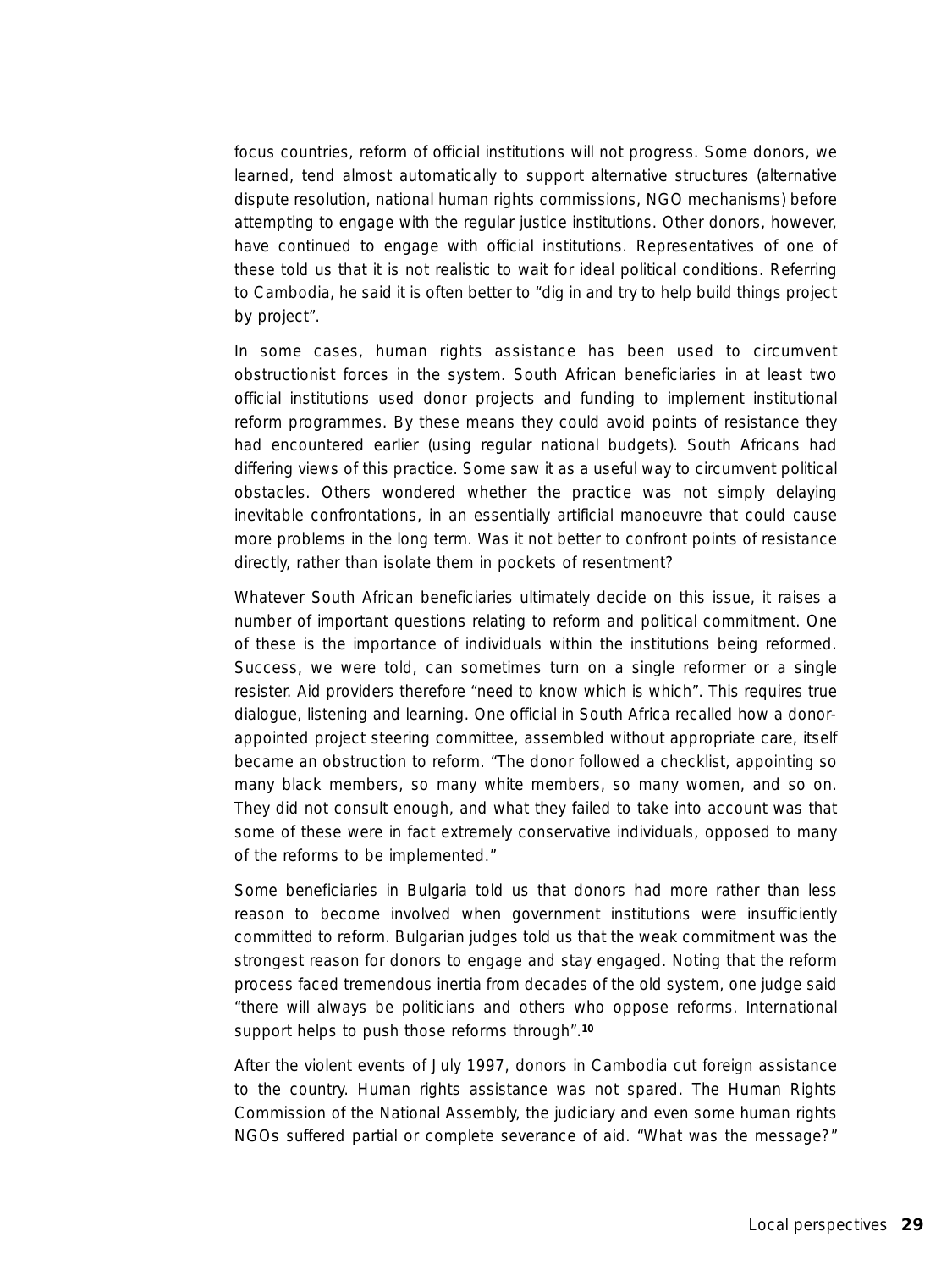asked one observer. "We are cutting off support for the rule of law, because we support the rule of law?" Both NGO and official beneficiaries told us that they viewed the cut-off as inappropriate and unhelpful, based more on narrow foreign policy goals than on a measured judgement of what would best advance the rule of law. Even those who believed that sanctions were a necessary response told us that this should not apply to technical assistance and training directed to the justice system. Said one: "When [donors] disengaged unilaterally after July 1997, they damaged reform partners and the reform effort. This was unacceptable."

#### **Ups and downs – the Guatemala experience**

In the 1980s and early 1990s, there was particularly heated debate over whether Guatemala should receive human rights assistance. Following the installation of a nominally civilian government in 1986 and the establishment of a human rights ombudsman (*Procurador de los Derechos Humanos*), both the United States (USAID) and the UN (the advisory services programme, as mandated by the Commission on Human Rights) decided to provide human rights assistance to the official sector. Guatemalan and international human rights groups cried foul. They argued that gross violations of human rights were continuing and that these aid programmes diverted attention from the atrocities and from official responsibilities for them. They further argued that the power structure was ideologically committed to racism and repression and that suppression of fundamental human rights was not accidental. The problems were political, not technical, and the appropriate response was political pressure, not aid.

In the end, the donors concerned came to the same conclusions. The USAID programme was terminated a few years later "in the face of an absolute lack of political will" and the UN programme limited much of its support to the office of the human rights ombudsman. Other donors supported NGOs only. This experience indelibly marked the justice sector in Guatemala. Major donors did not resume support to official institutions (other than the ombudsman) until peace accords were signed and new reforms launched in 1994. Guatemalan human rights specialists told us this was right because "no real reforms were possible before the peace accords brought new openings and a degree of verifiable political will. Before that, the only genuine options were protest and resistance". At the same time, they recognised the crucial role played by the ombudsman. Whatever the doubts of observers when this institution was established (during one of the war's bloodiest periods), Guatemalans recognise that it developed a

**<sup>10</sup>** A number of others also emphasised this aspect. Amin Mekki Medani, who heads the Office of the United Nations High Commissioner for Human Rights in Palestine, observed that "where there is a serious lack of political will in countries that view democratic institutions and human rights principles as a threat to their political regimes… human rights assistance is most needed". He believes that by engaging assistance providers can "help in creating political will", not through classic conditionality (which hurts the people but does not deter the regimes), but by "exercising leverage for change". *(Communication to the Council*, 9 March 2000.)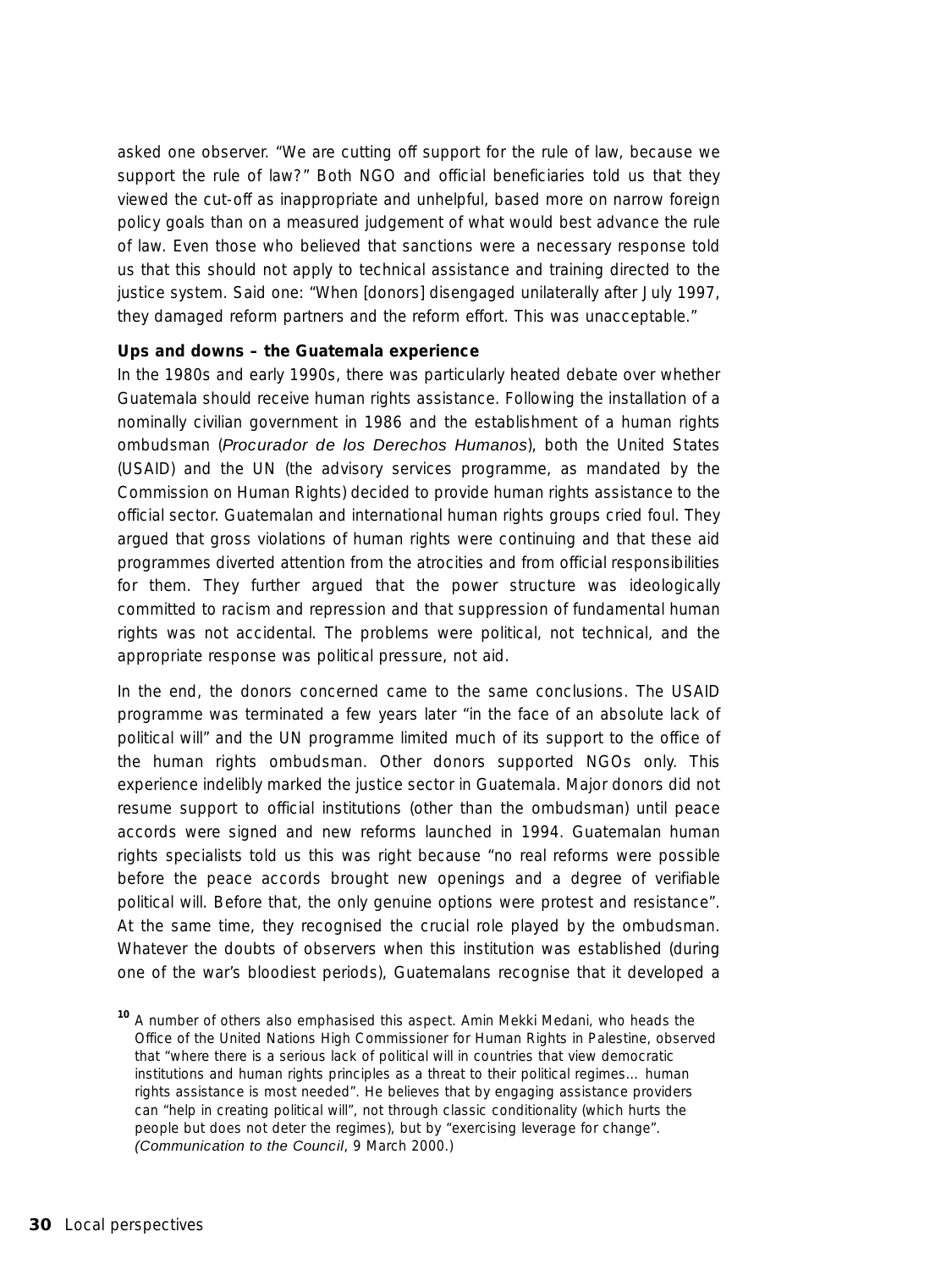momentum of its own. Most believed that this was due to the high personal profile of the person appointed to the job and the close involvement of international donors in its operation. As an official (albeit independent) institution, it acquired exceptional credibility.

When the peace accords were signed, human rights assistance returned to Guatemala's official sector in 1994, and especially in 1996 when a Comprehensive Agreement on Human Rights was approved under UN supervision and verification. Plans were drawn up, co-ordination bodies established, and new projects launched. Some \$80 million in aid was made available to the justice sector and, in addition to expanded projects by both the UN human rights programme and USAID (the original providers), new projects were launched by MINUGUA (the UN operation in the country), UNDP, the EU, the World Bank, the Inter-American Development Bank and other donors. The peace agreements themselves became a barometer of political will, the platform upon which reform work would be built. Guatemala's political will problem was solved. Almost.

When a national referendum on constitutional reforms delivered a "no" vote in 1999, some donors reportedly interpreted the result as a step back from political reform, and delayed aid to the justice sector. Some donors had expressly linked aid packages to progress in the peace process. With the "no" vote, some projects were reconsidered and other projects delayed. Such decisions, apparently, rested on two assumptions. The first was that the "no" vote represented a rejection of political reform. The second was the notion that stopping aid is sometimes more influential than giving it. Yet, most of those to whom we spoke believed that the referendum result did not signal a refusal to reform but was the result of a mix of factors – including the complex nature of the ballot (some fifty separate reforms were included), low turnout by voters, limited support for the ruling party, lost momentum after the peace accords, low public trust in official institutions by the (majority) indigenous communities, and poor voter education and information. As for the second assumption, few of the beneficiaries we met considered it was an appropriate approach in this context. Most, including NGOs, believed that donors should remain engaged with official institutions, working with reformers to advance the human rights development process.

One key question in such situations is how to identify reformers. Some donors in Guatemala have followed progressive strategies, first supporting only NGOs, then supporting the ombudsman, and finally and gradually engaging with the official sector. In the official sector, the human rights ombudsman and bodies coordinating judicial reform have been the preferred choice. Other institutions are viewed as more difficult. Officers of the six-thousand strong Guatemalan Bar Association, for example, consider that they and their organisation have been excluded from help during the reform process. The legal profession is generally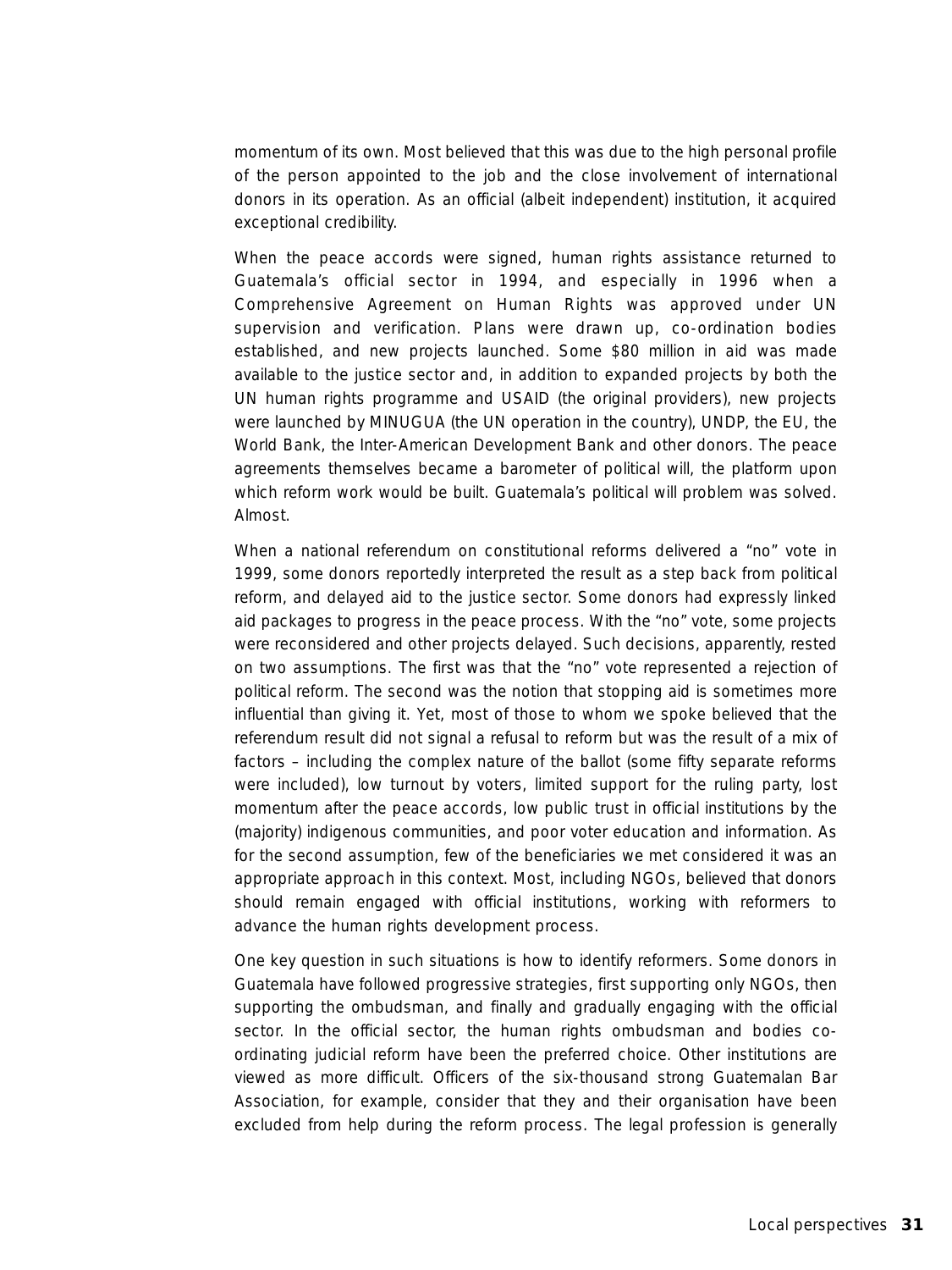viewed as a conservative force in Guatemalan society and many consider it to be a pocket of resistance to genuine legal reform. The various justice reform bodies, and the donors that support them, have, we were told, kept their distance. Lawyers, however, wondered how reform of the system could be conceived and implemented without the involvement of one of its key constituencies. We asked officers of the Bar Association whether the Bar should be viewed as a natural constituency for, or a conservative impediment to, legal reforms. "It is both," we were told. "Every institution contains reformers and resisters, conservatives and advocates for change. The Bar is no different. It has been a conservative force, but its membership is increasingly diverse. Today, there are many in the organisation who are not only committed to reforms, but engaged in them in their personal capacity." Members also pointed to the range of legal skills available within the Bar and their relevance to the work to be done. Given that some major donors are providing human rights assistance to a very broad range of institutions (including the military), some questioned the wisdom of excluding a body that clearly plays a role central to the functioning of the justice system.

Seen through the donor lens, however, legitimate questions about the challenge of political commitment remain. We have noted that, broadly speaking, recipients agreed that aid should not be provided in extreme cases where official policy is expressly contrary to human rights requirements. In less extreme cases, however, when is it appropriate to cut aid in response to weak official commitment to reform? Donors have a responsibility to avoid complicity with repressive governments. Yet, is it sensible to abandon reformers in the country at precisely the moment when they most need support? Clearly, no automatic formula can resolve such dilemmas. Beneficiaries (including NGOs) did not want donors to delay aid to the justice sector following the failure of the constitutional reform referendum in Guatemala. They were critical of those donors who cut assistance to Cambodia following the coup of July 1997. Beneficiaries seemed to set a high threshold for freezing this type of assistance on such grounds.

There do seem to be good reasons to insulate human rights assistance from premature cancellation. First, the cost of cutting aid to reform (and reformers) can be high, and, in the absence of reliable indicators by which to measure commitment to reform, safe judgements in unclear cases (probably the majority) are difficult at best. Secondly, transitional periods are always marked by ups and downs in the reform process. These fluctuations, if coupled with a low threshold for cut-offs, would make sustained support for reforms impossible in almost every case. Third, it is arguably inconsistent for donors to punish abuse of human rights by cancelling programmes that exist to strengthen human rights protection.

Nor are arguments about aid fungibility (i.e., that aid to the justice sector allows the government to spend its money on other non-human rights activities) as convincing with human rights assistance as with other types of aid. The amounts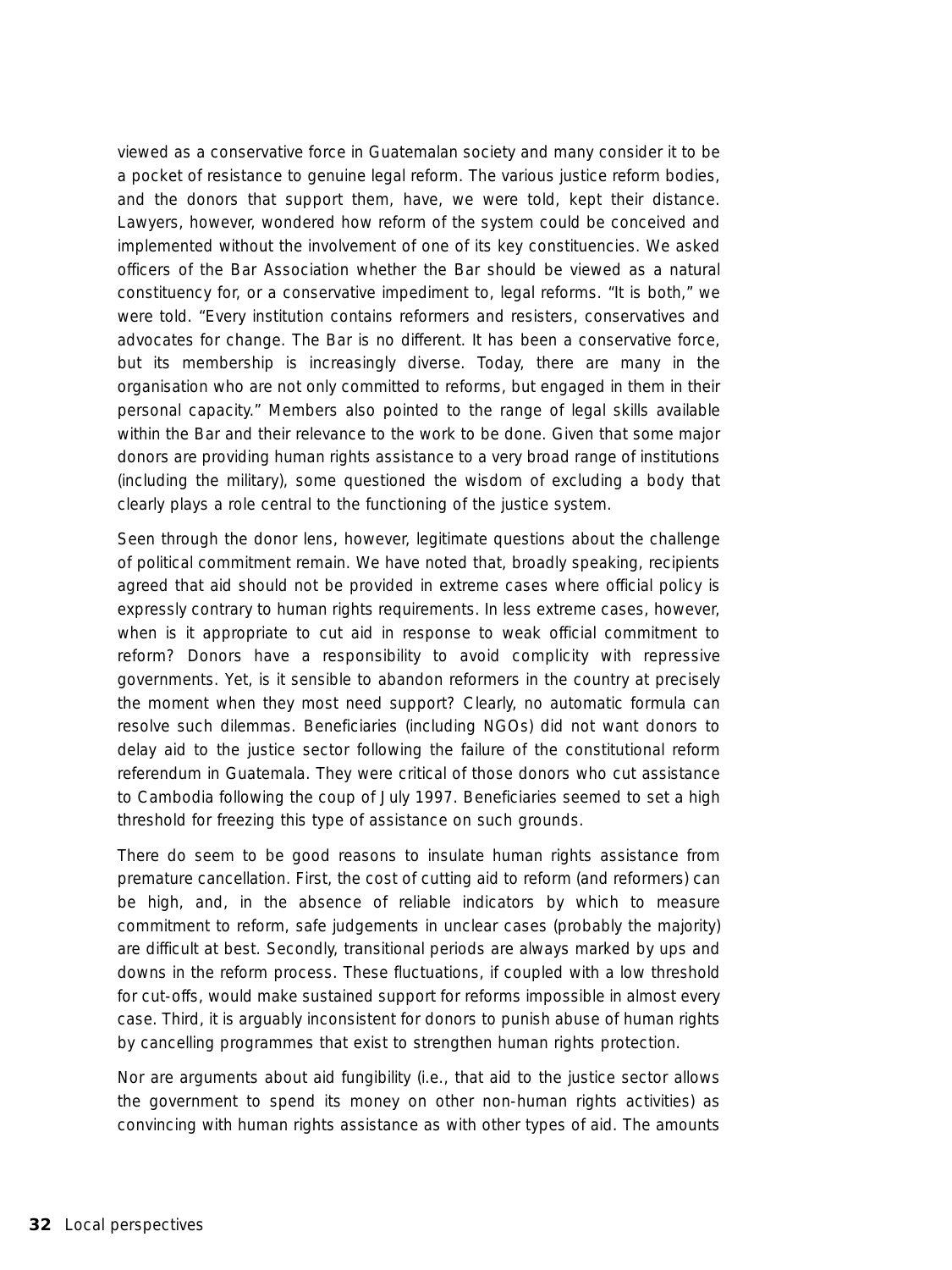committed to this sector are relatively small. Most of the human rights assistance provided to the justice sector was in the form of less fungible support like training and technical advice, rather than grants, equipment, or material aid. What is more, beneficiaries with whom we met doubted in most cases that governments would attach priority attention to some of these activities in the absence of external support. Finally, significant portions of aid to the sector go directly to NGOs, independent commissions, oversight mechanisms, and the judiciary – none of which would clearly appear to be fair targets for donor attempts to sanction the government.

In the end, the beneficiaries said that the best approach donors could take, when faced with difficult choices, was to ask the beneficiaries themselves about whether aid should be continued or cut. Decisions on such questions should, they suggest, only be made after consulting independent actors and organisations in the country who have direct knowledge about (and greatest stake in) the reform process. In the end, donors may indeed arrive at different conclusions than those they consult, but the legitimacy of their decisions will ultimately rest on the degree to which the donor has properly taken into account local views on the matter.

#### **Monitoring and engaging**

Of course, one potential problem of assistance to official institutions arises when those institutions (police, prisons, etc.) do not immediately reform but rather (and as is more likely) continue to engage in abusive behaviour. We asked several donors whether their approach to failures in the justice system differed from their approach to failures or deficiencies in other sectors. Most did deal differently with justice. Officials said that the key difference was the "political" character of the justice system, compared to health, education, and so on. Some therefore took a "less direct approach" when they raised matters of concern to them, and others avoided doing so. Some told us that straightforward interventions with government were possible but should be confidential.

Some beneficiaries, especially human rights NGOs, were dissatisfied by such approaches. They thought that an over-cautious approach reinforced the view within government that these issues were "sensitive", and "political". Others argued that a "silent" approach reduced transparency in an area vital to the public interest. One NGO representative charged that "when donors are inconsistent in their support for human rights, they damage efforts toward their promotion and protection". One criticism was that some donors "fund NGOs to monitor, investigate and take risks on the one hand, and then remain silent when we are threatened by officials for those very same activities". Another worried that some aid providers fund organisations that comment on draft laws and institutional proposals "and then remain silent when these proposals are ignored".

The perception that donors are unwilling to criticise or speak out when abuses continue raises another point, namely the traditional tension between human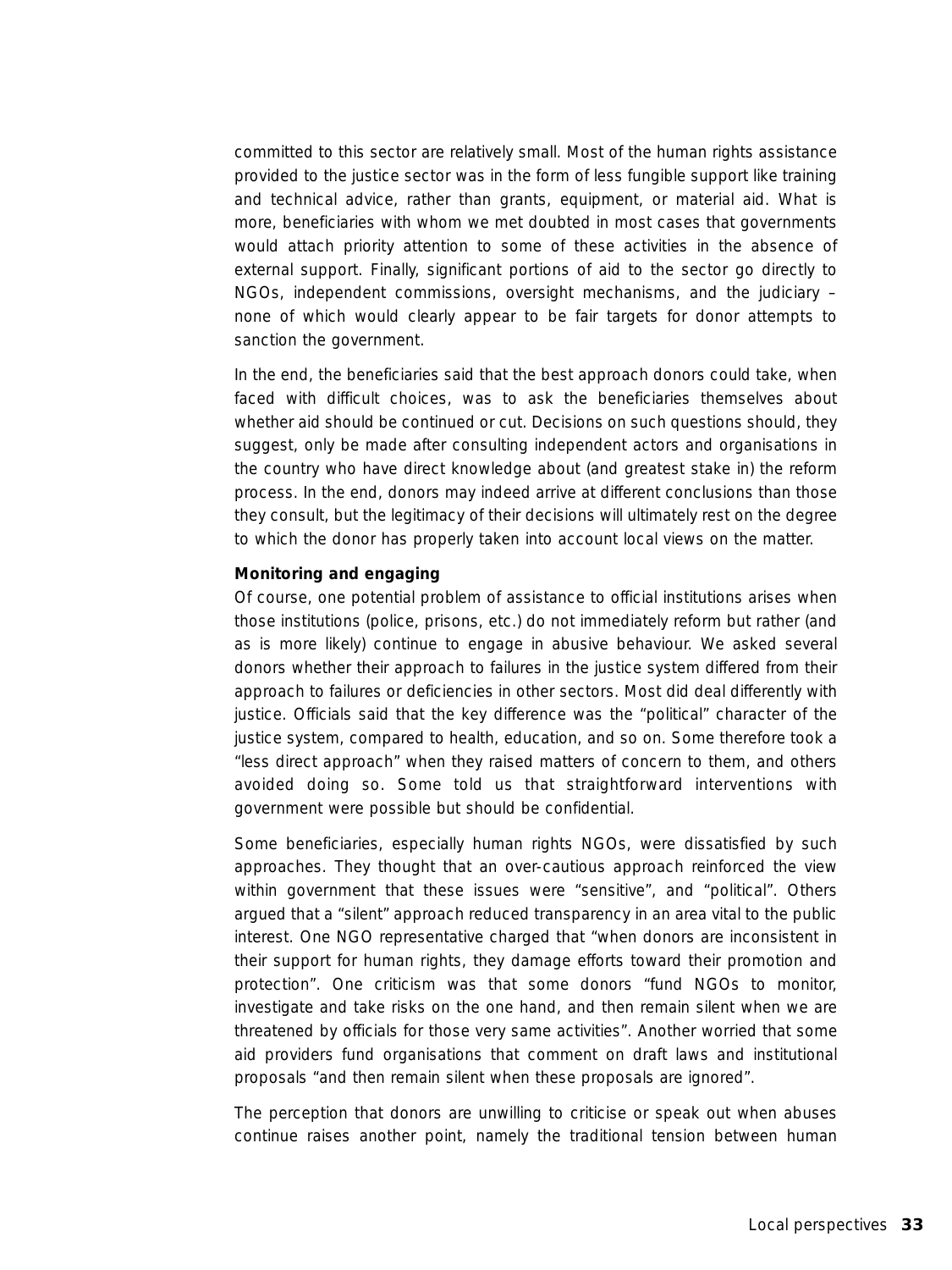rights activities that aim to monitor abuses (and denounce them) and activities that help reform the system. It is often thought that if you provide assistance for reform, your ability to speak out is limited, for example because doing so will lead the government to cease co-operation (or vice-versa). Fears of this kind partially explain why NGOs engaged in traditional human rights monitoring activities, at least at the international level, have been sceptical about human rights assistance work.

In fact, meaningful human rights assistance in a country is not possible without monitoring the human rights situation. If the purpose of justice sector reform is to bring policies and practice into line with international human rights standards, then projects must be able to assess when current policy and practice fall below those standards. Reforms cannot be developed and implemented without identifying what needs to be reformed. Monitoring and assistance are not therefore antagonistic activities but mutually reinforcing to one another. In our discussions, this was generally recognised by all types of beneficiaries. No serious programme of aid could contribute to justice reform without monitoring. Evaluation of a project will necessarily involve monitoring the institutional context. Post-project evaluations will try to look at impact. Of necessity, such monitoring and evaluation would have to look at continuing human rights violations, and, in this sense, aid-related monitoring would be similar to traditional human rights monitoring.

The real controversy, of course, is around the question of whether *public* reporting on continuing abuses is the best course of action for those providing assistance. There are differences of approach among both donors and beneficiaries. AUSAID's major criminal justice assistance project in Cambodia, for example, operates in the context of an agreed approach of confidentiality. Most official bilateral donors usually operate more or less in this way.

The debate about engaging in assistance and/or reporting publicly on abuses is different for inter-governmental agencies like the UN (or regional organisations like the Council of Europe or the Organisation of American States - OAS). Such organisations are expected both to assist governments *and* report publicly on the human rights situation in different countries. In Guatemala, for example, MINUGUA both provides assistance and monitors abuses (including detailed public reporting). MINUGUA's findings in monitoring abuses are used, *inter alia*, to inform its assistance activities. Similarly, in Cambodia, the Office of the United Nations High Commissioner for Human Rights (OHCHR) is mandated, with the UN's Special Representative, to carry out monitoring, investigations, public reporting and technical co-operation in the country (under a series of General Assembly and Commission on Human Rights resolutions, and an agreement with the government). OHCHR has carried out hundreds of assistance activities since it opened following the departure of UNTAC, including training of government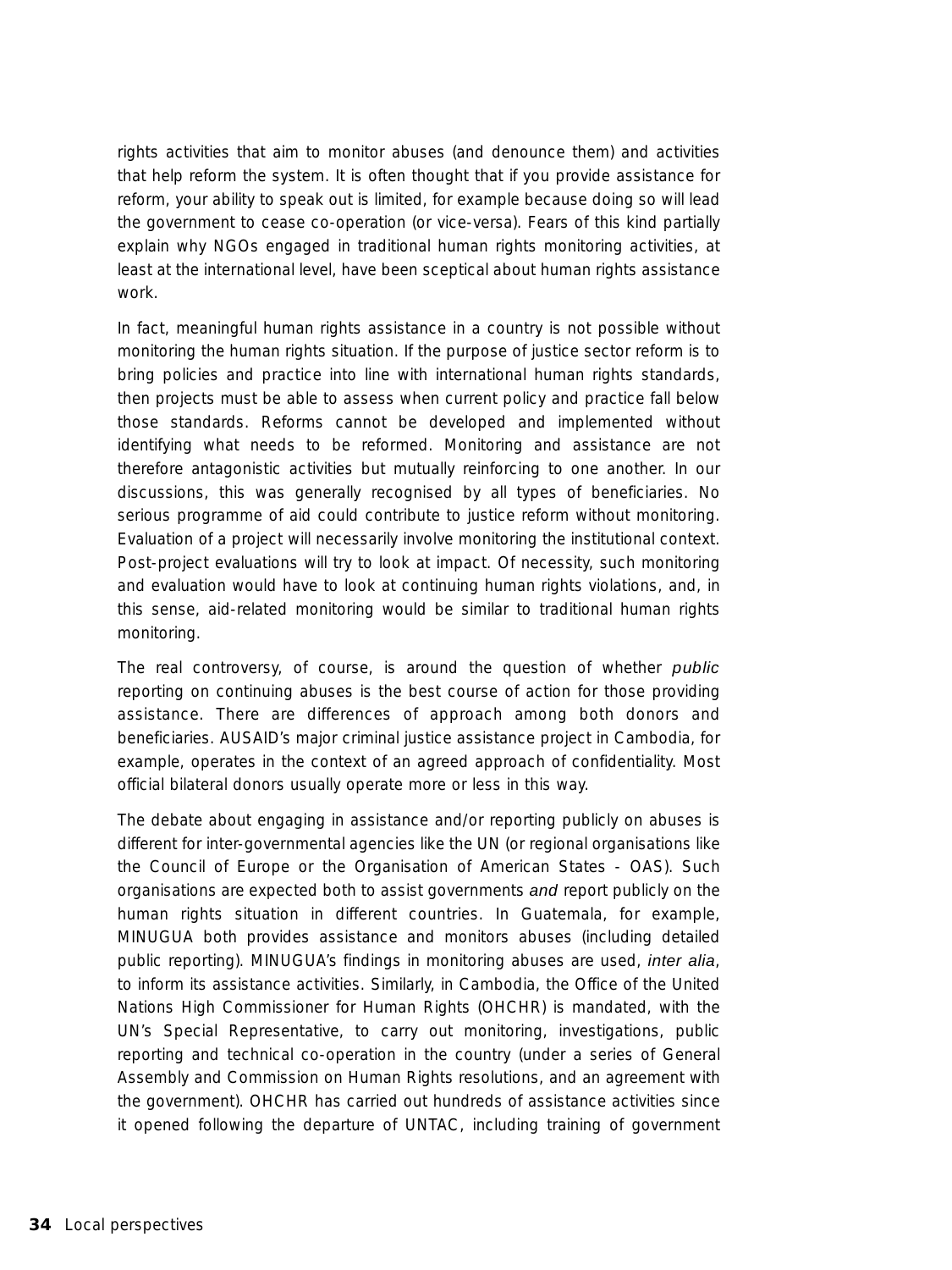officials, advice on draft laws, and strengthening of government institutions. Nevertheless, until now, most media attention (within the country and abroad) has focused on the investigative and public reporting side of its work, and this has created a false perception that investigation represents the bulk of the Office's activities.

Problems arise for intergovernmental organisations when, as a consequence of political trade-offs and bargaining, the provision of assistance and advisory services is mandated *instead* of public reporting. Governments that face criticism, for example in the UN Commission on Human Rights, will agree to a UN assistance programme in order to deflect pressure for what is perceived as a more intrusive "monitoring" regime (such as the appointment of a Special Rapporteur). Of course, the effect of such arrangements is to discredit the assistance programme.

These tensions may reflect historical (and perhaps well-founded) prejudices about human rights assistance and the weakness of some assistance programmes, rather than any real assessment of the intrusive implications of monitoring versus those of assistance. Properly understood, serious assistance programmes are potentially far more "intrusive", and operate closer to the pressure points of state sovereignty than any external monitoring regime. Traditional monitoring simply identifies and announces abuses. Serious assistance programmes, in addition to identifying abuses, also propose solutions, and intervene directly in a country's courts, police, prisons, political systems and a host of other governmental functions. In some cases, foreign advisors may have more influence in the structure and functioning of public institutions than voters, or some of the officials they vote for. If officials of an abusive government seem eager to conclude an assistance agreement in place of a monitoring mission, they may be expecting "a few harmless seminars". If that is in fact the donor's intention as well, then the programme will certainly get the reputation it deserves. Unfortunately, it is reformers, and reform, that lose most in such cases.

Providing assistance should not, therefore, rule out involvement in monitoring and public reporting. Political trade-offs between monitoring and assistance should be resisted. The UN must be able to do both, or risk the credibility of its assistance programmes. The same is true for other intergovernmental bodies that have a mandate to report publicly on human rights. Government donors, on the other hand, might argue that their programmes proceed more effectively when criticisms are made in confidence to the government. There is no easy answer here. The NGO beneficiaries we spoke to generally felt donors should not shy away from public criticism, and a number of government officials agreed that such criticism could be helpful. Ultimately, much depends on the situation in the country concerned and the donor's mandate and mission. On the whole, nevertheless, we lean towards saying that, unless there is very strong case for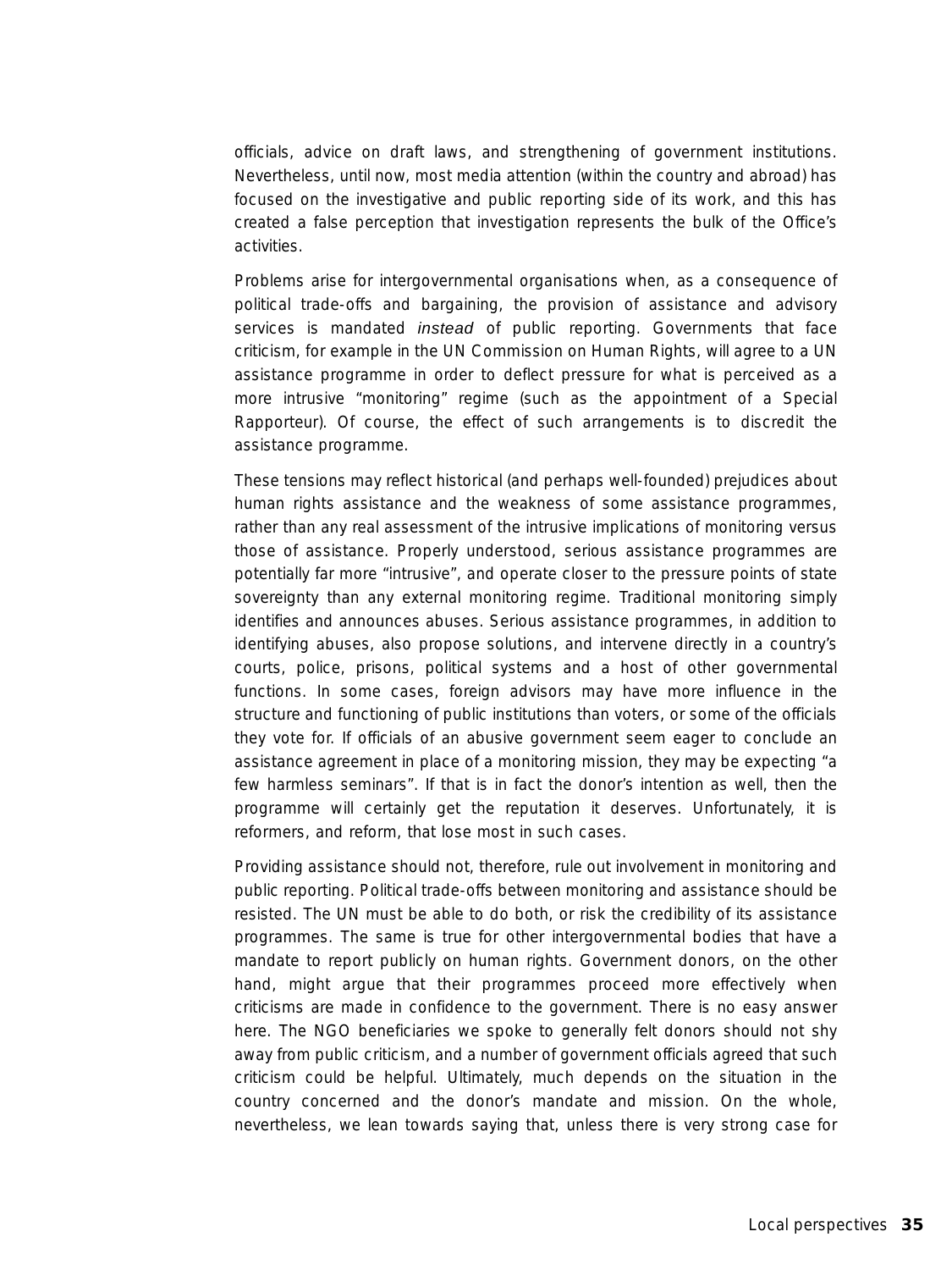confidentiality, donors should support principles of transparency and accountability, and should allow for public reporting of their criticisms.

# **Who to engage? Institution building in the official sector**

Those we interviewed said that donors sometimes fail to engage fully with official justice sector institutions because they do not have confidence in a government's commitment to reform or fear being associated themselves with abusive institutions. Some donors also decide, given limited budgets, to assist NGOs committed to reform rather than government agencies with weak reform credentials. Beneficiaries criticised such an approach. They argued, correctly, that justice administration is a state function, and that the police, prisons, courts and prosecutors are state institutions. Meaningful institution-building in the justice sector cannot avoid or circumvent aid to state institutions. Yet, some donors do precisely this. It is true that non-state bodies can deliver services in a number of areas like housing or health-care programmes (though it may not always be advisable to encourage them to do so). They can advocate and campaign to encourage reform and monitor abuses. They cannot, however, hold trials, make arrests, pass laws, or imprison people. Institution building in the official sector is an essential dimension of improved human rights protection.

Interestingly, the leading national non-governmental human rights organisations in all four of the focus countries we visited have consistently engaged with official institutions – advising judges, training police and prison officials, commenting on legislative drafts, and so on. Beneficiaries argued that this proved donors should adopt a more sophisticated and measured approach towards assistance to governments and support for official institutions. A decision to build closer ties with official institutions does not, of course, remove constraints on such relationships, including official corruption, political influence, or military intimidation. It advocates instead developing a strategy of co-operation and solidarity with reformers and reformist institutions and organisations to resist and counter such problems.

Cambodia is a case in point. "Cambodia still has no rule of law, and no strong institutions: only personalities and personal power." This observation by a Khmer human rights activist is a concise statement of the situation, and equally a judgement about where human rights aid should be directed. The same remark might have been made a decade ago and this points to a weakness of human rights assistance so far. While donors have put many resources into the monitoring of abuse, government and non-governmental beneficiaries repeatedly said that donors had failed to provide sufficient assistance to official institutions in the justice sector. Though they were acutely aware of the inhibiting effects of almost continuous political instability, and the doubtful commitment of the government to human rights, Cambodians insisted that donor reluctance in this area had resulted in lost opportunities. "Donors say 'the system is hopeless, so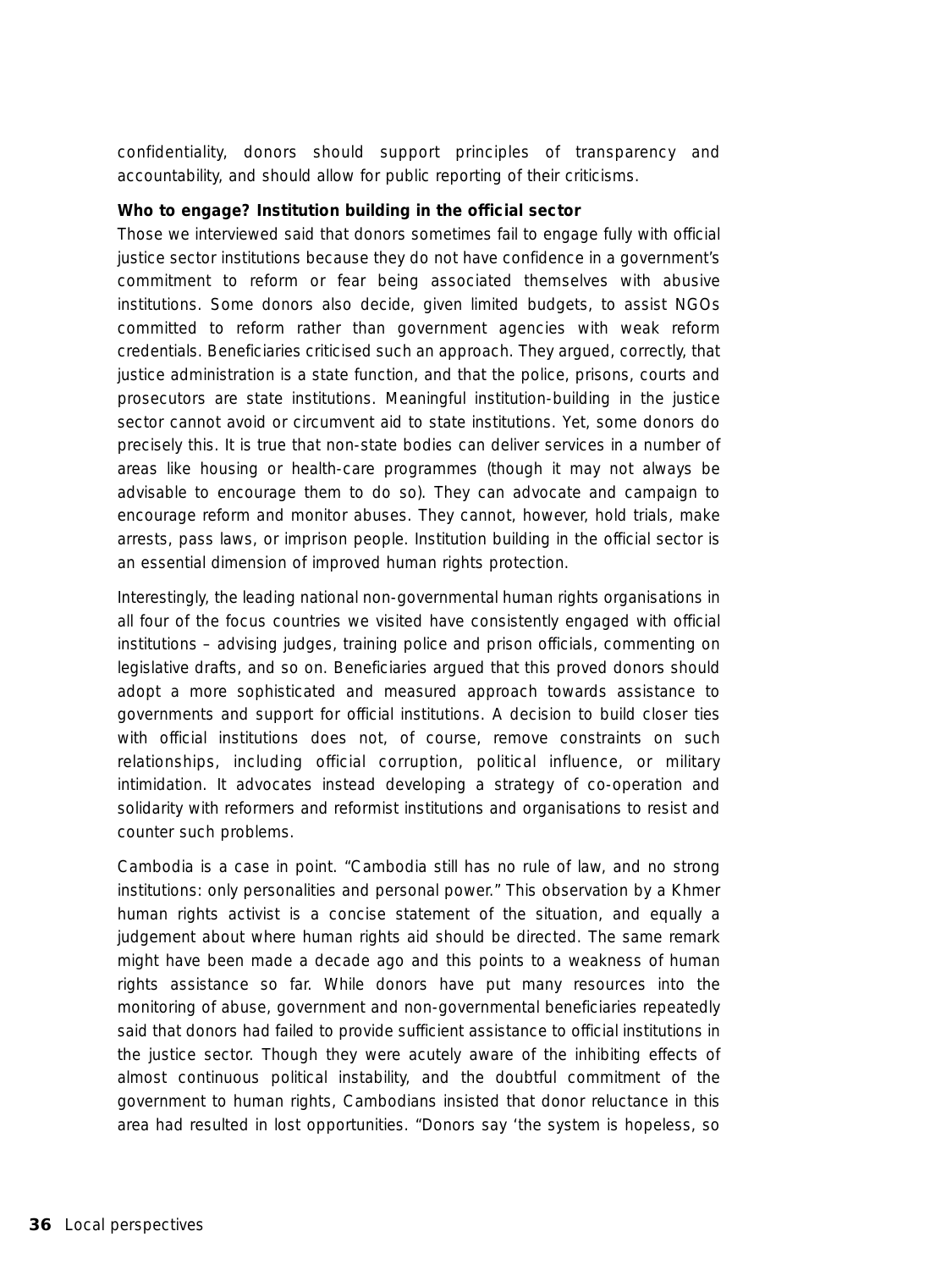we cannot support it'. They lack clear thinking. If it is broken, help fix it," was one comment we heard. In a discussion about the strong monitoring capacity now evident in Cambodian human rights organisations, and the weak implementing capacity of the official institutions, one donor representative noted that: "Thanks to an unbalanced approach to assistance, Cambodia now has NGOs with much capacity, and a justice system with little."

A Ministry of Justice official in Cambodia summed up his office's frustration by saying: "Donors demand reforms, then are silent when we ask them to help". Justice officials are well aware of the enormity of the challenge facing the justice system. They have repeatedly approached donors seeking to conclude assistance agreements. To little avail, they say. "Decades of war have reduced the justice system to almost nothing. It operates today only at a very low level. Officials and judges lack basic competence, principal laws and procedures have still not been developed, facilities are dilapidated, courts are held in broken down houses. Working conditions, salaries, facilities, all work against professionalisation, competence and integrity." Nor do local officials (uniformly) ignore the importance of political commitment. On the contrary, some officials to whom we spoke raised this issue themselves. They argued it was an additional justification for providing aid to the sector. "Justice support from donors is crucial. They must know that some in government see [a strong justice system] as a double-edged sword, that can come back to cut the power of police, military, and political parties. Cambodia's partners must help to keep up the momentum." Another official illustrated the direct link between a weak justice system and impunity: "We think the number of criminal convictions is far too low, because many people who commit crimes are not convicted. The problem of impunity, fed in part by corruption, and in part by a weak justice system, is widespread. The people feel very insecure."

Before 1997, official organisations in the Cambodian justice sector received some assistance from Japan, Australia, the Office of the High Commissioner for Human Rights (OHCHR), and the International Human Rights Law Group. Most was directed to judges, although some also went to lawyers groups.**<sup>11</sup>** By the end of 1999, the only major programmes were those of OHCHR and Australia (AUSAID). AUSAID's experience is instructive. Its Criminal Justice Assistance Project (CJAP) took what some called a courageous (and others a foolish) path by engaging with official institutions in 1997, when others would not. It has sustained its engagement since then. Most of the beneficiaries to whom we spoke now agree that CJAP has proved worthwhile. It has already led to the implementation of several "nuts and bolts" improvements in the judicial police, prisons and courts. "We look at the problems together with our partners, and then come up with

**<sup>11</sup>** For example, the International Human Rights Law Group, the American Bar Association and the Bar of Lyon provided support to the Bar Association, and Novib assisted the NGO Legal Aid of Cambodia.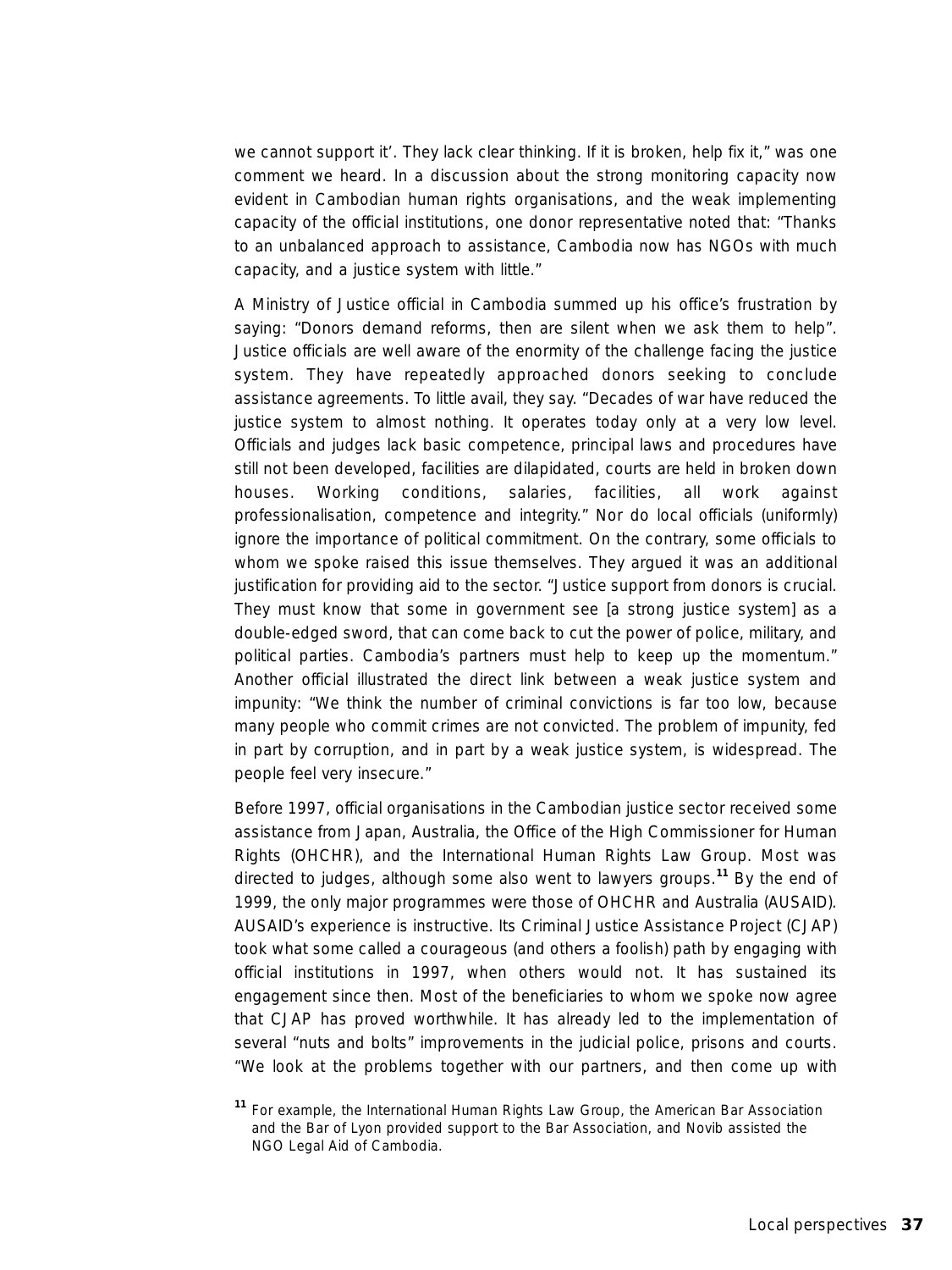solutions. To lessen the risk of abusive use of force in prisons, for example, we reviewed the procedures, and found that, [for situations of unrest or fleeing offenders] the rule was to shoot first in the air, and then in the back. We didn't just help revise the rules – we provided whistles."**<sup>12</sup>** The project has provided advice and training, supported the development of manuals, handbooks, and guidelines (including a Courts Handbook, a Police Operational Manual, Investigation Procedures, Prisons Procedure Manual, Standard Guidelines for Cambodian Prisons, and a Prisoner Health Manual); has simplified record keeping procedures; and has helped with construction and equipment. The practical, working level approach of the project has allowed it to achieve useful progress in spite of the inevitable ups and downs of the political situation. Whatever the perceived level of political will in higher quarters, project staff say that cooperation at the working level has been excellent, and that beneficiaries have demonstrated a "thirst for learning new skills and a willingness to implement new procedures".

Cambodian beneficiaries also said that most of the assistance provided to police, prisons, judges and others since 1992, has been in the form of *ad hoc* training courses. Very few activities have focused on building institutional capacity – such as training trainers rather than running single seminars. The experience of Cambodia's police illustrates this narrow focus. For all of the support provided through UNTAC, and the training conducted between 1992 and 1997, humane and effective policing failed to develop. Nor was training institutionalised. The police were told (generally) what the standards were, but lacked the means to apply them. They received no assistance to draft standing orders; to help develop a permanent national curriculum; to develop a police school; to purchase equipment; to write public information materials; to design guidelines on community policing; to improve detention facilities; or to establish internal oversight mechanisms.**<sup>13</sup>**

Transition in South Africa presents other challenges to official institutions in the justice sector. South African officials working in the police, courts, and prisons must manage the reform process while confronting significant pressure caused by rising crime and public insecurity. Until recently, for example, the police were organised, trained, directed and maintained as an institution of repression. Their job was, essentially, to enforce *apartheid* policy and defend the order that it

**<sup>12</sup>** The primary aim was to give officials an alternative which was safer, cheaper, more respectful of human rights, and less likely to draw criticism, according to project officials.

**<sup>13</sup>** Koy Neam of the Asia Foundation in Cambodia underscored the practical areas of potential police assistance that relate more to capacity than to will. He notes that: "Cambodian police, due to lack of skills in… investigations (e.g., scientific methodology or interrogation skills) resort to violence to extract a confession. [I]n many cases, that confession is used as a basis for conviction." (*Communication to the Council*, March 2000.)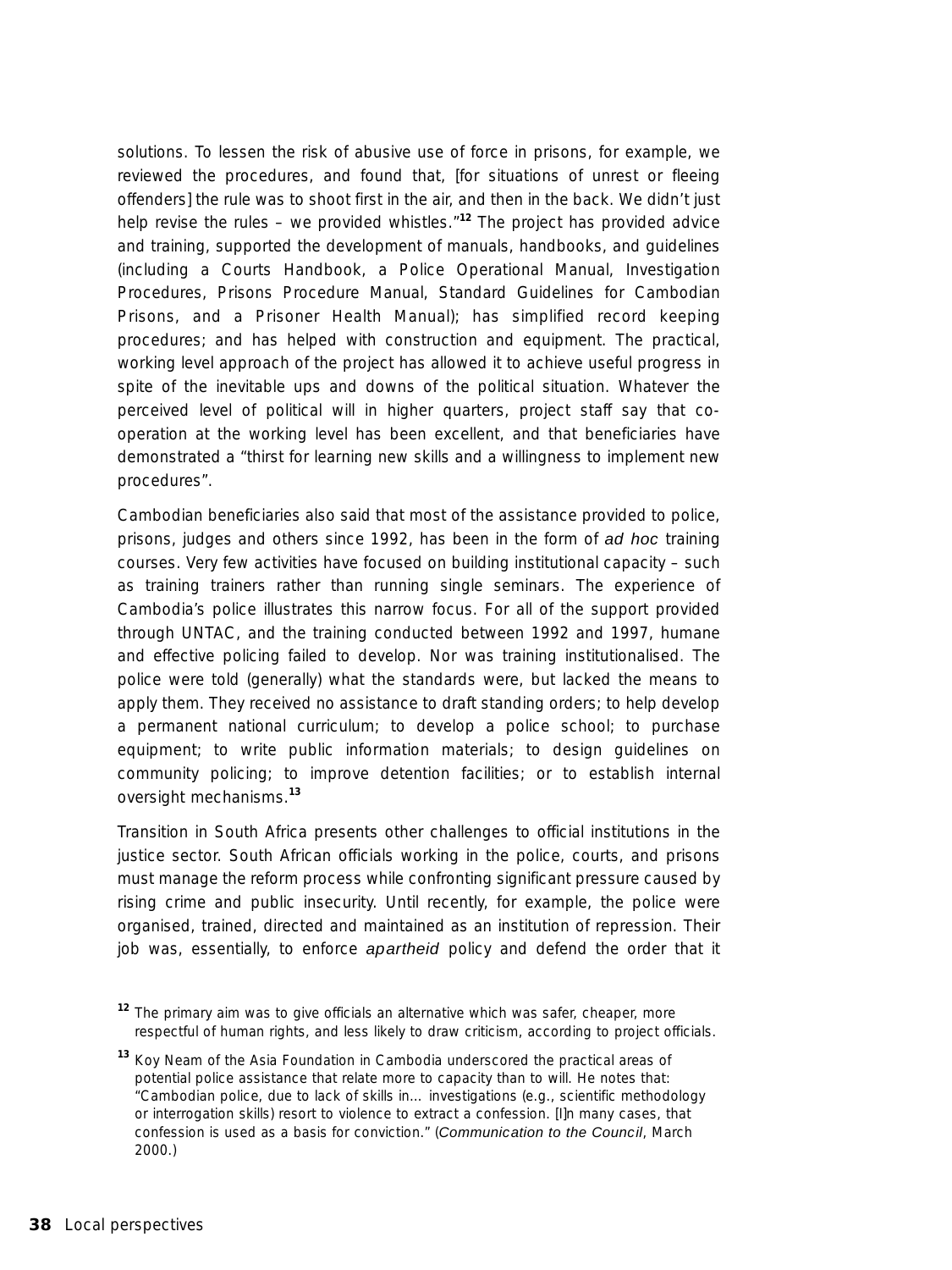represented. They must now internalise new rules of police conduct, relate to a broad spectrum of new monitoring mechanisms, respond to the expectations of a population terrified by rising crime, and cope with the fact that police are themselves being killed in record numbers. Operational resources, say the authorities, are stretched to the limit. Most goes to salaries, leaving little to upgrade equipment and facilities and even less to ensure that human rights training and other reform interventions are effective. In these circumstances, say beneficiaries inside and out of the police, the extent to which the police emerge from the transition as a "human rights-friendly" institution will depend to an important degree on donor commitment. Some donors have supported community policing and human rights training for the police. Many South Africans view such programmes as model initiatives, with enormous potential for transforming South Africa's model of law enforcement. Though it is too early to evaluate their success, observers believe some lessons are already emerging. One is that, because generous start-up assistance was not sustained, the benefits of an impressive human rights training programme did not trickle down through the ranks. For the same reason, a creative community policing initiative has also disappointed. Donors, said NGOs and police in South Africa, should sustain support to the official sector until good pilot programmes become established and sustainable. For effective institution building, and given that donors have limited resources, it may be preferable for donors to support fewer initiatives in a sustained manner rather than run many small projects with many partners.

In Guatemala, both NGOs and government institutions seek more support to help them transform the official institutions of justice. Guatemala's history of gross violations of rights, the failure of numerous efforts to reform, and the fact that most (though not all) donors long focused their aid on NGOs as a result, has created conditions in which "people know their rights, and know how to demand them, but the system cannot deliver on those demands".

Bulgarian NGOs and officials also agree that donors must assist official institutions in the justice system if reform is to be sustained. With its heavy focus on European integration since 1997, the government has been increasingly willing to implement reform. Reform advocates said this should be exploited. NGOs agreed, but added that human rights support to official justice institutions should in every case be directed to reform processes (not just institutions), should be accompanied by clear public information about the nature and content of programmes, and should involve NGOs.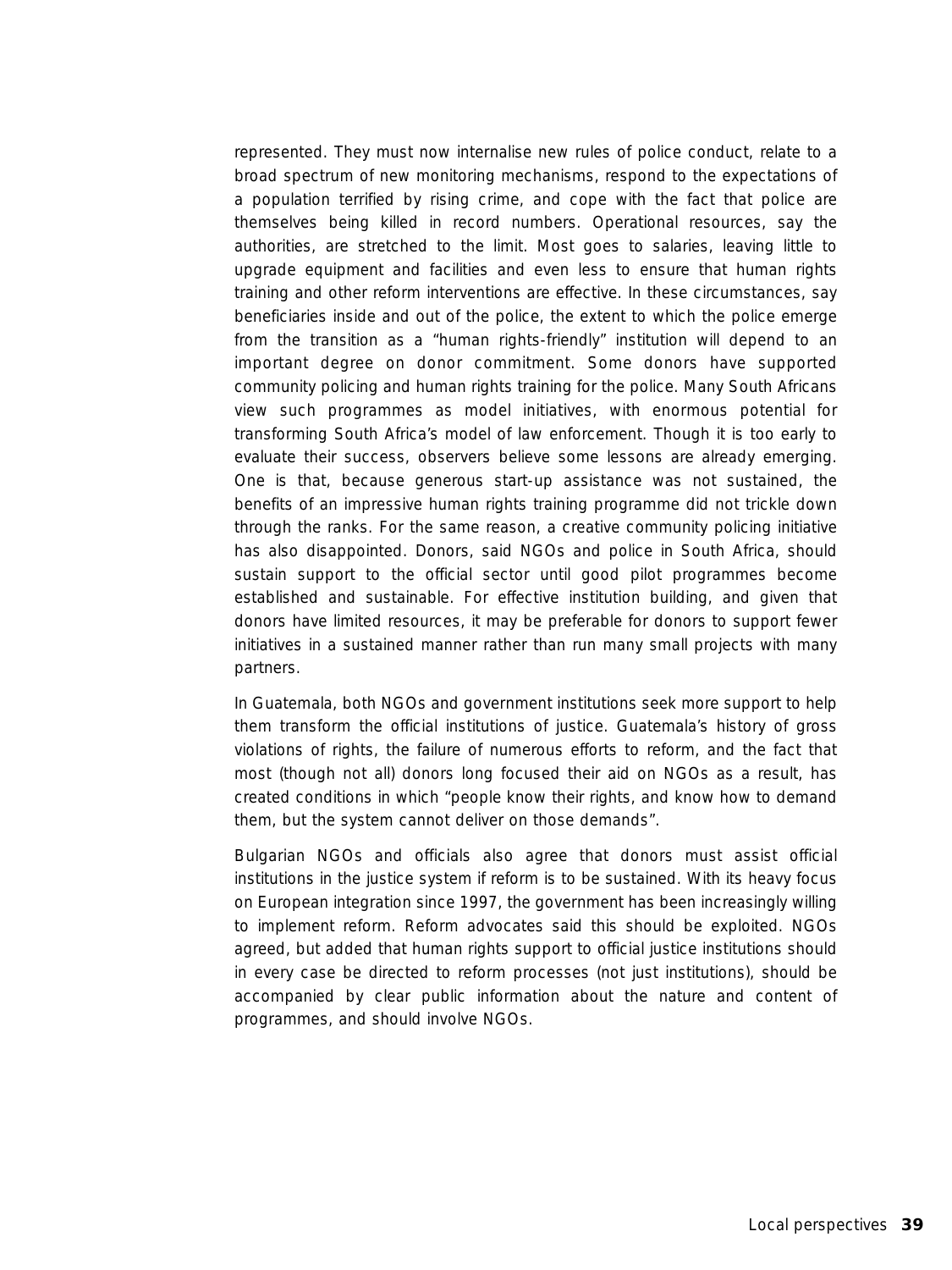## **The "safe aid" factor**

Beneficiary experience suggests that donors view some forms of aid, and some kinds of beneficiaries, as somehow "safer" than others. Assistance trends in the four countries visited seem to bear this out. Judges receive more support than prisons and prosecutors. Police receive training but not defensive equipment. The result is often a reduced capacity to perform official justice functions in conformity with international standards.

Beneficiaries (and some donors) suggested that donors fear their assistance could attract bad publicity, or create political risks, should the institutions they support act abusively. Untrained guards might abuse prisoners because they are not aware of their rights, but blame will fall on the UN if it has trained them. Prison conditions are widely inhumane, but donors know they are the first to be criticised if abuses occur in a prison their aid has benefited. Police sometimes have no alternative but to use lethal force – but donors will be blamed if they have supplied riot control equipment that is used abusively against peaceful protestors. Beneficiaries recognised these fears, but most considered the long term benefits of aid outweigh the risks of political exposure, and that the alternatives are unacceptable – untrained guards, dilapidated prisons, uncontrolled use of firearms, unreformed prosecutors, etc.

In Cambodia, prosecutors, prisons and the Interior Ministry have received relatively little human rights assistance. There are a few notable exceptions, including advisory support from OHCHR and the AUSAID CJAP project. Cambodian NGOs have provided most of the assistance received by prosecutors in the form of seminars and training courses. Prosecutors said that donors have not asked them to assess their needs. They said that requests for assistance to help them train prosecutors and establish oversight and control mechanisms have had no response. Ministry of Interior officials recounted a similar experience. They benefited from some training provided by local human rights groups but had received no direct support from donors. OHCHR and local NGOs have offered some training courses to prison staff in Cambodia, and they receive increasing levels of support from AUSAID. Nevertheless, they have not had significant help from any major assistance programme. Even so, aid seems to have had some measurable impact. Summing up the situation, NGOs and prison officials agreed that treatment has improved since 1992, while conditions have not. "So far, we have received only limited humanitarian assistance, and some occasional legal assistance for prisoners," prison authorities told us. "The training provided to prisoners and guards by the NGOs and by OHCHR since 1992 has had a positive impact, however. In the beginning, the prisoners had never heard of the concept of 'defenders'. Today, they know that they exist, and that they have a right to be assisted by them."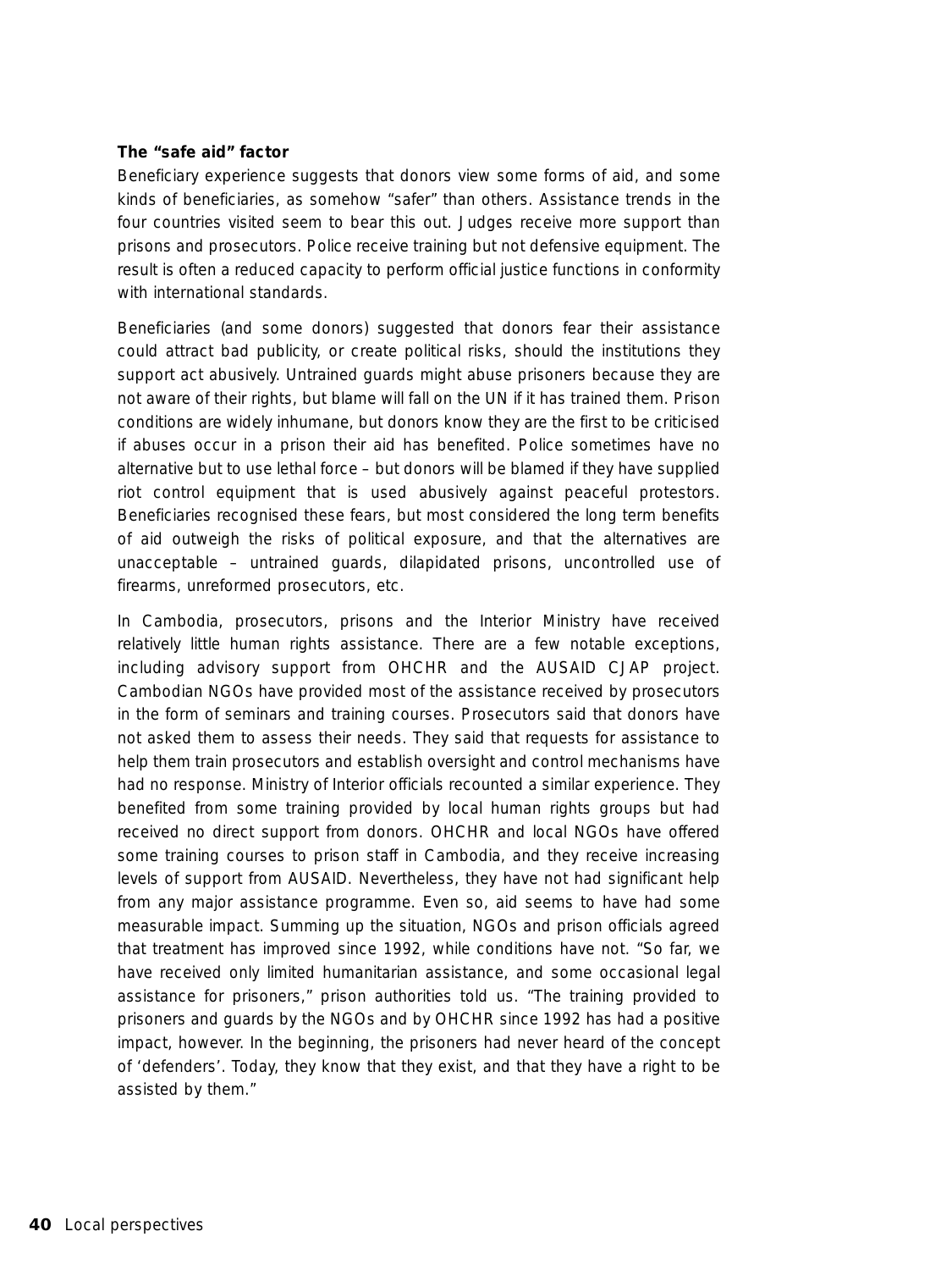As for treatment, shackles have been removed, torture has been reduced, and intimidation and threats are no longer common. Contact with the outside world is allowed, and people are afforded the right to legal representation and defence. Yet, with a limited budget and little outside support, problems are mounting in Cambodian prisons. Lacking any working system of non-custodial control, the country faces rising crime and mounting prison populations. "The problem is that the increasing number of prisoners has not come with an increase in resources," prison authorities said. Cambodian prisons are sometimes forced to operate for months at a time without official provisions, relying entirely on humanitarian assistance and charity to feed the prisoners. NGO activists also worried about prison neglect. "Donors should be aware that transitional countries are faced with alternating increases of crime and attempts to assert the rule of law. This fills the prisons, which do not have the capacity to respond." AUSAID has recently provided help to develop and distribute a handbook of prison forms and procedures, along with training in its use and some complementary support for the physical improvement of five prison facilities. That support is welcome but, as Cambodian observers noted: "Today, many in the administration know the content of the standard minimum rules (for the treatment of prisoners), but do not have the resources or facilities to actually apply them."

South African beneficiaries suggested that the donor tendency to fund politically "safe" programmes can distort the democratic process and the accountability of public institutions. By way of example, the representative of a non-governmental organisation noted that donors sometimes fund NGOs and independent commissions to draft laws for the country, without regard for the role of parliament and the government. "Law drafting must be a job for those elected to do so, because they must be the ones held accountable by the people for the quality and success or failure of those laws. The job of NGOs and commissions is to comment and critique – but from a distance. Is honest critique by one of these independent bodies possible if they themselves are the drafter of the law?"

Beneficiaries in South Africa also observed that donors neglect prisons and prosecutors and opt for "safe courts and trendy police" as one said.**<sup>14</sup>** Prosecutors in South Africa wondered "why an institution so vital to fighting impunity is not viewed by most donors as an appropriate target of human rights assistance". Prisons, we were told by NGO staff, did little better. Prison authorities confirmed that prisons had received some human rights training support from local NGOs, as well as training and advisory services for revision of regulations from OHCHR, but virtually nothing beyond that. Advocates concerned by this situation explained how "most recently, [a major donor] drafted a two year plan of action for support to the sector, setting the categories of assistance that will be

**<sup>14</sup>** This observation was made both by prison authorities and advocates. What is "trendy" in most cases is human rights training for police. Support for police reform, as such, is much less so. (*Communication to the Council from DFID*, March 2000).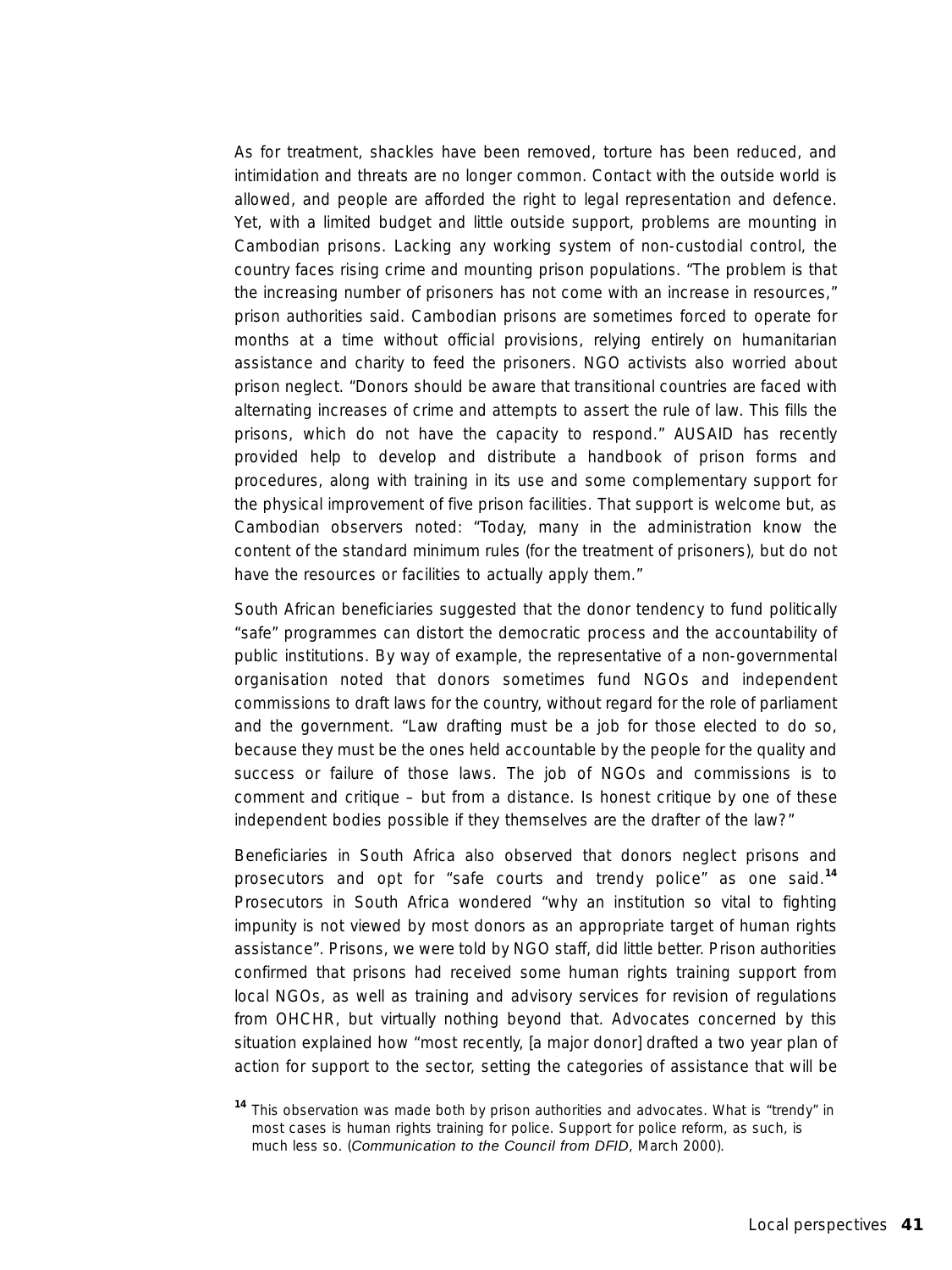available during that time. The notable exclusion of prisons and penal reform means that organisations working in these areas will be unable to secure support from this donor during that time". Nor, added another, does this donor fund prisons directly, thus ruling out any hope for human rights assistance to the institution from that provider. A penal reform advocate summed up the situation by saying that "prisons and penal reform are not popular causes in most societies, and especially in transitional situations of high crime. Sufficient domestic support for this is therefore not available". An NGO activist agreed, noting that "women's rights, child rights, these are not controversial with donors. But prisoner rights are controversial with everyone".

In Guatemala, most donors felt that the human rights ombudsman and (some) NGOs were the only "safe" institutions before 1996 – though even here there was no consensus. Some donors abstained from supporting Guatemalan human rights NGOs for fear of offending the government, while others shied away from any official institution, including the ombudsman. In the period since 1996, the country seems to have settled into the same rather familiar pattern. Most donors have avoided prisons (although the UN is an important exception) and prosecutors, though to a lesser extent. (The *Ministerio Público* has received some UN, US and Canadian support.) Prosecutors said that the aid they have received is not enough to enable them to manage legal changes in the system and crime problems. Prison officials also face legal changes, new institutional demands, low public support, and critical transitional challenges, but must do so without significant assistance – for human rights or other needs. Prisoners, and penal reform, are low on the agenda in Guatemala, including the agenda of donors.

In Bulgaria, prosecutors have received almost no support, except in areas of work that relate to donor interests (like drugs and transnational crime). Prosecutors said they had not been consulted on the planning of legal reform, needs assessment, or project formulation. No new prison has been built in Bulgaria in over 60 years, and, said prison authorities, it shows. Conditions are poor and need is acute. In the absence of adequate non-custodial penal alternatives, prisons are over-used. Prison officials welcomed enthusiastically a recent offer from the Open Society Institute to provide training for prison officials and pilot treatment programmes, as well as a Bulgarian Helsinki Committee booklet on prisoner rights and a new prerelease programme (supported by Britain). Beyond these limited interventions, however, Bulgarian prison officials said that they had no reason to believe that prisons will soon become a reform priority.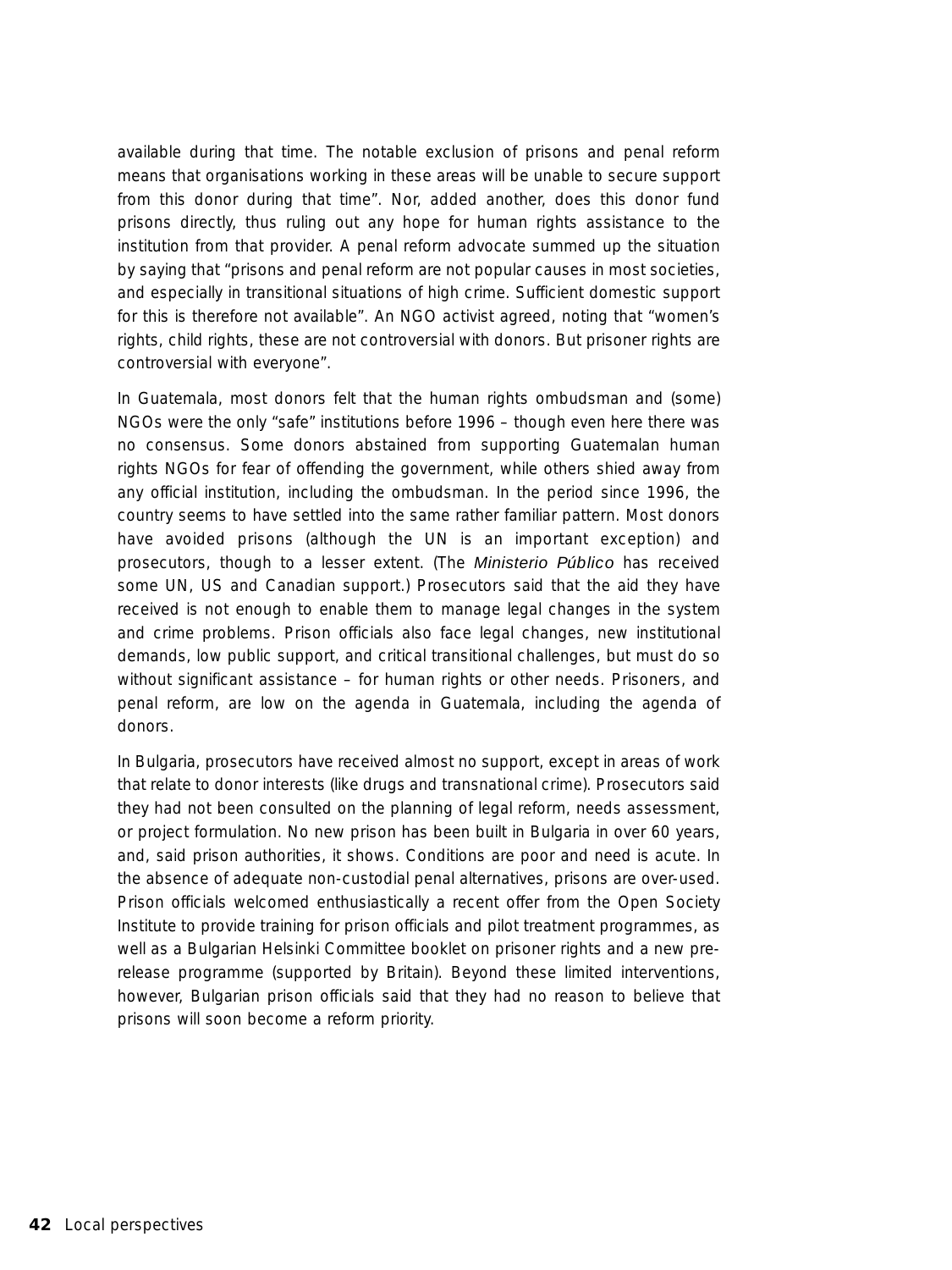# **Staying the course**

Judging from the experience of the countries we have considered, it seems safe to say that reform is seldom a steady process. Official commitment to reform is rarely constant or continuous. Significant fluctuations are inevitable. Negotiating the ups and downs of reform processes, without reliable indicators by which to judge the political commitment to reform, is a difficult challenge for donors. It would certainly help if some reliable means were available to test the commitment to reform, and the extent of real progress in reforming the justice sector in line with international human rights standards. Some initial indicators emerge naturally from particular events, such as first time elections, peace agreements, popular revolutions, new constitutions, and major referenda. Once transitional processes have begun, however, subsequent indicators are more difficult to discern or assess objectively. It should be recognised that progress in the justice sector simply does not lend itself to short-term measurement of achievement. Donors who provide assistance to the justice sector can therefore expect a bumpy ride.

Beneficiaries seemed to urge above all that, despite the difficulties, donors should engage with official institutions and stay the course through the inevitable ups and downs. In other words, the commitment to reform must come from donors as well as official institutions in the country if justice sector reform is to progress. In our interviews, beneficiaries often wondered whether donors have the will to sustain support for justice reforms when it is inconvenient for them to do so – for example, because of their foreign policy interests, or domestic pressures to cut aid spending, or criticism by other governments. Here as in other aspects of the aid relationship, beneficiaries were looking for reciprocity. Both sides of the aid equation must be committed to staying the course for the (necessarily) long term.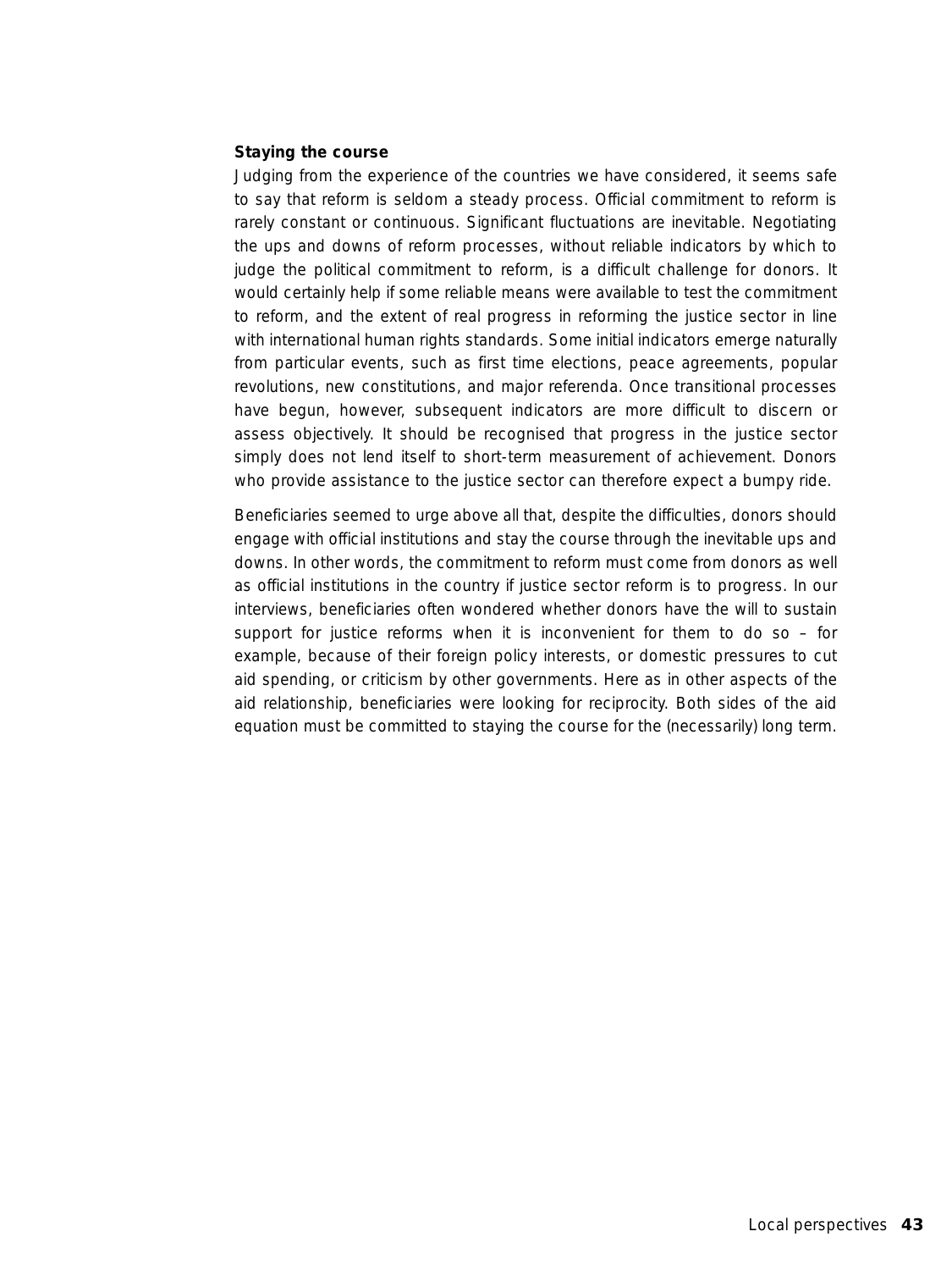# Five: **STRATEGIC REFORM**

Considering that we looked at four different countries on four continents, the answers we heard were remarkably similar. The countries shared elements in common, of course. All were in transition during similar periods and most had been assisted by the same pool of donors. One central theme running through the responses was the need for a more strategic approach to justice sector development. A *strategic approach* combines many elements; we refer here mainly to the idea that aid to the justice sector should be seen as a whole, and positioned appropriately within broader development aid efforts; and to the need for clear planning, both of reforms and assistance efforts.

Opportunities to develop more strategic approaches to development emerged in 1998 and 1999 when, almost at the same time, the World Bank launched its Comprehensive Development Framework (CDF), the UN its Development Assistance Framework (UNDAF) and the High Commissioner for Human Rights a UN system-wide analysis of human rights-related assistance programmes. In parallel, more countries have begun to heed the recommendation of the World Conference on Human Rights (Vienna Declaration and Programme of Action) to adopt national plans of action in the field of human rights. Increasingly, these various initiatives are now being co-ordinated. Together, they promise more strategic, country-based approaches to human rights assistance in the justice sector. Nevertheless, each is still in its formative stages, none has yet proved its usefulness, and the degree to which they will complement or fit one another remains unclear. Thus far, little strategy, and even less effective co-ordination, have been evident on the ground.

Certainly strategic approaches to justice sector development have not been the rule in the four countries we studied. External support to the sector has largely been characterised by unconnected bilateral project agreements and *ad hoc* activities.**<sup>15</sup>** Clear national policy statements on the direction and objectives of reform have been mostly absent. Few comprehensive surveys have been undertaken to determine what has been done and what remains to be done. Much assistance has been provided without assessing needs thoroughly or consulting beneficiaries. Aid has not generally been guided by official national development planning for the sector. And co-ordination of programmes has been, in the words of one donor, "a complete disaster".

Beneficiaries told us that too often activities were implemented without advance research, without assessing needs, and without strategic planning. They said this was ineffective and wasted precious human and financial resources. "The biggest

**<sup>15</sup>** This is not to suggest beneficiaries are free of blame in this regard. Government officials in the recipient country, for example, may be anxious to "do something" during their time in office, an urge not easily satisfied by the commissioning of studies and plans, especially if implementation will take a decade or more.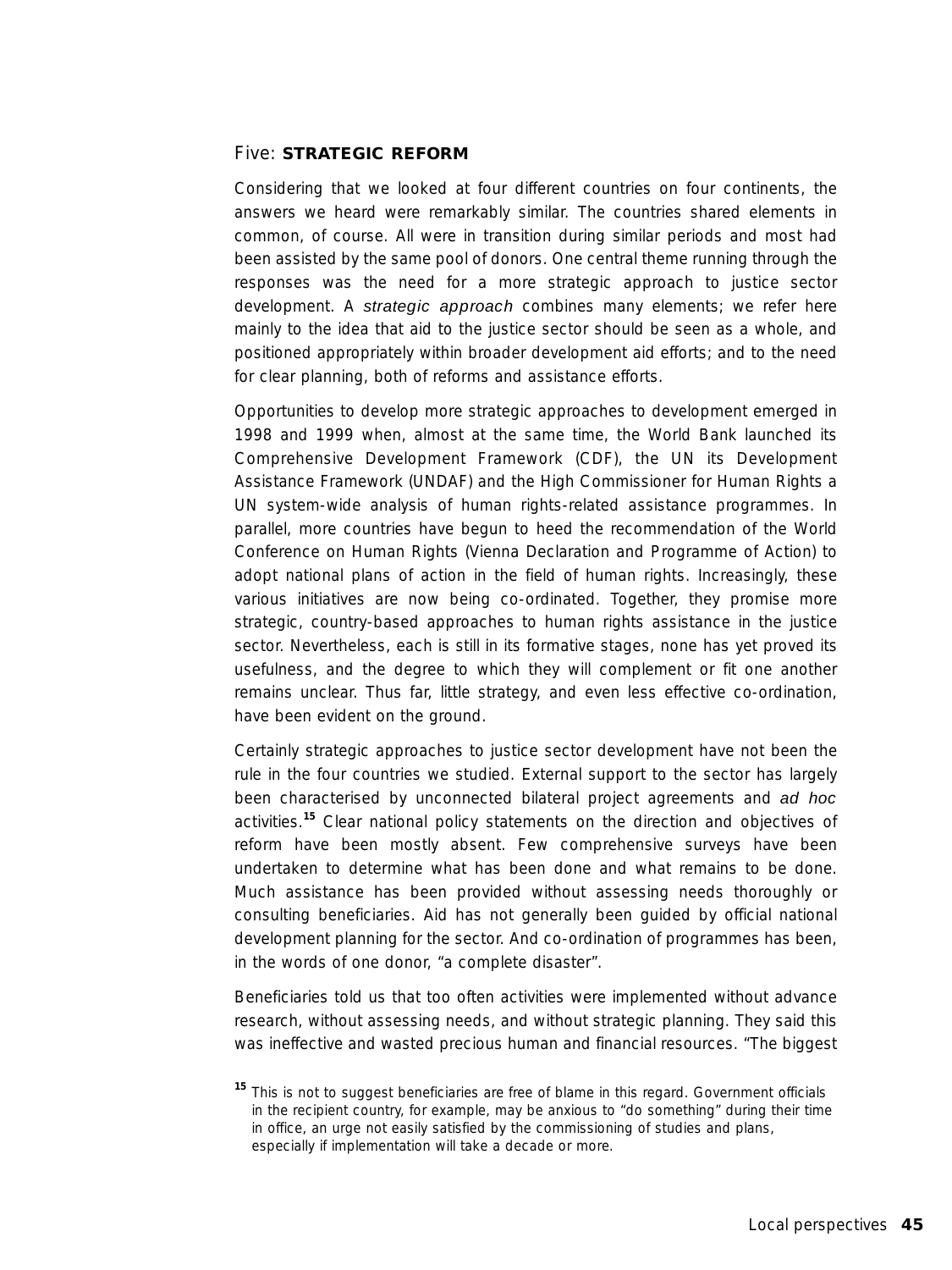need," said one academic in South Africa, "is for new strategies, based on honest needs assessment, common objectives, and open dialogue." Another beneficiary considered this so fundamental that aid which failed to respond to assessed needs should be rejected by the country.

Cambodian government officials, legal professionals, NGOs and activists (and also donors) agreed that development activities within the justice sector have been *ad hoc* and have not formed part of any carefully conceived plan, common vision, or agreed approach. All endorsed the view that a more strategic approach would be preferable, that much time had been lost, and that resources had been wasted as a result. One beneficiary spoke of "multiple donors, with various approaches, various models, and various plans". Others added that donors "had sub-contracted everything, even the thinking". The result, they said, was a fractured approach with "American, Japanese, Australian, French and other consultants each pushing their own models and agendas". Little effort and time has been spent on consulting local stakeholders. What was emerging as a result was "a piecemeal hodgepodge of a legal system, and a disempowered domestic constituency". Understandably, the call for a strategic and sector-wide approach had broad support among Cambodian beneficiaries.

Based upon our discussions with beneficiaries, we have identified four principal elements of a strategic approach for justice sector development. We discuss each in turn, below.

- Treating justice as a development sector, and seeing it as a whole
- Planning reforms and assistance activities properly
- Requiring participatory needs assessment
- Improving co-ordination.

Of course, no country can hope to demonstrate a perfect strategic approach, or to master all its elements. These are, nevertheless, key factors in more effective reform, and deserve donor support. In general, many of the shortcomings in aid that beneficiaries identified were due to a failure to invest up front in the substance and mechanisms of reform. Relatively little has been spent on careful research, effective methodology, and tailor made responses, and above all on investing at the start in building relationships and planning. While it has financial implications, a more strategic approach can help to remedy these recurrent shortcomings.

#### **Recognising justice as a development sector**

Development agencies customarily divide their activity into specific areas of focus (health, education, housing, etc.), often called "sectors" and "sub-sectors". Traditionally, "justice" has not been identified as a sector. Partly as a result, assistance to justice institutions is subject to confusion and duplication. Reforms are not conceived or implemented within a sufficiently comprehensive and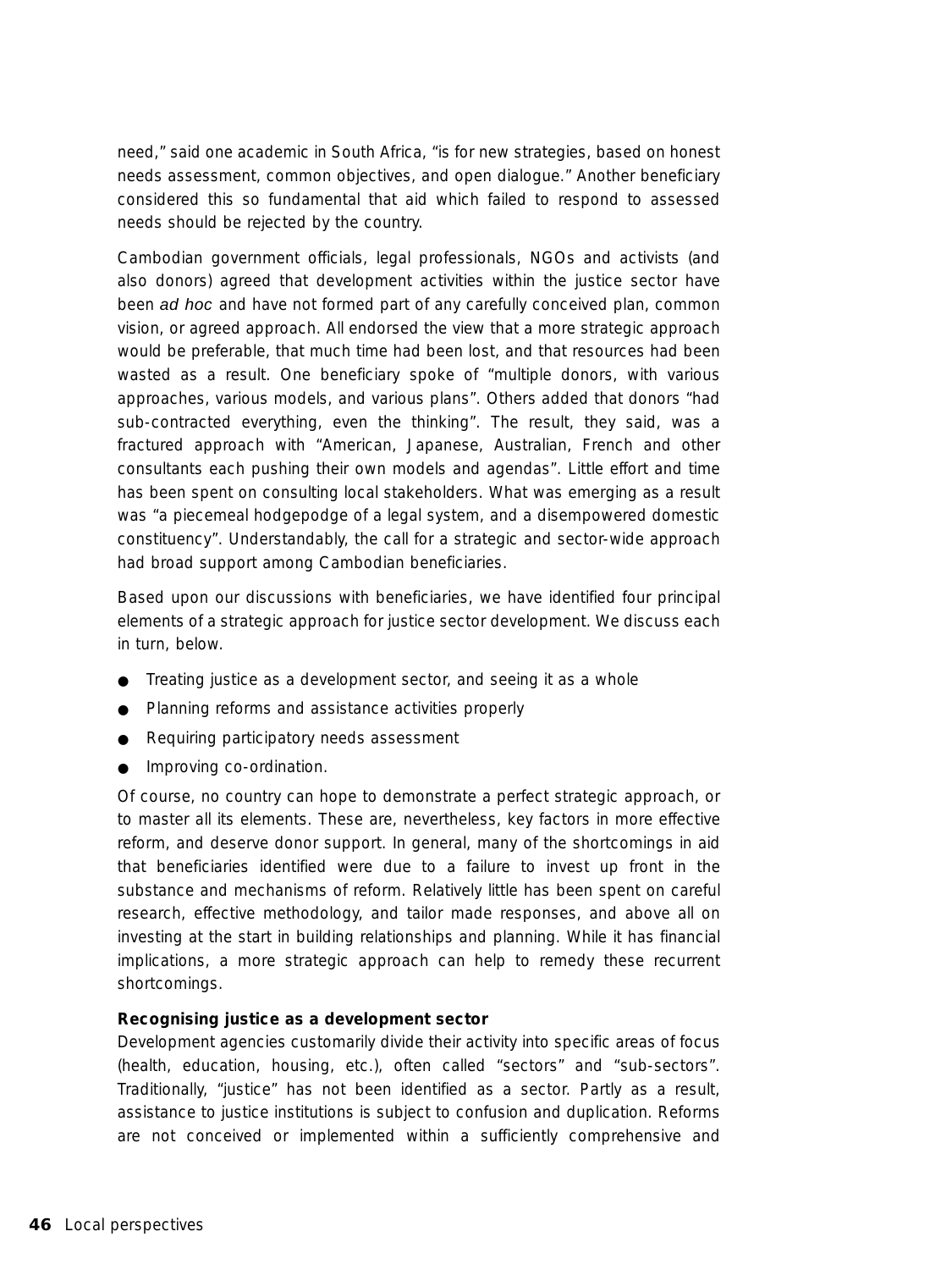integrated framework. The crucial interrelationships between courts, prosecutors, defence lawyers, police, prison officials, etc., are insufficiently recognised. In all four of the countries studied, beneficiaries perceived the confusion of categories and concepts as a serious obstacle to effective assistance programmes. Donor budget lines reveal this confusion particularly clearly. Some list human rights as a category separate from justice, governance, civil society and health. Comments made by South African beneficiaries were similar to those raised in the other focus countries. An activist in Johannesburg noted that: "Donor categories make no sense. According to their categories, NGOs are not part of the justice sector, and human rights is something separate from development areas like poverty reduction, or health." We were told that this marginalises the concept of human rights, reducing it to "a sideline occupied by a small group of NGOs". They felt that development categories should be redesigned to create a new sector of justice alongside health, education, housing, and so on. Formulated in this way, human rights would cease to be a separate category and could be more appropriately integrated into development work in all its forms.

It was not only South African beneficiaries who believed that justice should be seen as a whole. Cambodian beneficiaries reported that donors speak of "human rights" to refer mainly to "NGOs" and do not associate human rights with economic, social or cultural rights. They said that "governance" is used with similar imprecision to describe anything in the official sector that does not fit other categories like "health" or "infrastructure". As a result it includes a hodgepodge of issues from anti-corruption measures to decentralisation, and from local administration to custodial abuse.

The experiences of beneficiaries in Guatemala were similar. We were told: "Neither donors nor local organisations have a shared vision of the boundaries between 'rule of law', 'human rights', 'democratisation', 'justice', and so on. There is a need to standardise the language here." Prosecutors agreed, one telling us that "the justice process is inter-linked, so support should be too, covering defence, prosecutions, courts, police, NGOs, and all other institutions".

Beneficiaries said that such fragmentation prevents the development of a strategic approach to the sector as a whole. In a democratic society, the administration of justice involves a diverse range of actors and institutions, which cuts across ministerial portfolios, branches of government and the official/nongovernmental divide. Police, prisons, prosecutors, defence lawyers, judges, paralegals, NGOs, parliament, the ministries of justice and interior, and many other institutions all play a fundamental and interdependent role. Each is a stakeholder and each has a particular perspective and field of expertise to offer to the sector as a whole. All need to be involved in any genuine and effective process of reform.

It is therefore necessary to broaden and sharpen understanding of the language of development in these areas. Most important, justice should be understood as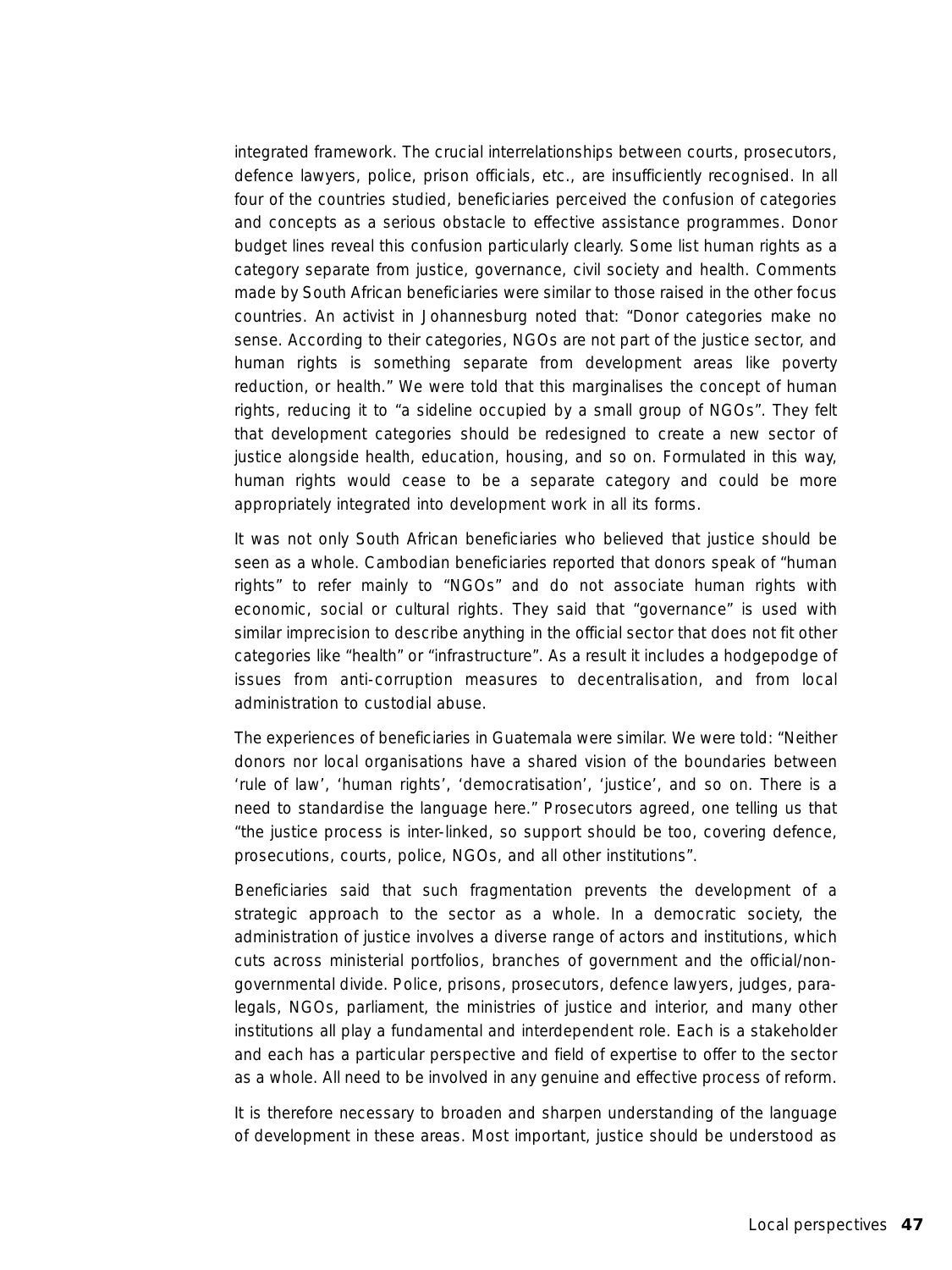a development sector in its own right. One implication of such a re-ordering of categories might be that "human rights", rather than standing separately, would be integrated into development work in all areas.

# **NGOs as part of the justice sector**

Non-governmental organisations are key actors in the justice sector in democratic countries, and are particularly important during periods of transition. Their role should be recognised in any reform efforts. One effect of failing to consider justice reform as a whole is to marginalise civil society. Certainly, donors fund NGOs to monitor the treatment of prisoners, criminal defendants and others, and to train police and prison guards. But the link is not made between those activities and justice sector reform as a whole. One donor told us that it had "not yet provided any support to the justice sector" though, in fact, this donor had made several grants to NGOs that monitored abuses in the system and trained justice officials. Several major donors confirmed that they treat support to NGOs and support to governments quite separately.

This issue relates directly to transparency and participation. NGOs and legal associations argue that the involvement of civil society in justice reform is essential and is an element of democratic development. Without full involvement, it was impossible for civil society groups to know the direction and pace of reforms, or whether reform proposals would respond to needs and shortcomings of the system that NGOs had identified. Beneficiaries argued that there is an important reservoir of expertise within non-governmental organisations that is useful to the justice sector. A number of Cambodian, Bulgarian, Guatemalan and South African NGOs have monitored and investigated abuses for some years and are familiar with many of the recurrent problems, needs and bottlenecks of the system, as well as with relevant national and international standards. In countries that lack skilled human resources, that knowledge and expertise is vital to effective planning and reform of the sector. Many in government recognise this, and those favouring reform usually see NGO participation as essential.

It should be emphasised again that, in the countries we visited, human rights NGOs agreed overwhelmingly that official institutions should receive human rights assistance, even when their human rights records are far from perfect. Their desire to be included in the sector, and to contribute their expertise to the reform process, cannot therefore be attributed to any wish to divert to themselves assistance received by official institutions.

#### **Planning reform**

Justice reform should be based on clear national policies and plans. Foreign support to those reforms should also be planned coherently, and donors have a role to play in developing national plans. Essentially, planning is about deciding what the intended goal is, what is required to achieve that goal, and apportioning tasks to different actors.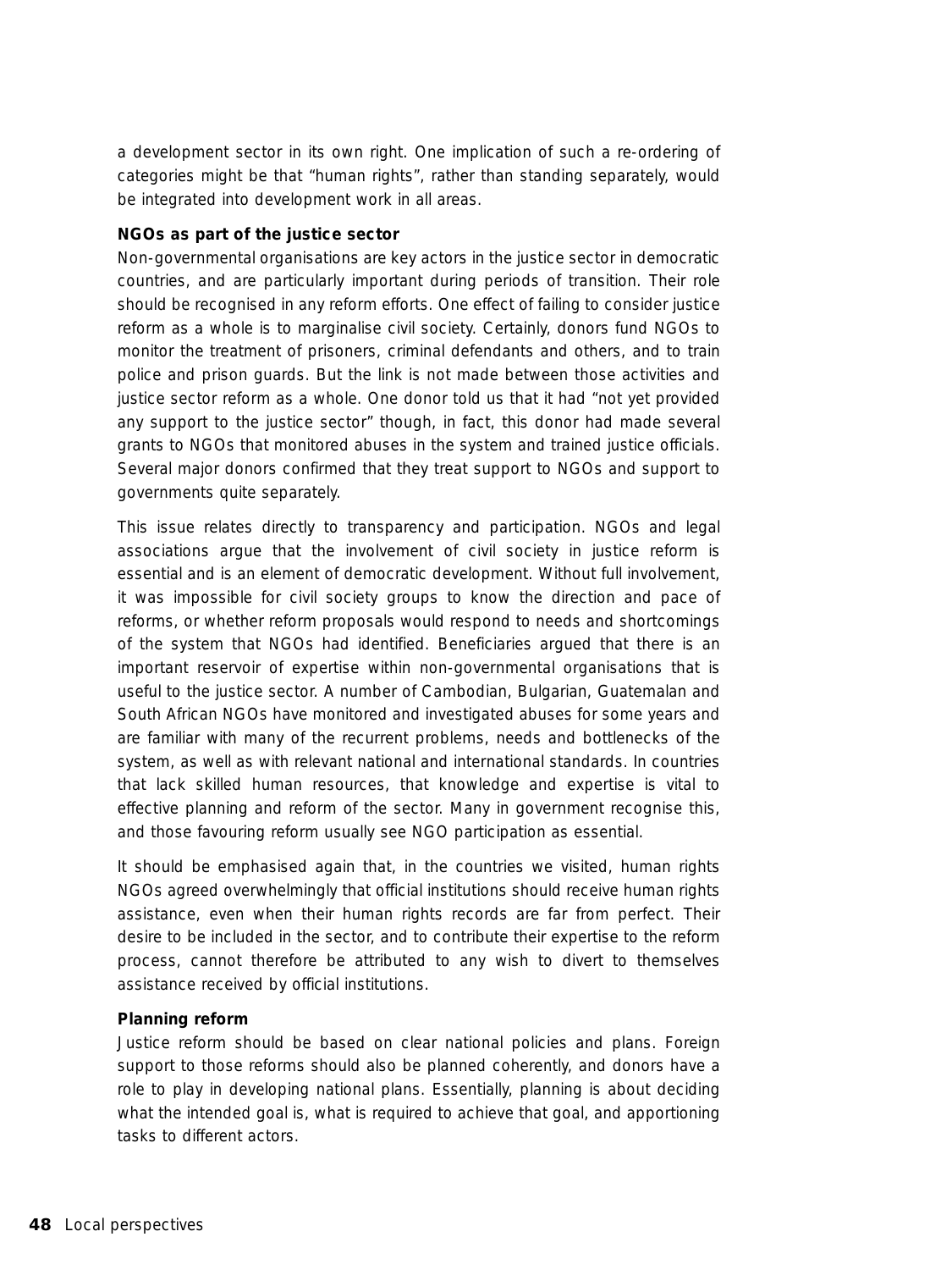# *National policy*

A clear national policy on justice sector reforms, setting out the official vision of the reform objectives, and committing the government to specific reforms necessary to realise that vision, is an important reference point for any strategic approach to justice development. The authority and broad parameters of such a policy may be rooted in the national constitution, the outcome of a referendum or other popular consultation, or even in the terms of peace agreements, but such instruments do not obviate the need for the policy statement itself. In most cases, this has been late in coming, or altogether absent.

While reforms have occurred in Cambodia, they have not done so as part of an integrated or planned process. The Constitution sets out the basic judicial structure, and references to justice institutions and objectives appear in official development documents, including commitments to reform, but one official confirmed that "we have no overall justice reform programme or national policy as such. There is nothing which links the various institutions of the justice system in a common approach and objective". Basic issues – such as whether the system should emphasise common law or civil law approaches – are as yet unresolved. No doubt blame lies with the government. But some beneficiaries believed that the uncoordinated and often competitive approach of donors is at least partly responsible. They described situations in which several donors lobbied the government to adopt positions that matched their different priorities. One emphasised economic and investment aspects, another civil law approaches to criminal justice, another the common law model, another judicial responses to selected groups such as children, etc. Beneficiaries argued that Cambodia needed a clear statement of public policy, describing the nature and direction of the justice system, and that such a policy should be developed in a public and participatory fashion.

Guatemala, on the other hand, has a clear, public and detailed statement of its reform policy in the form of the peace agreements. Foreign Ministry officials told us that "the peace accords are the official reference point for justice reforms, setting specific commitments, objectives, and time-frames". The agreements are indeed detailed, and wide-ranging. They contain specific commitments on a host of issues, among them human rights, indigenous peoples, a (truth) commission on historical clarification, socio-economic and agrarian reforms, civil power and democratisation, and constitutional reform. This, we were told, provided a welcome and essential direction to the reform efforts, even if those efforts have so far not advanced to the satisfaction of most.

## *Specific plans for the justice sector*

In addition to the need for a policy commitment to reform, beneficiaries in all the countries we visited stated that detailed plans for the justice sector were also essential. Many considered such plans provided the best foundations for donor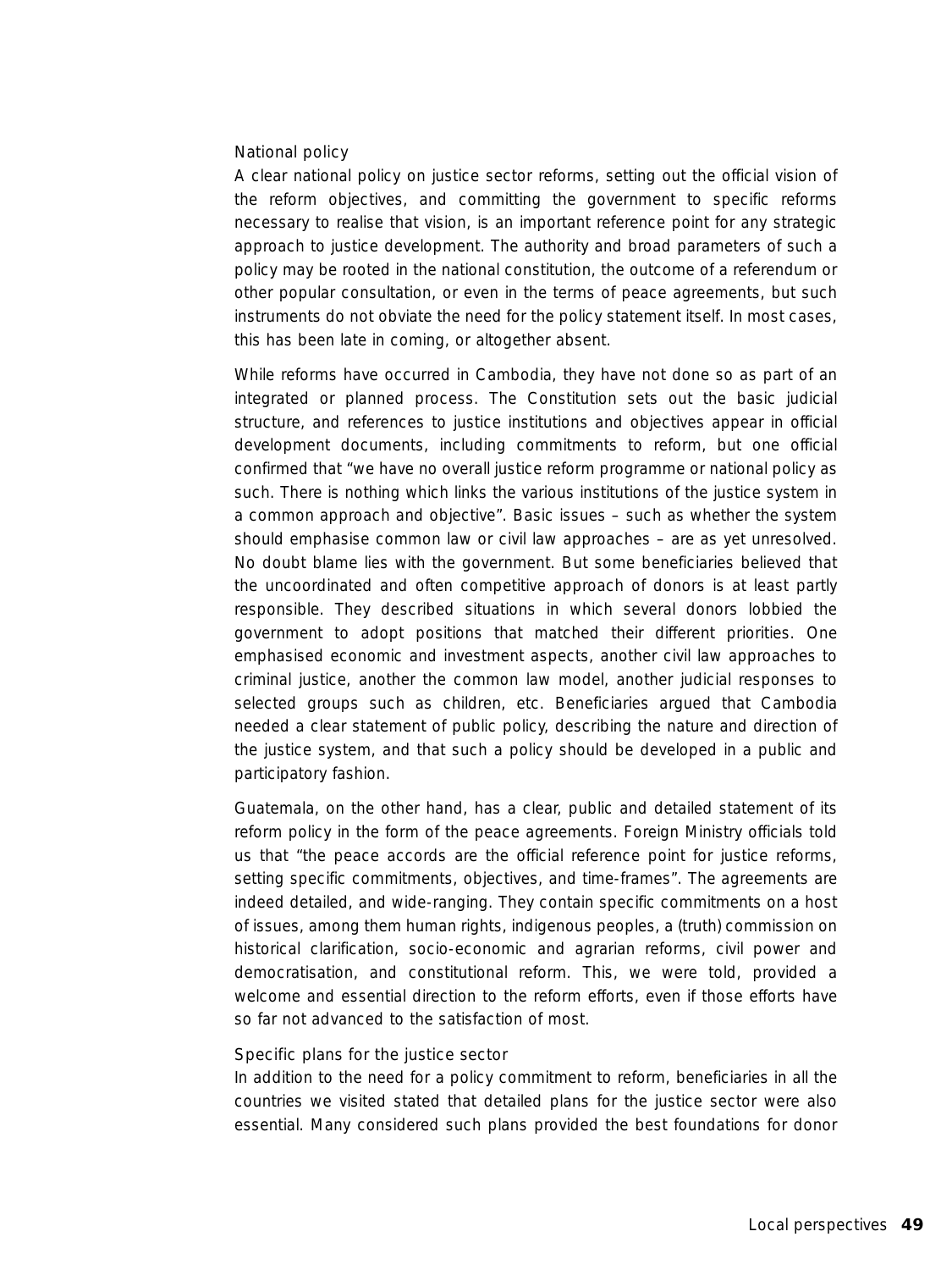support and co-ordination, as well as for setting benchmarks and measuring progress. The process has evolved differently in each country but none, according to beneficiaries, could claim complete success. Each nevertheless offered lessons about the process of planning justice sector reforms and its importance.

Bulgarians told us that no real plan for justice sector reforms existed in that country in 1999. Government officials referred to the country's plan for European integration (Agenda 2001 and the National Programme of Action for the *Acquis*). None of them suggested, however, that these documents contain a detailed strategic plan for the sector. The reason, NGOs and officials said, is that there was no real reform process prior to 1997. Previous governments issued statements about reforms but had "no commitment, and no programme". In this context, aid to the sector had been entirely by way of unconnected *ad hoc* donor projects. By mid-1999, a process had finally been launched, with technical support from the Council of Europe (Centre for the Study of Democracy) and funding from other donors. Beneficiaries hoped that the so-called *Judicial Reform Initiative* would form the basis for a comprehensive development plan.

With support from donors, South Africa has produced several impressive planning documents, including a national plan of action for human rights, a justice sector development plan called *Justice Vision 2000*, and a *White Paper on Safety and Security* detailing a medium term approach to improving public safety. Collectively, these cover the full range of justice sector institutions and challenges. South African observers said that they were detailed, specific and strategic in conception.

The problem, said both NGO and official beneficiaries, is not with the documents but the process of implementation. For example, the three documents are not linked to form parts of a strategic whole. The principal justice sector plan (*Justice Vision 2000*) is generally agreed to be very good, but officials in the sector admitted that many in the sector are unaware of it, and others do not see its relevance to their work. "It is a very good plan," said one observer, "but it was prepared in a donor process with donor funds by a small group of South African academics outside the justice system. It was not linked directly to the budget of the Justice Department, nor to the work of the people employed in the sector, who in any event didn't participate in its development, and thus do not feel committed to it." **<sup>16</sup>** Most of the officials we met believed the initiative was important and might create conditions for a more strategic and efficient development of the sector. But to realise that potential, its implementation needs sustained support, involving all stakeholders in the sector. In particular, a continuation of the consultation process launched during the drafting of the plan**<sup>17</sup>** could do much to dispel the perception by some that the plan is "external", and to encourage a greater sense of ownership.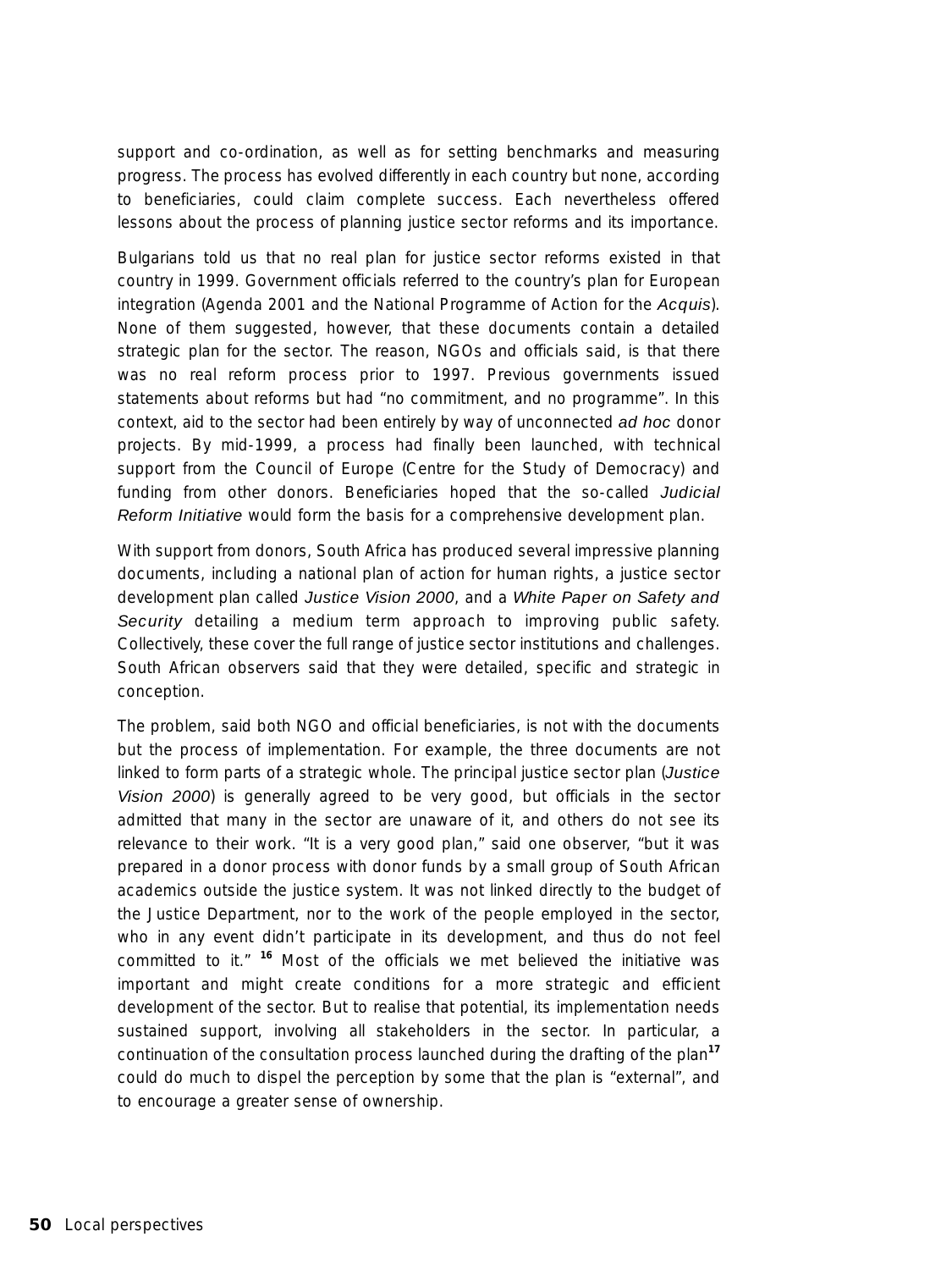South Africa also has a *National Plan of Action for Human Rights* which was prepared in a broadly participatory way. A broad range of NGOs and government institutions were involved in its development, revision and adoption. South African proponents of the plan see it as a valuable tool that empowers NGOs, independent commissions and advocates of reform, by establishing express and measurable benchmarks of progress against which to hold the government accountable. Others recognise the quality of the plan's content and its potential as a reform tool, but think it was too much an "event", rather than a process: reviving the plan's follow-up process, NGO representatives told us, was crucial.

In addition to lacking a clear national policy on reform, Cambodia has no specific reform plan for the justice sector. Ministry of Justice officials confirmed that nothing is in place to ensure that interventions are efficiently implemented and integrated. Others observed that efficient progress could not be made without a system-wide, planned approach, based on assessed needs, and with some oversight mechanism. While the absence of a reform plan for the sector has clearly contributed to the rather chaotic and *ad hoc* nature of assistance thus far, Cambodia will soon have a new opportunity to benefit from a structured planning process. Officials told us that the World Bank will be preparing a country assistance strategy for Cambodia. At the same time, Cambodia has been designated by the United Nations as a so-called "UNDAF country", meaning that UN agencies will work with the country's institutions to develop a more coordinated development framework. Donors involved in human rights assistance to the sector are also engaged in, or planning to start, reviews of their work that offer new opportunities for planning initiatives. We were told that the next phase of human rights assistance and reform could be far more effective if a plan were developed (and supported by donors).

In Guatemala, one beneficiary told us that "we have many plans – all of them imaginative and imaginary". His concern, and that of many we spoke to, was that, in spite of much planning, implementation seems to advance slowly. It is true that Guatemala has many plans for the sector, including the reform parameters of the peace accords, the detailed and strategic project documents of the World Bank,

**<sup>16</sup>** Advisers involved in the project to develop the plan explained that the Minister of Justice chose to work with a team of South African specialists outside the Ministry partly to circumvent "old guard" officials not committed to transformation and reform, and partly to inject fresh ideas and progressive thinking. (*Communication to the Council from the Danish Centre for Human Rights*, 1 March 2000.)

<sup>&</sup>lt;sup>17</sup> The difference between the perception by some stakeholders that they were not involved, and claims by the Planning Unit charged with drafting the plan that stakeholders were broadly consulted cannot be explained based upon the limited discussion that we had in the country. The Danish Centre for Human Rights, which served as a consultant for Danida on the project ("Transformation of the Justice Sector in South Africa") reported that some 3000 people were consulted during the drafting phase. (*Communication to the Council from the Danish Centre for Human Rights*, 1 March 2000.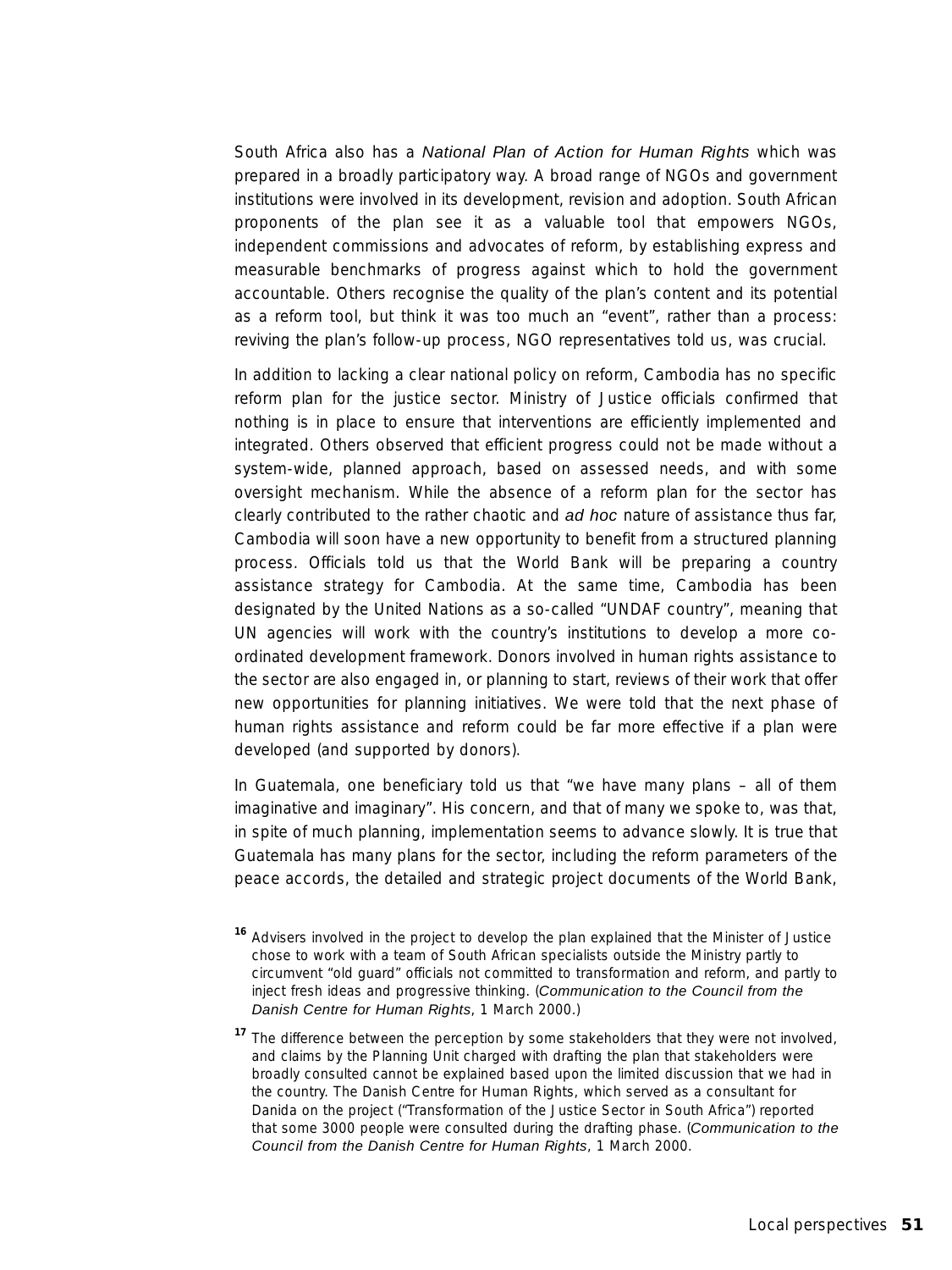MINUGUA, UNDP, Inter-Development Bank (IDB), USAID, and the EU. There is also a Plan for the Modernisation of the Judiciary 1997-2002 (Plan de Modernizacion del Organismo Judicial 1997-2002), developed by the Judiciary Modernisation Commission (Comisión de Modernizacion del Organismo Judicial) and adopted by the Supreme Court which appointed it. A government-appointed Judicial Sector Strengthening Commission (Comisión de Fortalecimiento de la Justicia), established pursuant to the peace accords (Fortalecimiento del Poder Civil y Función del Ejercito en una Sociedad Democratica), prepared a broader justice sector plan and issued a report covering plans for the entire sector, including lawyers, prosecutors, courts, law schools and others. A justice sector co-ordination body, the Instancia Coordinadora de la Modernizacion del Sector Justicia, which was formed by the Supreme Court, the Ministerio Público (including prosecutors), the Ministerio de Gobernacion (including police and prisons) and the national Public Defender Institute (Instituto de la Defensa Pública Penal), has prepared a Strategic Sectoral Plan (Plan Estratégico Sectorial), which was undergoing important revisions in the summer of 1999. The *Ministerio de Gobernacion* (Ministry of Interior) has now developed its own strategic plan, including a sub-plan for the penitentiary system. Finally, Guatemala is developing a national plan of action for human rights, which will itself address aspects of this sector.

While this makes for a rather complex mix of plans and committees, there is no doubt that Guatemala (and foreign donors there) have attached importance to justice sector reform and planning. Guatemalans involved in the process offered some valuable advice on the basis of their experience. They suggested that donor support for the reform process was crucial and gave particular credit to UNDP here. They said that official support is equally important to successful implementation (and has been problematic in Guatemala). Additionally, they suggested that care should be taken to link plans, wherever planning occurs at several levels. Finally, they said that broad participation and public information are important, to create institutional and public support.

#### **Tracking reform**

Most beneficiaries in our focus countries argued that no readily available, comprehensive source of data and information on progress in justice sector reforms was available. In particular, little information was available to show what projects were underway and which donors were providing assistance. Those concerned with reform in government, NGOs or donor agencies, therefore, waste much time searching for basic information. Resources are also wasted, because activities are duplicated. One suggestion to overcome these problems is that prior to commencing a co-ordinated reform programme for the sector, and periodically thereafter, a survey should be undertaken to determine what has been done, what has been planned for the immediate term, and what remains to be addressed.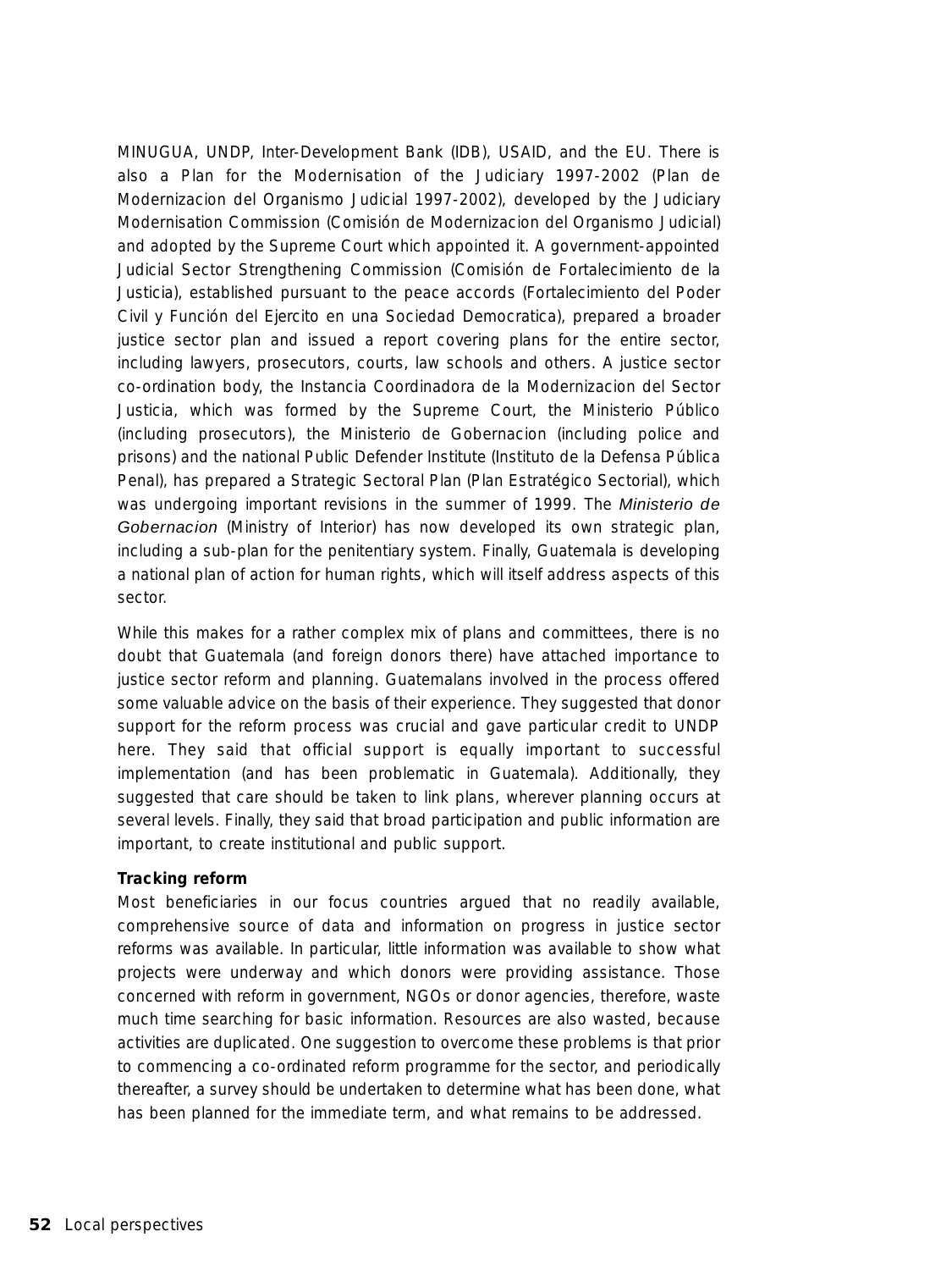In Guatemala, a UNDP supported survey has been undertaken and maintained (a job which, staff pointed out, is complicated by the failure of some donors to cooperate). The result is a "justice sector matrix" – a snapshot of the status of the justice sector reform which makes planning on "next steps" much easier. Originally focused on official institutions and activities, the survey is now being expanded to include civil society actors. Other donors (including the World Bank) appear to have undertaken similar exercises, albeit largely in parallel and in connection with the development of their own projects.

In Cambodia, Bulgaria and South Africa, on the other hand, no such exercise had been undertaken recently, and beneficiaries thought a review of activities and developments was overdue. Many donors now provide forms of human rights assistance and many initiatives are planned or have started. Beneficiaries described several separate training programmes, legislative drafting exercises, and advisory arrangements running in parallel in the three countries. While some donors may have surveyed the sector in connection with their own activities before launching programmes, no such survey was available, except in Guatemala, during our visits. Beneficiaries agreed that such a survey would usefully map what has already been accomplished, what is "in the pipeline", and what needs to be started.

### **Participatory needs assessment**

Beneficiaries in all four countries told us that donors failed to assess needs in a thorough and consultative way. They considered this was one of the most serious and most common flaws of human rights assistance to the justice sector. An initial assessment of needs, capacities, priorities, risks and options was widely seen as indispensable. Some donors, we heard, simply drafted projects at headquarters and appeared with ready-made and inevitably inappropriate and even unworkable packages. Others fielded missions ostensibly for needs assessment, then delivered projects which did not reflect beneficiary advice or actual needs.

Most Bulgarian beneficiaries observed that consultative needs assessment was almost entirely absent in human rights assistance to the country. They said that some providers conducted no assessment at all and simply "entered with a preconceived agenda, which they then package in project bureaucracy". Others, we were told, "went through the motions of needs assessment" but in the end produced projects that did not take local advice into account. An assessment of needs across the justice sector was due to be undertaken by the EU at the end of 1999, according to officials.

Cambodian beneficiaries also said that very little needs assessment had been done in the justice sector. "Foreigners too often fly in with preconceived, general packages rather than finding out first what the real needs are," said one official. Indeed, most of the beneficiaries with whom we spoke in Cambodia said that they had rarely been consulted as part of a needs assessment process. Beneficiaries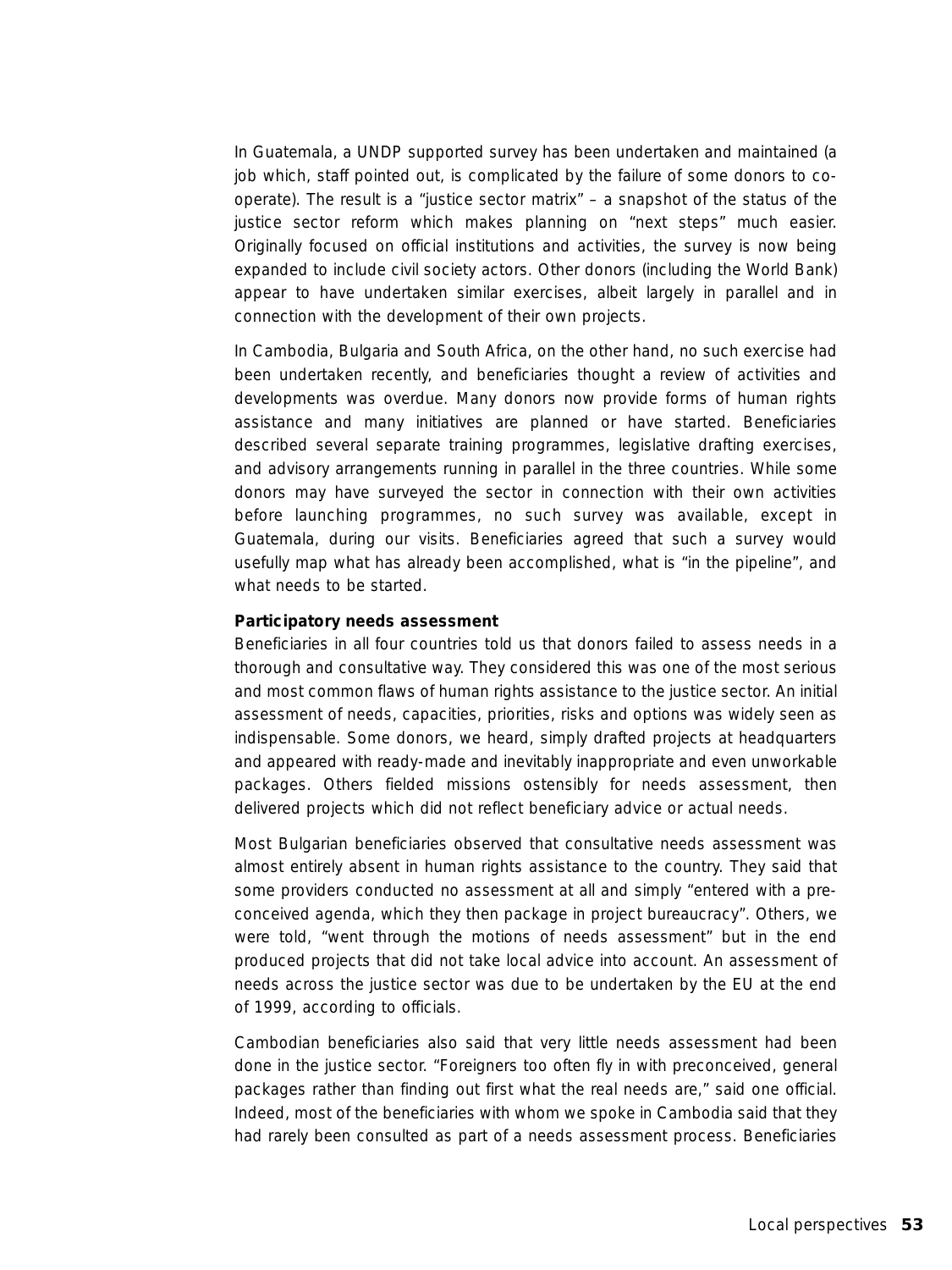also pointed out that assessments rarely took place before training was done. One prosecutor, after noting the highly general content of courses, politely suggested that "training itself might be more carefully targeted through assessments". To this, nevertheless, there were encouraging exceptions. We were made aware of at least two needs assessments conducted in the sector, by AUSAID in 1994 and by the Canadian International Development Agency (CIDA) in 1999. AUSAID representatives advised that it was vital to "involve all local stakeholders from the start, to avoid snags and resistance later". Beneficiaries agreed, and added that the lack of a consultative needs assessment could effectively render a project illegitimate. One NGO employee said: "Donors must stop this flavour of the month club. All [assistance] must be based on local realities as determined through a consultative needs assessment."

Beneficiaries in South Africa, where there is much expertise in human rights law and justice administration, raised the problem repeatedly. The "parachute approach" of donors was said to be both insulting and wasteful, although some of the beneficiaries we interviewed indicated that at least some donors did try genuinely to consult. Where this was the case, beneficiaries found the resulting programmes to be far more credible than those formulated without adequate consultation.**<sup>18</sup>**

Guatemalan beneficiaries identified a tendency to assess needs through "ceremonial contact" at higher (usually ministry) levels, without sufficient consultation with working-level justice institutions, NGOs, or communities (especially Mayan). Some official institutions described how projects and consultants "suddenly appeared" without notice, owing to a failure of aid providers to consult directly with beneficiary institutions. One official recalled that she was surprised when a foreign technical expert arrived at her institution one day, with written terms of reference, pre-established objectives, and an assignment to work in the institution as part of a donor project. The two governments had agreed based on donor assumptions "about what was good for us". Beneficiaries in the country repeatedly emphasised that there is no reasonable alternative to careful, consultative needs assessment. A judge told us that: "Donors must link directly with the beneficiary institutions, assess needs, listen to concerns, see existing capacities, hear our priorities, and only then offer their support."

**<sup>18</sup>** The EU Foundation is one successful example, and seems to have avoided many of the problems and criticisms of the EU in other countries. We were told the Foundation assessed needs for its programmes through an 18 month process of dialogue and negotiations with partners, including both NGOs and government offices. (*Communication to the Council from Nicolas Marcoux*, Director, EU Foundation for Human Rights in South Africa, 28 February 2000.)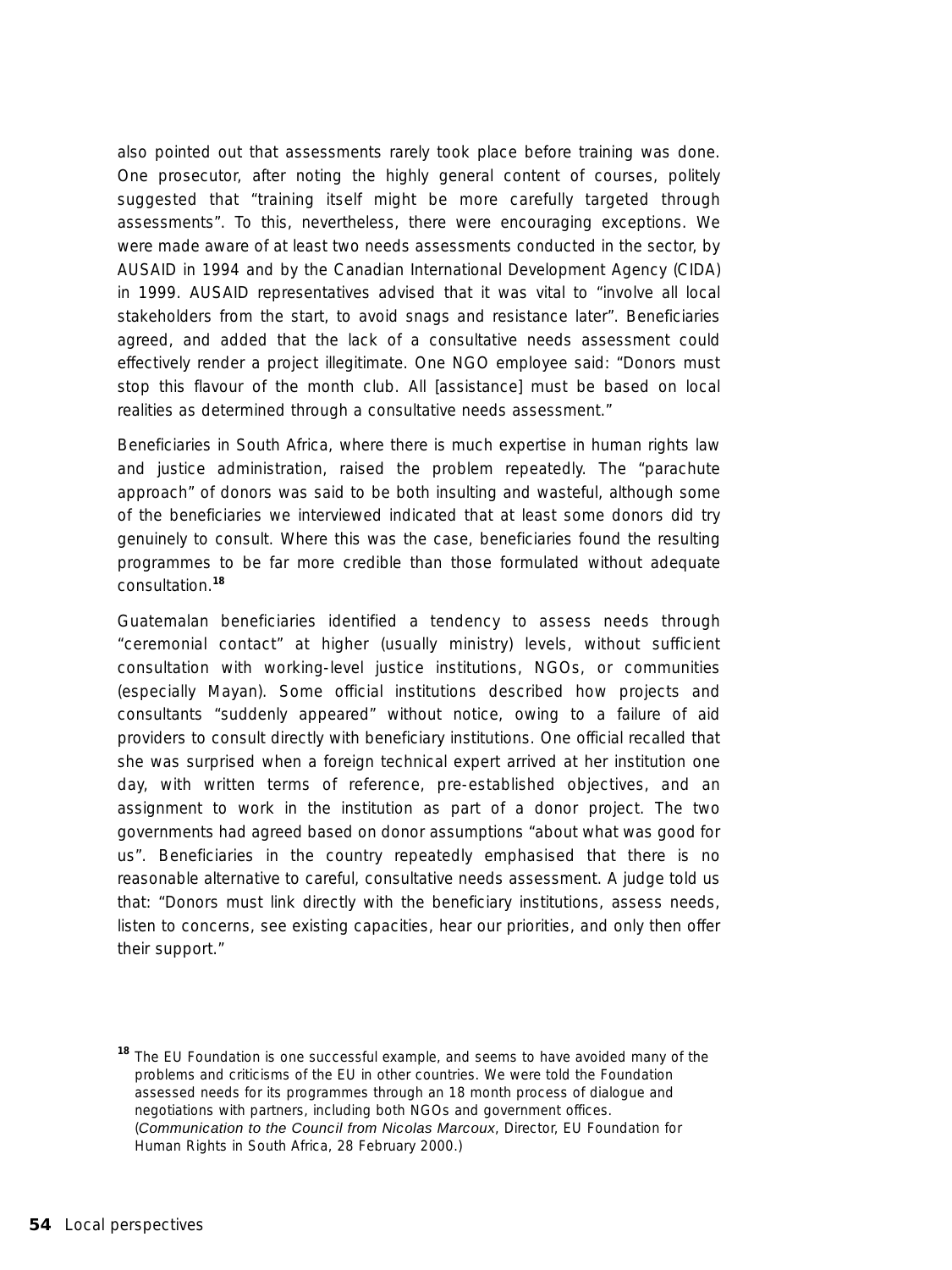## **Improving co-ordination**

It would seem self-evident that strategic development of the justice sector requires systematic and meaningful co-ordination, between donors and with the various national institutions and actors involved in the reform process. While beneficiaries and donors alike agreed on its importance, co-ordination has not usually been successful. There appears to be a commitment in principle among donors to co-ordinate their assistance activities, but in practice it rarely seems to materialise. In many cases, each donor's need to ensure the visibility of its own projects hampers effective co-ordination.

At the national level, co-ordination has been difficult due to the variety of actors involved, including representatives of all three branches of government, NGOs, professional organisations and independent commissions. Government beneficiaries, NGO beneficiaries and donors in most of the countries studied (Guatemala was the exception – and here as well it was far from perfect) all agreed that there was essentially no co-ordination of programmes or activities in the sector, either among donors or more broadly among beneficiaries, and that problems of waste, duplication and reduced transparency were the result. All agreed that some form of justice/rule of law co-ordination group should be established (with the exception of one donor representative, who indicated that he did not believe in donor co-ordination structures, because "they only invited argument").

Bulgaria is a telling example, although signs of improved co-ordination appeared recently. For most of the decade, co-ordination of aid in the sector was almost entirely lacking. Bulgaria now has two emerging co-ordination structures for the sector: the *Judicial Reform Initiative*, and the *Judicial Development and Court Administration Programme* (also known as the *Magistrates School Programme*). These, beneficiaries said, were developed in parallel and will need to be linked. Each has separate donors, separate project counterparts, and separate implementation structures. By mid-1999, however, donors and beneficiaries in the sector had at least begun to discuss how they could address these problems.

Nor does the Cambodian experience offer a model for co-ordination. At a consultative group meeting of donors providing aid to Cambodia in Tokyo in June 1999, a proposal to establish a co-ordination sub-group on the rule of law in Cambodia was "allowed to fizzle out" according to one participant. Other participants confirmed that quarterly co-ordination meetings with standing groups were agreed for public administration, forests, demobilisation, fiscal and financial reform, and the social sector. But, because donors did not support the idea and participants were not willing to lobby for it, no quarterly group was formed to deal with the justice sector. One beneficiary suspected that donors stood back, assuming this matter was "sensitive and political", even though it was generally agreed that such a mechanism would be useful. Among UN agencies, the Office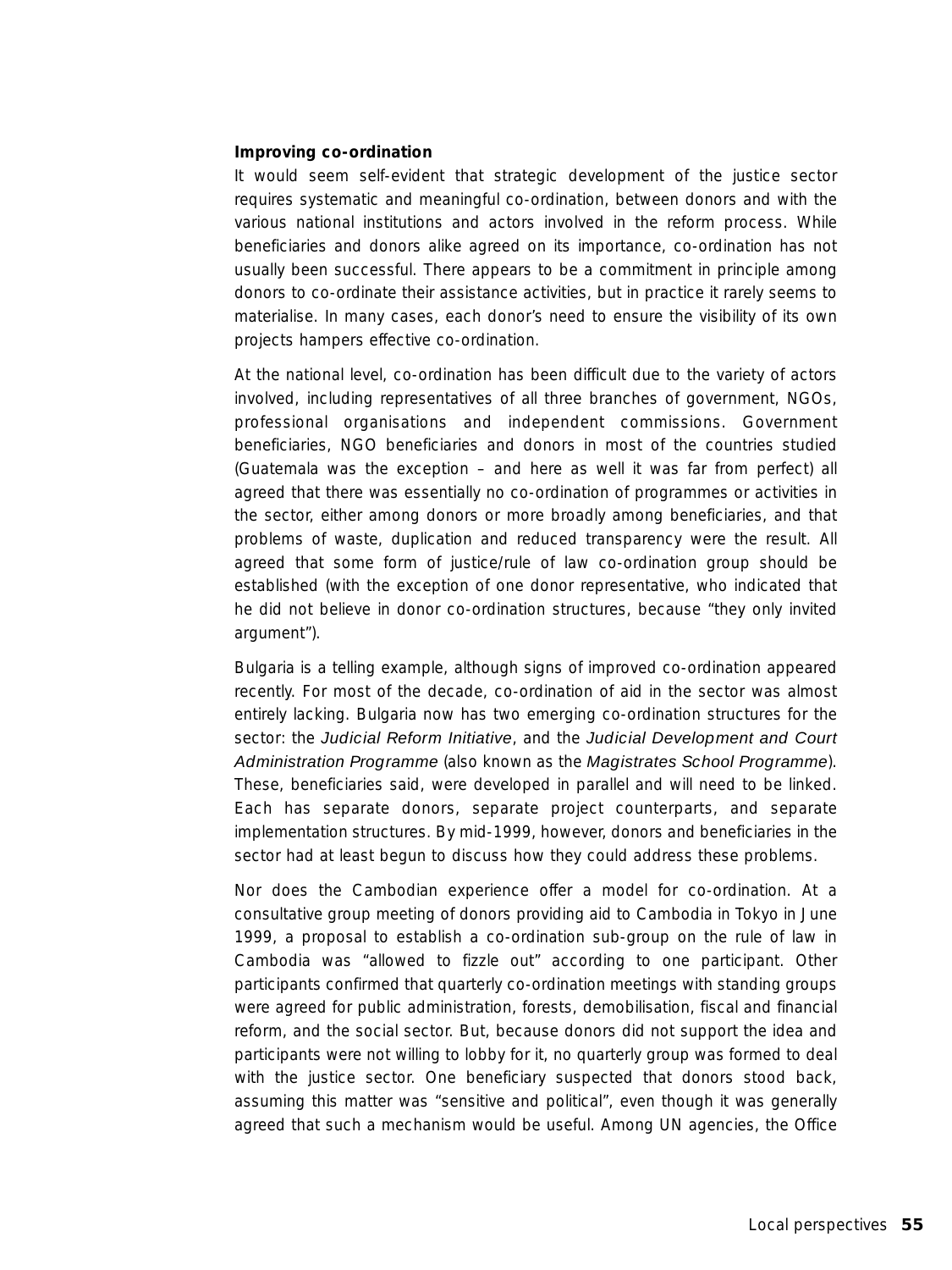of the High Commissioner for Human Rights convenes a "governance theme group" but, apart from UNDP and OHCHR itself, none of the major donors to the sector are UN agencies and thus do not participate. Nor apparently has Cambodia's central development planning and co-ordination process, the Council for the Development of Cambodia (CDC) and its National Programme, enhanced effective co-ordination within the justice sector. According to officials in the sector, "the CDC co-ordination process has not worked for the justice sector, facilitating neither support nor co-ordination. During five years of use of the CDC process, no assistance was received, and less than 0.05% of the budget went to justice". This would seem to be consistent with the tendency of officials in the sector to now deal directly with potential donors. As for the government's proposal to form a national council on judicial reform, we were told that, as of July 1999, this was the only one of several reform bodies proposed by the government that had not been established.

Beneficiaries and also donors in South Africa agree that co-ordination in the sector has been lacking there as well. One exception was an initiative by the South African Police Services (SAPS) to ensure co-ordinated use of human rights assistance. The SAPS established an internal human rights unit and appointed two full-time, specialist officers to run it. The programme generated an impressive series of human rights training tools and materials, and a string of pilot activities which, according to officials, "took the best from what all the various donors had to offer, and then created a distinctly South African programme". Throughout the process, control was exercised by the human rights unit, forcing donors to participate in a complementary way and on the beneficiary's terms. However, this appeared to be an exceptional experience. Local NGOs told us that donor competition, rather than co-ordination, was the norm. They said some donors used domestic organisations to compete against each other. Donors agreed that co-ordination has been lacking. Some said the government had not been able to co-ordinate the sector. Others pointed out that some donors oppose coordination; limited co-ordination within the EU, for example, had not been extended to non-EU donors. The result, according to NGOs we met, was duplication of activities and gaps in the assistance offered to the justice sector.

While not boasting perfect co-ordination, Guatemala differs markedly in this regard as it does in matters of planning. Formal co-ordination of Guatemala's justice sector takes place at several levels: between UN agencies (it is hoped the UNDAF process, under way in Guatemala, will further enhance this); between donors and UN agencies in a UNDP co-ordinated process with a detailed matrix of activities and monthly co-ordination meetings; between judicial officials within the *Comisión de Modernizacion del Organismo Judicial*; and between all major institutions of the sector within the *Instancia Coordinadora de la Modernizacion del Sector Justicia*. As with planning, Guatemala has thus taken co-ordination of justice sector development seriously. This does not mean that co-ordination has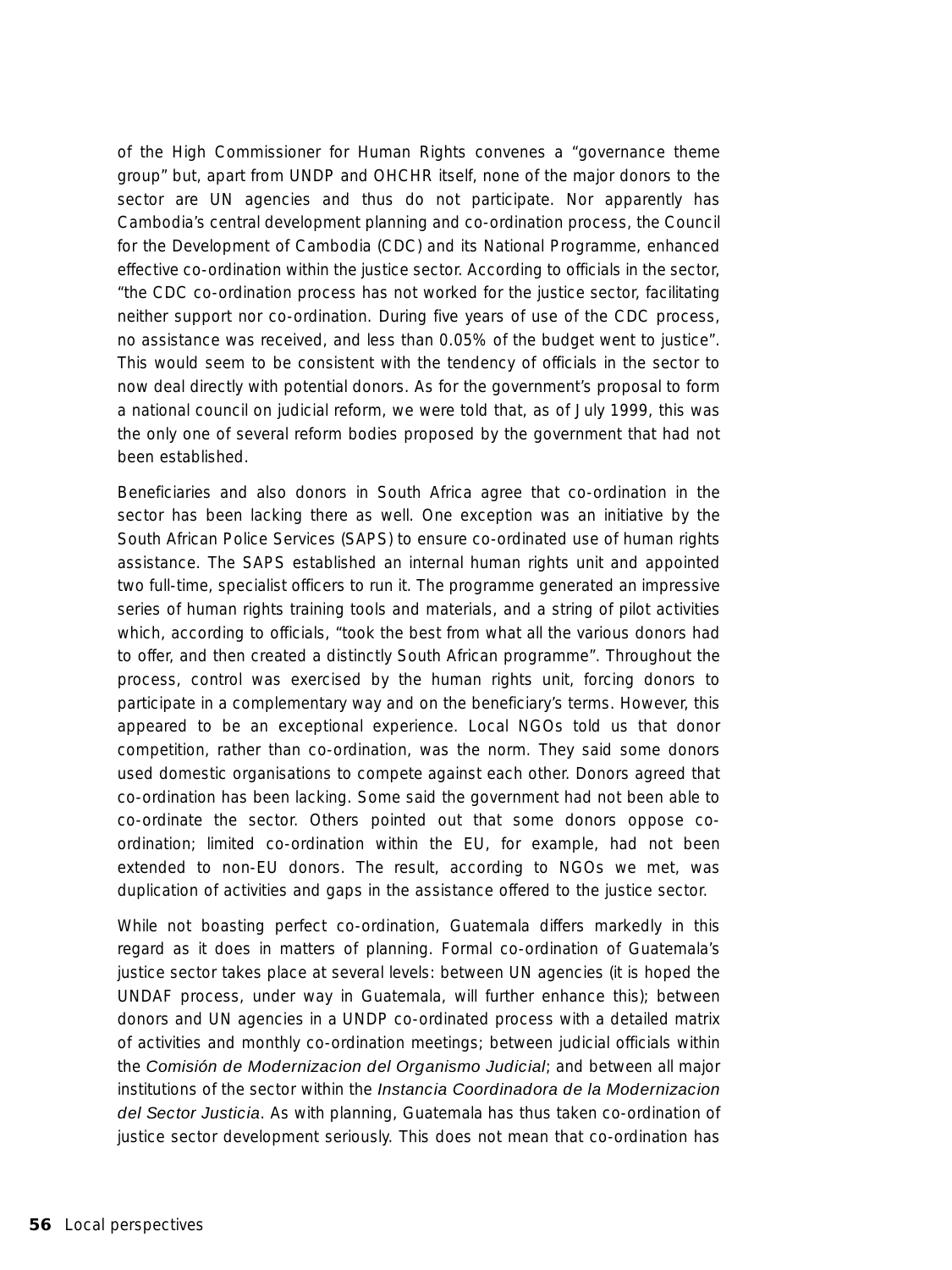been unproblematic. On the contrary, said beneficiaries. The *Instancia*, which is the central co-ordinating body for justice reforms, was only officially mandated in November of 1998, two years into the process. It has lacked funds, equipment, technical staff and sufficient office facilities. The *Instancia's* highly respected Executive Secretary is also a sitting judge of the Supreme Court and chair of the Judicial Modernisation Commission. While this has obvious benefits in terms of the body's credibility and capacity, some said that a single official cannot indefinitely manage the workload. The *Instancia* has no permanent technical secretariat.

Additionally, beneficiaries working with the body say that some donors have continued to ignore the co-ordination offered by the *Instancia*, "chasing their own priorities and projects without bothering to plug in to the process," according to one Guatemalan official. This is all the more problematic because many donors are funding numerous projects in the sector. By 1999, the list of donors with significant involvement in the justice sector included MINUGUA, UNDP, the International Bank for Reconstruction and Development (IBRD), IDB, EU, USAID, Spain, Denmark, the Netherlands, Canada, Sweden and Norway. Beneficiaries said that failure to co-ordinate has resulted in duplication of activity and unhelpful competition between donors over national models for police, courts and codes. Some bilateral donors have opted to contribute through the UN (MINUGUA and UNDP) in order "to avoid complicating the mix". Clearly, donor co-ordination, in Guatemala as elsewhere, depends on donor commitment.

The assumption that donors, rather than the recipient governments, should be responsible for co-ordination is increasingly rejected by donors and beneficiaries alike. At the same time, there is growing recognition that national governments need technical and financial support to enable them to co-ordinate well. Finally, as it is recognised that participation is essential, national NGOs will need to be involved in co-ordination as in other aspects of the reform process. Sector coordination that is led by the host government, involves NGOs, and is based upon a common strategy and the instruments described in this section (policy, survey, plan, etc.), may have a better hope of succeeding.

#### **Five strategic safeguards**

In this chapter, we have emphasised that a *strategic* approach to justice sector reform requires numerous elements. The justice sector must be seen as a whole, the reform process and foreign assistance need to be planned and co-ordinated, and assistance should be based on a clear understanding of local needs and capacities. Of course, such elements may be seen as essential to any area of development assistance. Certain aspects of justice sector reforms nevertheless require particular attention in planning and implementation – for the most part to ensure that those who are most disadvantaged under the existing institutions benefit from their reform. Based upon our discussions with beneficiaries, we have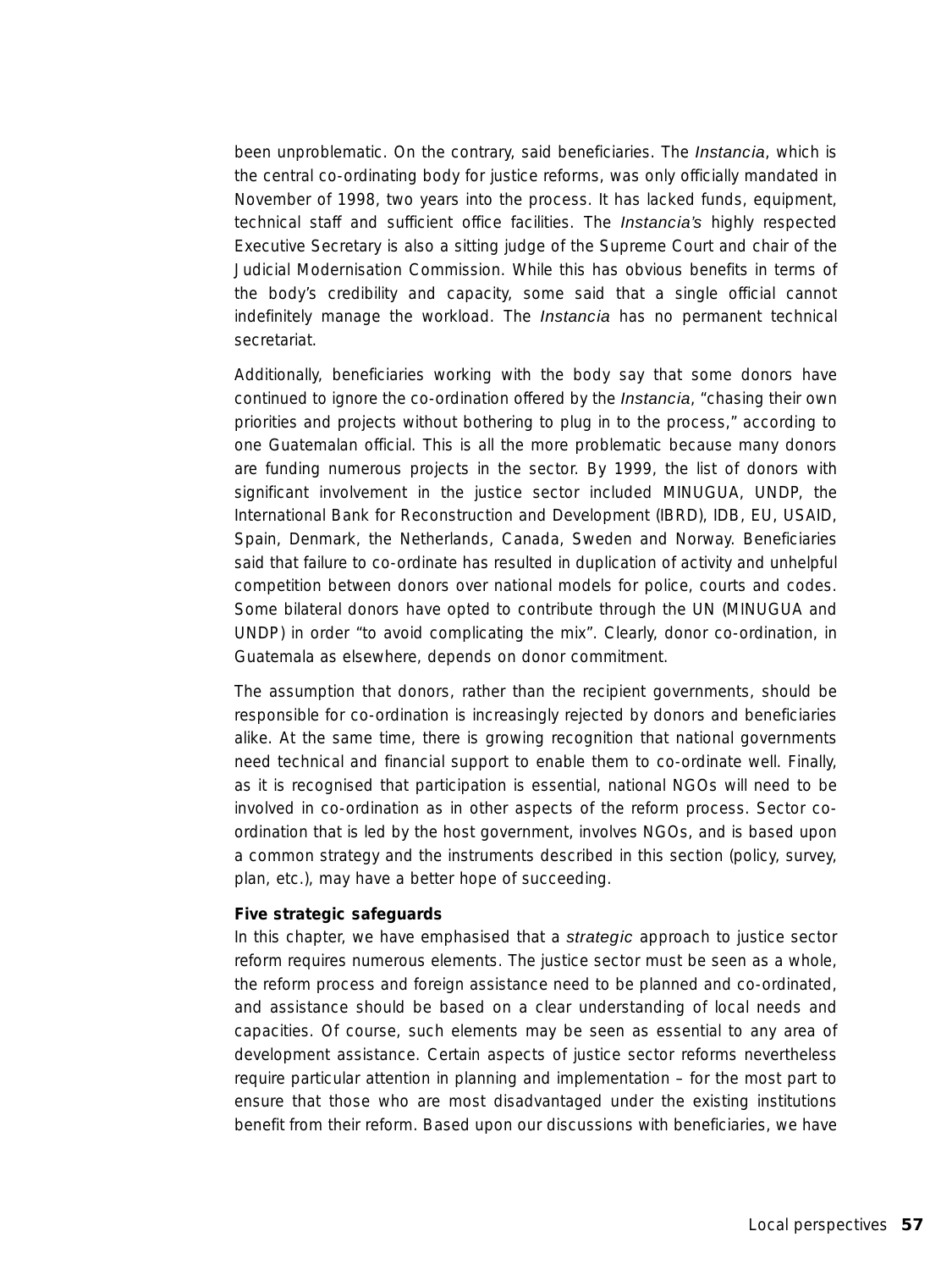identified five safeguards to address this need.

- Ensure access to justice and institutions of redress;
- Recognise indigenous systems;
- **•** Empower women;
- **•** Involve minorities directly;
- Make the link between human rights and personal security.

## **Access to justice**

Development of new institutions, or reform and strengthening of old ones, will have value only to the extent that those institutions are accessible, especially to the poor and those who are excluded from society. Every strategy for reform of the justice sector should give attention to issues of access. Of course, even in advanced democracies it is difficult to ensure that all sectors of society have access to justice. But developing countries, and those in transition, face exceptional problems. For some countries, systems are so underdeveloped that access to lawyers, courts, alternative dispute resolution, human rights bodies, or other avenues of redress is difficult for everyone. In others, institutions function but barriers of class, race, gender, language, religion and geography prevent some groups and individuals who are most subject to discrimination or exclusion from using them. Accessibility therefore involves far more than the physical creation of new institutions or offices. It is equally necessary to make institutions economically, socially, linguistically and culturally accessible. If attention is not given to issues of access, assistance for reform may merely reinforce the privileges of those who are already advantaged.

Each of the countries we visited has developed particular approaches to the question of access. Guatemala has "justice centres", Cambodia and South Africa a network of paralegals (called "defenders" in Cambodia), and Bulgarian lawyers use strategic litigation before the European Court of Human Rights on behalf of large, excluded sectors of society. Human rights assistance has been channelled to support each of these initiatives to varying degrees and, according to beneficiaries, with some success.

Access to justice in Cambodia suffers from all of the usual barriers of underresourced and under-developed justice systems in countries across the globe. Cambodians face certain additional challenges, however, because of their unique history. Few lawyers survived the Khmer Rouge terror. Even today, there are only between 150 and 220 lawyers in the country (domestic counts vary).**<sup>19</sup>** They are supplemented by trained "defenders" and the NGO Legal Aid of Cambodia (LAC).

**<sup>19</sup>** Koy Neam of The Asia Foundation puts the number at 216, citing licensing numbers of the Bar Association of the Kingdom of Cambodia. He notes that several of the nonlawyer "defenders" were accredited by the Bar Association after 1997 and are now recognised as lawyers. (*Communication to the Council*, March 2000.)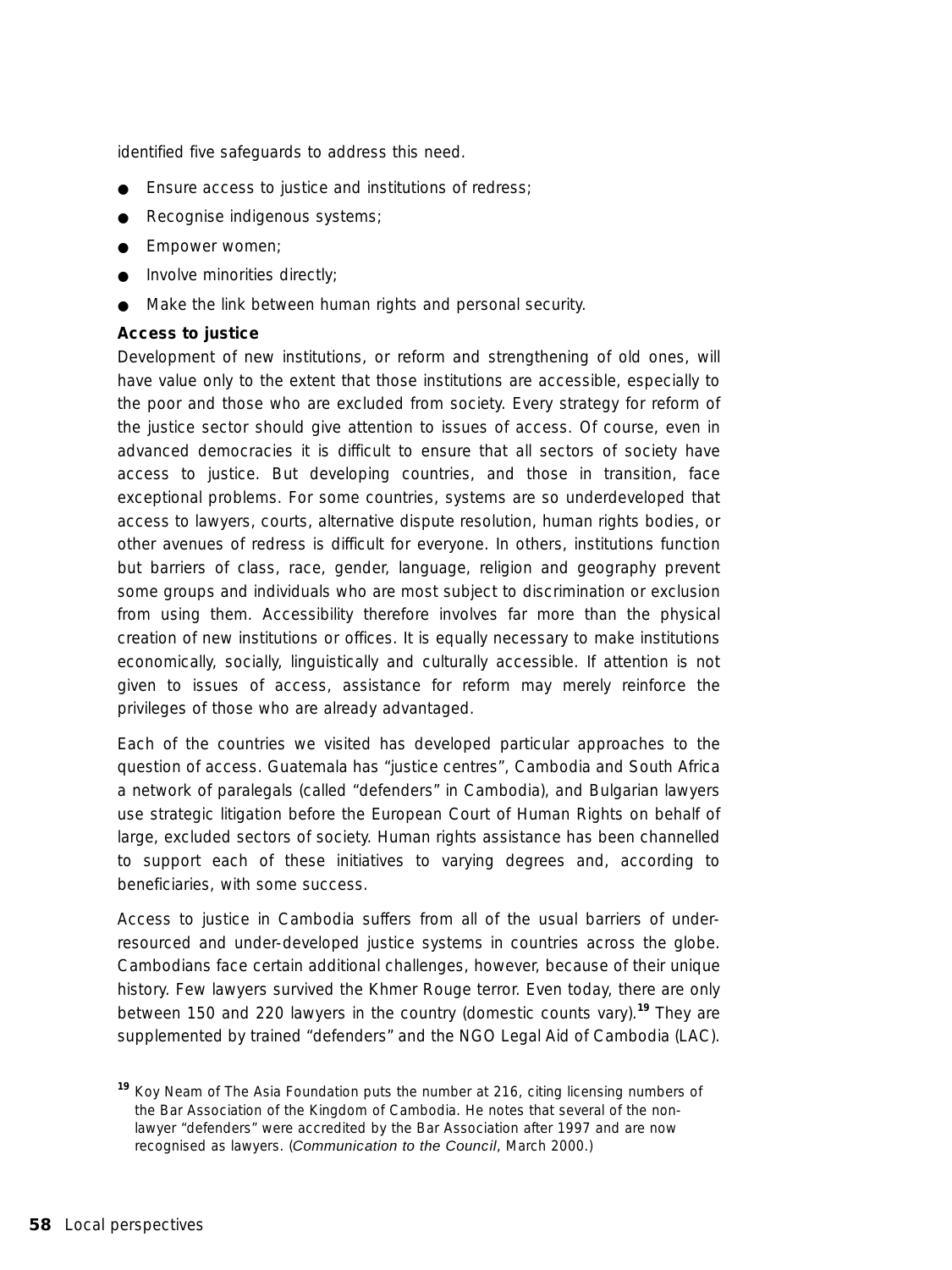For most Cambodians, however, official justice is not an option. LAC does not have the resources to finance the very large number of Cambodians who would qualify for legal aid. External support for para-legal "defenders" has dwindled in recent years.

Inequality in South Africa is evident in relation to justice. Beneficiaries told us that donors, satisfied that the new constitutional dispensation and its institutions have buried the *apartheid* past, were "too quick to celebrate". As elsewhere on the continent, poor, rural, black communities have little or no access to legal advice. The growth of capable NGOs, the transformation of the justice system, the reform of legal aid, and the country's expanding pool of qualified para-legals, offered the promise of enhanced access. By mid-1999, nonetheless, the situation had worsened rather than improved. Paralegals and NGOs faced a funding crisis triggered by the departure of some donors (post-*apartheid*) and the decision of others to shift their funding from civil society to government. The official Legal Aid Board collapsed, bankrupted by inefficient management and abuses by participating lawyers. In the new institutions of justice, several beneficiaries told us that those that have benefited most have been persons from the historically privileged groups of South Africa. Most poor and black citizens remain without effective access. Legal aid is expected to be revamped, and South Africa is experimenting with new access mechanisms, such as a more co-ordinated and professional paralegal corps. A pilot justice centre has been established in the Western Cape, as a co-operative initiative between the government, the Legal Aid Board, the National Community Based Paralegal Association and Lawyers for Human Rights. It aims to develop a model for reform of the national legal aid programme. According to South African jurists and activists nevertheless, at the end of 1999 South Africa had an impressive new justice system – but only for some.

Guatemala's donor-supported plans and its efforts to enhance access to justice have taken many forms. These include increasing the number of justices of the peace, expanding the judicial infrastructure, introducing alternative dispute mechanisms, "integrating" indigenous dispute resolution, and piloting "justice centres" in outlying and rural areas. Justice centres have been one of the most popular experiments. They have been supported by MINUGUA (which originated the model), UNDP, USAID, the IDB, the World Bank and others. The essential idea is to post permanent, integrated, justice system satellites in rural areas to provide access to otherwise excluded (mostly indigenous) populations. The model has been praised, rightly, as creative and practical. However, donors, officials and NGOs do not consider it is a perfect success. In many cases, the centres did not achieve integration. Though many Mayans speak no Spanish, the centres had inadequate translation facilities. Other observers noted that not enough was done to win the trust of local communities, which for decades had been terrorised by official institutions. Nor were the centres linked to pre-existing Mayan legal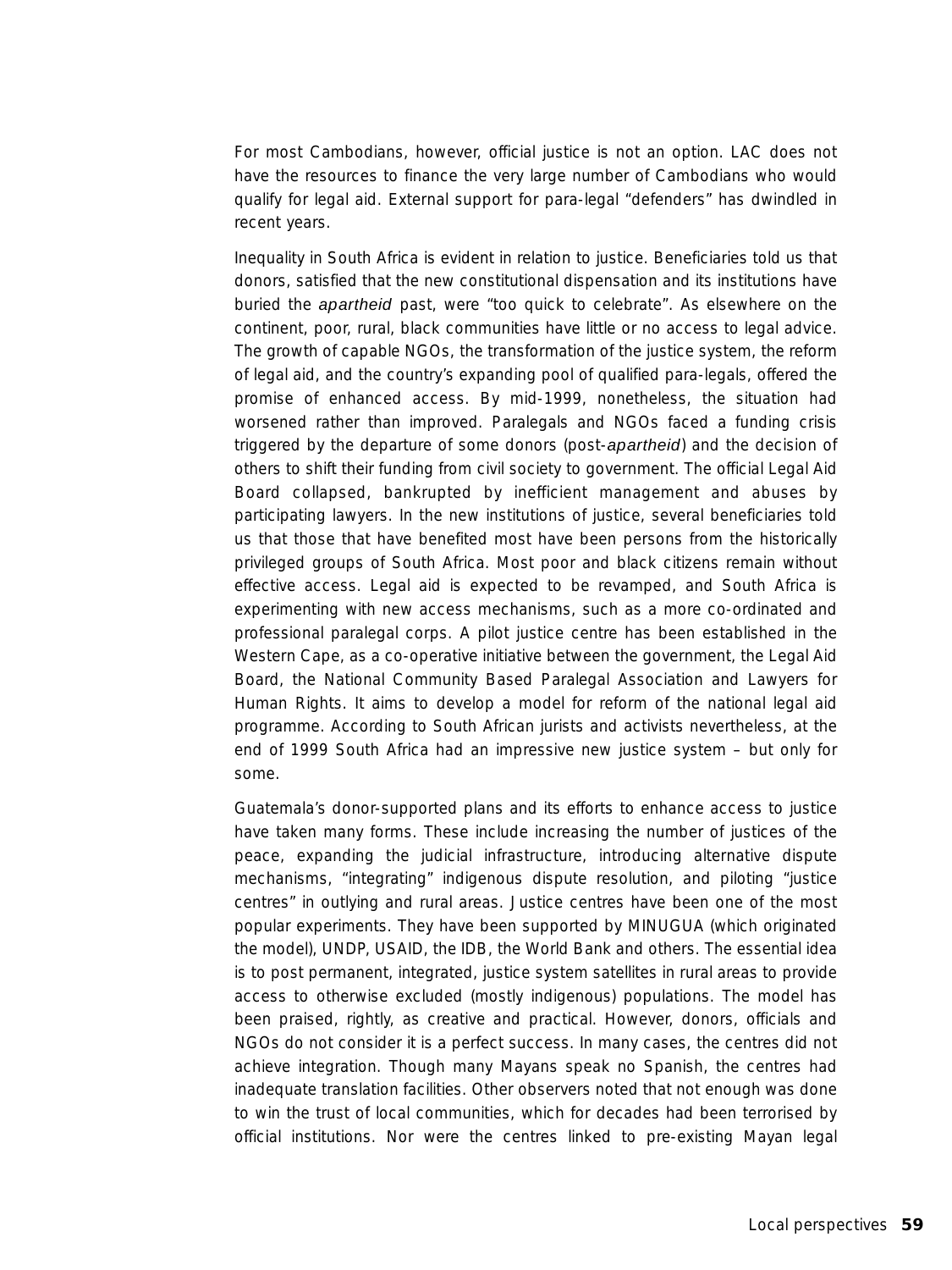processes. Many Guatemalans involved with the centres, however, see merit in the idea and are pleased that, rather than abandoning the initiative, donors and the government have engaged in a series of "lessons learned" processes and are now working to correct flaws in the model.

Access to judicial remedies is beyond the reach of most Bulgarians, according to human rights advocates and lawyers in the country. Public confidence in the legal system (including courts and prosecutors) is lower than for any other state institution. Reform of the justice sector was only beginning in 1999, and effective access could not be anticipated in the short or medium terms. Lawyers and NGOs have therefore adopted alternative strategies, including use of the European Court on Human Rights, to establish precedents and secure justice for large classes of disadvantaged people. The government's strong wish to achieve EU membership has made it highly responsive to the Court's rulings, and Bulgarian lawyers have claimed several successes. At the same time, an ongoing debate in the country has aligned proponents of an ombudsman institution against advocates of a national human rights commission, as alternative vehicles for increased access. As yet it is unclear what effect the addition of one (or two) more institution will have on the support donors offer. Will access to the justice system be improved, or will under-funded alternative institutions, just like the courts, be inaccessible to those who need them most?

## **Recognise indigenous systems**

Experience in countries with significant indigenous communities suggests that attempts to improve their access to the justice sector will fail if they are not fully involved in related planning and decision-making and if pre-existing indigenous legal systems and traditions are not recognised. However, that lesson, while clear, is far from simple to act upon. Many donors and their national partners struggle to balance competing human rights interests in countries that have indigenous traditions. Summing up the perceived tension, the Guatemalan Truth Commission report recommended that: "what is known as customary law is recognised and integrated into the Guatemalan legal framework [...] *as long as the rights recognised in the Guatemalan Constitution and international treaties on human rights are not violated*." [Emphasis added.]**<sup>20</sup>**

Efforts at integration do not meet with approval from all indigenous groups. Some indigenous advocates in Guatemala wondered why it is necessary to discuss so frequently "integration" of Mayan customary legal systems in the national legal system. "If Mayans are not part of the economic and social system of the country, why should they be forced to be part of the legal system?" asked one. The word "integration" is controversial in many of these discussions, and some Mayan representatives prefer "recognition and co-ordination" instead. According to one:

**<sup>20</sup>** *Guatemala: Memory of Silence* (TZ'INIL NA'TAB'AL), Report of the Commission for Historical Clarification (CEH, Guatemala, 1999).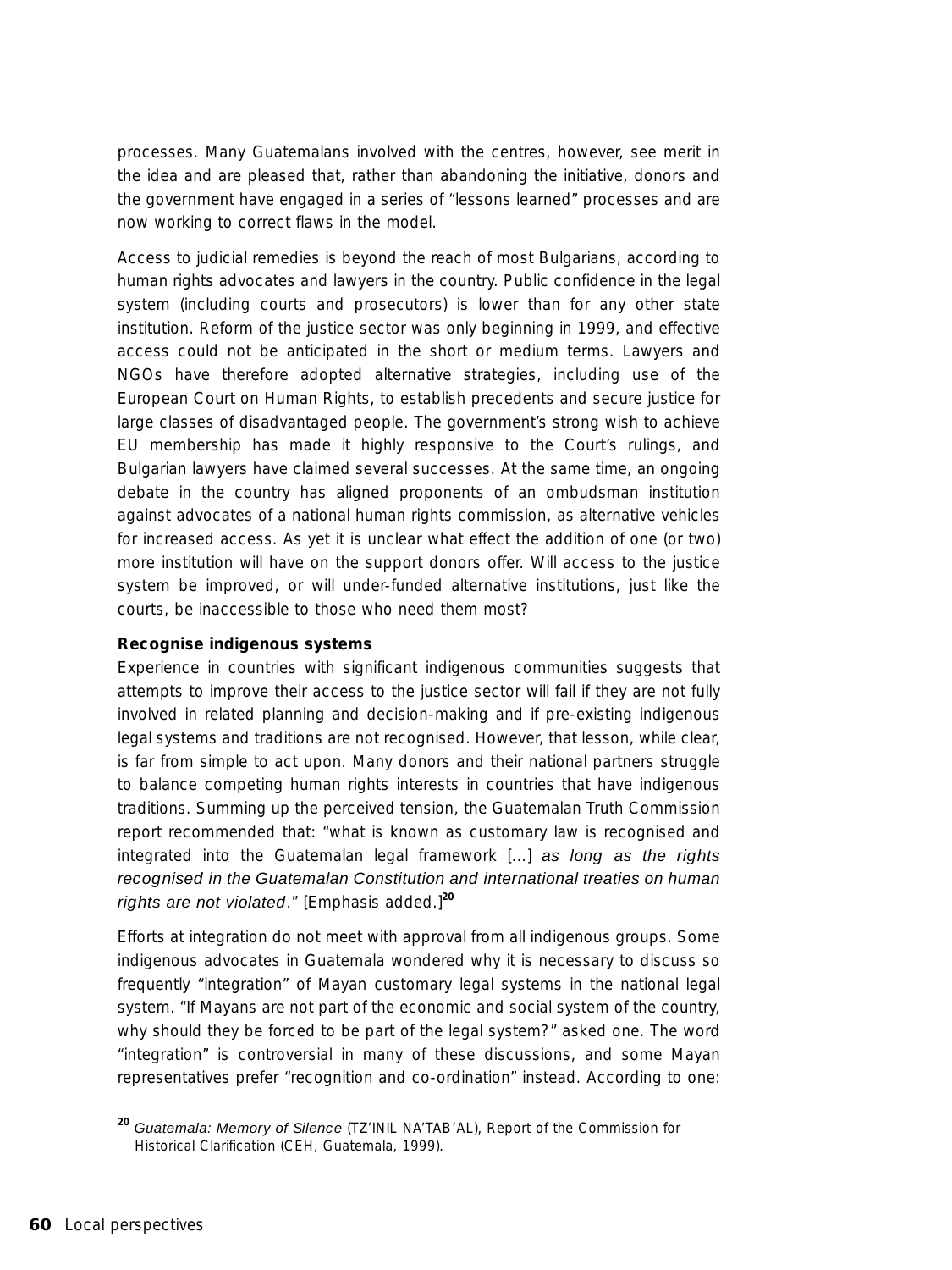"The issue should be legal co-ordination, of two parallel systems, not integration. If you integrate it, it ceases to be Mayan law and will disappear, along with the largest vehicle in the country for conflict resolution and justice access." Others agreed, saying "if you integrate it, you must write it. If you write it you make it precedent-driven and static. At this point, it ceases to be indigenous law".

Indigenous representatives also believed that lack of direct contact between donors and indigenous groups created "misunderstandings". "We have often heard donors refer to the idea that Mayan systems allow for cruel forms of punishment. This is a misconception. We see international standards as consistent with our own. Mayan law has nothing to do with cruel sanctions. It focuses on reparations, conflict resolution and practical community based solutions." Sanctions, we were told, are essentially about compensation and bringing a return to equilibrium. Others agreed, saying that it is often ignorance of indigenous law that leads to false perceptions. "Lynching, for example, which has appeared in some communities, is not a Mayan legal phenomenon (as some claim), but simply an emotional, fear-based response as in other communities." Indigenous representatives also noted that customary law applies by consensus and consent and anyone can opt out and choose the national legal system, if they wish.

All states have an obligation to provide a legal system that protects human rights in a manner consistent with international standards, and that is accessible to all persons present within its borders. Equally clearly, at least as regards the bringing of civil claims, individuals must be free to decide whether to seek to access that system or not. In Guatemala, however, the debate has not been an easy one, and indigenous communities are not at all satisfied that their voice has been heard in efforts to resolve it. What is more, while most human rights advocates support indigenous demands for two separate systems (national and indigenous), some believe the outcome is a "separate and unequal" one, in which the privileged minority would enjoy a well-financed and ultimately effective legal system while the poor majority would have to make do with a poor system. In the end, most of those involved in this debate agreed on at least two points: first, indigenous communities must be fully involved in development planning that purports to address their justice needs; and second, the indigenous system must be formally recognised in law.

## **Empower women**

Special attention should be given to ensuring that reform of the justice sector addresses the needs and status of women. Too often such attention is largely superficial, amounting to adding gender references to project documents, or holding a few workshops on women's rights. Rarely have empowerment strategies featured in these approaches. Many of those to whom we spoke raised these issues in the countries we visited.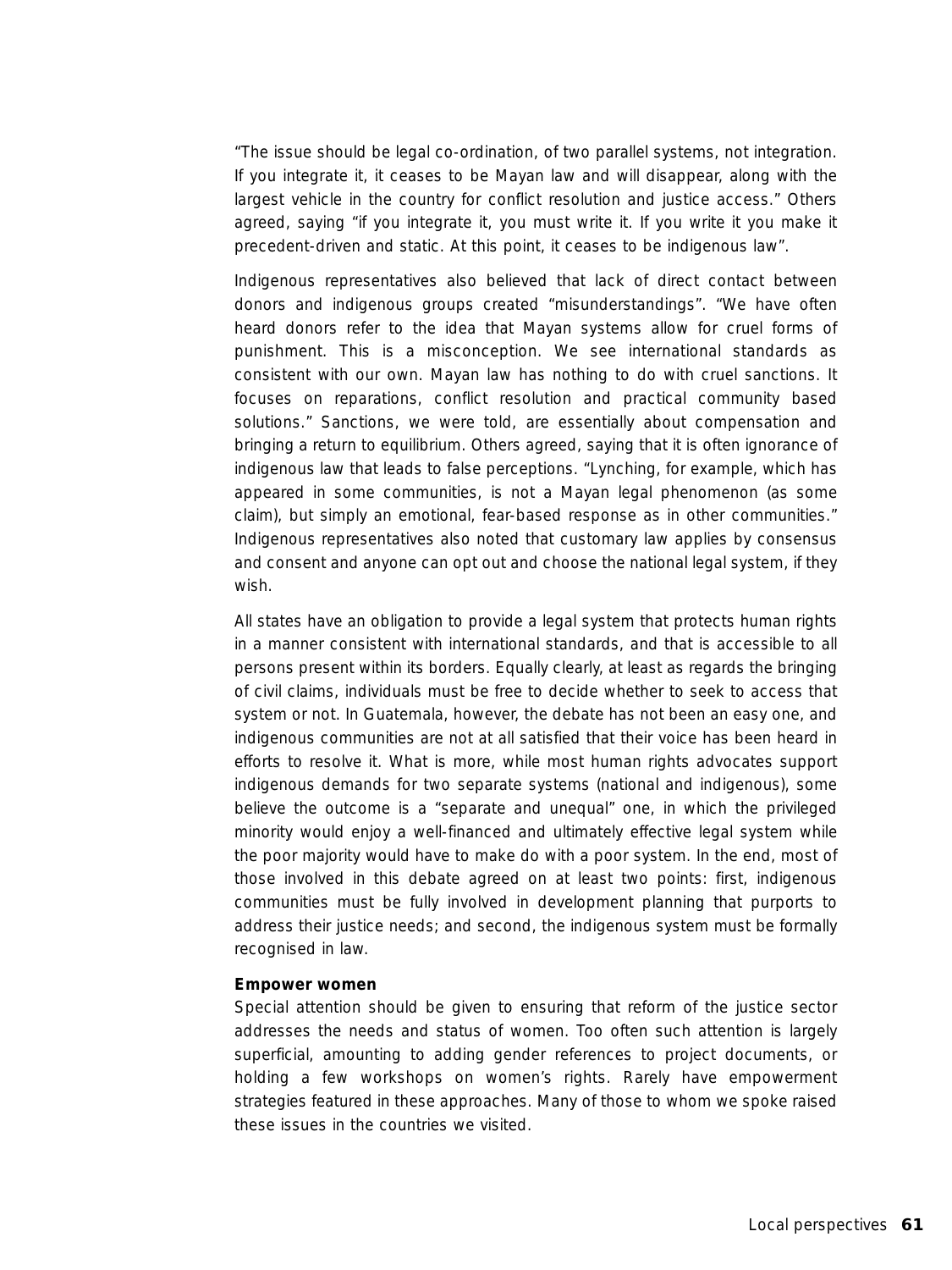Levels of domestic violence, rape and trafficking are all high in Cambodia. Women's advocates and human rights organisations in Cambodia believe that donors are sensitive to the abuse of Cambodian women and have supported their work. Several beneficiaries in Phnom Penh said that "All donors will support projects or organisations with 'women' in the title". Yet they also said they believed that donors too often take a superficial "checklist approach" to gender and women's issues and fail to maximise potential impact. One Khmer women's activist insisted that "especially in matters relating to gender and women, donors must discard the checklists and look at the real situation on the ground".

In some cases donors have made important contributions. Their support has enabled impressive local NGOs to begin to counter the enormous threats confronting women.**<sup>21</sup>** This has been vital, and women believed it should be continued and expanded. Nevertheless, "donors should discard their checklists and opt instead for dialogue, communication, and partnership, and a focus on the specific realities of Cambodian women". Assessing needs on the ground, through direct consultations and sustained relationships with local partners was the better approach. Beneficiaries said that training courses and workshops about gender, often supported by donors, are not enough. An activist explained that: "trafficking is not a product of ignorance of human rights standards, but a product of poverty, with families selling their daughters to survive". Advancing the position of women means addressing the root causes of their situation. Assistance earmarked for women's advancement should also therefore be directed to creative local projects for increasing economic and social options. Additionally, beneficiaries pointed out that strengthening the justice system itself helped to protect women. Many believed that far too little had been done in this regard. The few shelters available were not adequate. At present, we were told, the justice system offers virtually no protection for women victims. Courts are difficult to access. While the law on assault can be applied, no specific law on domestic violence has been passed.

In South Africa too, the protection of women's rights is of great concern. It is estimated that two million rapes occur each year in the country. Here too, we were told that while donors support women's rights projects, they do not respond adequately to real needs. NGOs told us that it is reasonably easy to find donor support for "standard gender projects", like workshops or promotional activities, but not for strategies "that don't fit neatly into simplistic donor approaches". For example, no major donors agreed to fund NGOs who wanted to strengthen prosecutions through a "gender in criminal justice" project. In the end, say organisers, the initiative was funded by a private foundation.

**<sup>21</sup>** Among them the Women's Media Centre of Cambodia (which uses the media to produce radio and TV programmes to advance the status of Cambodian women); the Cambodian Women's Crisis Centre (working with women in crisis, providing women's shelters and centres), and Women for Prosperity (focused on women in leadership, women and the law, and empowerment strategies).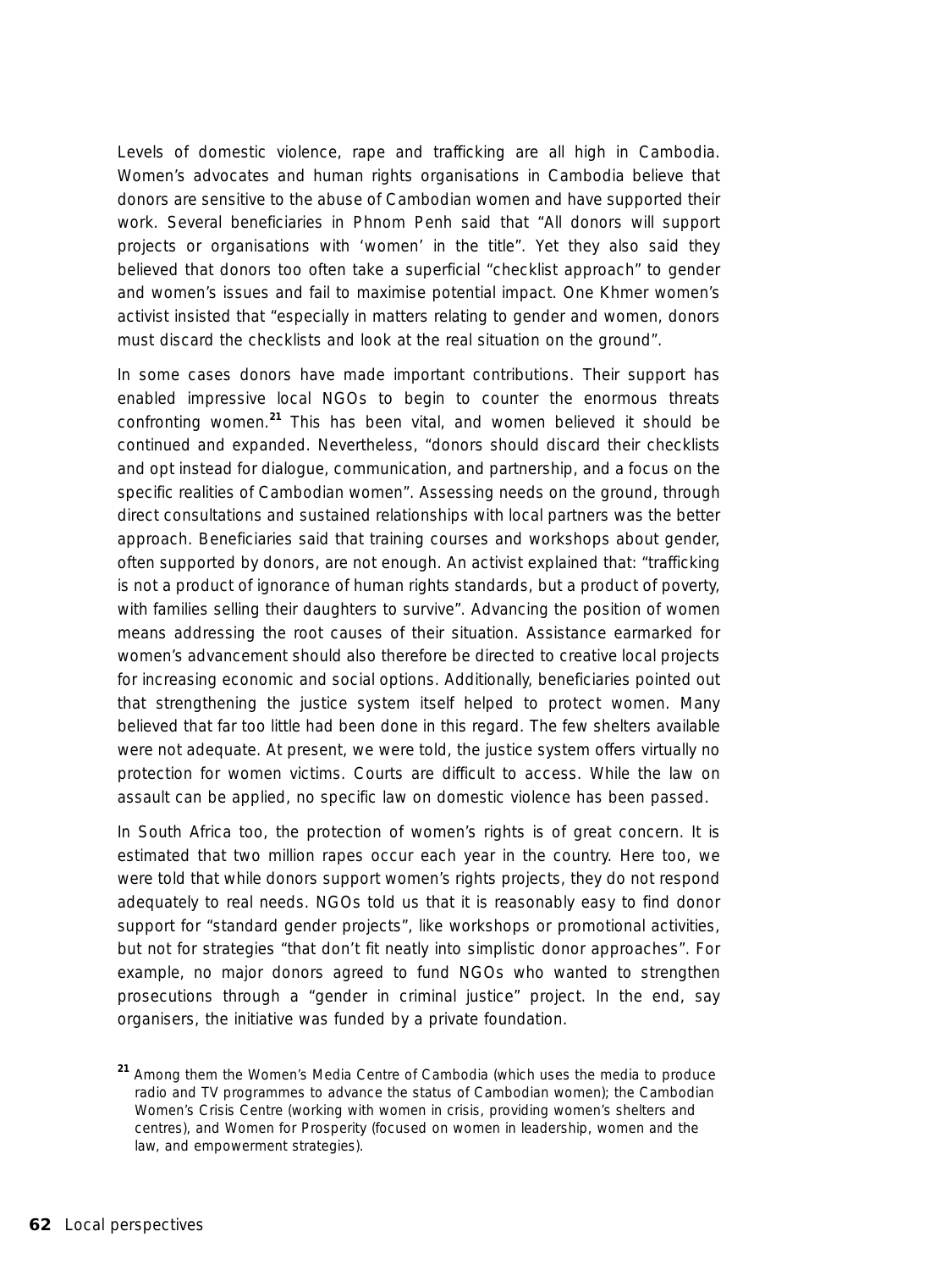The social context in Guatemala is characterised by intersecting forces of racism, urban bias, and gross disparities of wealth and power – the latter with regard both to women and to indigenous peoples, and thus Mayan women are doubly disadvantaged. Superficial approaches to gender in Guatemala have done little to convince beneficiaries that all donors are committed to women's rights. Indigenous activists say that "some donors simply fund their western priorities, such as women's rights, while avoiding issues like racism and Mayan empowerment. If an NGO puts the word "women" in the title of a project, regardless of its merit it will be funded, perhaps drawing funds away from a more urgent project on indigenous problems. In the end, this would hurt indigenous women – who are already doubly-marginalised and doubly-victimised". Representatives of a women's organisation thought some donors "deal with women and gender in a cosmetic fashion, which is satisfied with workshops held by elite organisations. Support for empowerment, on the other hand, is much less available". Guatemalan beneficiaries appealed for a more careful approach to this sensitive issue, based not on donor formulae but realities on the ground. An activist observed that "taking the easy way out for donors usually means supporting projects of strong, Guatemala City-based NGOs. But in a country where there is still little solidarity between Mayan and non-Mayan women, funding rich and élite groups does little to help those representing powerless, rural, poor, indigenous women". Others said that donors needed to learn how to recognise the sensitive social and cultural implications of these issues and avoid approaches that seek "just to teach the latest buzz words to local women". "The 'how' of women's advancement in a particular society has to be determined by partners from that society, not by a donor manual." The better approach, we were told, was based on a much clearer understanding of local realities.

#### **Involve minorities directly**

Minorities have not fared much better, according to those we interviewed. In Bulgaria, where minority Roma, Turks and Muslims face particular discrimination and high levels of poverty, members of these communities and their advocates say they rarely benefit from human rights assistance. Most of the support they receive appears to come from Bulgarian and Eastern European human rights organisations, whose members are sensitive to the problems of these communities. Direct support from external donors is said to be extremely limited and rare. Minority organisations often carry out human rights activities on a shoestring budget and on a largely voluntary basis. They provide legal assistance and have engaged in anti-discrimination advocacy (including a class action suit against public utilities that discriminated against minority communities). To whom do they turn for support for these activities? "Local human rights groups are our biggest supporters," said one minority representative. "We have very little contact with donors, who prefer to work on minority issues through the majority organisations in Sophia." A Roma activist explained that "most donor money is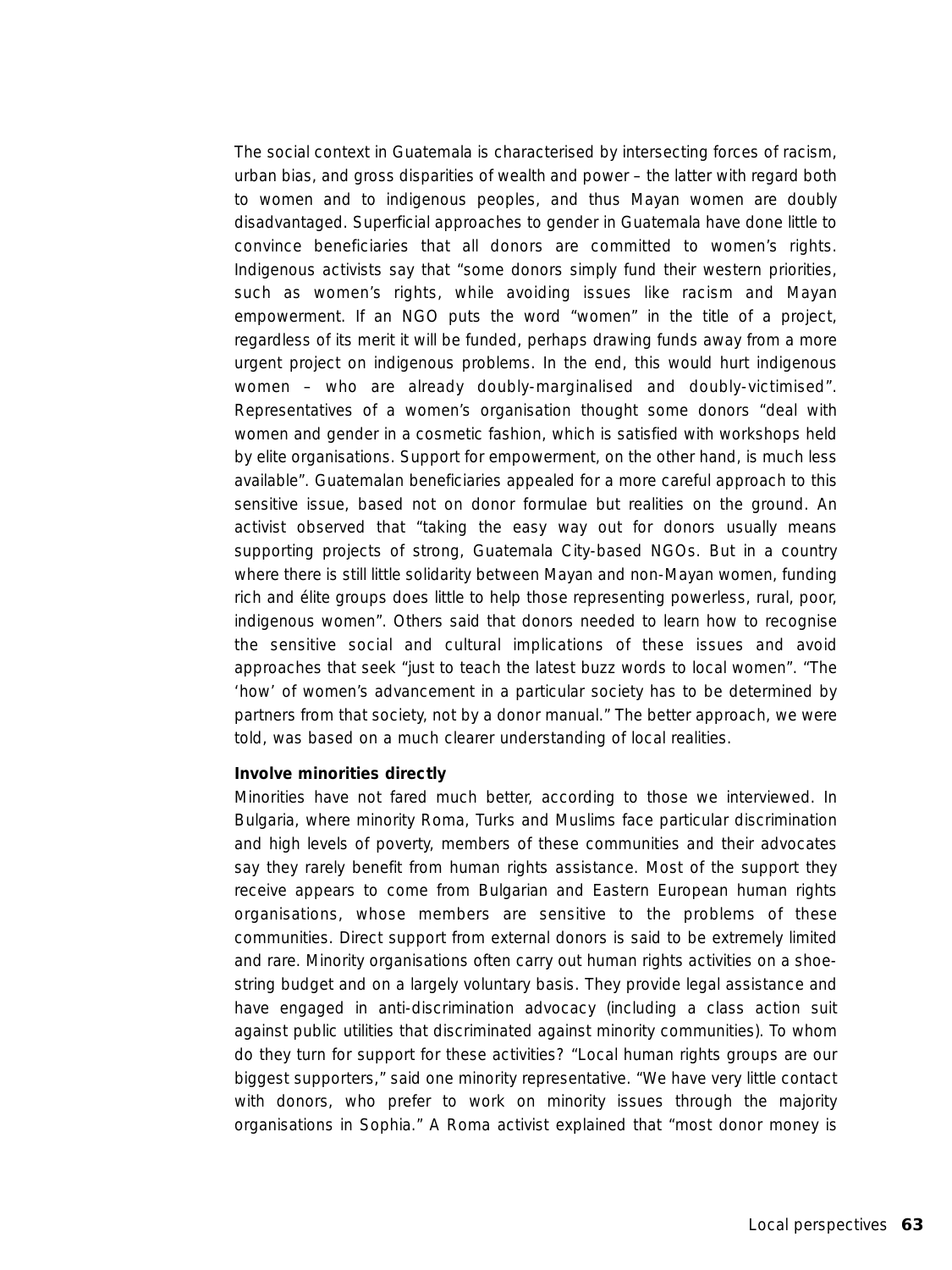spent on funding non-Roma organisations to study the Roma. Almost nothing comes to us directly". The result, minority beneficiaries told us, is lost opportunities for donors to contribute to empowerment and capacity building in minority communities. "For ten years, donors did not allow us to take responsibility for our own human rights projects, preferring to channel assistance through the [non-minority] organisations in Sophia. Ten years ago, neither they nor we had capacity. Today, as a result, they do, but we still do not. And what happens now? Donors implement through the other organisations because they have better capacity."

Nor, say Cambodian beneficiaries, do Vietnamese or the minority Cham receive much attention or support from donors. Minority organisations and their advocates in Cambodia point out that organisations promoting minority rights in Cambodian society simply could not survive without external donor support. They do survive largely through support from the UN (OHCHR) and some Khmer NGOs, for which they are quick to express gratitude. Other donors, they said, had declined to help. One minority representative commented: "We are among the most poor, and the most vulnerable, and the last to benefit from domestic institutions. Donors should help directly. What message do they send if even human rights assistance is discriminatory?"

## **Make the link between human rights and personal security**

Transitional periods are typically marked by high levels of insecurity brought on by economic crisis, rising crime rates, and limited law enforcement capacity. Rising levels of violent crime and corresponding fear among the public can create sharp policy issues for governments in transition. Beneficiaries said that, as popular demand grew for police, prosecutors, and more prisons to cope with crime, tolerance of "tough" policing and eventually for official abuse increases too. Human rights advocates, yesterday's heroes, suddenly become "friends of criminals", and public support for human rights wanes. Various approaches to human rights assistance can combat or reinforce this public perception. Many donors, beneficiaries pointed out, have one budget line for human rights and another for law enforcement. Properly conceived, human rights and law enforcement are intertwined, since an effective police force not only respects the rights of those it apprehends but also takes positive measures to protect ordinary citizens. If donors treat law enforcement as separate from human rights, they may reinforce trends that undermine support for the rule of law, and confuse public opinion about human rights.

Even before the effective implementation of new human rights guarantees, Guatemalan NGOs and officials told us that they are faced by the "human rights versus security" issue. Rising fear of crime, together with an ineffective justice system, have led to huge court backlogs, and lynching had begun in rural areas. "In this situation," one activist said, "we [human rights advocates] are seen as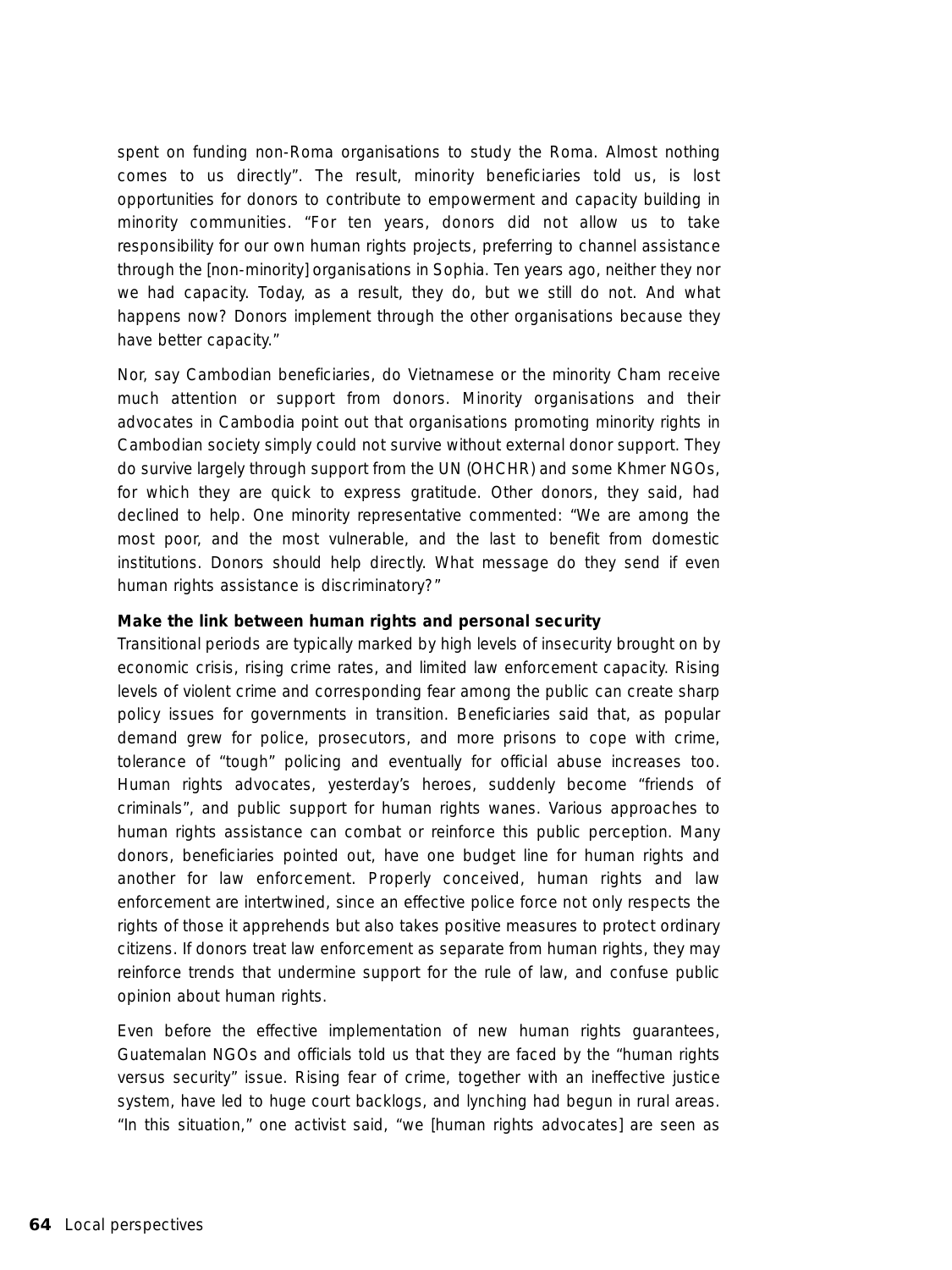defenders of the criminals and enemies of law and order". Similarly, for Bulgarians, the decade of transition has brought dramatically increased crime rates; they more than tripled between 1989 and 1992, and rose to frightening levels during the socio-economic crisis of 1996-97. As a result, we were told, people in Bulgaria feel extremely insecure. Activists pointed out that this, combined with popular racist notions that certain minorities are more criminal, has made it much harder to advance human rights ideas.

South African human rights workers and justice officials share a similar experience. They said that they have watched the pendulum swing from "security and repression" under *apartheid* to "human rights" under the new constitutional and political order, and then back to "security" as violent crime has risen in the country. In this atmosphere, human rights officials and activists warned, donors and beneficiaries must take special care to re-link the concepts of human rights and security in project activities. "This situation is very dangerous," said one, "because people don't realise that the police of today are largely still the police of the *apartheid* era. Encouraging them to push the rules in fighting crime could easily backfire on the very communities calling for that approach." Justice officials in South Africa agreed, noting that donors have declined to fund criminal justice projects relating to victims' rights and other community needs. One advised that "donors must not stay rigidly locked into distinctions that exist only in their own manuals".

In Cambodia the same point was brought home to us by a women's human rights activist, who explained: "If we are to be true to the concern of the human rights movement for victims, justice reforms must be accompanied by a conscious effort to link human rights and security". In a country where those victimising women do not always wear a uniform, "the tendency to view these two concepts as somehow separate has the greatest negative impact on the most vulnerable in society, including women". Public support for protection of the human rights of criminal defendants is also at risk here. According to a Cambodian judge, "the 6 month limitation on pre-trial detention, coupled with the weak justice system, means, in practice, that dangerous criminals are released without trial, since the system lacks the facilities to build a case within that time. These criminals are free to prey on innocent Cambodians, who now live in fear in some areas". Police confirmed that the security situation is a problem in most of the country. In Phnom Penh, they said, it has improved since 1998, owing to gun confiscation, better policing of gangs and sensitive areas, and a fall in the number of kidnappings. However, people are still afraid to co-operate with the police, fearing retribution from kidnappers and gangs.

One answer, suggested in our discussions with beneficiaries in each of the four countries, may be a more conscious effort on the part of donors (and beneficiaries) to directly integrate human rights into programme support for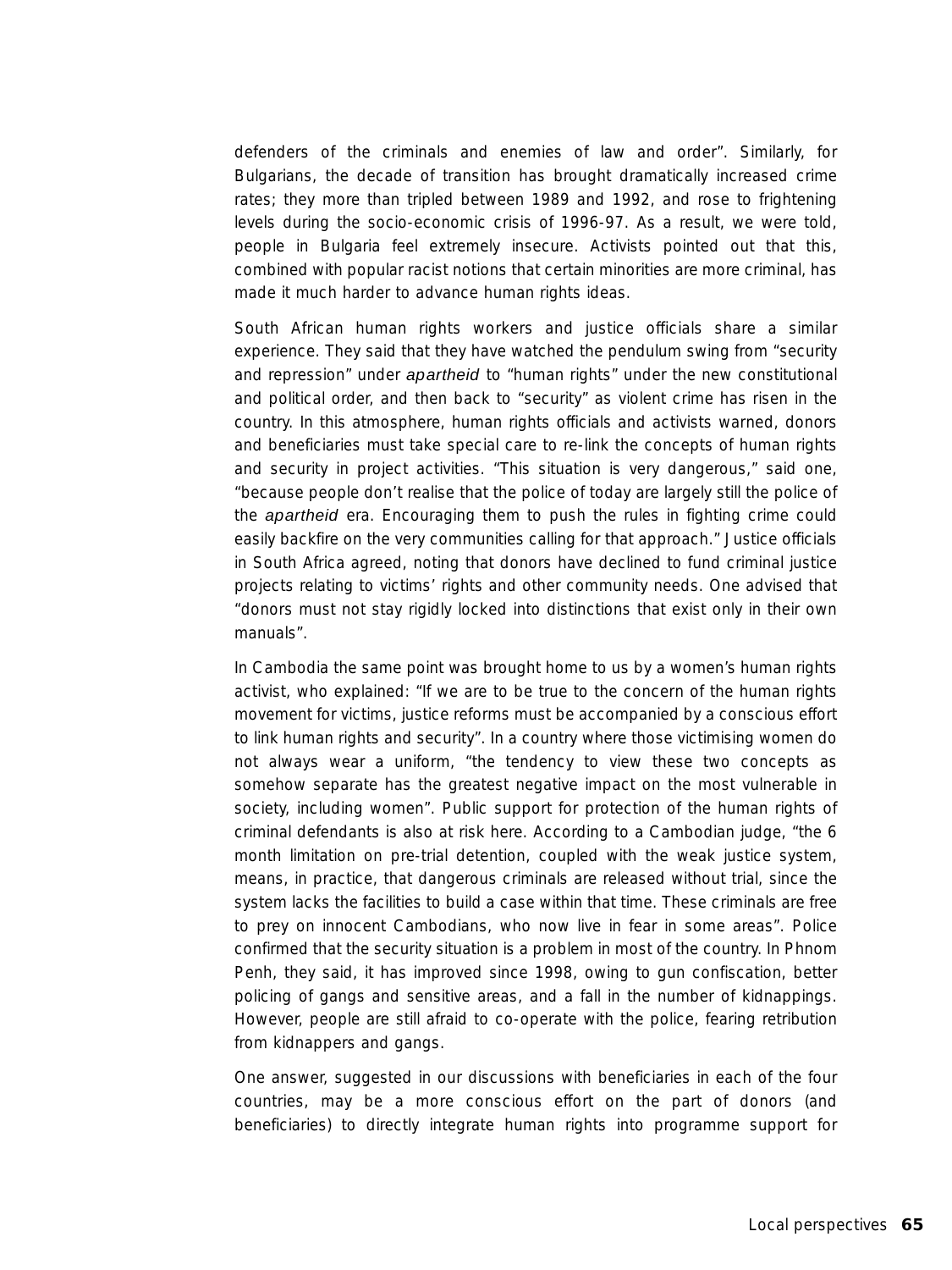security. It would help, for instance, to pay more attention in human rights programming to the importance of police, prosecutors and other security related institutions. Where this has occurred, it has all too often been restricted to teaching police and others about negative prohibitions (not to torture, etc.). The positive duties and obligations of protection which attach to state institutions under international human rights standards are often neglected in assistance programmes. If common understandings of security and human rights are to be linked, the positive role of security institutions in protecting personal security – in particular by defending women against rape, supporting victims of violent crime, and buttressing levels of community security – should be strengthened. At the same time, human rights safeguards protecting criminal defendants, prisoners, immigrants and others viewed unfavourably by the general public must be integrated from the start into plans for reform of the sector.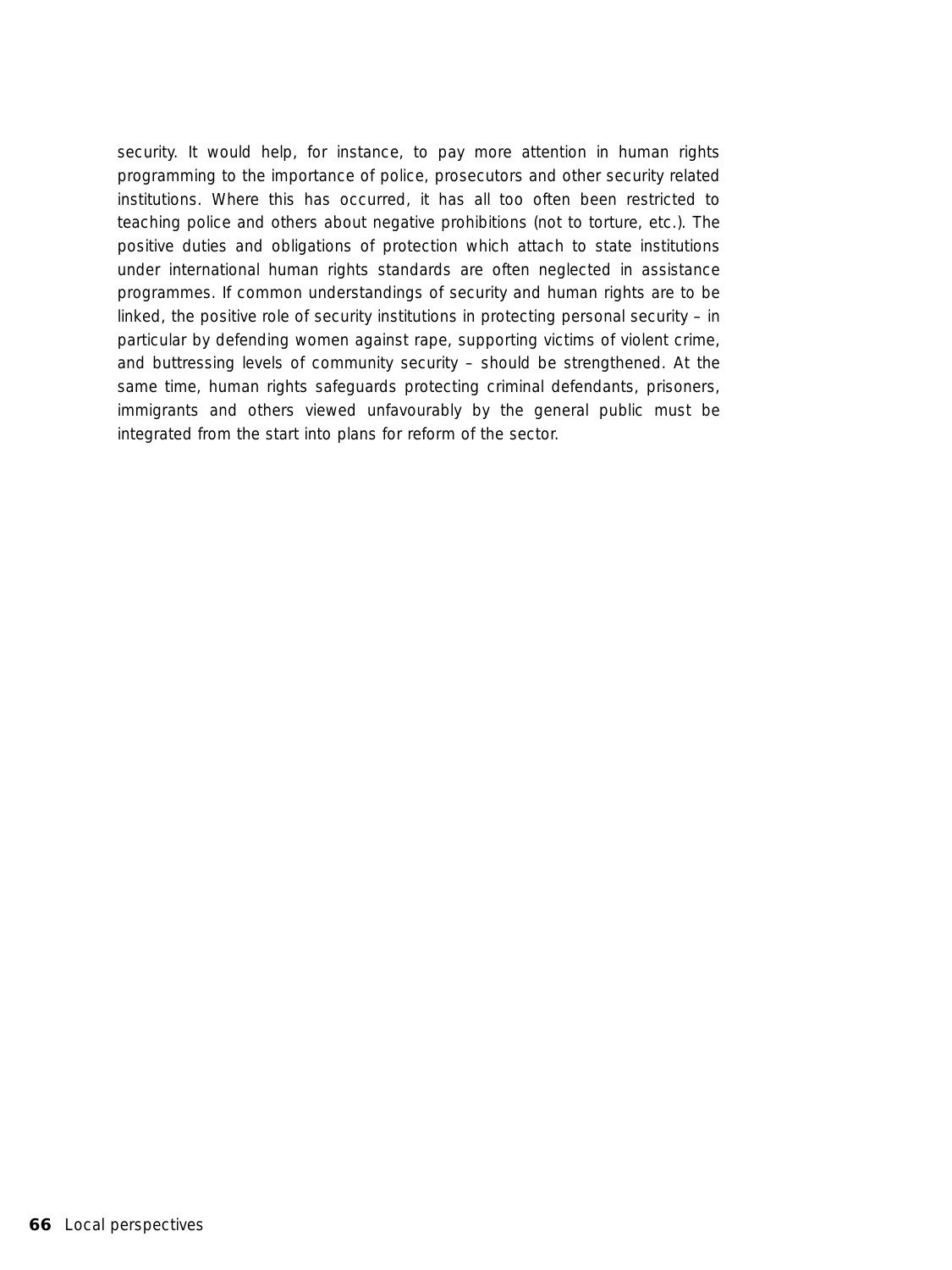# Six: **EFFECTIVE AID RELATIONSHIPS**

For beneficiaries the relationship between donor and beneficiary is crucial to the success of human rights assistance programmes. Many of our discussions focused upon identification of good and bad practice in this area. These exchanges highlighted a number of concerns, ranging from issues of ownership and transparency, to appropriate methodologies and types of aid.

Beneficiaries criticised donors who are not sufficiently attuned to local needs, and instead impose foreign models, or rely too heavily on foreign expertise. They value donors who are professional, not overly bureaucratic or formulaic in their approach. Donors that are accessible locally, are transparent and flexible in approach, and that (particularly for NGO beneficiaries) act in a spirit of solidarity are seen as more effective. Beneficiaries look for sustained commitment, and an appreciation that effective programmes will balance material and intellectual support. These and other points are developed in this chapter. Some key principles that emerge from this discussion are set out in the concluding chapter.

# **Local relationships**

One donor official, active in the Cambodian justice sector and highly regarded by many of the government beneficiaries we met, explained how his team approached the relationship question. "We began with a needs assessment, consulting as much as possible. When the time came to start the project, we did not fly in and start giving orders or delivering lectures. Instead, the first six months that we were here were taken up by building relationships, listening, learning, and collecting information. By the time the everyday activities of the project were in full swing, we had established a mutual relationship of confidence and openness, based upon an agreed approach of confidentiality." NGO beneficiaries attached equal importance to a relationship of trust, noting that the success of projects in the sector often turned more on the people involved than on the methodology employed or even the funds granted.

Beneficiaries emphasised that aid work in the justice sector is sensitive and affects the lives and interests of beneficiaries far more than those of donors. "Get to know us. If you don't trust us, don't fund us. If you do, let us work, plan, judge. Listen to us, work with us, stay committed, avoid paternalistic approaches, and adopt one of solidarity instead." We heard repeatedly that donors who focus entirely on technical project management and administrative aspects, without due regard for the human side of development assistance (solidarity, trust, communication), were less effective. In other cases, we were told the heavily politicised "flavour" of some donors obstructed relationships of trust and solidarity.

Many, however, spoke highly of effective partnerships with donors who had successfully created relationships of solidarity and trust. Certain donors had come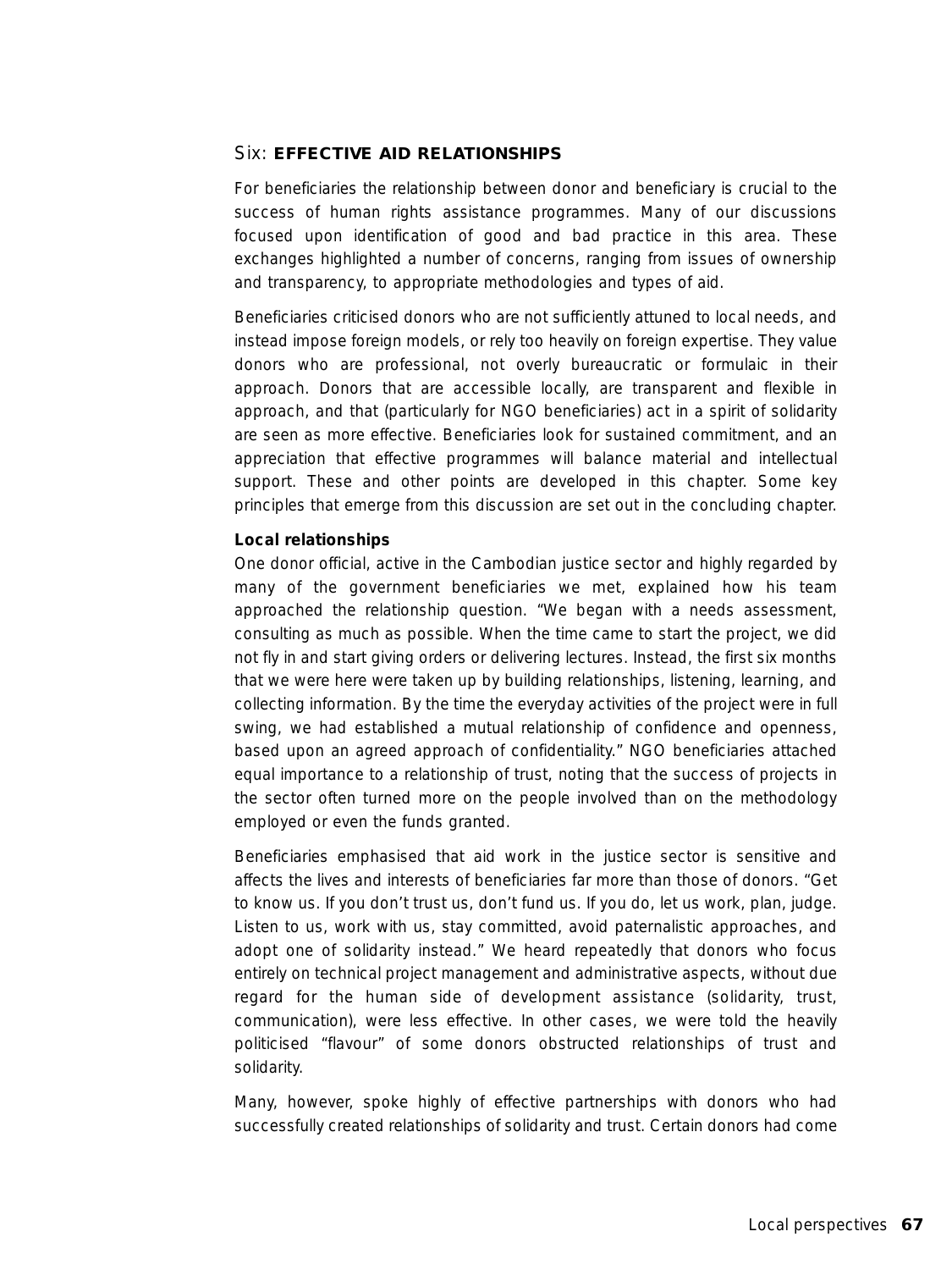to be viewed by some NGOs as "part of the human rights community". Others were praised for their willingness and ability to respond flexibly to the needs of beneficiaries on the ground. Beneficiaries in the judiciary said they were convinced that the value of some judicial aid programmes was due largely to the collegial relationships around which they were constructed.

Some donors in Cambodia use intermediary organisations to channel their aid. Such organisations act as implementing or funding channels, situated locally and "between" the donor and the beneficiaries. A range of intermediary organisations are possible, ranging from local offices of intergovernmental bodies through private foundations established under national law – and under national control – that distribute aid from abroad. Their degree of autonomy from the agency that provides funds will vary. Beneficiaries saw important benefits in this approach on the grounds that intermediate organisations can:

- $\bullet$  manage institutional bureaucracy;
- filter out the foreign policy bias of bilateral donors;
- "localise" activities and programmes (by hiring local personnel, and adjusting to the local context,;
- increase domestic ownership (local staff, boards, advisory groups, and so on); and
- increase access to ongoing substantive advice, project management support, and flexible funding.

A number of such bodies have been established in Cambodia though beneficiaries said that some are more effective than others.**<sup>22</sup>** Personnel are a key factor. Beneficiaries told us that local implementing organisations should be staffed by competent nationals and internationals with expertise in local realities, human rights, and project management.

Beneficiary NGOs in South Africa also raised concerns about relationships. Their feelings were summed up neatly by one interviewee who said: "The best cases are those assistance providers which are decentralised, maintain a local presence, maximise the use of local personnel, include human rights specialists on staff, and provide flexible, solidarity based assistance." The worst cases were what another called "the North feeding neo-colonial directives to the South". A South African serving as project staff of a UN programme said he believed "good human rights assistance is present on the ground and flexible enough to respond to emerging local exigencies. It begins with a needs assessment, proceeds through basic start-up and capacity building, and sustains support throughout

**<sup>22</sup>** Among them, the Cambodia Defenders Project of the International Human Rights Law Group, which will ultimately be spun off as a domestic organisation; the local Forum Syd office, representing a coalition of Swedish NGOs; and the local UN Office of the High Commissioner for Human Rights.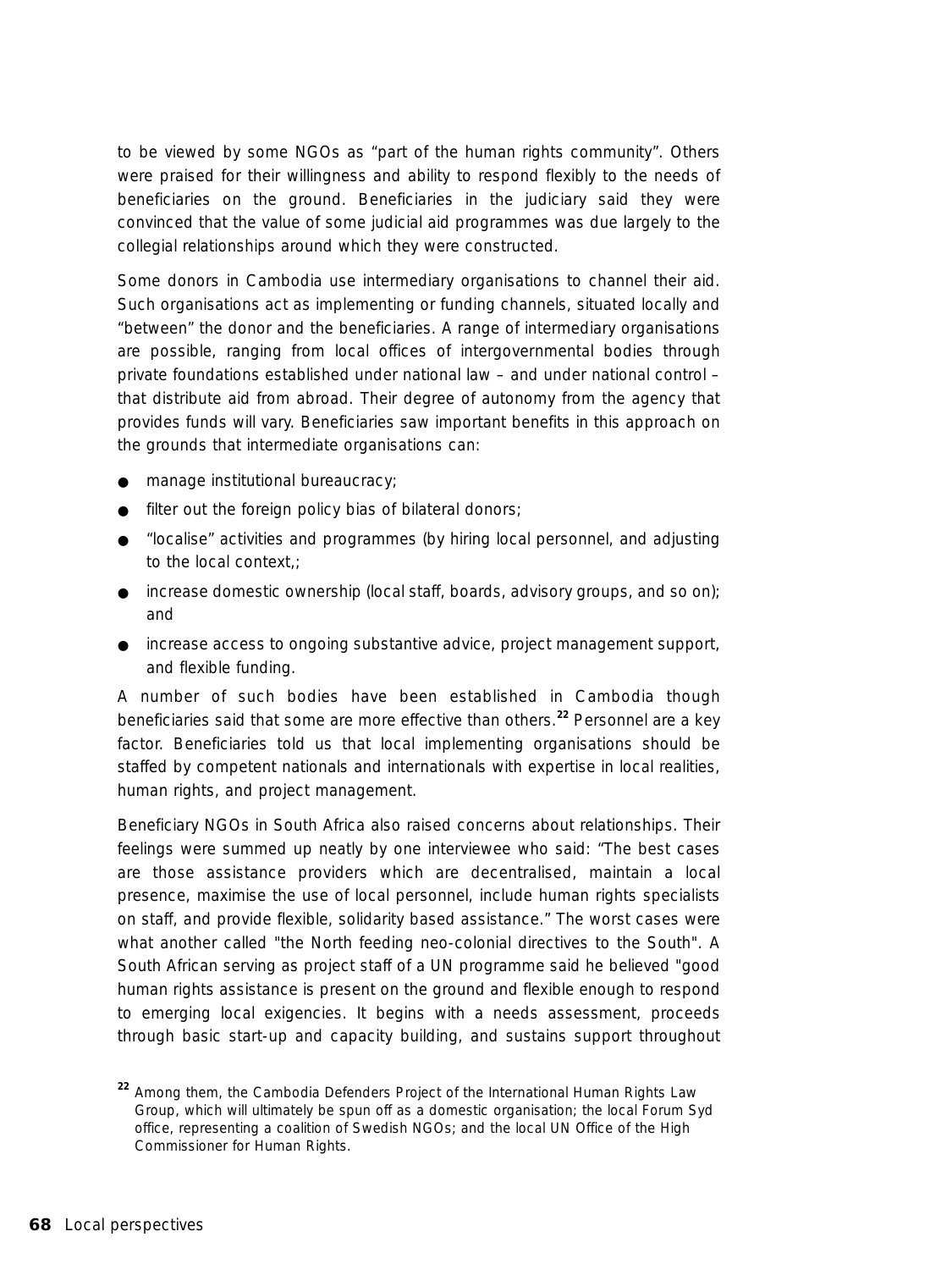implementation and consolidation". In South Africa, concerns like these have led donors to use intermediate organisations based locally, including a UN human rights office, a European Union Foundation, the Interfund consortium and others. These are intended to absorb donor bureaucracy, localise assistance, enhance the development relationship, and facilitate sustained support.

Guatemalan judges and justice officials also emphasised how important it is to use "the right people". A judge involved extensively in reform programmes told us that the success or failure of a project can turn entirely on the people managing the project and giving advice. He said that such advisers should be skilled and should work closely and in solidarity with domestic project partners. In Guatemala, too, some donors have developed "localised" ways to distribute their aid. Beneficiaries generally regarded such approaches favourably. For example, NOVIB (a Dutch organisation) works entirely through fully autonomous local organisations. The NGO consortium Project Consultancy Services (PCS) channels support from northern groups thorough its local office and operates under a local advisory council. The Soros Foundation, present since 1998, has committed itself to a ten-year presence and operates through a local board that includes Guatemalan experts and representatives of various ethnic and social groups. With a mission focused very much on "facilitation", Soros staff say they are "more interested in good ideas than in polished project proposals".

Bulgarian beneficiaries across the spectrum also appreciated the approach of private foundations with local offices. Many said that the Open Society Foundation was a model for an effective human rights assistance relationship. The qualities they listed included: a high degree of responsiveness to local realities, a high degree of domestic ownership, a high degree of flexibility, and a promise of sustained commitment. Bulgaria benefits from the presence of several intermediate organisations that channel aid from outside. Some have high levels of local ownership and control. In addition to the Open Society Foundation, there is the Centre for the Study of Democracy, supported by the Council of Europe, and the Democracy Network Programme, funded by USAID. Beneficiaries said that organisations of this sort allow a more direct relationship to develop and encourage continuous, face-to-face monitoring (in preference to more cumbersome and intrusive models). As a general rule, beneficiaries seemed to believe that decision-making and support should be located as close to beneficiaries as possible. They suggested that where donors could not themselves establish local offices they might channel support through others who were present.

We were warned though, that if intermediary organisations are not properly planned and staffed, they might evolve into "quasi-donors" rather than genuine local institutions connected to domestic constituencies. The key to success in the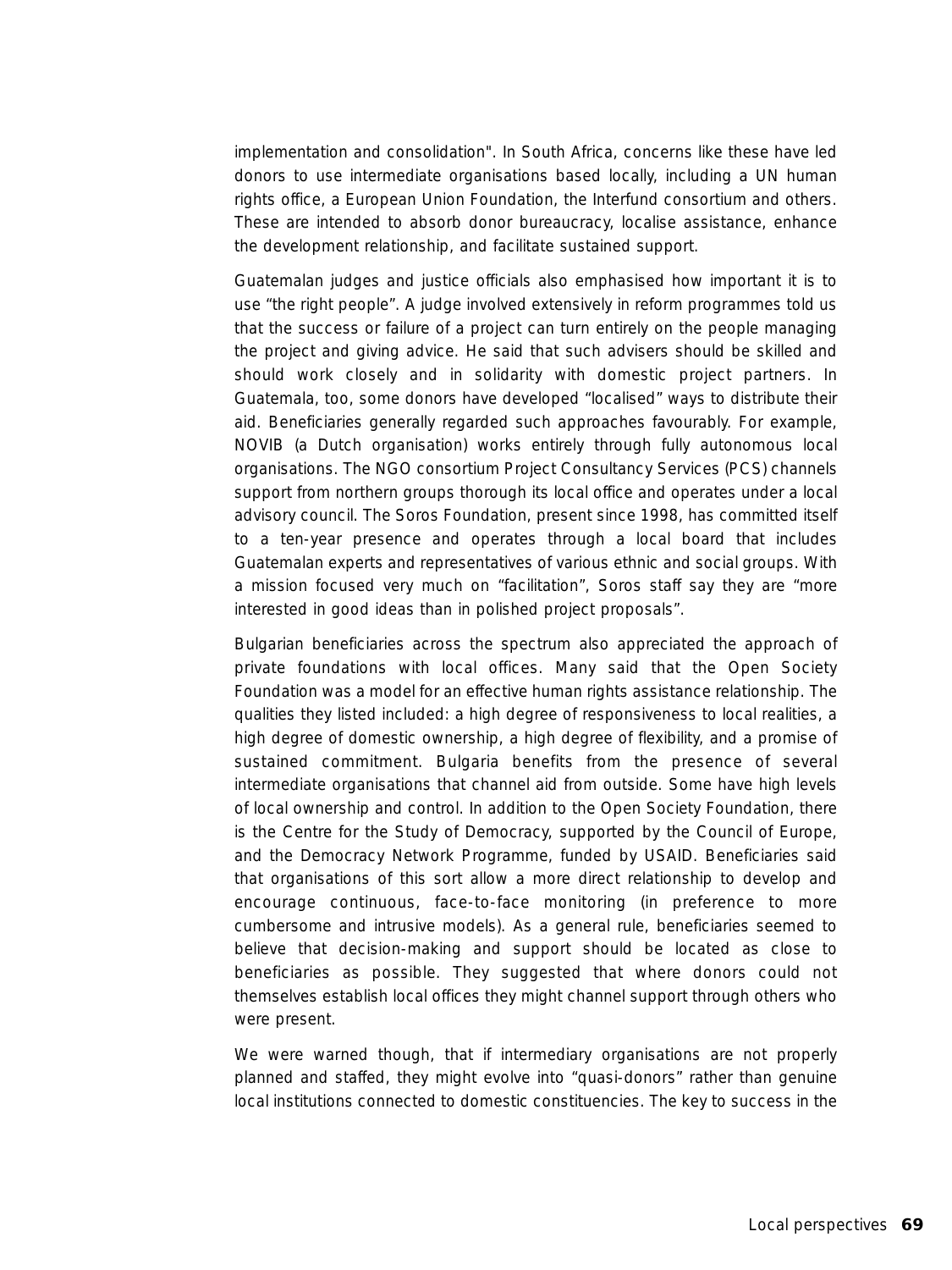long-term, said some observers, is to develop local structures that are more democratic, more transparent, and more accountable.

## **Foreign models, expertise and interests**

Is human rights assistance based upon local needs and the best interests of the beneficiaries, or the self-interest of the donors? Beneficiaries oppose what one described as the politicisation of assistance and, sometimes, the prioritising of donor self-interest over national human rights needs. They object to the imposition of foreign models, competition between donors, and the use of human rights assistance for the advancement of inconsistent foreign policy goals. Both government and NGO beneficiaries in the justice sector criticised the competition between donors and the imposition of foreign legal, judicial or policing models.

In Guatemala, one NGO representative told us: "We take one step forward and two steps back. Civilian police are finally established, the reform process gives us a chance to break with the past, and then donors come and structure the police around the model of the Spanish 'civil guards'. Whatever its value in Spain, this is a highly militarised model. Nothing could be more inappropriate for a country with Guatemala's history, and the remaining challenges of demilitarisation." **<sup>23</sup>** This view was shared by many in the human rights community. The imposition of foreign models was a charge made against other donors as well, including the United States. Beneficiaries felt that competition between proponents of US and Spanish policing models had created major difficulties. The two approaches differ in structure, emphasis and rules. A human rights specialist working in the justice sector explained that "we now have two largely incompatible influences in the development of Guatemalan law enforcement". Another worried that "police reform is already difficult and slow, due to internal resistance, an empowered old guard, and a lack of new blood. Donors complicate this by pushing their own models, and by pursuing their own interests". One donor interest being pursued, we were told, was a heavy emphasis on strengthening local capacity to fight drug trafficking. NGOs say that this distorted policing by creating more capacity to control drugs (an external priority) than to protect human rights (a Guatemalan priority).

Bulgarians, both in official institutions and NGOs, also wanted donors to cease promoting their national models. Donors have encouraged Bulgarian NGOS to apply to their own government for funding, a practice which (however valid in other countries) "would be the death of independence in the Bulgarian context". Official institutions in the sector also feel the effects of donor self-interest. Where police and prosecutors have received aid, for example, it has usually been for work on issues such as drugs, transnational crime, extradition, and stolen cars. A debate in the sector about appropriate models for a human rights institution (with

**<sup>23</sup>** This project, we were told, is an EU project which has been entrusted, at the request of the Guatemalan Government, to the Spanish Civil Guard (*Guardia Civil)*.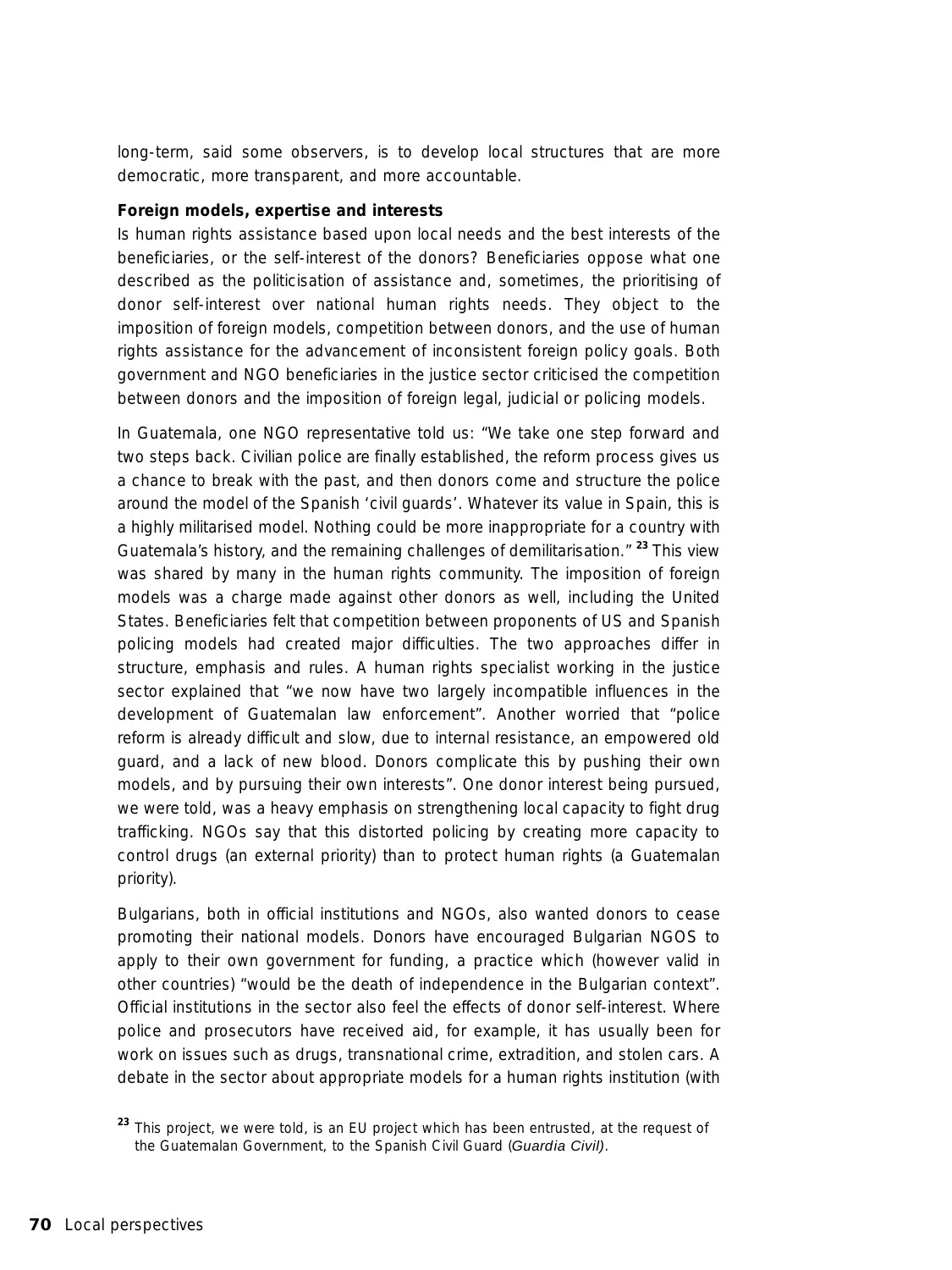the Council of Europe and France advocating an ombudsman, and the UN and some others a human rights commission) has left many beneficiaries unconvinced of the wisdom of either. In the end, said one Bulgarian observer, "the strongest lobby will win. The government is very sensitive to external pressure these days".

In Cambodia, donor self-interest has manifested itself in what observers describe as the open competition between various bilateral donors seeking to promote their own national models and systems. Foreign donor competition over whether Cambodia should have a civil or common law base to its legal system has been so fierce that some were reminded of the tensions between colonial powers earlier in the century. Some donors, entrusted with responsibility for developing draft codes, are said to have jealously guarded "their territory", preventing others from providing support and then failing to provide the promised outputs themselves. Others were accused of having so aggressively pushed their own national models as to have provoked open arguments with Cambodian judges and officials. One donor told us directly that their purpose in contributing to legal development was "to provide advice to Cambodians on our [the donor's] system and our laws". Local officials, involved in these activities since UNTAC's time, pointed out that these battles have continued since 1992, with predictable consequences. Officials who are not well-disposed towards reform can hide behind, or even manipulate, competition between different donor models to slow the reform process. In Cambodia, fundamental questions about the structure of the legal system, the conduct of trials, and the content of codes remain unresolved.

In the end, the Cambodian legal system has suffered most from this "code war". The country still operates under "temporary" UNTAC era codes, and lacks any comprehensive code of criminal procedure or national civil procedure. When we asked Cambodian officials to give their preference they replied: "We want new laws, responding to modern Cambodian realities, and based upon existing Cambodian law, UNTAC law, international standards and ASEAN requirements." Most simply wanted the legal gaps filled whatever the model, and appealed for better donor support to this end. Cambodia, which has decided not to establish its own law commission to do this work, owing to the absence of domestic legal and technical expertise, appears unable to resolve this issue without foreign support.

Some South African beneficiaries were also sceptical about the motivation of some donors. An experienced academic said the answer was to increase transparency, and use "filtering mechanisms" (i.e., funding UN projects, or implementing through NGO consortiums). "All ODA [overseas development assistance] has another agenda. This should therefore be clearly and publicly stated. Human rights assistance can have multiple purposes, to be sure, and donor self-interest is almost always among them." Beneficiaries, and sometimes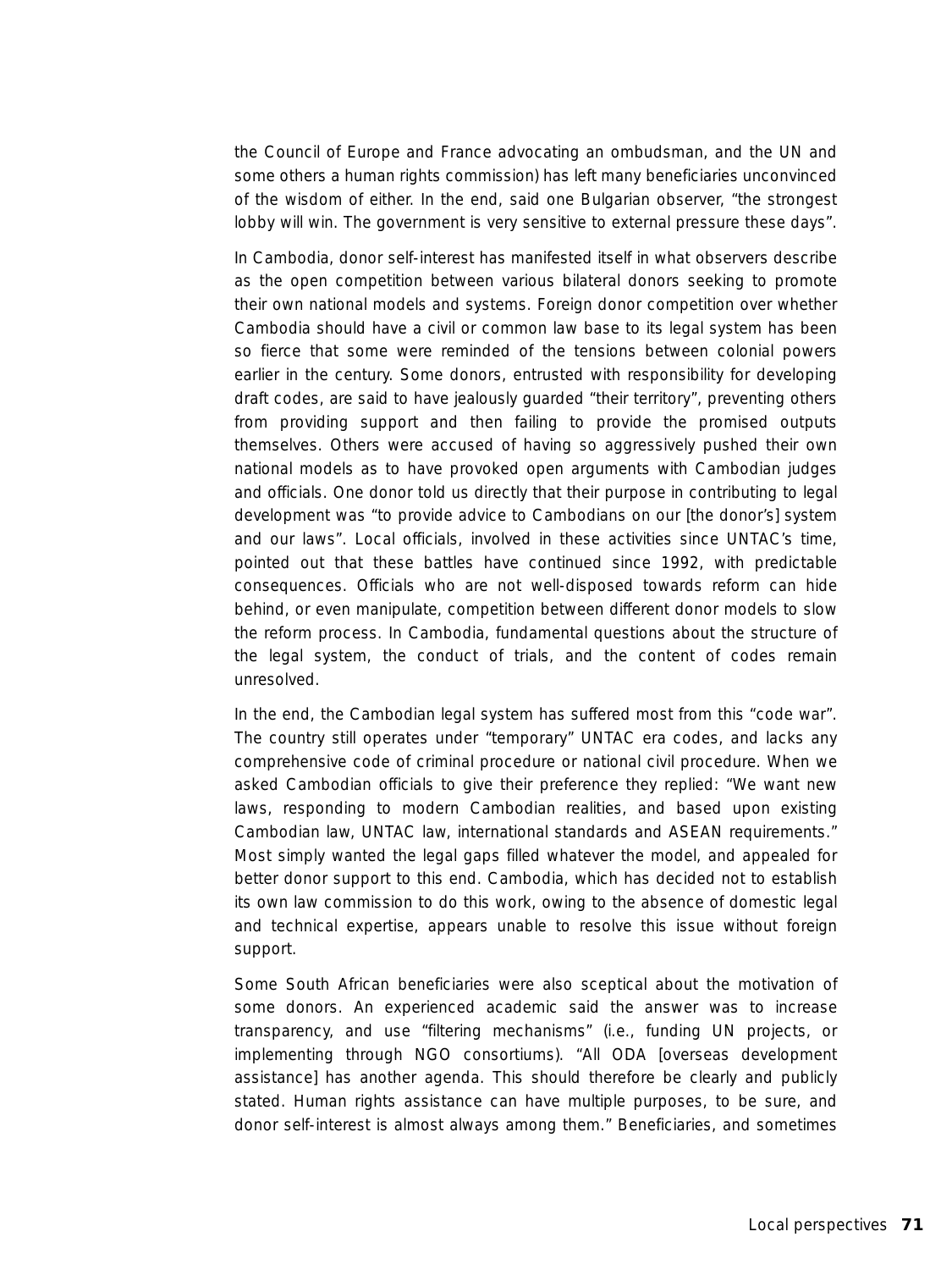donors themselves, affirmed that advancing human rights is seldom the sole goal of this assistance.**<sup>24</sup>** Those who provide human rights assistance and, in particular the bilateral government agencies, seek variously to create a climate for investment, to reduce migration, to increase their influence over developments in the country, to employ their own surplus of intellectual labour, to reduce the likelihood of drugs and transnational crime from reaching their borders, to collect intelligence, to influence local public opinion, and to advance an endless range of other foreign policy goals. Any benefits to the country receiving assistance, according to one South African, "are often incidental".

Beneficiary institutions in all four countries considered that tying aid to the use of donor country consultants and organisations, competitive bidding that pits local organisations against professional consultancy firms, or routine spending of the bulk of human rights assistance funds in the donor country, were inconsistent with the principles of capacity-building, local ownership, and transparency. The lack of authority of beneficiaries over donor funded "experts" is a further problem, and beneficiaries point to the use of under-qualified consultants as a common result.

Most of the largest donors to the development of the justice sector in Cambodia, for example, implement through consultancy firms or NGOs from the donor country. They do not generally employ Cambodian organisations to manage programmes. They do so, apparently, for three reasons: express donor policy restrictions requiring the use of donor country institutions; practices of tendering and competitive bidding, which pit domestic bidders against sophisticated consulting firms in donor countries (sometimes dubbed "Belt-way Bandits" and "Brussels Bandits", for their proximity to and reliance on large donor funding sources); and the perceived absence of suitable alternatives in the country receiving assistance.

Beneficiaries made three points on this practice. The first concerned transparency. If the bulk of donor-funding earmarked for justice sector work in a beneficiary country was in fact absorbed by organisations and consultants in the donor country, beneficiaries asked if it was honest to register such funding as aid to the beneficiary. The second concerned capacity building. Continuous reliance on foreign expertise meant that local organisations would never develop their own capacity. Should resources spent in this fashion really be described as "aid"? The third concerned ownership. Was it appropriate or legitimate for foreign institutions to control the development of the justice sector in another country?

**<sup>24</sup>** Iris Almeida, Director, Rights and Democracy (in Montreal) pointed out that, in many countries today, the principal donor goal seems to be securing markets, rather than securing rights. "[…]Donor countries… are anxious to engage in trade and investment and are consequently eager to support the justice sector. Here the administration of justice becomes synonymous with "administration of contracts" and the promotion and protection of … human rights … takes a back seat." (*Communication to the Council*, 5 March 2000.)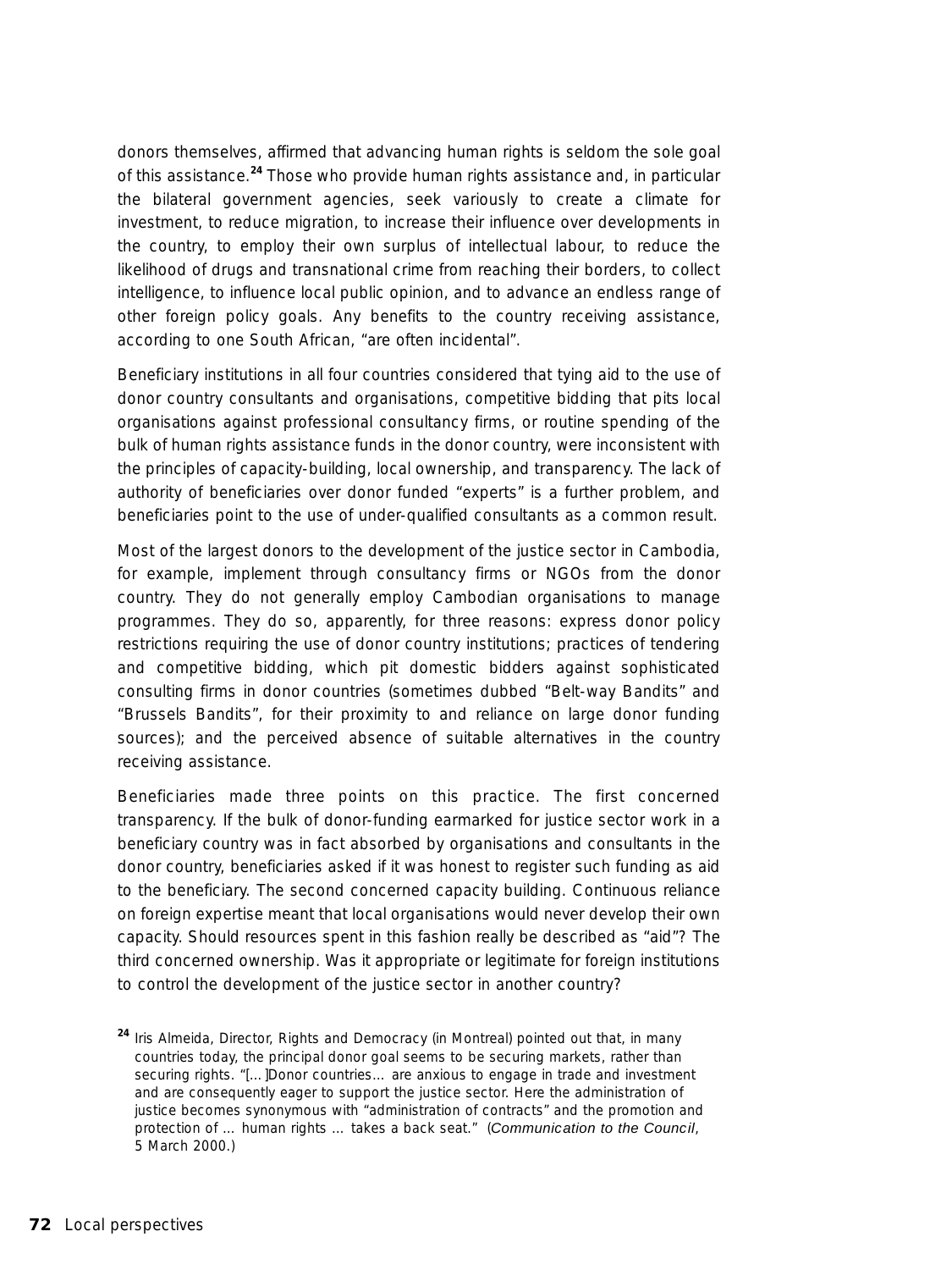Our discussions with beneficiaries suggested four criteria for evaluating the use of foreign expertise:

- its "added value" should justify the additional costs;
- priority should be given to the use of domestic institutions where possible, even if this meant arranging for a longer start-up phase designed to build domestic capacity;
- donors should clearly identify money spent on experts or organisations based in the donor country, and
- foreign experts should be subjected to evaluation, based upon consultation with beneficiaries.

In South Africa, beneficiaries said that it was both inappropriate and damaging to rely on foreign expertise where domestic organisations and experts were available. NGOs were the most adamant about this. "This approach causes divisions, erodes solidarity, weakens impact, and usurps our human rights heritage. In one way or another, we are forced to compete with consultants and NGOs in Sweden, Holland, Canada, the US, and others, when human rights assistance is supposed to be about building justice in South Africa. Whatever the merit of these foreign organisations, they cannot be said to have the same stakes as domestic institutions, or a constituency on the ground." South African NGOs also emphasised to us the importance of working with traditional leaders to advance the reform and development agenda. One organisation that is doing so in Kwazulu-Natal said that, to be effective, this work requires a deep understanding of the culture. "This means avoiding foreign formulae and methods, and trusting local implementers. This is not work that can reasonably be done by foreign consultants."

A Bulgarian official summed up the kind of resentment that can result from the misuse of foreign consultants. "The question to ask when deciding whether to appoint foreign experts is what will be the value added? Some donors send experts who stay for one or two years. They enter knowing nothing, learn all about us, then leave. We get very little. They get an education, huge salaries and expense accounts, and a law review article. And no one ever asks us to evaluate the work of the 'experts' they send to us." Many Bulgarian NGOs, while welcoming genuine alliances with groups in other countries, objected to the donor practice of requiring local institutions and organisations to take on donor country organisations as partners (for example, through twinning schemes).

# **Ownership, partnership and donor trends**

A common complaint we heard from those who request assistance from donors was that donors "chase trends" or follow "fads" and emphasise quick fixes over solutions designed to respond to local needs, realities and aspirations. By this they mean that a particular issue or category for assistance becomes popular at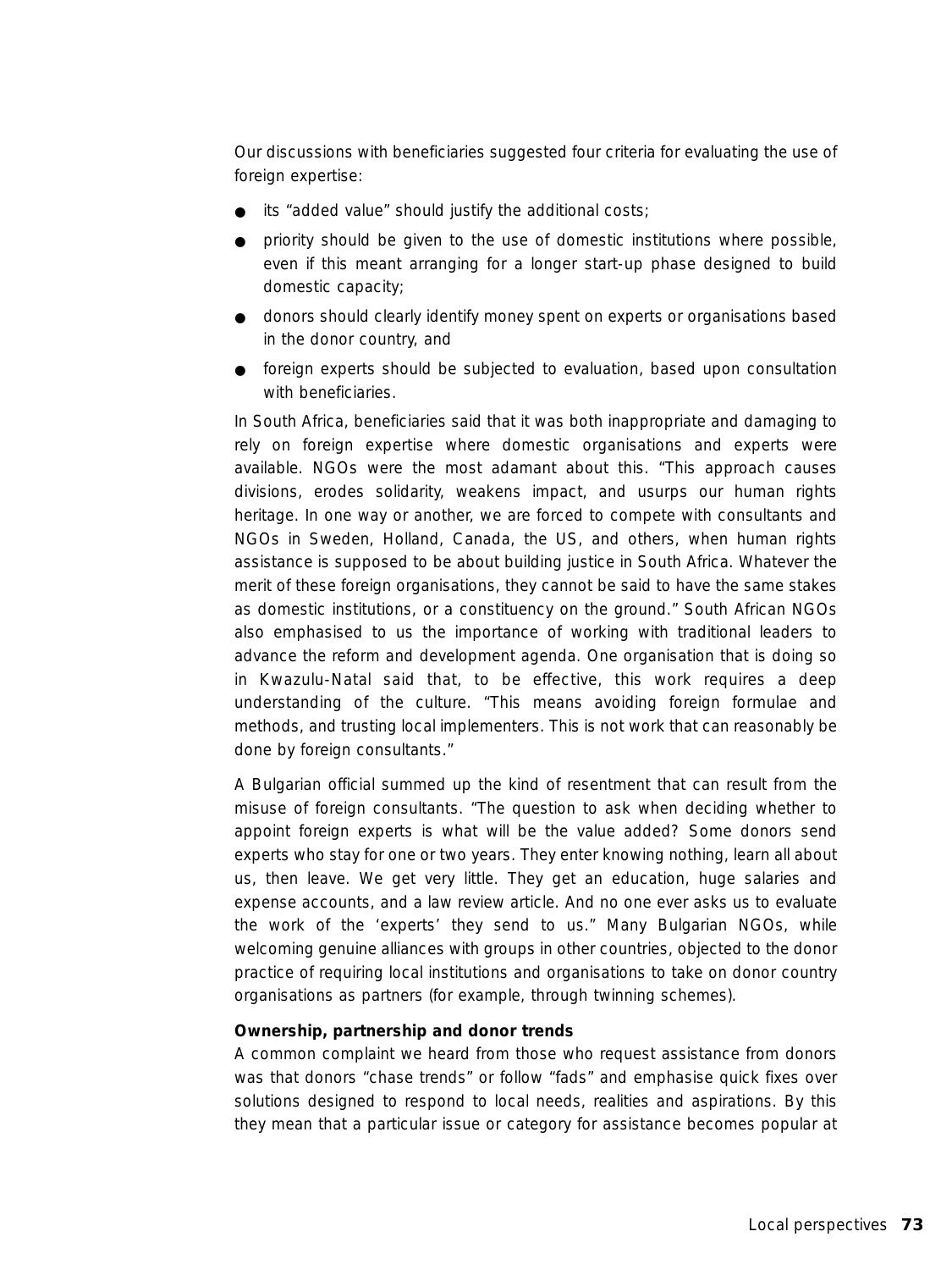international level and, for so long as this is so, support is available for the issue whether or not it is appropriate. Examples or "fads" people cited were child rights, economic and social rights, and national human rights commissions. One NGO activist told us that "donor trend-chasing causes chaos in the work and planning of the beneficiary organisations. The child rights trend has become an industry, with massive amounts of time and money spent on teaching child rights to children because it is non-threatening, while other critical areas are under-funded". Their point was that domestic priorities cannot be synchronised artificially with trends in donor agencies. One beneficiary said: "Setting priorities in human rights has to be based on a local determination of who is the most vulnerable, here and now."

South African beneficiaries also told us that donor "fads" complicate and can hinder human rights work. A woman working for an NGO explained that donors "often base everything on trends or partisan agendas (only child rights, only women's rights, etc.), with the effect that our work is artificially cut into little pieces". What was needed, we were told, was a "comprehensive approach" by sector. Beneficiaries believed that priorities and approaches had to be decided locally, based upon assessed needs. "We must be in a position to respond," said another, "whether the issue is a woman abused by her husband, or a farm-worker abused by the owner."

Bulgarian NGOs repeatedly raised the same issue with us, noting the disruptive effect that faddishness had on local human rights work. "Last year, we were suddenly required to all include economic and social rights references in our projects and reports," said a Bulgarian NGO officer. He thought this was superficial and asked: "Has this donor unilaterally decided that Bulgaria needs no specialised human rights institutions focusing on other human rights imperatives?"

Beneficiaries consistently argued that the role of human rights assistance is to support domestic reformers and domestic reform objectives. It should not be driven by the donor's vision of what is an appropriate institutional and social order. Successful reform, for almost all beneficiaries, implied local decision-making, local authority, local staffing, local ownership and local control. While specific local capacities will vary, externally supported projects and programmes should be designed with these principles and goals in mind. Beneficiaries also recognised that success, including successful local management of reform, requires donors and beneficiaries to share the same aims and objectives. This is an important safeguard, as is the full involvement of local human rights groups.

The lack of technical and professional expertise in Cambodia at the start of the 1990s (and almost total surrender of effective sovereignty in justice matters to foreigners during the UNTAC period) has had a profound impact on the relationship between donors and beneficiaries. Many beneficiaries we spoke to in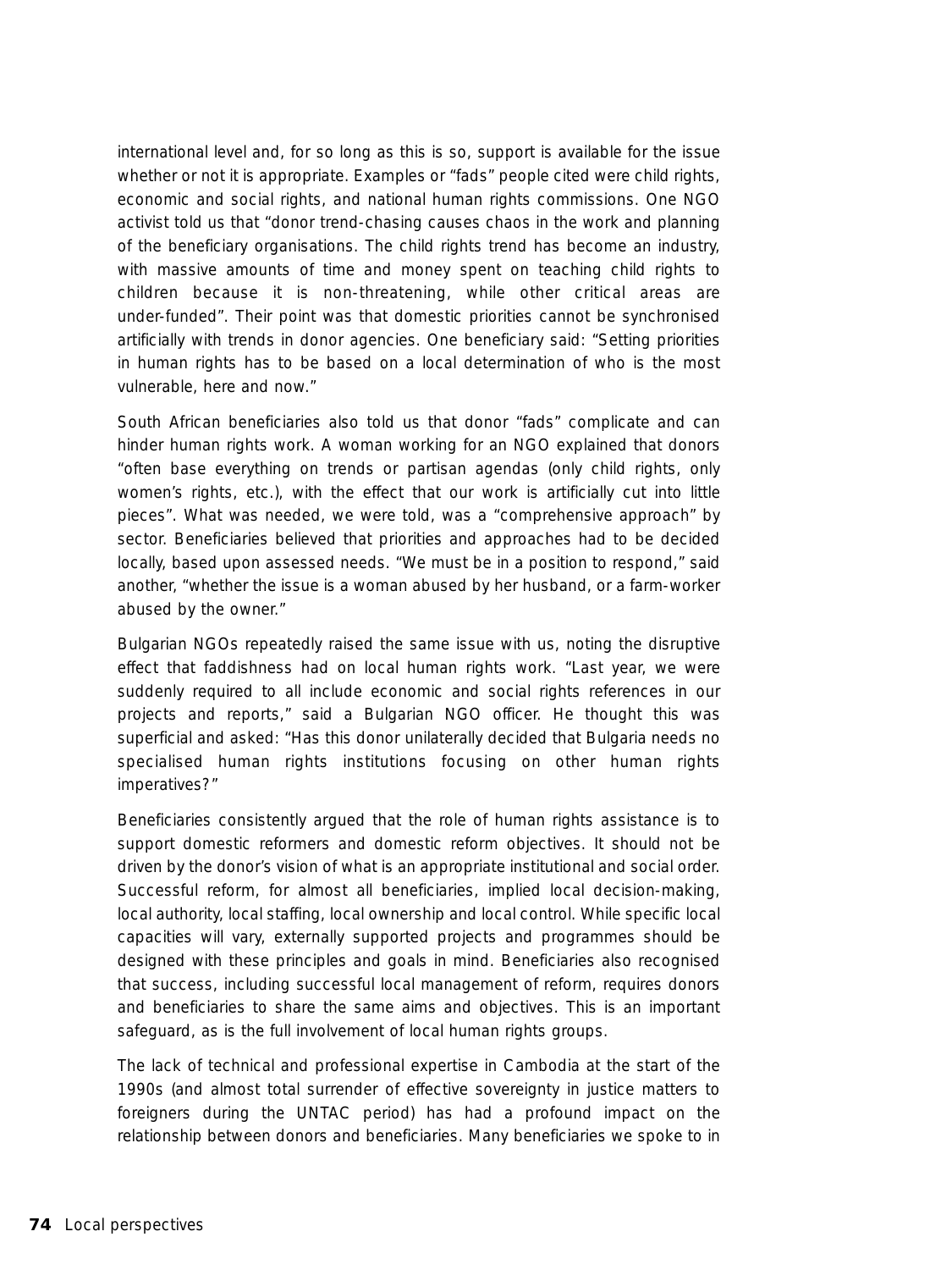Cambodia acknowledged that donors had needed to be heavily involved in programme implementation early on, but felt they had failed to adjust as local capacity increased.

The Human Rights Action Committee, a coalition of human rights groups which convenes to respond to emerging human rights crises in Cambodia, said that donors have been supportive of the coalition's creative, action-oriented approach. Such support has been advisory as well as "political". Some worried, nevertheless, that donors had recently tried to participate in the body's substantive decision-making. They said this was inappropriate. In one case, which participants described as a direct assault on domestic ownership, donors threatened to cut funding if HRAC did not adopt the course of action they proposed. Some donors have taken important and, beneficiaries said, welcome steps toward increasing local ownership through the appointment of local project boards and advisory groups, by increasing numbers of national project staff, and by conducting consultative needs assessments. Respecting local ownership, said one Cambodian researcher, means respecting the whole picture and vision of a beneficiary's programme and avoiding piecemeal approaches.

Human rights organisations in South Africa worried that the tendency of donors to support specific activities rather than the general objectives and core costs of organisations they support can prevent beneficiaries from responding to emerging needs and crises and distort normal organisational development. The "pick and choose" approach means that programmes become donor-driven and therefore less legitimate. South Africans told us that this approach runs contrary to principles of democracy and self-determination. It substitutes donor objectives in place of the genuine needs and demands of the local constituencies to which beneficiary organisations are answerable. Some South African beneficiaries believed that certain donors refused to support efforts to obtain judicial remedies for abuses and encouraged reconciliation and conflict resolution approaches instead. They felt this was not an appropriate role for external actors to play. Some saw value in the appointment of local management or advisory boards, and maximising the use of national project staff to ensure greater local control over programmes. South Africans also warned, however, that superficial, checklist approaches to local or community ownership could be counterproductive. It was vital that this should be done with care and genuine consultation. The risk otherwise was that decision-making would simply be surrendered to those who were already more powerful, such as government officials (over civil society), landlords (over tenants), men (over women), the wealthy (over the poor) and so on.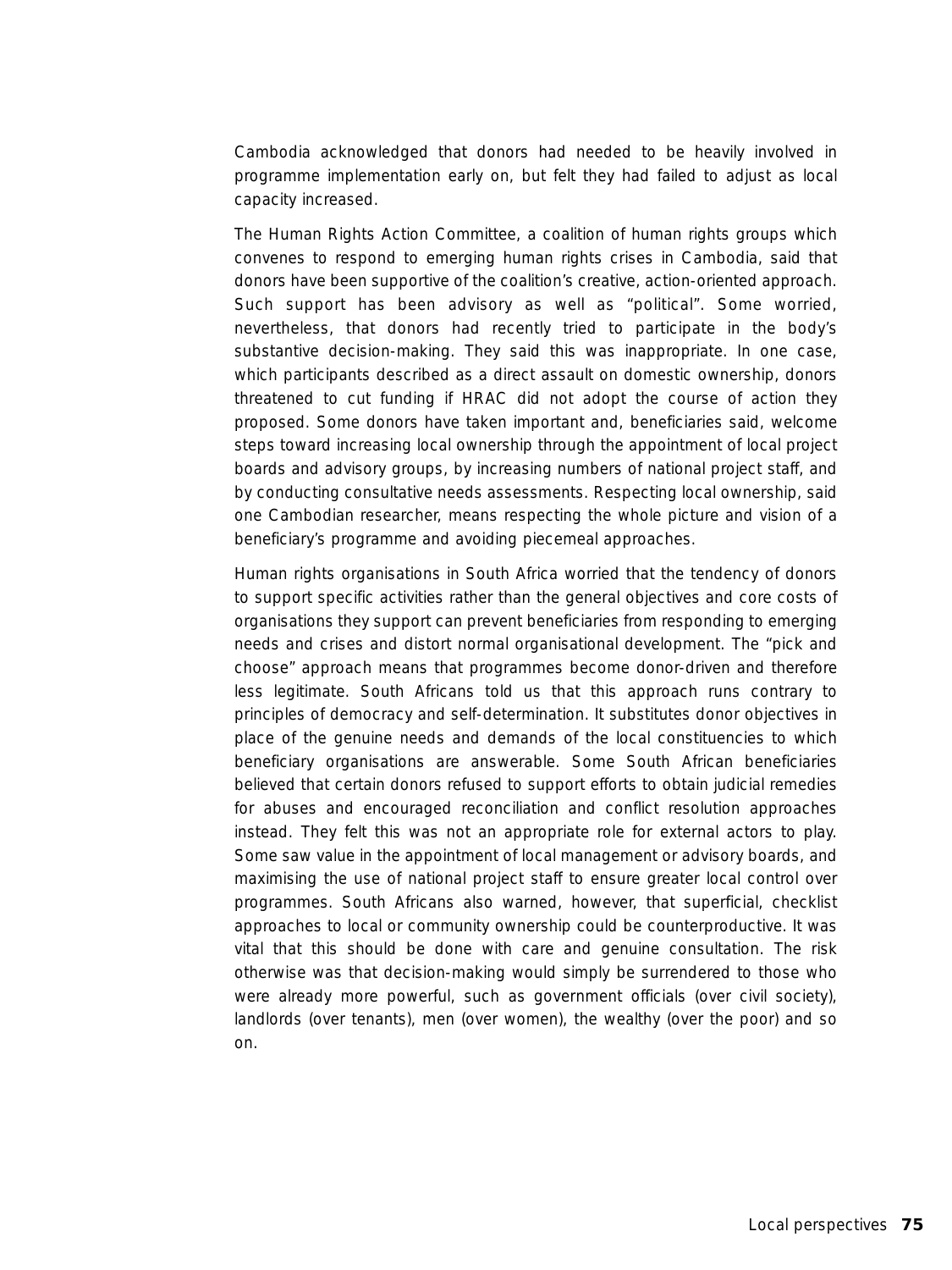# **Evolution**

Beneficiaries appreciated donors who evolved and adapted their programmes as national partners increased their capacity and the context changed. The normal trend should be away from heavy donor involvement in implementation and oversight, and, through capacity-building, towards more autonomy for domestic institutions.

In Cambodia, aid to the justice sector has been heavily affected by "the UNTAC factor". There was an enormous and sudden injection of aid during the 18-month presence of Cambodia's peacekeeping operation. Much of it was *ad hoc* in nature. Donors managed many of the country's institutions. Relatively little effort was made to build their capacity, particularly in the official sector. Together, these factors slowed domestic institutional development and frustrated domestic ownership.

Cambodian NGOs argued that donors should phase their support, develop capacity, and gradually grant partners more freedom and autonomy. The Cambodia office of Oxfam-UK, whose programme includes support for human rights activities, adopted such an approach. Opened in 1979 to carry out emergency and relief work with the government, it later took on a longer-term development role as needs changed. In 1991, it began to employ Khmer staff, and later still ceased to implement and became a donor to local NGOs. Today, the programme supports **<sup>25</sup>** local partners working on human rights issues.

Many South African beneficiaries also emphasised that donor policies needed to evolve. However, some said that South Africa illustrated a kind of reverse evolution, because aid providers were more flexible, more empowering and more trusting during the *apartheid* era (before 1994), and had become much more rigid, bureaucratic and controlling since then. Some beneficiaries believed that donors deserve credit for their willingness to "loosen the reins" during the *apartheid* years, and that it is appropriate to introduce more stringent local management now. They added however, that it makes little sense to reduce the autonomy of organisations that have proven capacity.

Bulgarian human rights organisations thought that donors are better equipped to handle the requirements of beneficiary institutions at the beginning of reform processes, and that they deal less well with subsequent phases. One representative noted that "donors seem less able to respond to the changing needs of beneficiaries as the situation evolves". In later stages, when issues become more complex, the actors more diverse, and the needs more varied, "assistance providers often fail to adjust to the new realities". They believed donors should be responsive to emerging realities and to increasing capacities. As the capacity of an organisation increases, so too should its autonomy.

**<sup>25</sup>** This is not to say that these NGOs objected to the idea of multiple sources of funding. To the contrary, we were told it acts to safeguard independence (both real and perceived).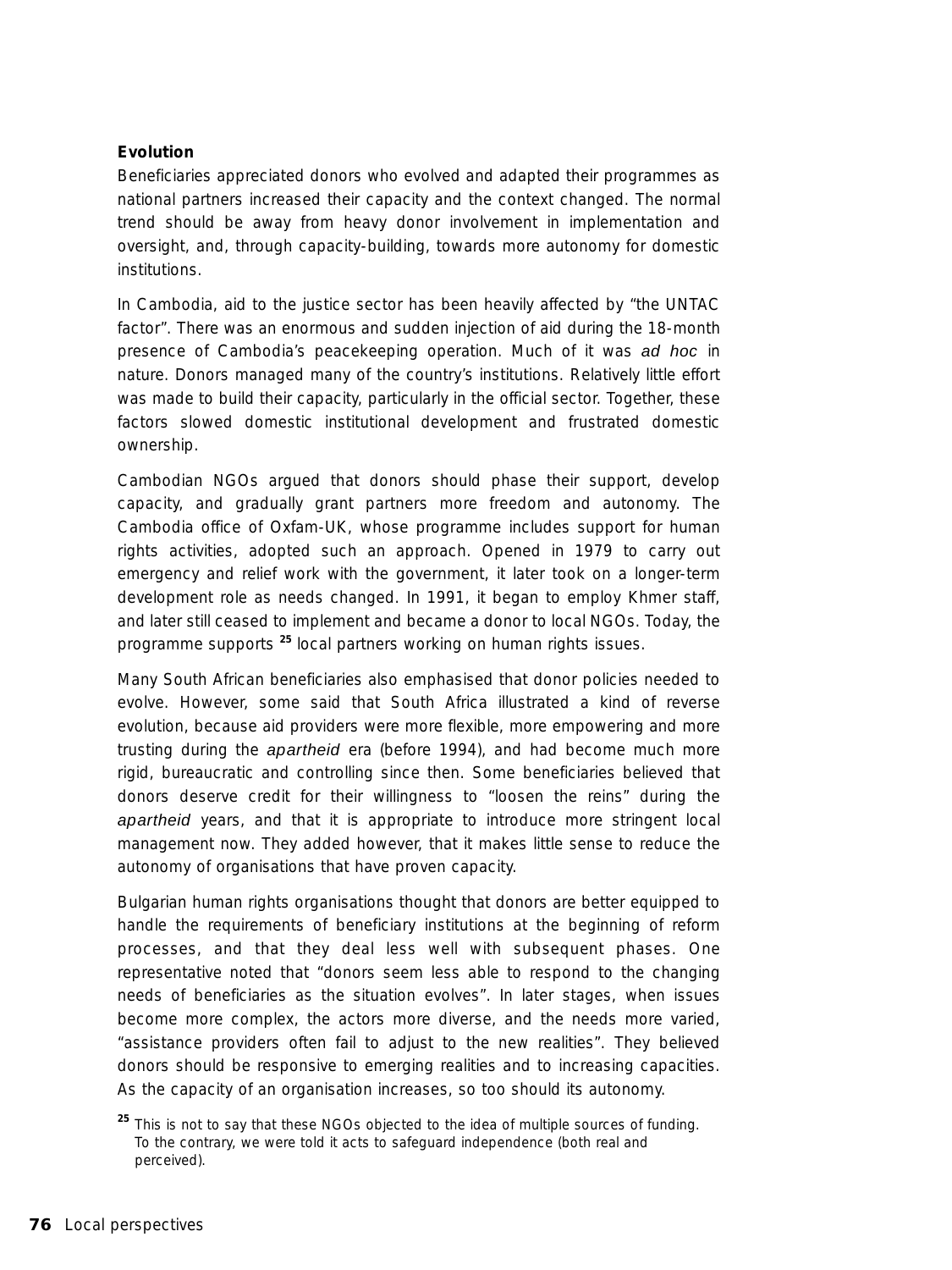# **Transparency**

Both government and NGO beneficiaries agreed that clear, complete and accessible information on the assistance that donors provide should be made available to the institutions and communities they support. We were told, however, this was rarely the case. Some donors operated in "a shroud of secrecy" and provided little information about their activities, procedures, and budgets. Others, said beneficiaries who had been subject to project and programme evaluations, did not always provide the results of evaluations they conducted. Having attempted to obtain such information ourselves, we can confirm that basic documents on donor programmes are often unavailable in the beneficiary country. According to a Bulgarian NGO representative: "Transparency is not just a matter of good will on the part of the donor. It requires planning, and specific measures written into project frameworks."

There are, however, cases where lack of transparency is intentional. In some instances donors refused to provide information in order to protect human rights groups that they funded. This was the case in South Africa and Guatemala, where, prior to the commencement of current reforms, non-governmental human rights groups were seen as subversive organisations by their governments. However, most beneficiaries suggested (and donors seemed to agree) that donors should be transparent wherever conditions permit.

## **Flexibility and responsiveness**

Working in an often unpredictable and rapidly evolving political and social environment, beneficiaries place a high premium on flexibility in the aid relationship. The extent to which relationships are responsive to changing beneficiary needs is an important factor in success.

Delays in delivery, unreasonable bureaucratic requirements, and the pervasiveness of a "project management culture" devoid of human rights substance, were major shortcomings identified, especially by NGOs. Here, some drew sharp distinctions between different donors. They said some were true partners who responded flexibly to needs as they emerged. But there was strong criticism of donors who were overly bureaucratic and unresponsive. Beneficiaries, especially NGOs dependent on grants to fund their activities, recognised that most of their work would be impossible without donors to fund it, but wanted those donors to acknowledge and show more understanding of the constraints they operated under.

Many donors limit the grant they will provide to an organisation (25% to 30% of its budget for some, 50% for at least one). Several will support the costs of projects only, refusing to fund core operating costs. Most do not cover staffing costs. In this environment, active organisations must maintain a financial relation with several donors. For small organisations especially, doing so can be overwhelming. "We have to provide up to three reports per year to some donors.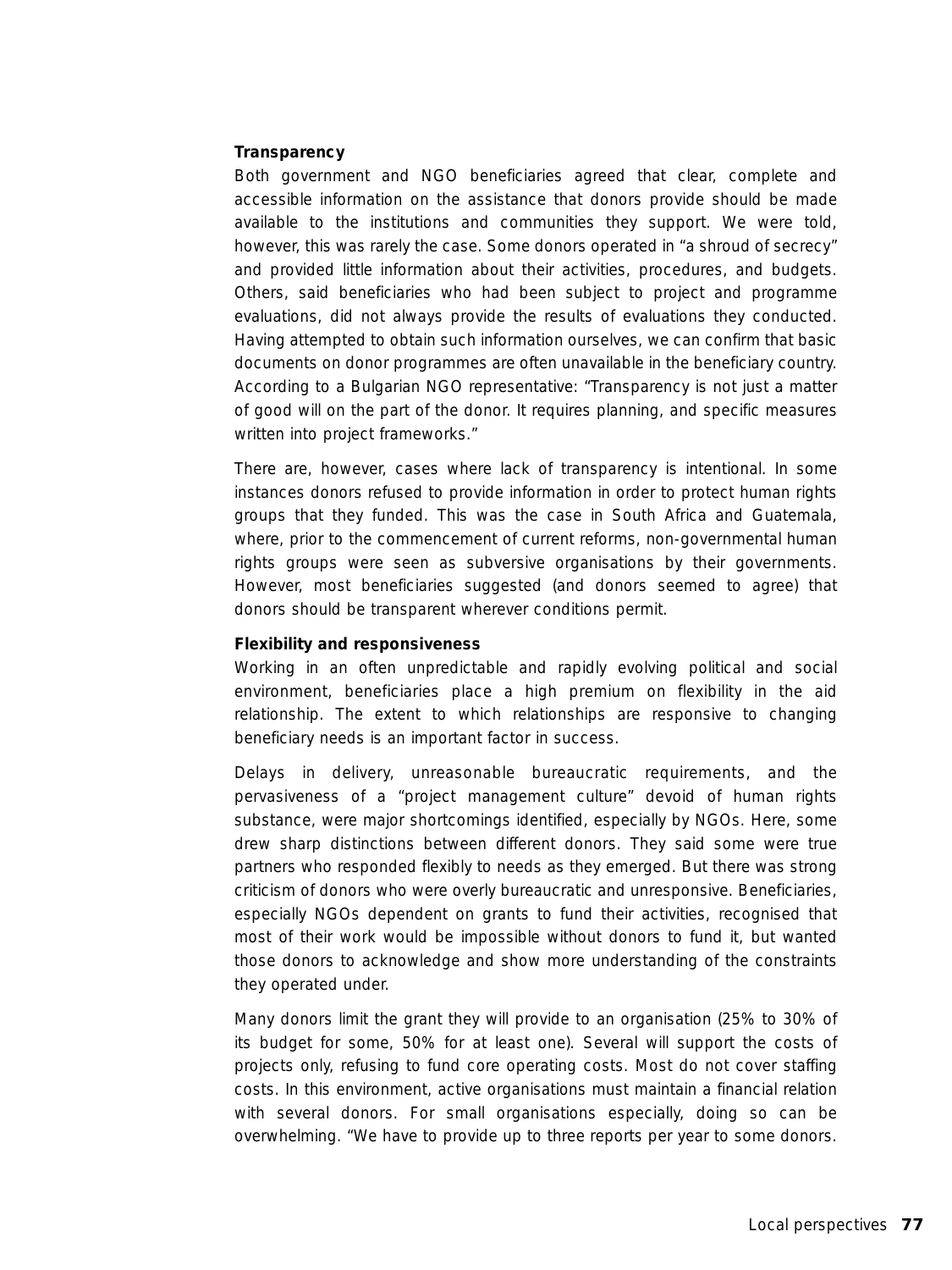If you multiply that times seven donors, you see why we need a full time staff member just to satisfy donor requirements. Add to that the fact that we work in the local language, but have to provide information materials and reports in English to the donors," remarked one NGO representative.**<sup>25</sup>**

Beneficiaries offered many recommendations for improving donor practice here. They advised donors to decentralise and localise their operations; provide clear and continuous information on their requirements, objectives, approach, and functioning; have people in their office who know the country, and know the substance of human rights and justice administration; provide technical support to help beneficiaries meet the application, reporting, accounting, and other requirements of donors; and offer capacity-building support to beneficiary organisations and institutions. Many beneficiaries also appealed for more coordination of donor language, categories, reporting requirements and procedures.

Of course, donors must ensure that beneficiaries account properly for aid they receive. None of the beneficiaries we met objected to financial oversight, sound management procedures, or reporting as such. Most agreed that proper accountability strengthened rather than weakened beneficiary organisations. Their objections were to disproportionate administrative burdens imposed by donors that detract attention from domestic constituencies and reduce the beneficiary's overall efficiency. "At some point," said one, "you cease to be an organisation serving domestic needs, and become one serving donor needs."

Some beneficiaries said that project management methodology is important and can increase the technical capacity of the beneficiary. Properly applied, it provides a common reference point for donors and beneficiaries, and allows beneficiaries to make objective decisions about what donors are doing. Seen from this perspective, it can be empowering. Staff of one South African human rights organisation, which is still struggling to transform itself from a "largely white, liberal anti-*apartheid* organisation" into one more representative of the community, believed that such methodology was playing a crucial role in ensuring that decisions are more objective, more performance-based and less arbitrary. In general, South African beneficiaries welcomed financial project audits and responsible management requirements. The problem, some told us, was that project management methodology was too often badly applied by donors, was interpreted too rigidly, involved unnecessary red tape, or was applied in such a way that donors could not adapt as situations changed. NGO beneficiaries described one major donor as "focused entirely on its own preconceived programme objectives and administrative concerns, to the extent that local realities and needs are viewed as unwelcome complications". This was especially problematic where providers were not present locally, or where staff were not familiar with the local context or unable to communicate skills in project management.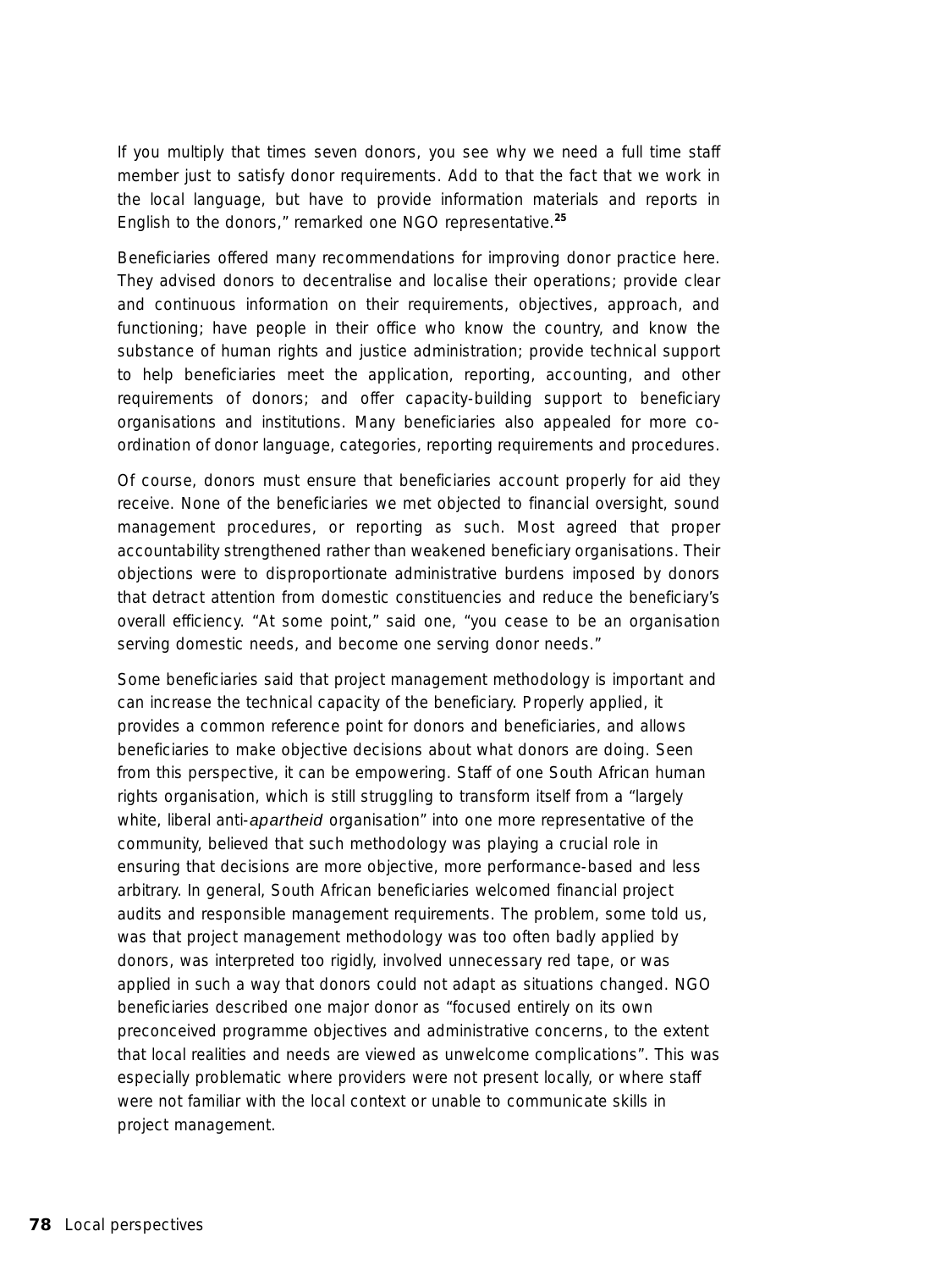## **Sound methodology**

Assistance to the justice sector has a direct impact on vital institutions and matters of public interest. For obvious reasons programmes should be implemented and evaluated professionally. According to beneficiaries, this has not always been the case. Some assistance programmes to the justice sector have served to train young northern lawyers. Others have been used to test undeveloped methodologies. Generally speaking, beneficiaries said they have little opportunity to control the quality of assistance programmes. In some cases, the limited capacity of domestic institutions means that beneficiaries are not aware of best practices. In others, the uneven power balance between the two sides is such that beneficiaries avoid criticising aid that is of poor quality.

When asked, however, many had serious concerns about these issues. Cambodian judges and other justice officials, for example, said they had rarely been consulted by donor teams conducting needs assessments, project evaluations, or planning exercises, and most were not made aware that these were taking place. They expressed concern about inexperienced foreign advisers, about the highly general and often irrelevant content of training and advice, and about the failure of providers to help build the capacity of their institutions.

Some also believed that donors tried to "force bridge-building methods on human rights building activities". There were those who still measured success by whether or not the project budget was spent on time. Bulgarians insisted that arbitrariness in donor programmes had created, or exacerbated domestic divisions. Bad methodology, whether for project management, training approaches, grant making, or any other aspect of human rights assistance, will tend to damage domestic institutions and retard domestic reforms.**<sup>26</sup>** Beneficiaries in South Africa and Guatemala offered a common piece of advice for donors: focus on the process, not the project. One beneficiary told us that a major donor evaluated the programmes of six organisations in two weeks. "There is a lot of 'going through the motions'", she concluded.

### **The right balance: advice and funds**

Justice sector reforms have both technical and physical implications. Effective human rights assistance must address both. Advice will not enable impoverished justice systems to meet all the requirements of international human rights standards. Financial and material aid will not by themselves create institutions that are willing to reform. Beneficiaries wanted development relationships that balance the need for ideas and the need for dollars. Particularly in the justice sectors of developing countries whose central institutions and functions cannot be

**<sup>26</sup>** With regard to training, beneficiaries and donors alike wanted better ways to measure the impact of training, though they were aware that this cannot be done in the short term. Sonny Ostberg, Cambodia Field Director for ForumSyd, explained that useful measures can be applied in the form of questionnaires and follow up contact with trainees. (*Communication to the Council*, 29 February 2000.)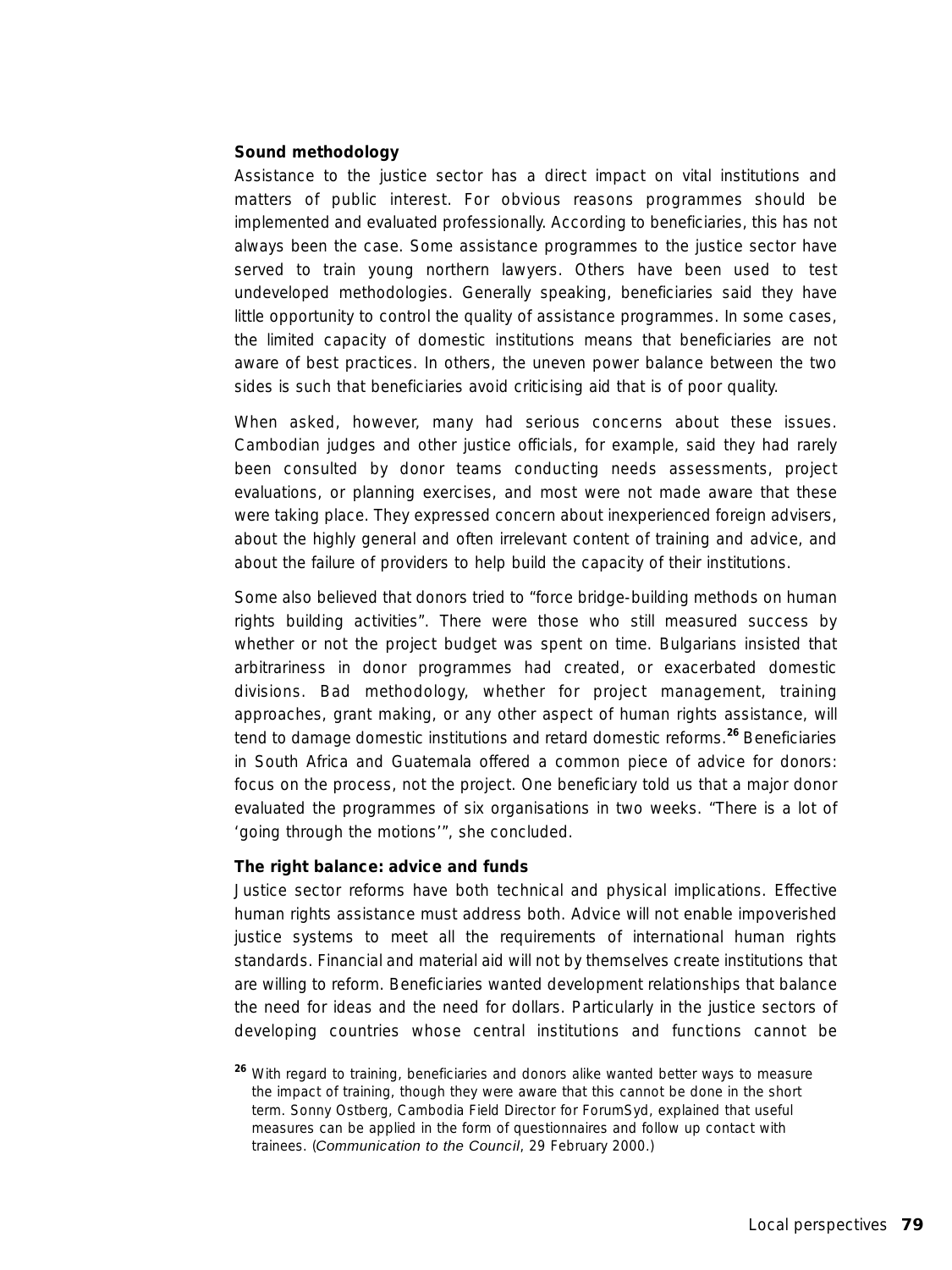contracted to private firms or NGOs, support for core costs can mean the difference between fair and humane justice administration, or bottlenecks, miscarriages of justice and abuse.

While justice officials themselves often said that training and technical advice is the most pressing need in their sector, they also made the point that international standards have resource implications. Many standards would be difficult to respect if new resources are not committed to infrastructure. They mentioned several examples: the need to build adequate judicial facilities, including separate courts for juveniles; the need to ensure humane prison conditions; and the need to provide non-lethal police equipment. The cost implications of reform, they pointed out, are unavoidable.

On the other hand, some Guatemalans worried that certain donor projects were too heavily focused on the "hardware" of buildings and equipment, without sufficient linkages to actual reforms. "All the buildings and equipment in the world will not help," we were told, "when the central problem is, after all, impunity." Bulgarian human rights activists added that the important point was to provide an appropriate balance, and to link assistance, whether financial or technical, to specific reforms, and not just to institutions. There is no general ratio to fix the balance between ideas and dollars, and therefore no substitute for careful national consultation, study and assessment.

### **Sustained commitment**

Justice sector reform is, necessarily, a long-term process. It is not just about setting up new institutions, or reforming old ones, but about changing how people think – about recognising the value of rights and their enforcement. The implication for donors, we were told, is that they must take a long-term view, support long-term projects, and stay the course through inevitable periods of instability. Beneficiaries across the spectrum believed that donors should stay engaged in the reform process in spite of (indeed, sometimes because of) political crises, slow progress, or critical events in other countries. Beneficiaries accused some donors of chasing headlines ("Bosnia today, Timor tomorrow"), cutting human rights assistance in one country in order to shift attention and resources to another. This is not an unrealistic fear. At least two donors with whom we spoke confirmed that the events in Kosovo in 1999 were likely to cause a reduction in funding for human rights assistance in Cambodia. On the other side, Bulgarians were told to expect a reprieve from previously expected donor cuts; events in Kosovo had once again put the spotlight on democratic reform in the region.

Many beneficiaries were convinced that "on-again, off-again" aid made planning impossible and advancement of reforms more difficult. They felt the focus of some donors on "exit strategies" distracted development agendas away from the work at hand, as beneficiaries struggle, compete and despair in the face of imminent cut-offs. The tendency to support one-off activities (such as *ad hoc* training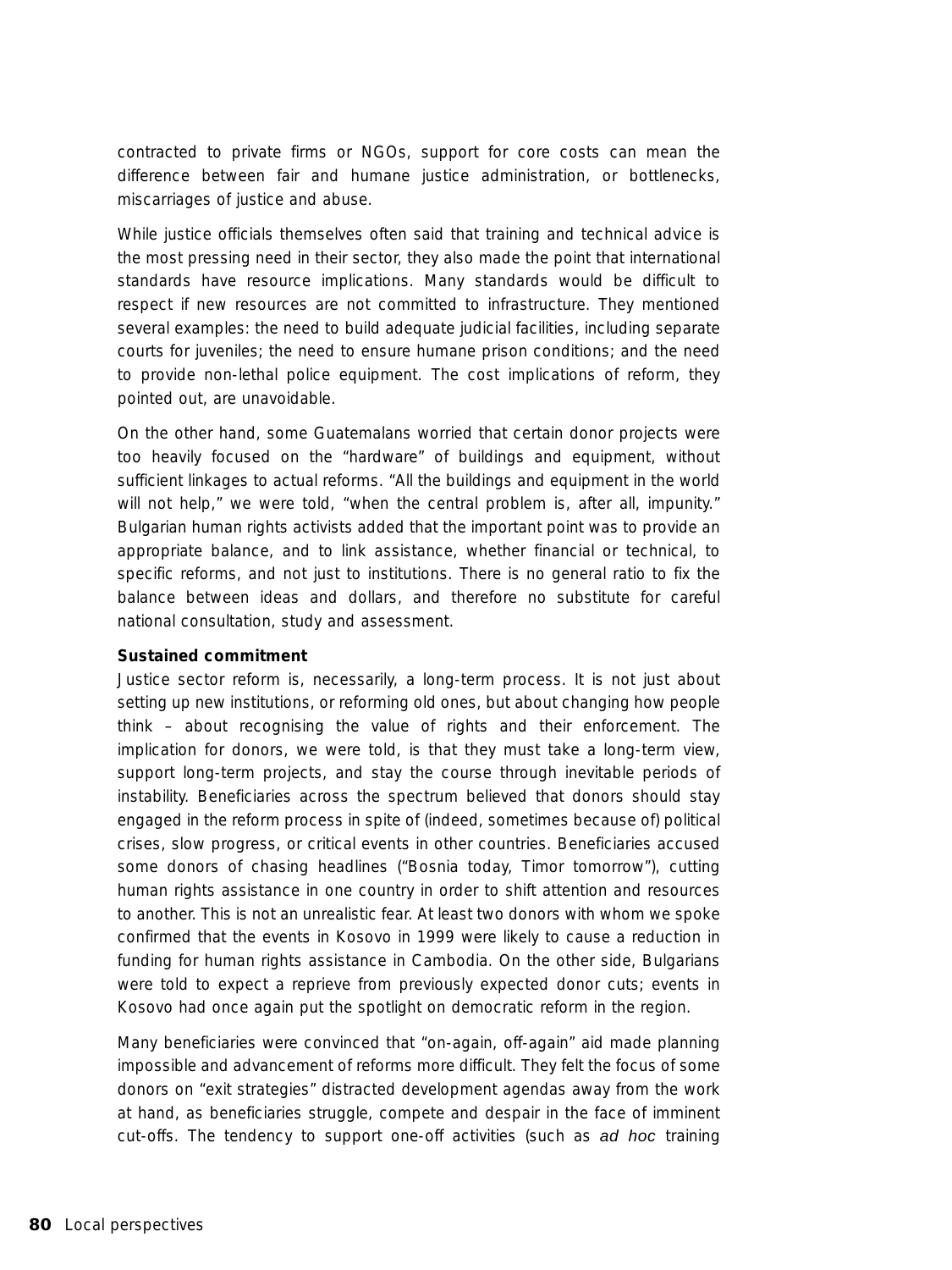courses), rather than long-term institutions (such as universities, judicial training institutions, and police academies), is also wasteful and unsustainable.

A Cambodian human rights defender explained his view of the importance of sustaining human rights assistance: "The authoritarian regimes in the region are watching Cambodia's democratic experiment. If it fails, they will tell their people '...you see? Cambodia tried the western model of human rights and democracyºand look where it brought them'". According to him, if Cambodia succeeds, it will set the regional course for Vietnam, Laos, and others, even China. "Human rights and democracy for this region turns on the success or failure of the Cambodia experiment. These are the stakes. And the Cambodia experiment is squarely in the hands of the NGOs at this point. If they fail, human rights and democracy will fail. Donors must take heed of this message: remain vigilant, avoid complacency, sustain the commitment, recognise the stakes, and improve support for the democratic experiment in Cambodia."

Beneficiaries also believed that most so-called "exit strategies" are likely to fail. Every country, every justice system, every national political and economic situation is different. For this reason, explained one NGO representative: "Exit strategies by donors can never be preconceived. The situation on the ground, rather than some donor capital formula, must dictate the appropriate level of donor commitment. In fragile periods of transition, there is no moral alternative to sustained commitment." Others agreed, pointing out that there are simply no domestic funding sources in many countries for human rights monitoring and investigations, or for advocacy on behalf of prisoners. They argued that the cost of exit, from a human rights perspective, would be morally unimaginable.

NGO beneficiaries made the point that some donors are confused about the notion of "sustainability". They define it as the ability to continue after the cut-off of external funding. Much work done by human rights NGOs in poor countries fails that test. "This is incorrect," we were told by a Cambodian activist. "Our programmes have sustainable impact (people are trained, elected, laws are transformed). But no non-governmental human rights organisation can really hope to survive in the current Cambodian context without donor support." The donor tendency to emphasise financial sustainability obfuscates the fuller picture. Sustainability should include technical, political, and physical sustainability, as well as social sustainability (such as the public adoption of human rights or democratic values).

Beneficiaries also questioned donors who look for short-term indicators of success. We were told that real progress in reform of the justice sector cannot be measured quantitatively in the short or medium term. "In this area," we heard, "you cannot make short-term, concrete promises based on specific measures, when the subject matter and related issues of causation are so complex." What is more, donors working in this sector are bound to become frustrated and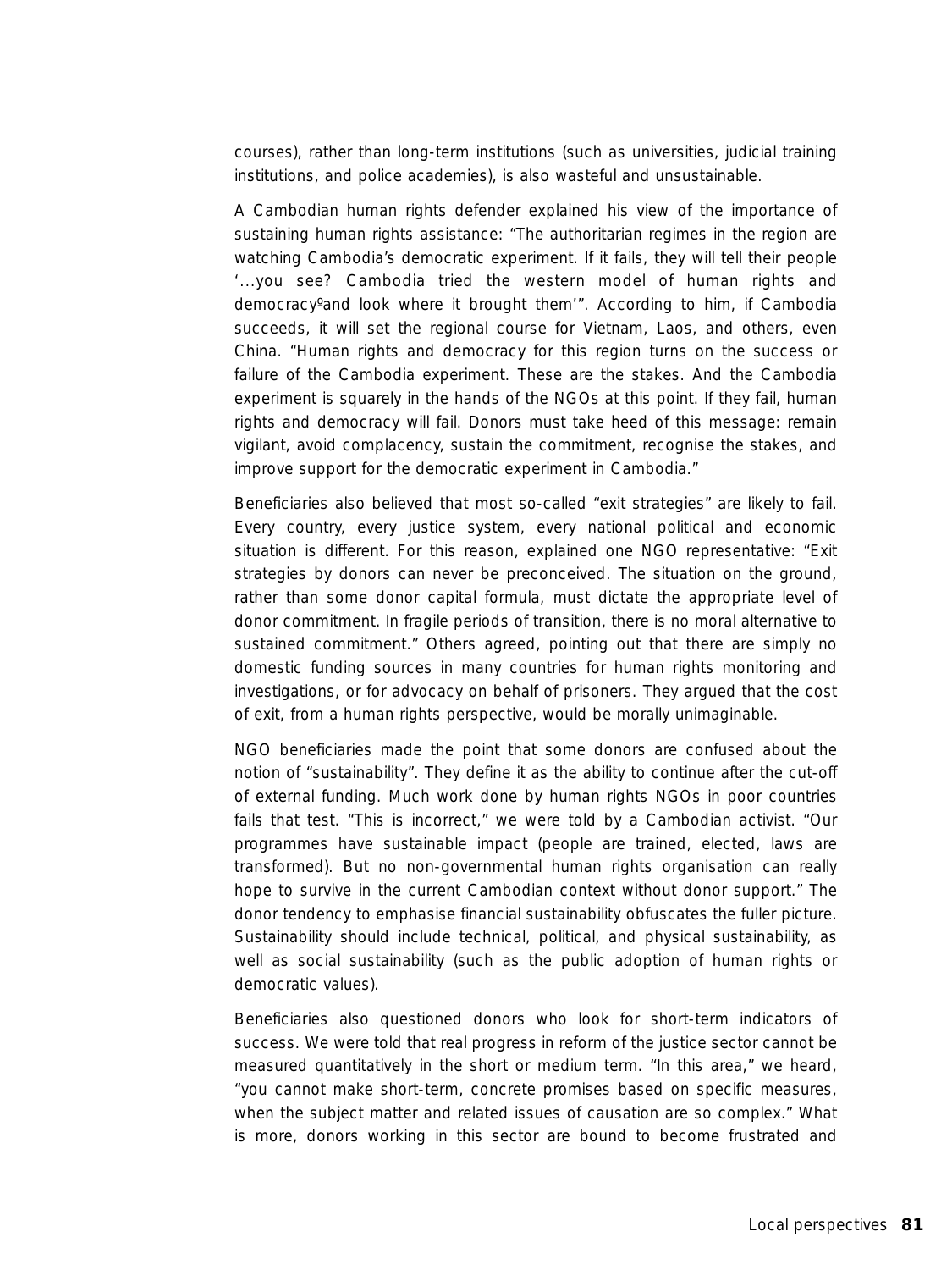tempted to disengage if they are judged against traditional notions of impact measurement. "Some donors are so obsessed with looking for short-term results that they resent the product of our monitoring activities," said representatives of a leading NGO. "Some want us to 'stop complaining', sometimes claiming that we are too negative, painting an overly grim picture, presumably to sustain our own interests. They need to learn not to shoot the messenger if the news is bad. This is the state of human rights, this is reality, and this is our job." Another added: "cutting funding for monitoring may well stop the reports, but it won't stop the violations".

Some South African beneficiaries said that the increasing donor talk of "exit strategies" was strategically unwise, and had the potential to jeopardise the success or sustainability of reforms in some institutions. Such talk is also considered to be inconsistent. "Once you get involved, create expectations, and push reforms, you have an obligation to stay involved at least through implementation and into the consolidation phase of the process. The rush to exit by some donors now is morally unjustifiable after decades of western support for the institutions of *apartheid* and the frustration of South African democracy." Nor, said South African NGOs, do short-term "packages" and *ad hoc* activities make sense in the context of justice reforms. "Institution-building for justice requires a long-term focus. It does not lend itself to short-term projects, short-term indicators, and donor conceptions of instantly 'realisable targets'."

An indigenous human rights defender in Guatemala observed that "some donors think that the genocide ended with the signing of the peace accords and the start of reform projects. But genocide is not resolved in the length of a project cycle". Others shared the concern that human rights assistance is sometimes approached as a short-term matter. A jurist in the country believed that donors had significant influence over the direction and shape of reforms, and yet "do not always recognise the long term nature of justice reform". This, he said, was evident in the multitude of short term training courses offered, and the paucity of support for long term institutions, like permanent training centres, academies and law schools. Government beneficiaries agreed. One Guatemalan official told us that real transformation will come only with the injection of "new blood", as existing judges and justice officials are all products of the old system. This necessarily implies the need for support to be directed to universities and law schools that create new lawyers, "not only to seminars to try to convert the old". At least one donor in Guatemala seems to have absorbed the message of sustained commitment. "Rule of law assistance is not a straight-line sprint to the finish line, as some donors seem to think," he said. "Rather it is a dance, moving back, forward, left, right, then forward again. It requires both partners to move together, and to stick it out until the music is finished."

Beneficiaries in Bulgaria were also concerned by the donors' emphasis on "exit strategies" and cut-off dates. Many made the point that effective human rights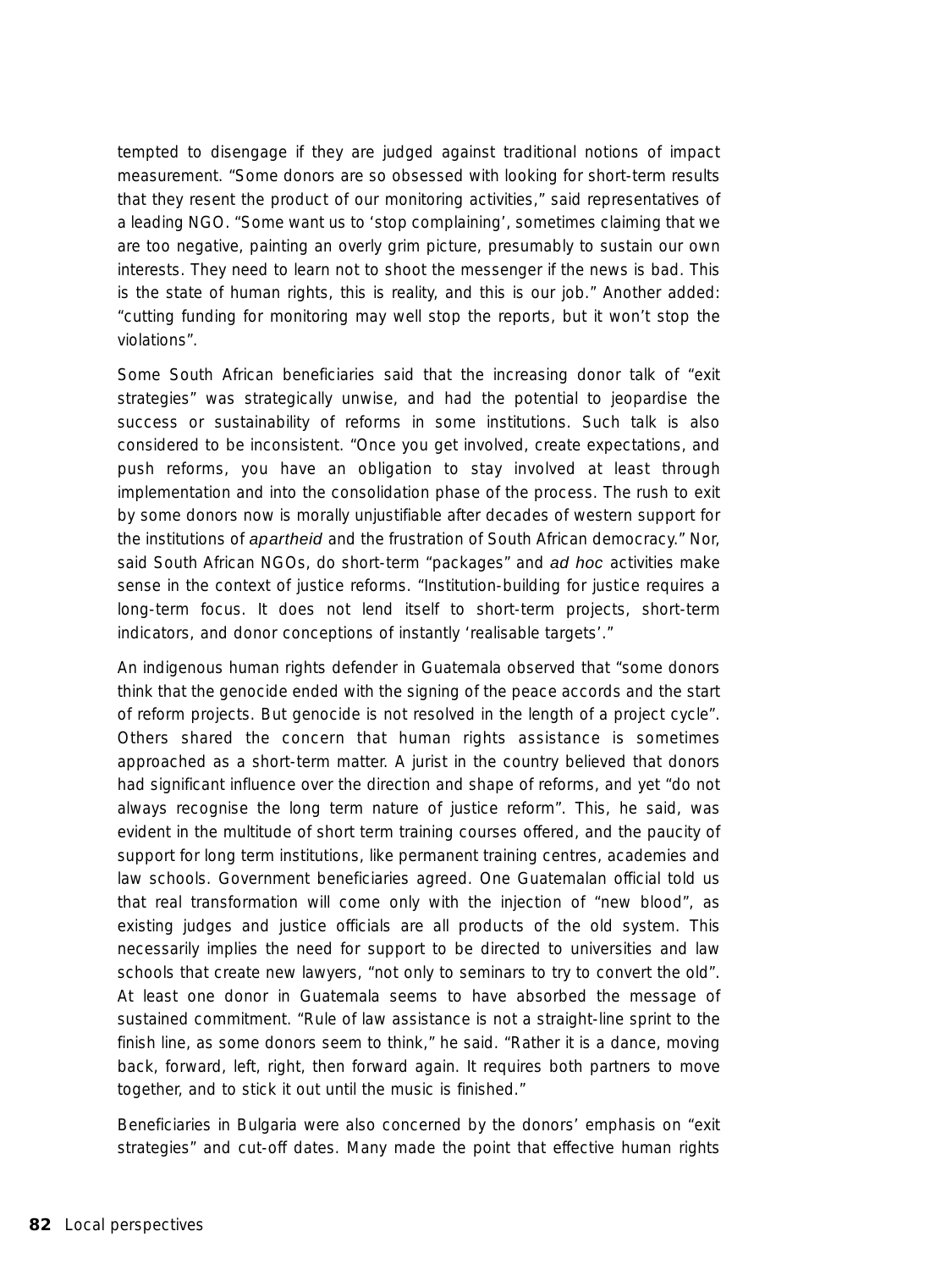assistance requires a more sustained commitment by donors. Instead, all too often, "everything is framed in 'temporariness'. The emphasis is not on sustained commitment or careful institution building, but on projects measured in months, and on exit dates". The same Bulgarian human rights activist explained further that "this creates mess, panic, waste, corruption and hidden agendas on all sides. It comes to define the strategies of both donors and beneficiaries. In the end, the agenda becomes distorted, as all are focused on the day when the donor will depart, rather than on what will be left behind". Most recently, said NGO beneficiaries, donors have focused on "alternative funding", which presumes that NGOs will find local support to pick up where donors leave off. Many have been advised to seek funding from the government, from the general public, or from local business. Most Bulgarians consider this is entirely unrealistic. NGO beneficiaries pointed out that the recent history of Bulgaria makes it inappropriate for NGOs to seek funds from their own governments (an approach advocated by donors from Western European countries with a social democratic tradition). They felt it would jeopardise their independence. Likewise, they said, the local business community would impose unacceptable conditions on funding. As for the general public, "poor, struggling and lacking a tradition of civic participation, [t]hey are unlikely to give their bread money to a human rights organisation". One Bulgarian human rights activist summed up the situation in terms equally applicable to many countries: "If the donors do exit, it will not be the human rights organisations that survive here. What we are selling is not the most marketable of products: minority rights in a racist society; prisoner rights in an insecure society; women's rights in a traditional society."

## How long is the long-term?

The implications for donor support are clear – assistance should be provided for the long-term. But donor agencies might legitimately respond: how long is that? In the real world, it may be unreasonable to expect assistance to continue indefinitely. Donors have other constituencies, other responsibilities. Moreover, both NGO and official institutions in receipt of aid have a duty to aim to be selfsustaining. Some would argue, in relation to NGOs, that continued reliance on foreign support may inadvertently strengthen views in the country that human rights are a foreign import. One response of beneficiaries to such arguments, at least as regards official bilateral aid, was to point to the fact that in some cases the repressive machinery that is being replaced was itself sustained (or even established) by foreign support (political, economic and military) over many decades. In that period, there was little talk of "exit strategies".

Yet, for donors the problem of long-term support remains a difficult one. It would seem that, at a minimum, donor agencies should not make major commitments that they cannot complete, nor encourage organisations and institutions to plan for support that is unlikely to materialise. Also, there are cases where foreign support to NGOs provides a degree of protection and legitimacy that, were it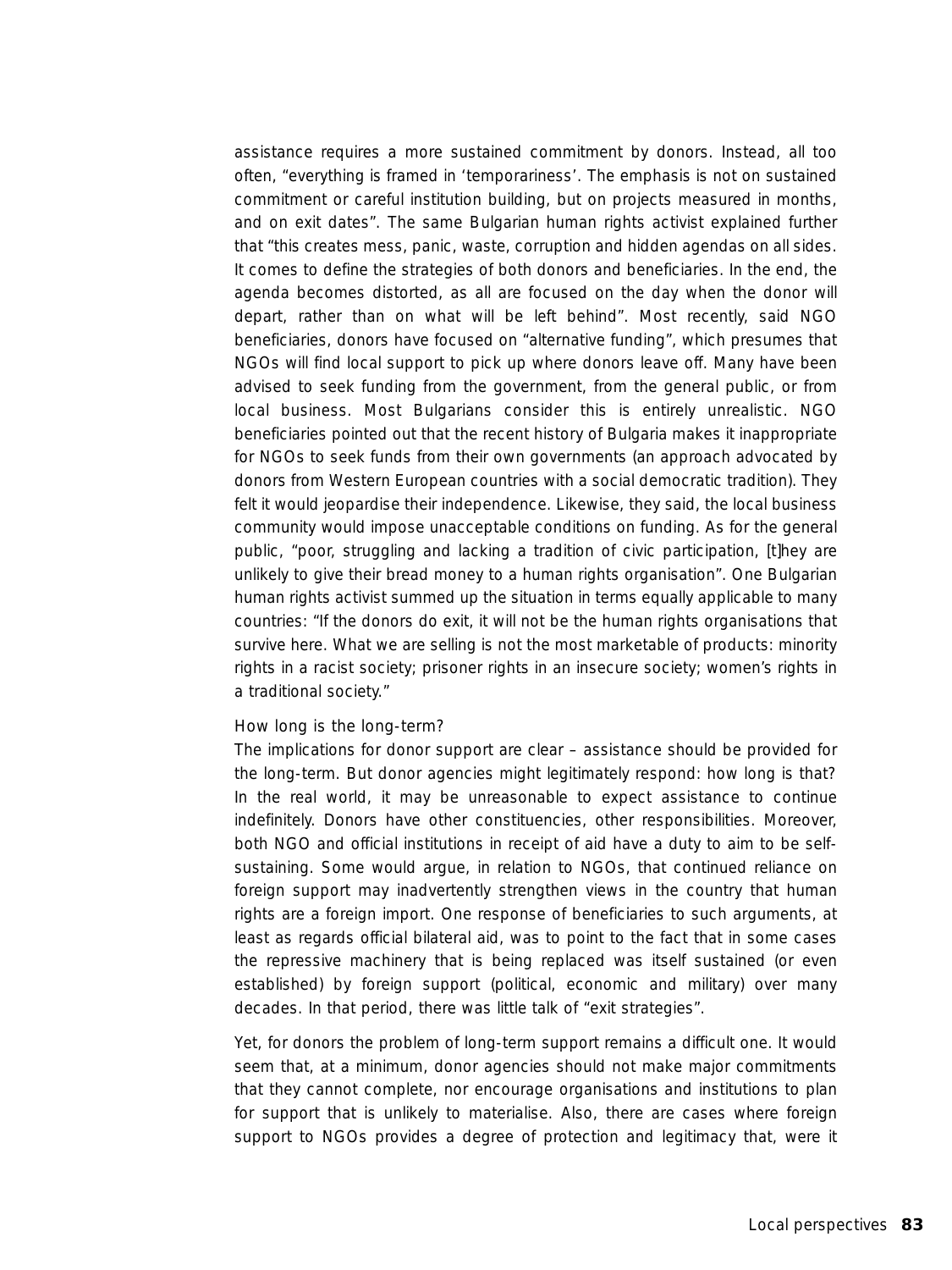withdrawn, would put in jeopardy not simply the organisation, but the freedom and security of its staff. Most would agree talk of "exit strategies" is inappropriate in such cases.

## **Foreign support for independent justice institutions**

Independence is essential to the function of many institutions in the justice sector. Judges, human rights commissions, some police oversight mechanisms, and, to a degree, defence lawyers and prosecutors are all required to be independent. In relation to human rights assistance, this raises two fundamental questions. Does foreign assistance jeopardise independence? Is institutional independence a barrier to reform? In our discussions, most beneficiaries answered no to both questions. Of course, the independence of judiciaries, statutory commissions, and other justice sector institutions must be respected by donors and governments alike. But such independence, we were told, should not be threatened by – or be used to obstruct – externally supported reforms.

Guatemalan lawyers perceived no conflict between donor-supported reforms and judicial independence. One who was involved in the reform process insisted that reform is in the public interest and should not be blocked by judges on the grounds of their "independence". NGOs and government officials broadly agreed. Guatemalan judges, however, had another point of view. Reform advocates pointed to several recent instances when judges had blocked reform on the grounds that it would undermine the independence of the judiciary. In one case, an attempt was made (rather ironically) to block a visit by the UN Rapporteur on the Independence of the Judiciary because it would compromise their independence. In another, judges claimed that World Bank loans and projects for justice reform would threaten judicial independence. In a third, judges resisted wider participation in justice sector co-ordination on the same grounds.

A Bulgarian judge told us that human rights assistance did not threaten judicial independence. She saw such arguments as a smoke-screen that individual judges or officials used to oppose reform. "Donors and advisers are not parties in a case before the bench, and assistance projects are forward-looking rather than retrospective. They cannot therefore threaten independence, properly understood." By mid-1999, efforts had begun to integrate and co-ordinate justice reform by establishing a board on which judicial representatives would sit with other actors from the justice sector to plan and implement a donor-supported judicial reform initiative.

In Cambodia, none of the beneficiaries to whom we spoke, including the judges, considered judicial independence to be threatened by the involvement of external donors. Some defence lawyers were of a different mind, however. Members of the Bar Association recalled that in one case foreign funding of the organisation was made conditional on their agreeing not to represent certain defendants (in this case, members of the Khmer Rouge). The Bar Association declined the grant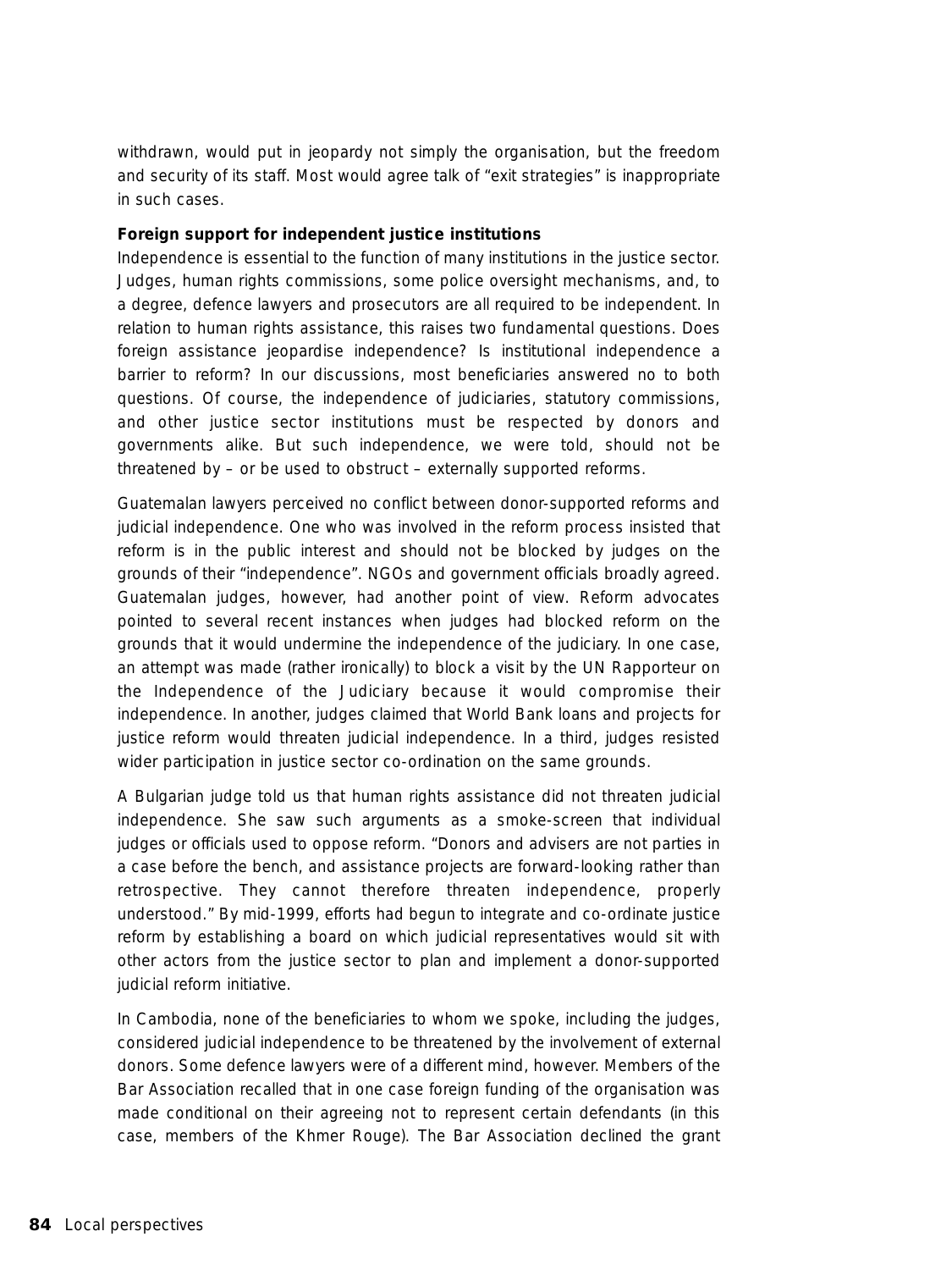because they felt acceptance of the condition would have been a breach of legal ethics. A full understanding of human rights would recognise the importance of ensuring *any* defendant was given the chance for a proper defence.

South African beneficiaries also argued that human rights assistance does not compromise judicial independence. The new Constitutional Court, for example, benefited from a court trust fund, a mechanism that allows the court to use donor support while maintaining its own agenda and insulating its work from external influence. South African lawyers, officials and legal scholars recalled, nevertheless, that some overseas experts from countries with long developed justice systems have emphasised "independence" at the expense of other judicial principles. In South Africa's context, they felt that might well delay reform. In the difficult process of transforming a judiciary formed under apartheid, an exaggerated emphasis on independence might help to entrench and shelter procedures and judicial officials who are opposed to reform. "Judicial independence is vital," said one beneficiary, "but, in the context of transition, so are accountability and progress."

In sum, beneficiaries said the key is to balance the requirement of independence with the need to reform justice systems so that they effectively protect human rights.

### **The relevance of international human rights standards**

Conflicts over appropriate legal standards seem to occur all too frequently in the context of donor supported justice sector reforms. Donor foreign policy objectives, advocacy of foreign models, and the imposition of foreign experts can all potentially conflict with the human rights objective of justice sector assistance and with local visions of the best way to achieve those objectives. It is natural that donors have their own interests; but where these conflict with local human rights objectives, beneficiaries argue that the latter must be paramount. International human rights standards should provide a common normative basis for the donorbeneficiary relationship in human rights assistance. These standards apply regardless of a country's particular legal system. They should replace imported national models and obviate donor competition over them.

Many of the officials we interviewed in the focus countries believed that international standards were a good starting point for development of new domestic laws and institutions. NGOs agreed, adding that a focus on international standards creates a common normative thread around which to co-ordinate the various beneficiary and donor institutions. Others insisted that use of international standards is "the best way to overcome sensitivities to criticism and political concerns". Some donors, especially intergovernmental organisations (such as the UN or the Council of Europe), do base their advice and support on international standards together with existing local laws. Others rely too heavily on their own national laws and models.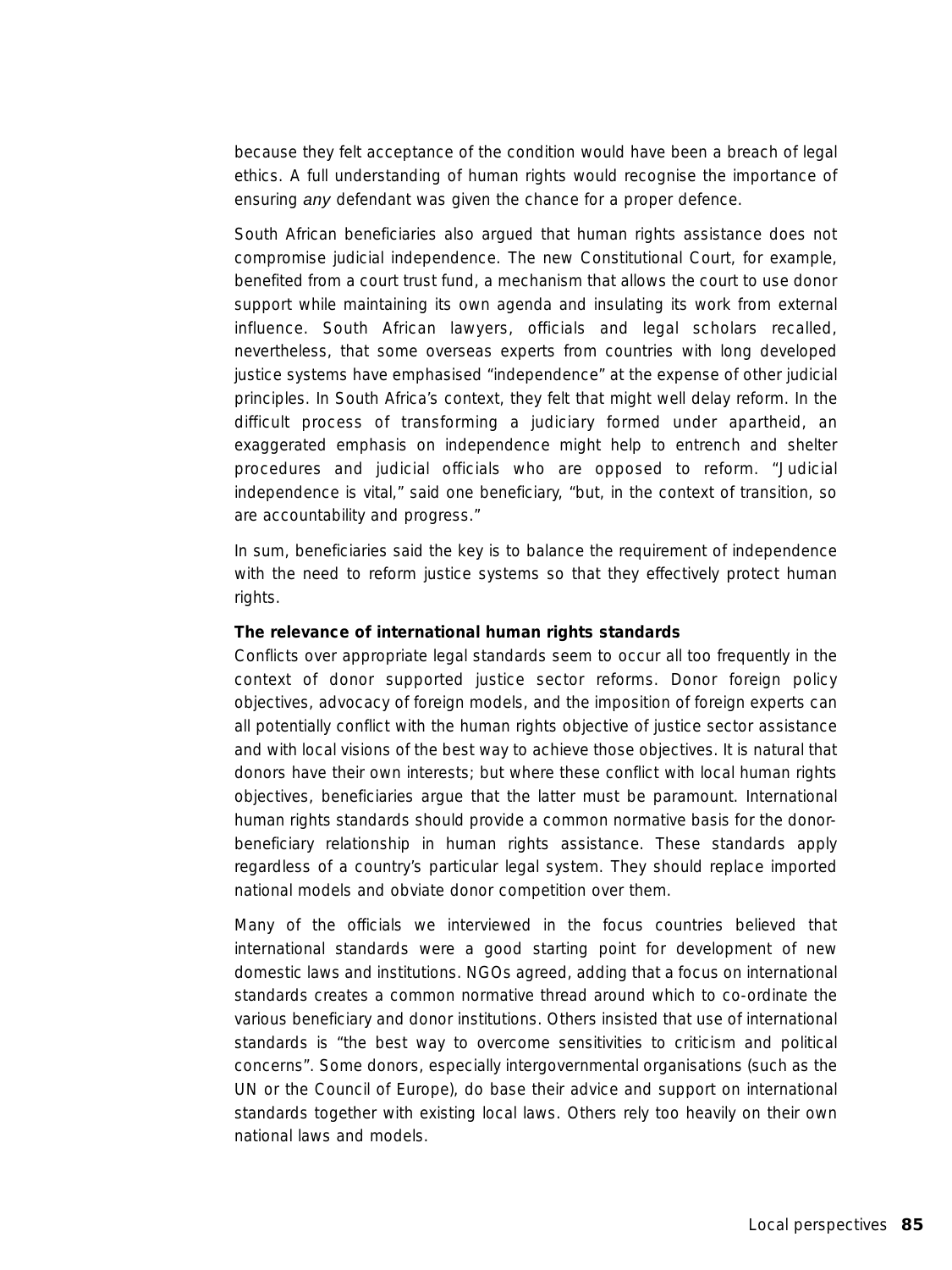The conflicts evident between donors about use of their own national models suggest that more attention could be given to the comprehensive and detailed administration of justice standards developed by the UN and regional organisations (such as the Council of Europe and the Organisation of American States). Some beneficiaries believed lack of attention to international standards would erode their authority. In Guatemala, where judges resisted a visit of the UN Special Rapporteur on the Independence of the Judiciary on highly nationalistic "sovereignty" grounds, a government official thought donors should share the blame. "Donors have pushed their own models and laws for so long, and ignored international standards so totally, that beneficiaries involved in justice reforms nationally are ignorant of international norms, and therefore resist them."

International human rights standards, particularly those adopted under UN auspices, do in fact provide a detailed normative framework for justice administration, as well as justice reform and development. While the instruments will be obvious to human rights specialists, they may be less familiar to others. They include treaties, declarations, guidelines and bodies of principles.**<sup>27</sup>** While these standards do not answer every problem of legal reform, they offer a sound way to ensure reforms pay due regard to human rights.

**<sup>27</sup>** A list of relevant UN standards includes: Universal Declaration of Human Rights; International Covenant on Civil and Political Rights; International Covenant on Economic, Social and Cultural Rights; UN Standard Minimum Rules for the Treatment of Prisoners; UN Basic Principles for the Treatment of Prisoners; UN Body of Principles for the Protection of All Persons under Any Form of Detention or Imprisonment; UN Rules for the Protection of Juveniles Deprived of their Liberty; UN Declaration on the Protection of All Persons From Being Subjected to Torture and Other Cruel, Inhuman or Degrading Treatment or Punishment; UN Convention against Torture and Other Cruel, Inhuman or Degrading Treatment or Punishment; UN Safeguards Guaranteeing Protection of the Rights of those Facing the Death Penalty; UN Code of Conduct for Law Enforcement Officials; UN Basic Principles on the Use of Force and Firearms by Law Enforcement Officials; UN Basic Principles on the Role of Lawyers; UN Guidelines on the Role of Prosecutors; UN Standard Minimum Rules for Non-Custodial Measures; UN Guidelines for the Prevention of Juvenile Delinquency; UN Standard Minimum Rules for the Administration of Juvenile Justice; UN Declaration of Basic Principles of Justice for Victims of Crime and Abuse of Power; UN Basic Principles on the Independence of the Judiciary; UN Declaration on the Protection of All Persons from Enforced Disappearance; UN Principles on the Effective Prevention and Investigation of Extra-Legal, Arbitrary and Summary Executions. The full text of each of these instruments can be found in United Nations, *Human Rights: A Compilation of International Instruments*, Vol. I (First Part), Universal Instruments, (UN Doc. ST/HR/1/Rev.5), UN New York and Geneva, 1994.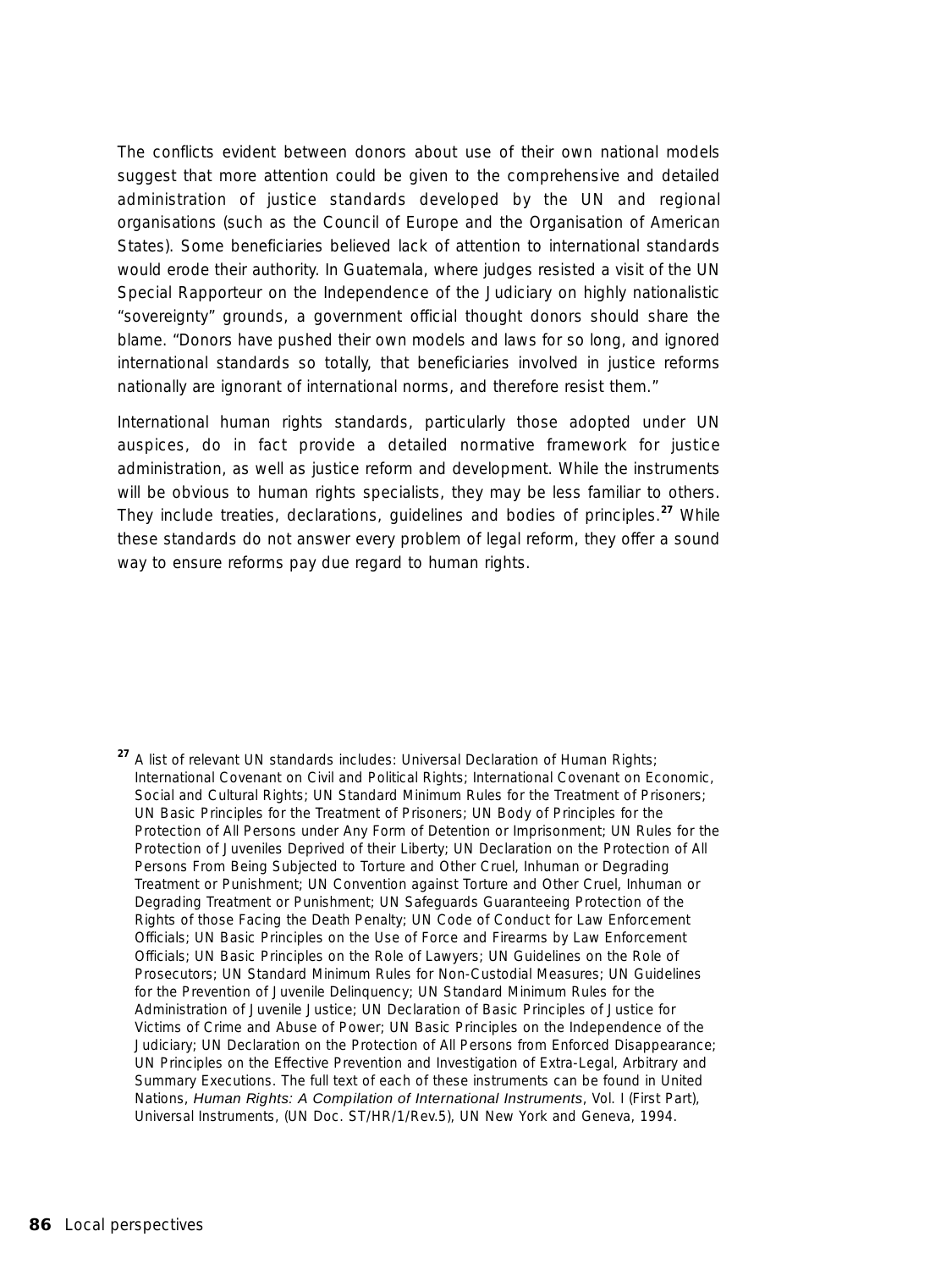## Seven: **CONCLUSIONS AND FINDINGS**

Beneficiaries believe that human rights assistance to the justice sector, properly provided, can and has had an important impact. This said, success depends in large measure on the degree to which human rights are integrated into the development process as a whole; on the adoption of a strategic approach; on the establishment of effective and honest partnerships that recognise the authority of beneficiaries to direct reform efforts; and on careful attention to challenges that particularly affect the justice sector.

In all the countries visited, the beneficiaries to whom we spoke claimed that justice sector aid programmes have been useful. They have facilitated constitutional development and legislative reform, and helped expand civil society, transformed the justice system and brought about other beneficial institutional changes. In a short period, helped by these programmes, concepts of human rights have been introduced into the public consciousness and public institutions in societies where such notions were once seen as subversive or even treasonous. Beneficiaries pointed to the unparalleled democratic transition evident across the globe during the last decade of the 20th century, and insisted that these achievements could not have occurred without the support of international donors. From this angle, human rights assistance has undoubtedly been effective.

However, beneficiaries were equally clear that poor assistance can do harm, and that some programmes have hindered the promotion and protection of human rights. Badly conceived and implemented programmes have sheltered repressive regimes from scrutiny, wasted vital resources, distorted domestic institutions and fostered social division. It was widely claimed that donors sometimes promote alien and inappropriate models and put their foreign policy interests before human rights and development objectives. Some are unreliable partners – subject to whims of policy, quick fixes and an inappropriate focus on "exit strategies" – undermining the effectiveness and sustainability of programmes they themselves sought to promote.

Human rights assistance for justice reform is not a miracle cure, but neither is it a mere placebo. It is one tool that – when it is used effectively – can reduce tyranny and impunity and improve democracy and the rule of law. Some of the steps that need to be taken to make human rights assistance more effective are set out in the findings that follow.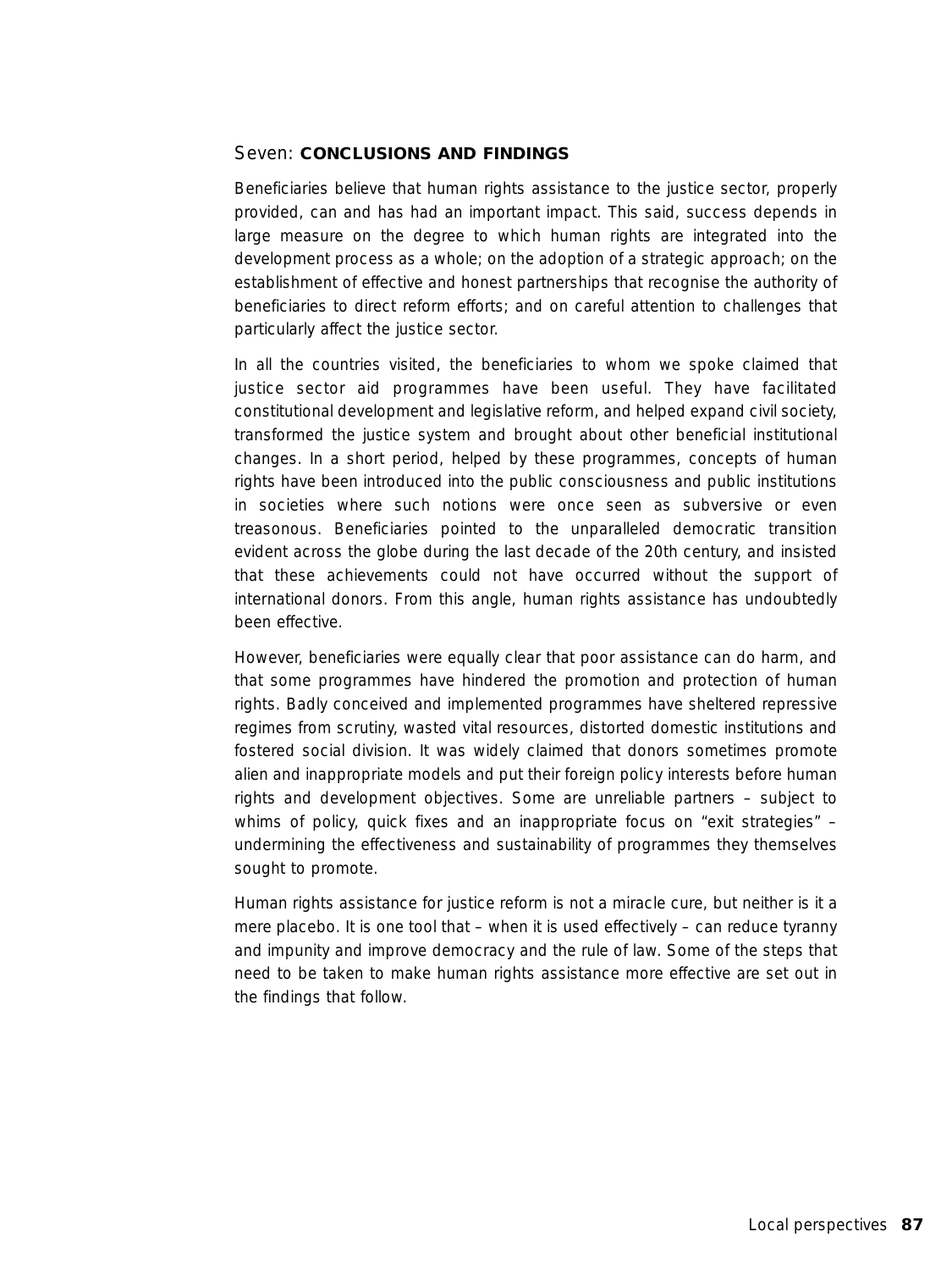# **FINDINGS**

# **I. The beneficiary perspective**

No programme of human rights assistance will accomplish meaningful change, or be sustainable after the departure of the aid provider, if it is conceived or imposed from abroad. Ultimately, national institutions and organisations must take charge of reform processes in their societies and guide the direction of external assistance for those reforms. Effective participation by beneficiaries in aid programmes is a necessary (though not sufficient) condition of their success.

Justice reform efforts that do not have the support of beneficiaries, or for which beneficiaries do not take responsibility, will not be legitimate, effective or sustainable.

# **II. Human rights and development**

Aid to the justice sector would be more effective if the relation between human rights and development was more clearly understood and integrated in policy and practice. There are clear links between underdevelopment, poverty and poorlyfunctioning justice systems. Building justice systems that are effective – that protect human rights – requires a commitment to reform. Successful reform requires national organisations and donors to assemble, and put to use, the range of material, technical and intellectual resources that are vital to the functioning of justice systems.

More and more institutions involved in development are adopting a rights-based approach. Among other things, such an approach emphasises the legal enforcement of claims, the importance of institutions and laws to deliver on those claims, and attention to issues of discrimination and poverty – to ensure that development benefits all sectors of the population. Such an approach is closely linked to justice sector reform and could strengthen the impact of aid.

Such an approach further emphasises the right of the public, who are the ultimate beneficiaries of aid, to participate in the development of their societies and its institutions.

## **III. Threshold issues: when to engage and with whom?**

Human rights assistance is a useful tool in most political environments, including ones that are imperfect, in which governments do not protect rights well. Human rights aid should not generally be withheld except in cases where the government concerned *explicitly* rejects and blatantly violates international human rights standards. Donors will remain anxious about providing assistance to countries that have a poor human rights record. However, the risks that donors incur by providing aid are outweighed by the support they give to those working locally for reform. Reform of a justice system cannot be achieved quickly or smoothly. Donors should expect to make a long-term commitment.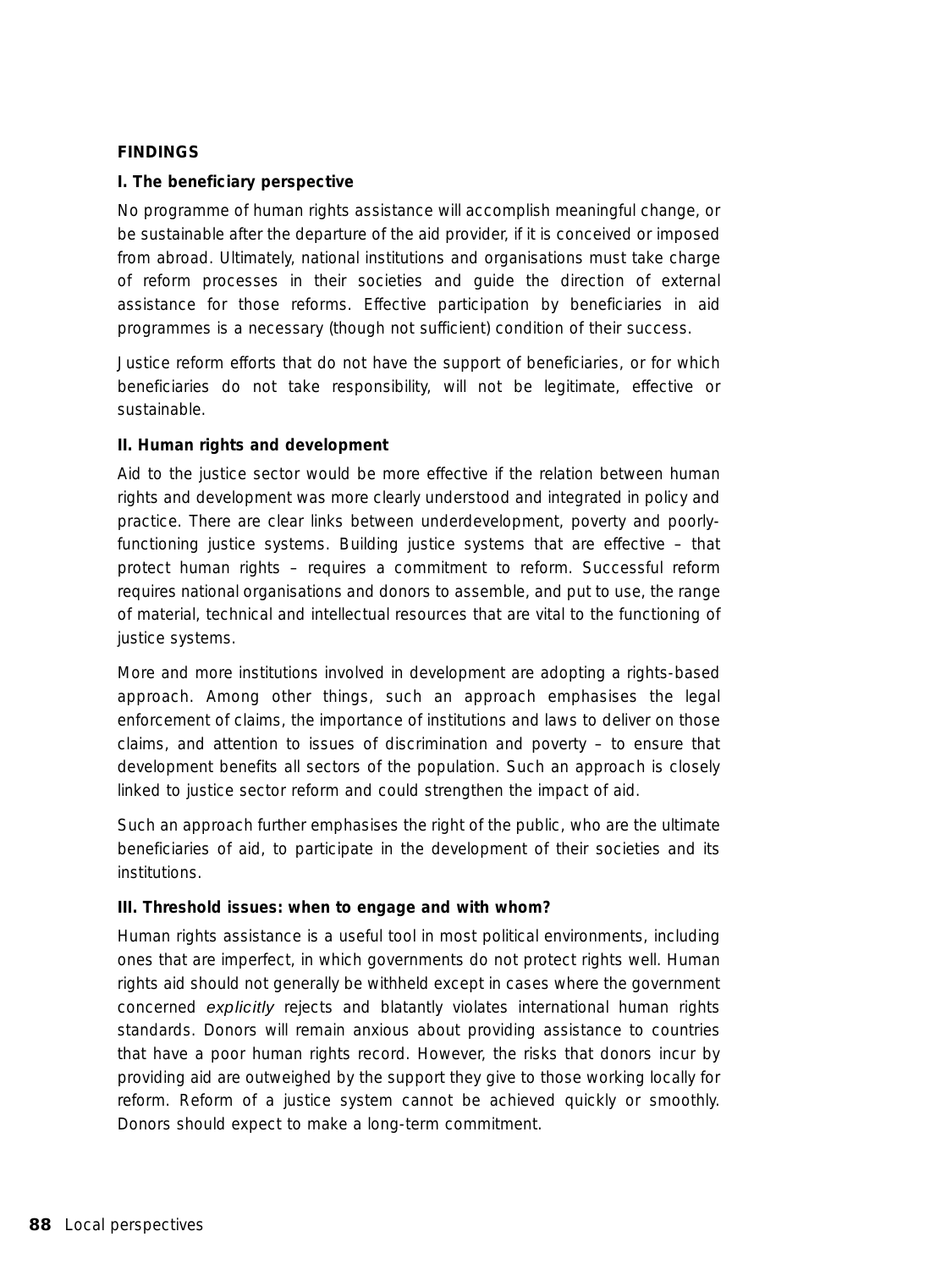- *Identify reform constituencies*. Governments are complex institutions. Aid can be provided usefully to individual reformers and specific institutions even when the government, as a whole, is resistant to change. In cases where commitment to reform is very weak, civil society organisations, national human rights institutions and reformist parliamentarians can be helpful. In a few cases it is appropriate to channel aid to official institutions through national and international NGOs. In general, aid to strengthen non-official institutions should not displace aid to strengthen official institutions.
- *High threshold for aid cut-offs*. While donors have an obligation to avoid complicity, they should avoid abandoning reformers when they most need international support. Beneficiaries set a high threshold for cutting off human rights assistance to the justice sector. Aid should not be cut without first consulting local opinion, including the opinion of reformers and human rights organisations.
- *Human rights monitoring AND assistance*. It is not inconsistent to monitor violations of human rights and to provide aid at the same time. The two activities can complement one another. Human rights assistance cannot be done well without good information concerning the human rights situation in the country, and this requires monitoring. Whether donors should report publicly their concerns will depend on the situation. Donors with an explicit human rights mandate – like the UN – cannot be silent. The guiding principle for donors is consistency in what they say and do.
- *Engage the official sector.* Donors are often reluctant to engage fully with official institutions because they do not wish to be criticised for assisting or associating with abusive organisations. This attitude can slow the progress of reform. Since justice is a responsibility of the state, donors who seek seriously to support reform of the justice sector must involve themselves in the reform of official institutions. Indeed, support to reformers in official institutions is likely to be especially important where the political environment is least favourable to reform. Aid in this area involves donors in political risk, which donors should shoulder alongside local reformers, who may be even more exposed.
- *Go beyond "safe aid"*. Donors tend not to assist institutions, such as prisons, prosecutors and police, which are not popular or bring higher risks. They tend to prefer to assist "safer" institutions, such as national commissions and NGOs. Similarly, they tend to prefer to fund less controversial activities such as training courses, and to avoid riskier projects, such as the purchase of police security equipment. In practice, this is often unfavourable to effective reform.

### **IV. Strategic approaches**

Much assistance for justice reform has been poorly planned and co-ordinated.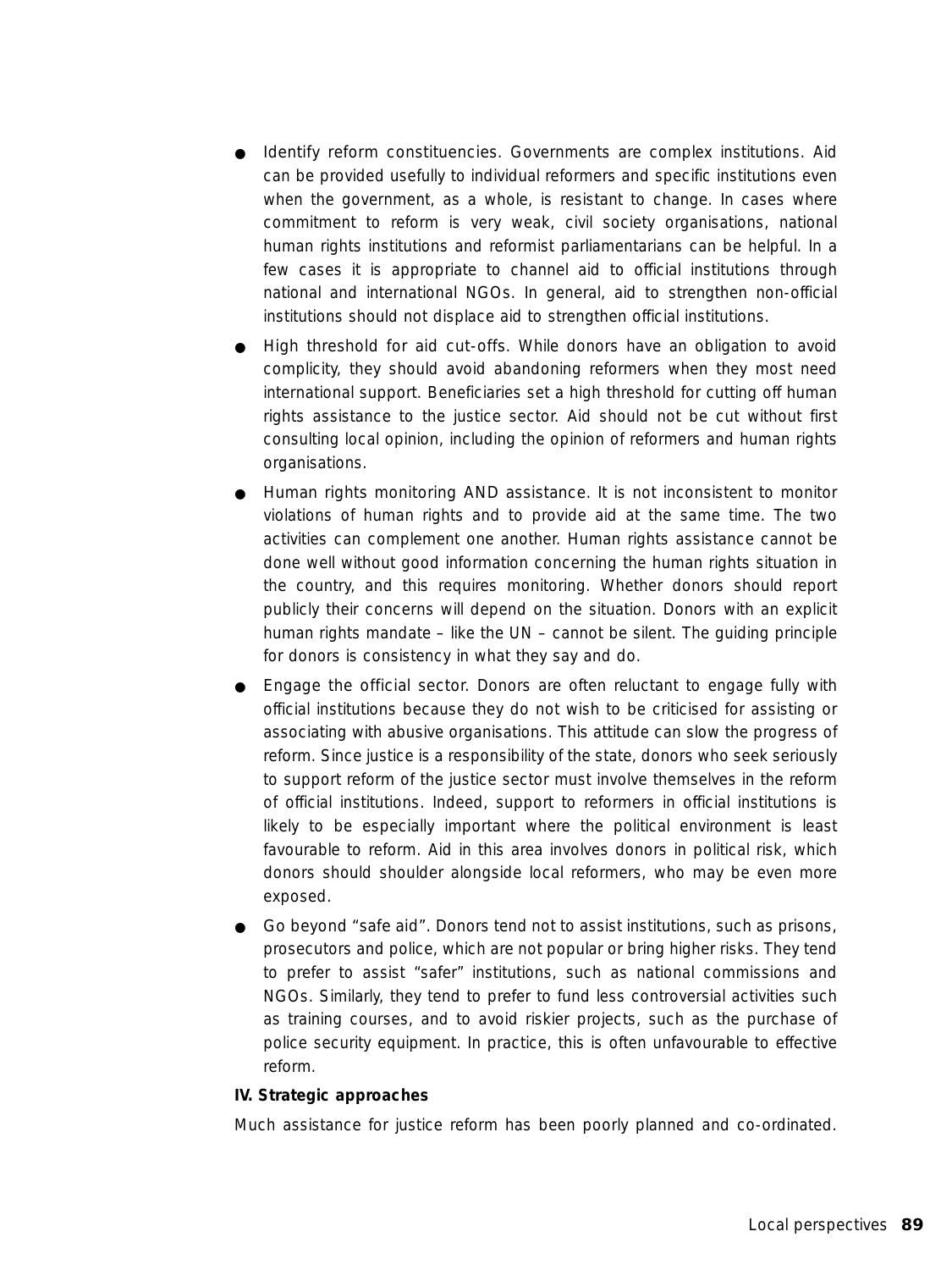Reforms would be more effective if both donors and beneficiaries adopted a more strategic approach. At national level, clear national policies and plans should be formulated. Donors should assist these efforts. They should co-ordinate their activities better, avoid duplication, and improve their understanding of local needs.

Beneficiaries said that a more strategic approach might include the following elements:

- *Recognise that justice is a sector (like other development sectors).*  National governments and donors should think of justice as a sector, as they think of health, education and agriculture. This would enable them to link together the many roles that different official and non-official institutions and actors play in justice reform.
- *Include civil society groups in the justice sector.* Civil society organisations, including human rights NGOs and lawyers' organisations, play essential roles in the delivery of justice and in planning, implementing and monitoring reform and assistance programmes.
- *State clear policy commitments.* Justice sector reforms stand a better chance of success when the government has a clearly-stated policy. This should set out overall objectives and the reforms that will be introduced to achieve them. Such policies may be grounded in a peace agreement or a new constitution or a national plan. Whatever their form, they provide a foundation for coherent action. Donors can usefully assist efforts to develop such policies.
- *Prepare specific plans for the justice sector.* The actions of national institutions and donors are more likely to be effective and coherent if detailed plans for reform of the justice sector have been prepared. Ideally, such plans should be developed nationally, in a participatory way that involves public consultation including consultation with institutions active in the justice sector. Such plans should set clear benchmarks, and frame reform as a process rather than a single event. Here too, donors can assist such efforts.
- *Monitor the progress of reform.* Both beneficiaries and donors need clear and reliable information, about projects that are underway and about the assistance that donors are providing. Such information should be gathered regularly and made available. The surveys should enable beneficiaries and donors to determine (in relation to overall reform objectives) what has been done, what is already planned, and what remains to be addressed.
- *Require participatory needs assessment.* Many human rights aid programmes are undertaken without assessing needs and capacities in advance. This is not good development practice and is not helpful to successful reform. Beneficiaries should be consulted whenever needs are assessed.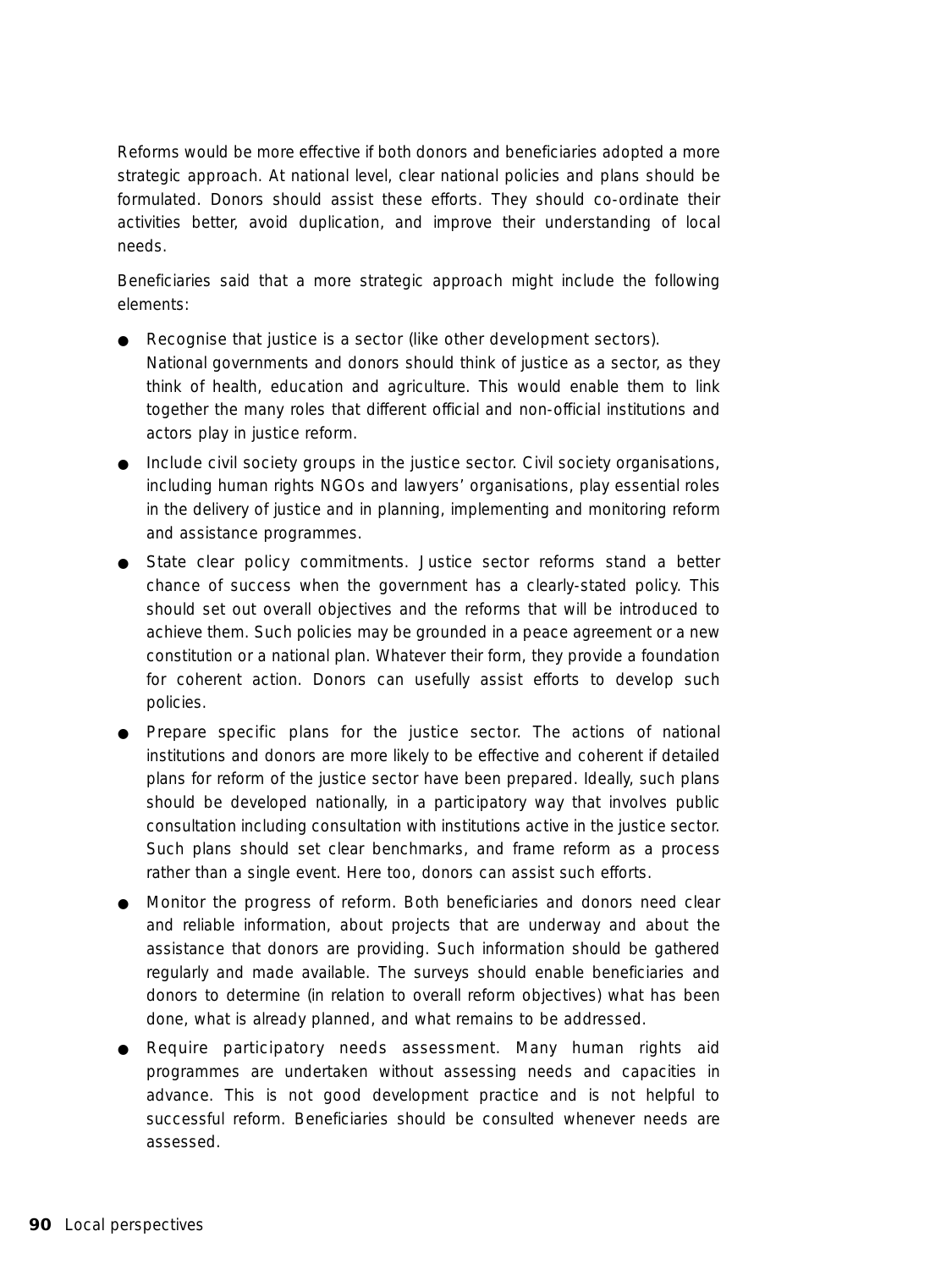● *Improve co-ordination.* Reform projects in the justice sector have not generally been co-ordinated well. Both donors and beneficiaries have responsibility for weaknesses in this area. Reform plans should address the issue of co-ordination. Co-ordination should be led by the government (wherever feasible), and include the participation of civil society organisations.

# **V. Justice reform safeguards**

The needs of poor, vulnerable and marginalised groups should be given priority when planning, implementing and monitoring reform of the justice sector.

- *Ensure access to justice*. Access to justice is a crucial issue. Reform strategies should seek to remove barriers of class, race, gender, language, religion and geography. The success of reform should be judged (in part) on whether official institutions tackle discrimination effectively and are accessible to poor and excluded members of the society.
- *Recognise indigenous systems.* Minorities and indigenous populations should be involved in the reform process, including especially decisions that will affect them. Indigenous legal systems and traditions should be formally recognised in law and accommodated appropriately in the legal system.
- *Empower women.* Special attention should be paid to the rights of women. This is best achieved through locally- developed strategies designed to increase women's empowerment and participation, and strengthening the capacity of justice systems to protect women from discrimination and violence (including domestic abuse, rape and trafficking) that are genderspecific.
- *Involve minorities.* Wherever feasible, donors should assist organisations that articulate the interests of minority groups – including organisations formed by and composed of such groups. Support should build the capacity of these organisations, and seek to empower members of minority communities.
- *Link human rights and security.* It is difficult to sustain support for human rights reform in societies where personal security is not assured. It is therefore important to ensure that the reform process emphasises the positive duties of police, prosecutors and courts to protect the rights of victims, women, and the general public, and that strong safeguards remain in place to protect prisoners, migrants and other unpopular groups.
- *Institutional independence.* Aid should not undermine the independence of judiciaries, statutory commissions, and other justice sector institutions. The requirement of independence, however, should not obstruct reforms that are designed to enable judicial institutions to operate in accordance with international human rights standards. An independent judiciary is important but, where judicial institutions are weak, discriminatory or defective, reform is essential.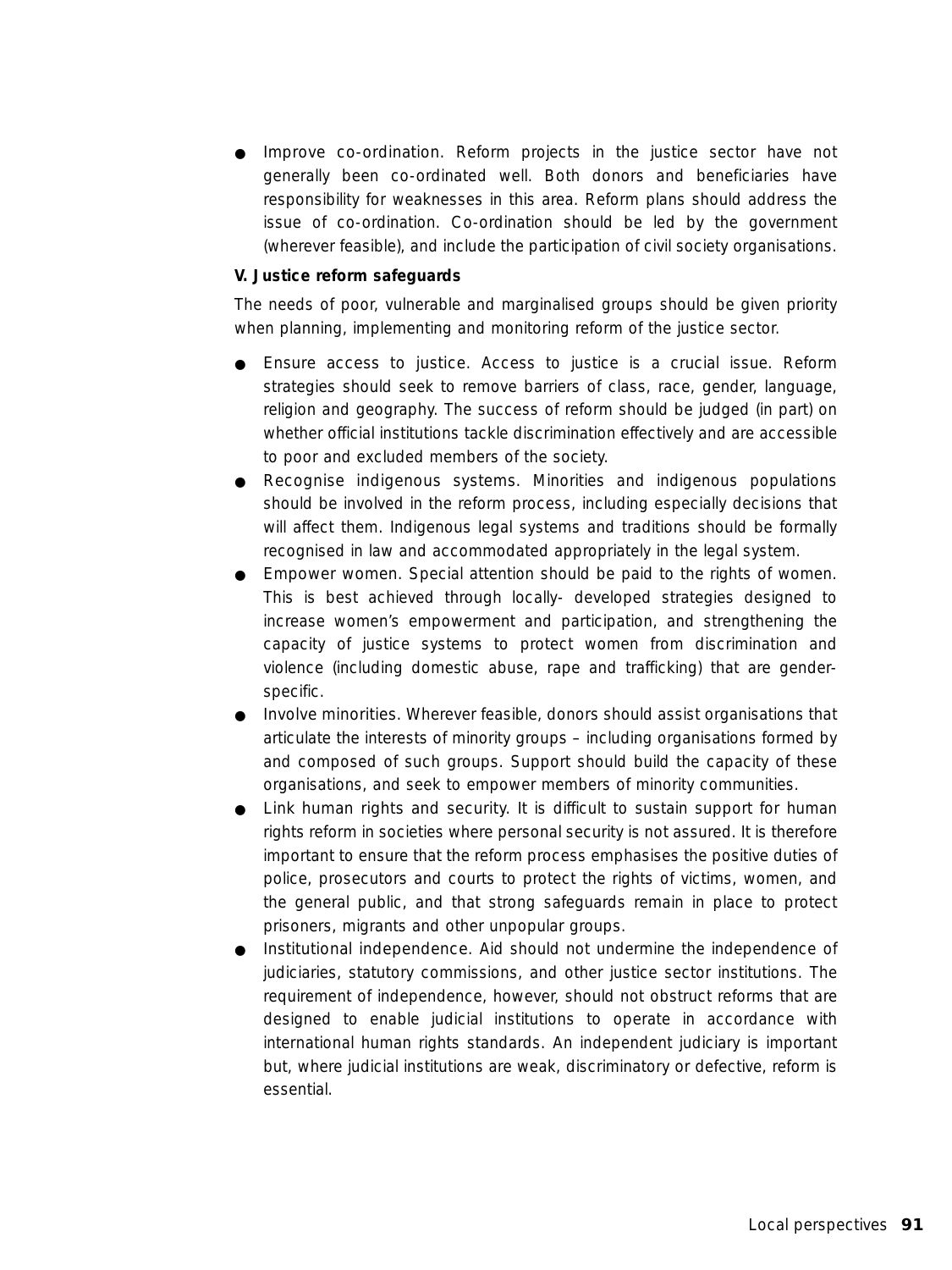# **VI. Effective aid relationships**

The relationship between donor and beneficiary is crucial to the success of human rights assistance programmes. For both, key principles include a commitment to:

- *Transparency.* Hidden agendas, whether real or imagined, inhibit the trust that is essential to effective aid partnerships. Information on the reform process and on all aspects of donor assistance should be readily accessible to the public and to the various parties actively involved. Some donors do not make enough information available about their work.
- *Sustained commitment.* Successful reform requires sustained commitment from governments, national institutions and donors. Donors need to treat reform as a long-term process, and should be prepared from the outset to stay the course.
- *Accountability.* Mutual accountability between donors and beneficiaries is essential to effective aid relationships. The ultimate beneficiaries of aid should be those whose rights are in jeopardy and who need better protection. More generally, they are the people served by the institutions that receive aid. In the final analysis, aid should be judged in relation to this objective, and governments, other national institutions and donors should measure their performance primarily against this test of accountability.

In addition, both donors and beneficiaries should ground the reform process and assistance efforts in international human rights standards.

Beneficiaries said that donors are more likely to achieve successful results where they recognise:

● *Flexibility and ability to evolve.* Donors should not be overly bureaucratic in their approval and reporting requirements, should respond quickly to changing local needs, and should devolve authority to local organisations as these acquire greater capacity.

If donors harmonised their use of terminology and reporting requirements, this would reduce the number of practical difficulties that beneficiaries face.

- *Build local ownership and capacity.* Wherever possible, donors should employ more local staff and use fewer foreign consultants. Tied aid should be avoided. Project funds should be spent locally. Projects should aim to increase the autonomy of local institutions and organisations.
- *Balance aid.* Successful reforms in the justice sector require both material and intellectual support. Aid providers should seek an appropriate balance between the two.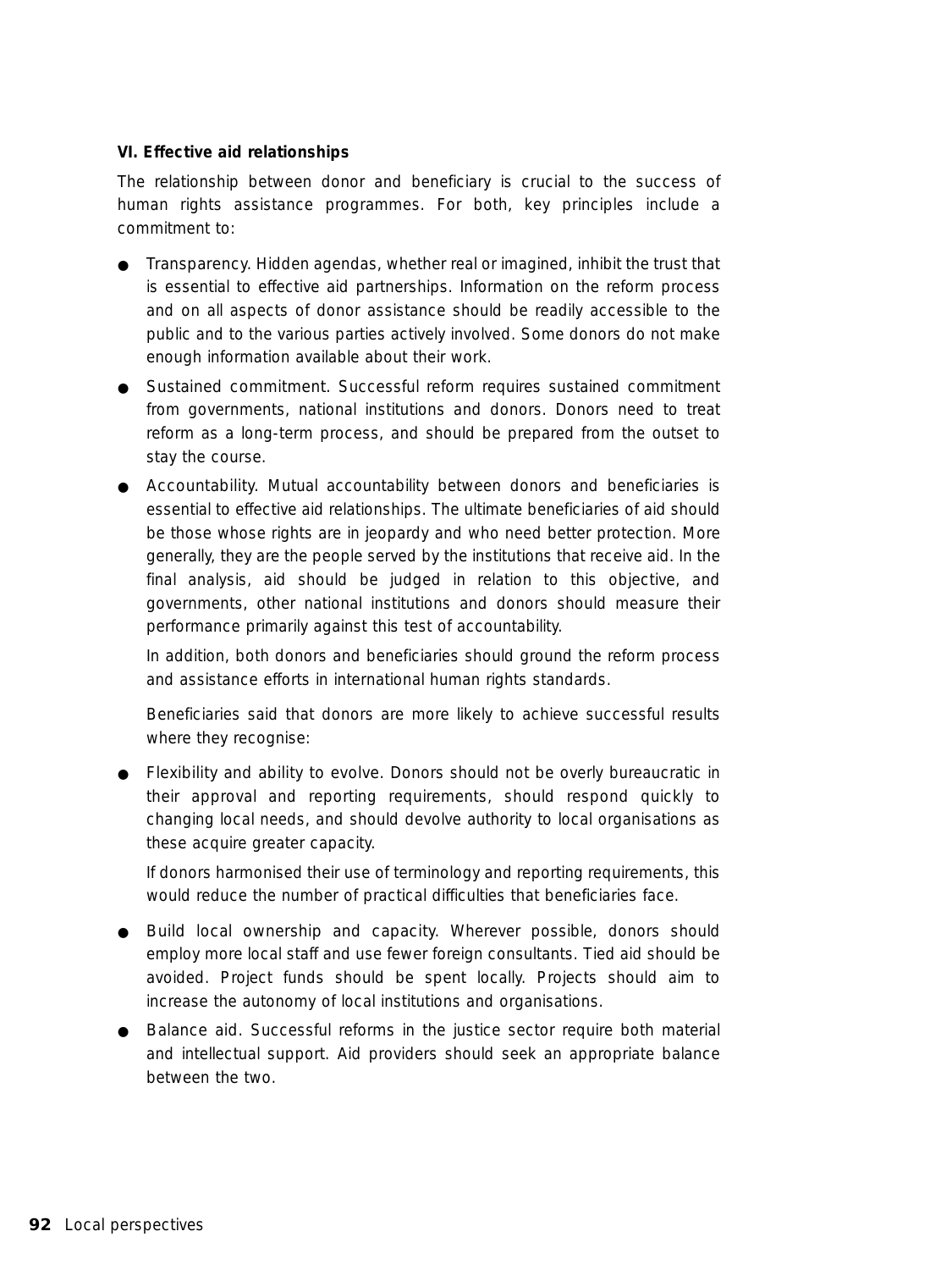- **Show expertise and professionalism**. Many donors do not have staff who are knowledgeable in the fields of justice reform, international human rights standards or project management. Improved training would be helpful. Many organisations do not research adequately, or plan and consult sufficiently, before launching their programmes. Many improvements could be made if programmes were implemented with more forethought.
- *Respect local priorities and avoid imported solutions.* The objectives and priorities of justice reform should be determined locally. When donors compete, impose external priorities, follow "fads", or mix aid with other foreign policy objectives, they can slow or undermine the reform process.
- *Invest for the long-term.* Donors should avoid rigid "exit strategies", and the use of short-term indicators of success. Justice reform is a long-term process. In justice reform, sustainability cannot be measured in the short-term or solely in relation to the finances of local institutions and organisations.
- *Local presence*. Where those who provide aid are present locally, it is easier to ensure due attention to many of the factors listed above, including transparency, attention to local priorities, accountability and flexibility.
- *Use of intermediaries.* In many cases, particularly where they cannot be present locally, donor agencies should consider channelling assistance through intermediary organisations present in the country, such as foundations, NGO consortia, or local offices of intergovernmental organisations (such as the UN). Provided these intermediary organisations pay due regard to transparency and local participation, they are generally better equipped to ensure that foreign assistance enhances domestic ownership and provides effective and sustainable support for reform programmes.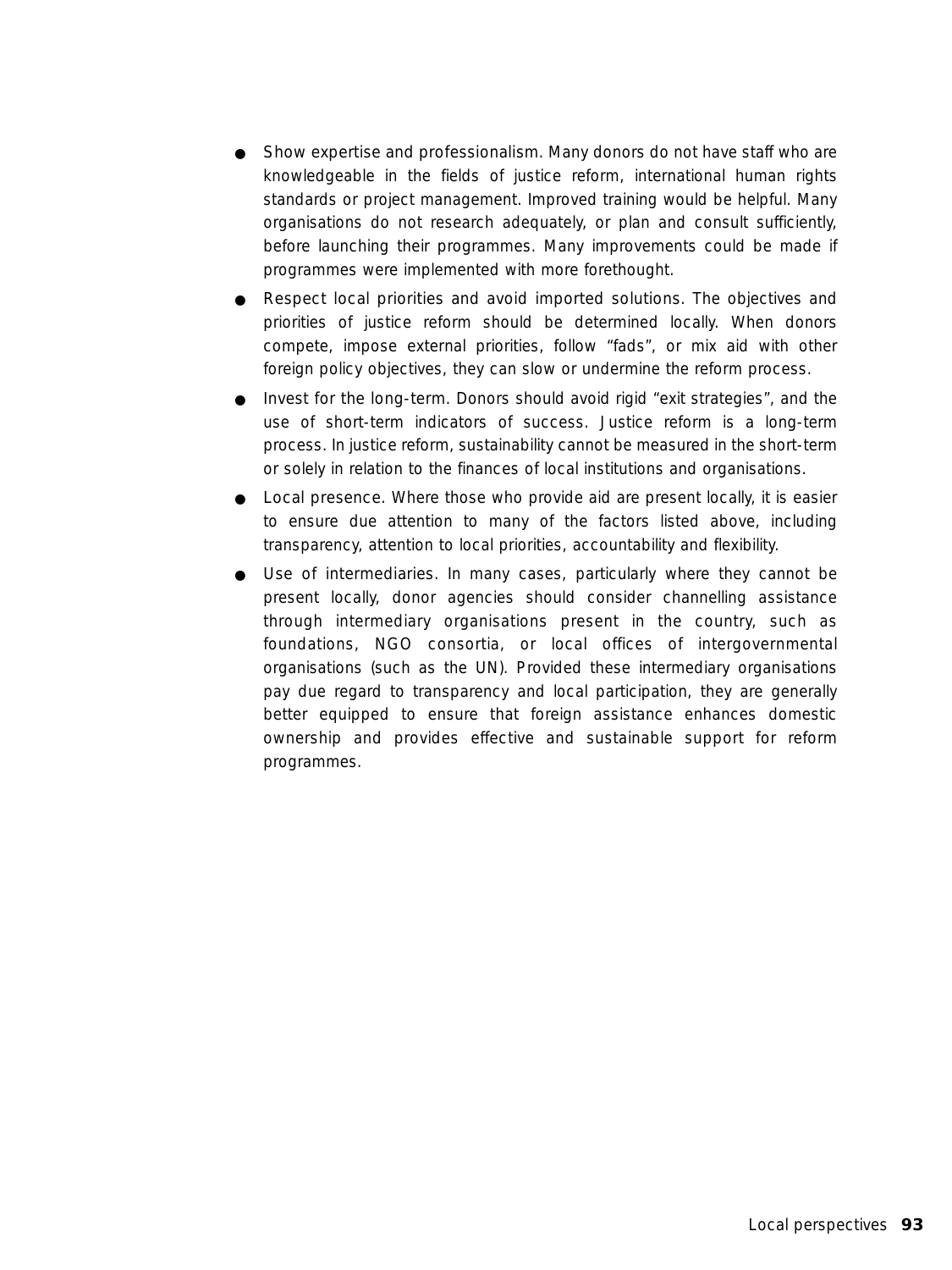# ANNEXE I: **LIST OF PRINCIPAL INTERVIEWS**

In Cambodia, interviews were held with representatives of the following institutions:

Asian Development Bank; Ausaid, Criminal Justice Assistance Project (CJAP); Australian Embassy; Cambodian Bar Association; Cambodian Centre for the Protection of Children's Rights; Cambodian Human Rights and Development Association (ADHOC); Cambodian Institute for Co-operation and Peace; Cambodian Institute of Human Rights; Cambodian League for the Promotion and Defence of Human Rights (LICADHO); Cambodian Womens Crisis Centre; Cham Khmer Islamic Minority Human Rights & Development Association; Commissioner of Police, (Phnom Penh); Danchurchaid; Director of Prisons, (Phnom Penh); Embassy of Canada; Embassy of France; Embassy of Sweden; European Union (EU); ForumSyd; Government Human Rights Committee & Advisor to the Prime Minister; Human Rights Action Committee; International Human Rights Law Groups (IHRLG): Cambodia Defenders Project; Khmer Institute for Democracy; Legal Aid of Cambodia; Ministry of Justice; National Assembly, Commission on Human Rights and Reception of Complaints; Office of the General Prosecutor, Phnom Penh Court of Appeal; Office of the UN High Commissioner for Human Rights (OHCHR); Oxfam (UK); Siem Reap Court; Ministry of Interior; Siem Reap Police; Siem Reap Prison; Silaka; The Asia Foundation; United Nations Development Programme (UNDP); United States Agency for International Development (USAID); Vietnamese Association; Vigilance; Women for Prosperity; Women's Media Centre of Cambodia; World Bank.

In Bulgaria, interviews were held with representatives of the following institutions:

Access Association; Access to Information Programme; Association for European Integration & Human Rights, Plovdiv; British Know-How Fund, UK; Bulgarian Helsinki Committee; Bulgarian Human Rights Centre; Bulgarian Institute for Legal development; Bulgarian Lawyers for Human Rights; Bulgarian Police; Center for the Study of Democracy, Council of Europe (CoE); Central and Eastern European Law Initiative of the American Bar Association (US/ABA/CEELI); Chief Prosecutors Office; Civil Society Development Fund; Creating Effective Grassroots Alternatives (CEGA); Democracy Network Programme; Dimitrina Petrova, Euro-Roma Rights Centre; Embassy of the Netherlands; European Union (EU); Human Rights Project; Inter-ethnic Initiative for Human Rights; International Centre for Minority Studies and Intercultural Relations; Journalists for Tolerance; Judges; Ministry of Interior; Ministry of Justice; Open Society Foundation; Open Society Institute; Parliament; Prison Administration; Roma Foundation, Plovdiv Roma District; Romani Baht Foundation; Supreme Court of Cassation; Tolerance Foundation; United Nations Development Programme (UNDP); United Nations High Commissioner for Refugees (UNHCR); United States Agency for International Development (USAID); United States Information Service (USIS); Women's Alliance for Democracy; World Bank.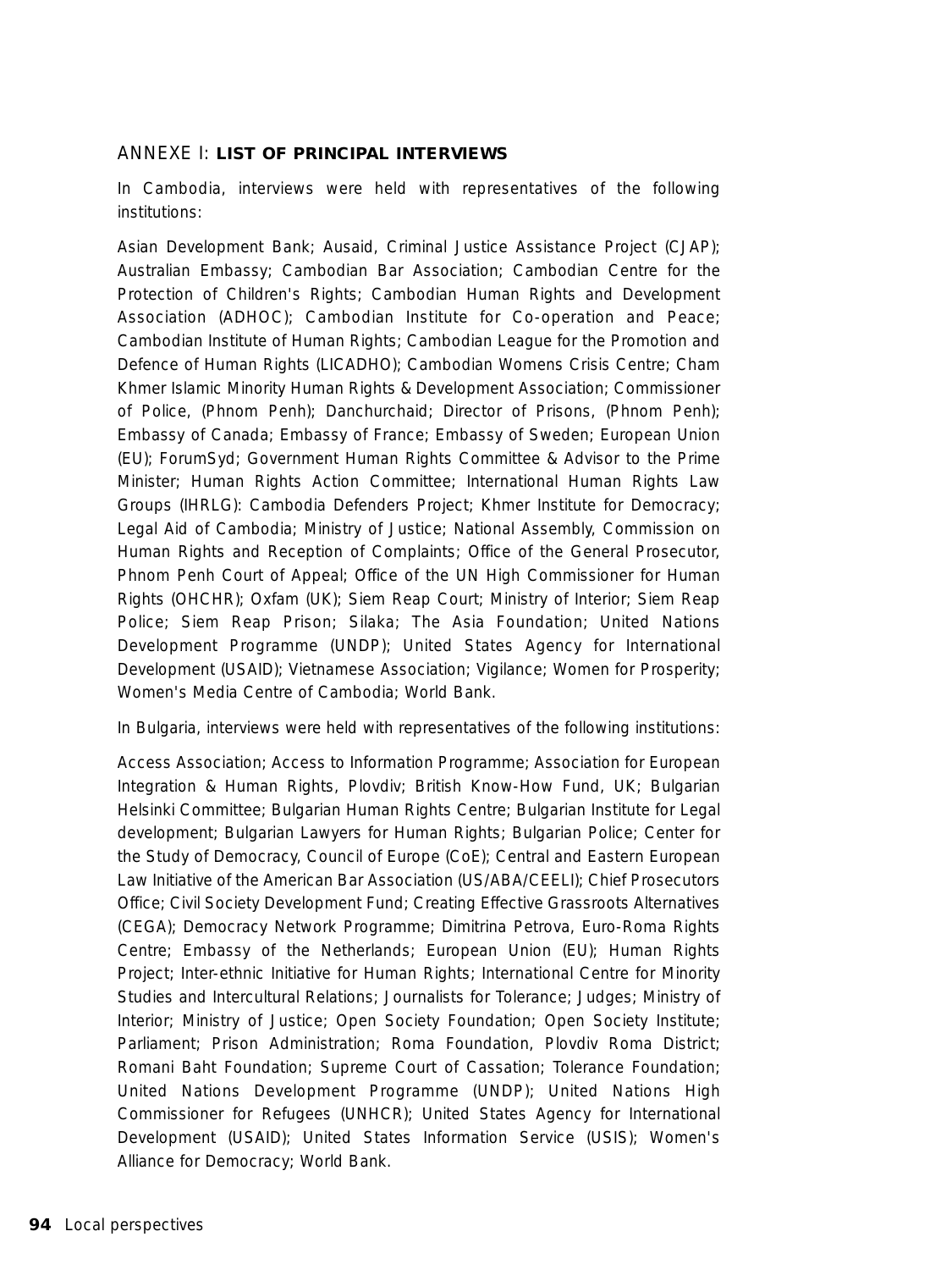In Guatemala, interviews were held with representatives of the following institutions:

Alliance against Impunity; Army of Guatemala; Canada (CIDA); Centre for Legal Action on Human Rights (CALDH) Head Office; Centre for Legal Action on Human Rights (CALDH): Indigenous Peoples Unit; Centre for Legal Action on Human Rights (CALDH): Legal Office; Centre for Legal Action on Human Rights (CALDH): Women's Project Unit; Commission on Strengthening of Justice;

Congcoop; Defensoria Maya; Denmark (Danida, Prodeca); European Union (EC); Foreign Ministry; Guatemalan Bar Association; Guatemalan Institute of Penal Law; Institute of Training for Sustainable Development (IAPADES); Inter-American Development Bank (IDB); Judicial Modernisation Commission; Judicial Studies School; Justice Co-ordination Instancia; Mack Foundation; Ministerio Publico (Prosecutors); MINUGUA; Netherlands; Presidential Human Rights Commissioner; Project Consultancy Services (Donor Consortium); Soros Foundation Guatemala (SFG); Supreme Court; United Nations Development Programme (UNDP); United States Agency for International Development (USAID); World Bank (IBRD).

In South Africa, interviews were held with representatives of the following institutions:

Africa Affairs; Black Sash; British Council South Africa; Ceasefire; Centre for Applied Legal Studies (CALS); Centre for the Study of Violence and Reconciliation; Constitutional Court; Danida; Department of Correctional Services; Department of Justice; EU Foundation; Freedom of Expression Institute; Human Rights Committee; Human Rights Institute of South Africa (HURISA); Independent Complaints Directorate; Institute for Democracy in South Africa (IDASA); Interfund; Justice College; Lawyers for Human Rights; Ministry of Foreign Affairs; National Paralegal Institute; National Prosecuting Authority; Office of the UN High Commissioner for Human Rights (OHCHR) Project Manager, South African Human Rights Commission (SAHRC); Office of the UN High Commissioner for Human Rights (OHCHR) Regional Office for Southern Africa; Penal Reform Project; Police Secretariat for Safety and Security; South African Human Rights Commission; South African National NGO Coalition (SANGOCO); South African Police Service, Human Rights Unit; United States Agency for International Development (USAID); Women in Law and Development (WILD); World Bank.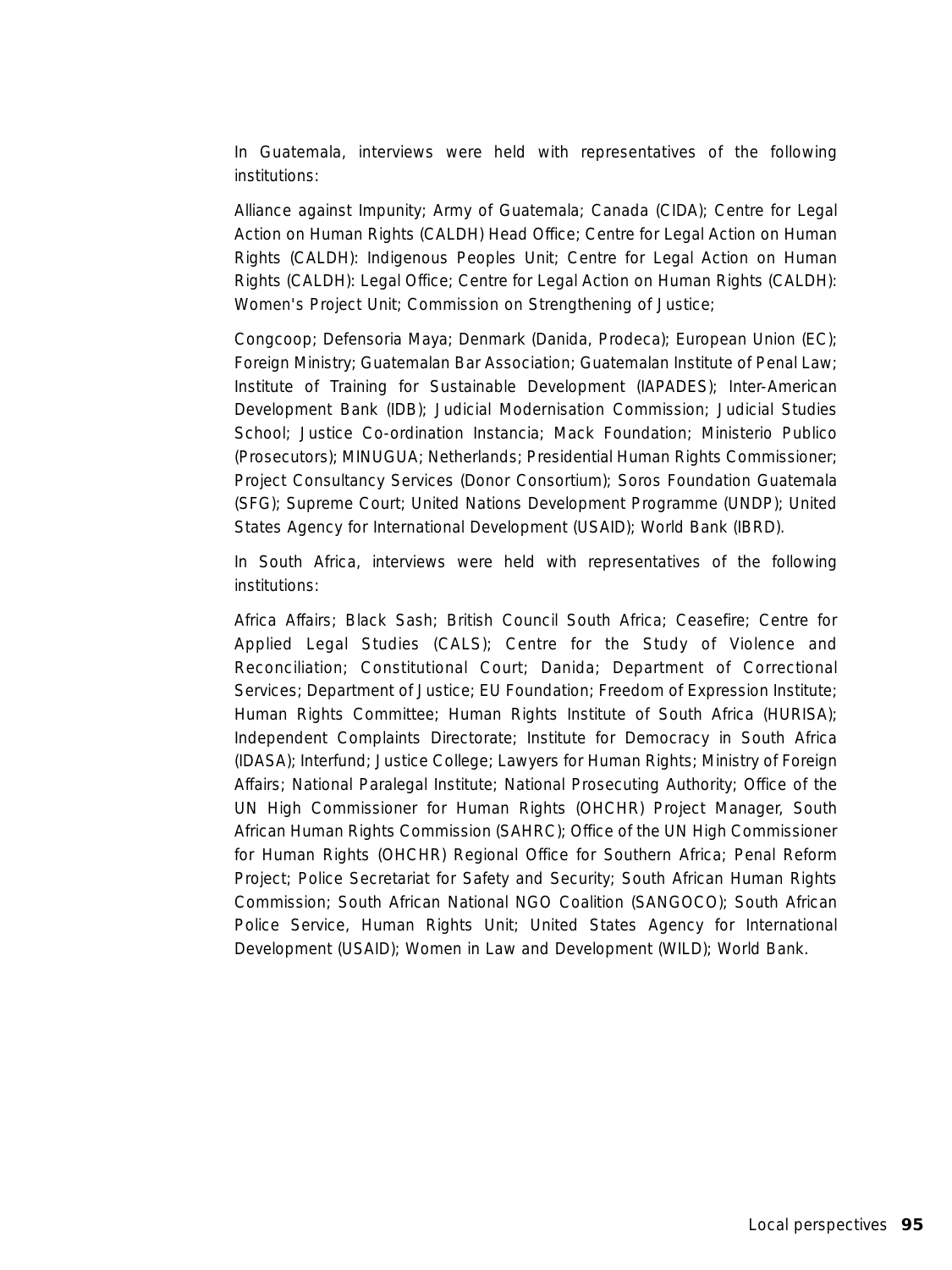# ANNEXE II: **LIST OF PERSONS WHO PROVIDED WRITTEN COMMENTS ON AN EARLIER VERSION OF THIS REPORT**

The International Council on Human Rights Policy would like to thank the following individuals and institutions for their comments on an earlier version of the present report.

Martin Abregu, Centre for Legal and Social Studies (CELS), Argentina.

Sadikou Ayo Alao, Founding Director, GERDDES AFRIQUE CIRD, Benin.

Iris Almeida, Director, Rights and Democracy, Montreal, Canada.

Heike Alefsen, Council of Europe, Strasbourg, France.

Richard Bourne, Director-designate, Commonwealth Policy Studies Unit, Institute of Commonwealth Studies, UK.

Bob Bradley, Cambodian Criminal Justice Assistance Project (AUSAID), Cambodia.

Marjolein Brouwer (and her colleagues), NOVIB, The Netherlands.

Sandra Colliver, Senior Rule of Law Adviser, International Foundation for Electoral Systems (IFES), Washington, USA.

Clarence J. Dias, International Center for Law in Development, New York, USA.

Robert Dossou, Director, Association pour la prévention de la délinquance juvénile (APDJ), Benin.

Anna Gavrilova-Ancheva, Executive Director, Bulgarian Lawyers for Human Rights, Bulgaria.

Henriette Geiger, Guatemala Office of the European Commission, Guatemala.

Yash Ghai, Sir Y. K. Pao Professor of Public Law, Hong Kong.

Annabelle Grant (and her colleagues) UK Department for International Development, London, UK.

Steve Golub, Boalt Hall School of Law, USA.

Thomas Hammarberg, Ambassador, Sweden.

Wolfgang Heinz, Free University, Berlin, Germany.

Peter Helmers, Office of the UN High Commissioner for Human Rights, Geneva, **Switzerland** 

Kaarina Immonen, Assistant Resident Representative, UNDP, Cambodia.

Bongani I. Khumalo, Director, Community Law and Rural Development Centre, Durban, South Africa.

John Lobsinger (and his colleagues), CIDA, Canada.

Francesca Marotta, Office of the UN High Commissioner for Human Rights, Geneva, Switzerland.

Ivaylo Maznev and Teodara Krumova, Lawyers, Bulgaria.

Nicholas Marcoux, Director, European Union Foundation for Human Rights in South Africa.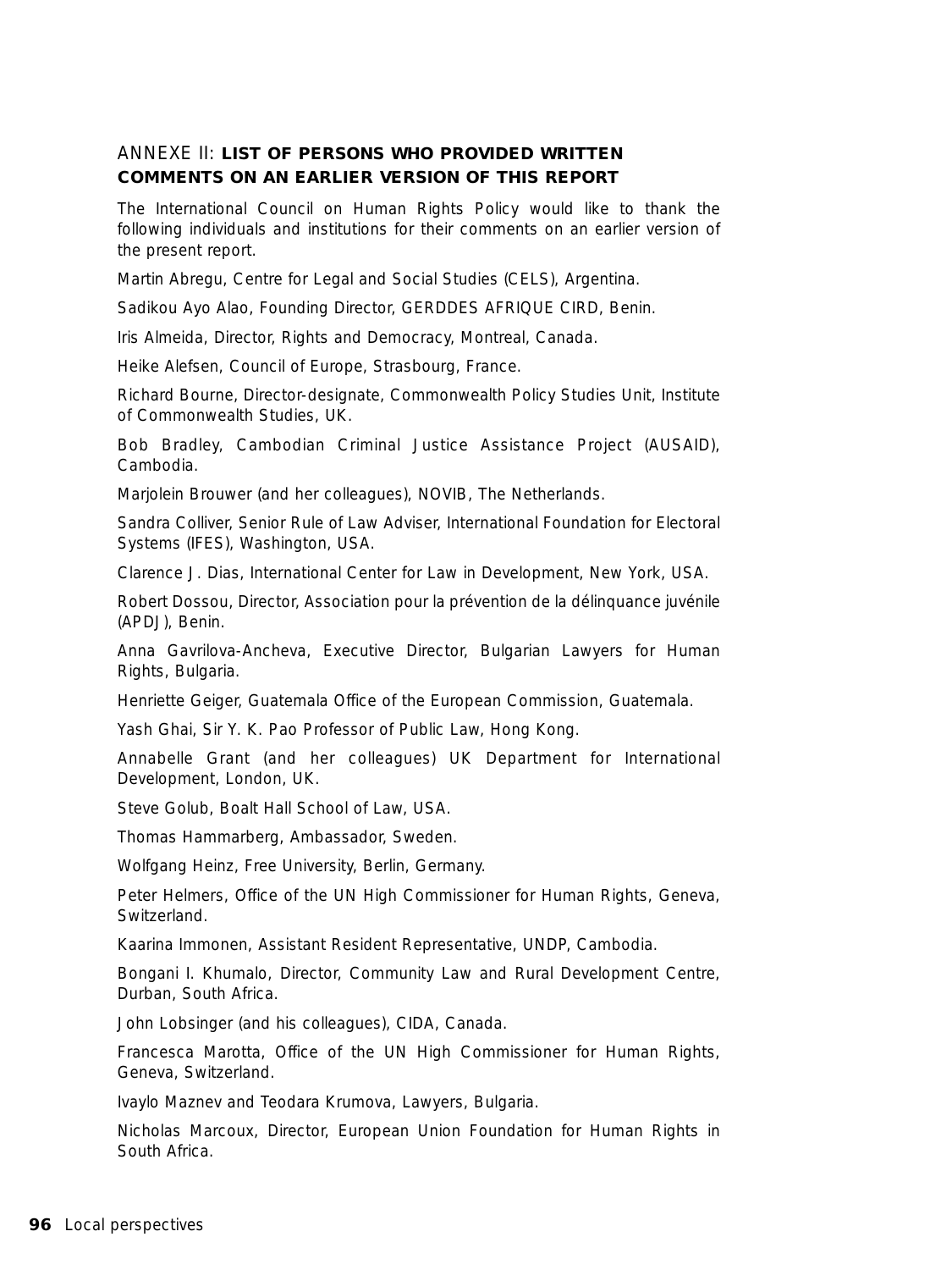Amin Mekki Medani, Chief Technical Adviser, OHCHR, Gaza.

Rick Messick, World Bank, USA.

Valentin Mitev, Executive Director, Civil Society Development Foundation, Bulgaria.

Mary Ndlovu, Curriculum Co-ordinator, Legal Resources Foundation, Zimbabwe.

Koy Neam, Asia Foundation, Cambodia.

Thomas OBrien, World Bank, USA.

Chidi Anselm Odinkalu, Interights, London, UK.

Dr. Philista Onyango, African Network for the Prevention of and Protection against Child Abuse and Neglect, Regional Office, Kenya.

Sonny Ostberg, Field Director, ForumSyd, Cambodia.

Karin Poulsen and Victor Hugo Madrigal-Borloz, Danish Centre for Human Rights, Denmark. Christophe Peschoux, Office of the UN High Commissioner for Human Rights, Geneva, Switzerland.

Borislav Petranov, Interights, London, UK.

Arend Pieper, Charge dAffaires, Netherlands Embassy, Guatemala.

James Ross , The Netherlands.

Dr Aboubacar Abdullah Senghore, African Centre for Democracy and Human Rights

Studies, Gambia.

Sigrun I. Skogly, Lancaster University, UK.

Myo Thant, Asian Development Bank, Cambodia.

Sophia Woodman, Research Director, Human Rights in China, Hong Kong.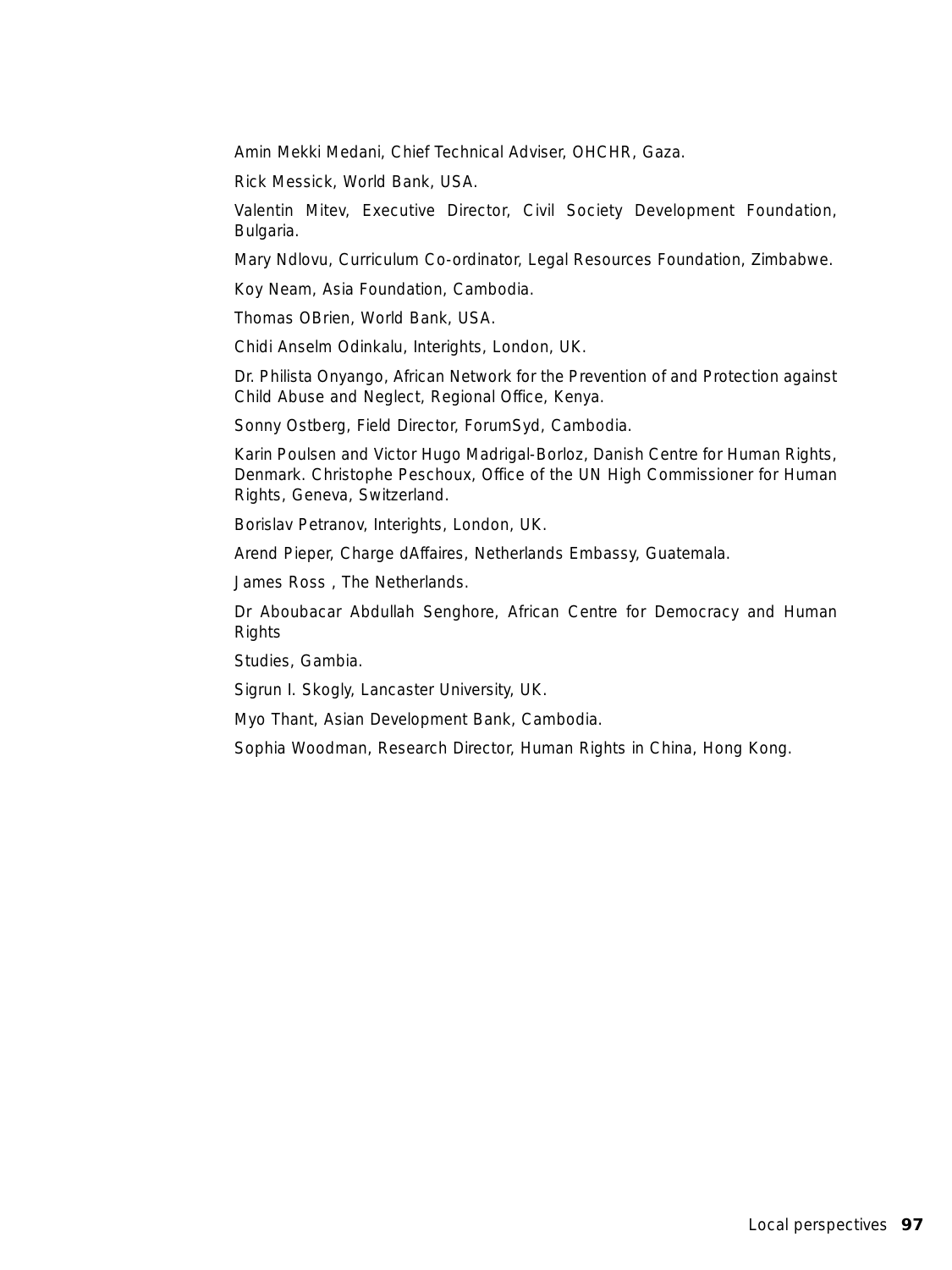# ANNEXE III**: AN OVERVIEW OF DONOR POLICIES AND PROGRAMMES**

This annexe provides an overview of donor policies and programmes dealing with human rights assistance. It takes a broad-brush approach – highlighting the main donors and assistance providers, key policy statements and key areas of assistance.

# **The DAC**

The Development Assistance Committee (DAC) of the Organisation for Economic Co-operation and Development (OECD) brings together official government aid agencies from the developed world (including the World Bank and the European Union). Private aid agencies also participate in its deliberations. Founded in 1961, the DAC is intended to (*inter alia*) "stimulate and harmonise its Members' efforts in favour of developing countries". As the principal OECD body charged with development related activities, DAC's mission is to "foster co-ordinated, integrated, effective and adequately financed international efforts in support of sustainable economic and social development".**<sup>28</sup>** The DAC first directly confronted the issues of democracy and governance in 1989,**<sup>29</sup>** when it declared that "the participatory development notion addresses both economic and political aspects of broad popular participation in the development process.... Participatory development implies more democracy, a greater role for local organisations and self-government, respect of human rights including effective and accessible legal systems...". **<sup>30</sup>** That statement would be followed by official pronouncements on human rights, democracy and development by the EU and a number of DAC countries in 1991, and by the introduction of the issue in several Consultative Group meetings thereafter.**<sup>31</sup>** The subsequent establishment of the DAC's "working party on participatory development and good governance" represents the DAC's adoption of this theme as a "major ongoing orientation of the Committee".**<sup>32</sup>**

A 1995 DAC policy statement identified six "key elements" of strategies for sustainable development.**<sup>33</sup>** Among these was "good governance and public management, democratic accountability, the protection of human rights and the

**<sup>30</sup>** *Id.* at page 52.

**<sup>31</sup>** *Id.*

**<sup>28</sup>** See Development Assistance Committee of the OECD, *How the OECD's Development Assistance Committee Works*, at www.oecd.org/dac.

**<sup>29</sup>** See Helmut Fuhrer, *The Story of Official Development Assistance: A History of the Development Assistance Committee and the Development Co-Operation Directorate in Dates, Names and Figures*, OECD, Paris, 1996, (Doc. No. OCDE/GD(94)67), (chapter entitled 1989: Development Cooperation in the 1990s and New Emphasis on Participatory Development and Environment, page 51) at www.oecd.org/dac.

**<sup>32</sup>** See *DAC Working Parties*, at www.oecd.org/dac.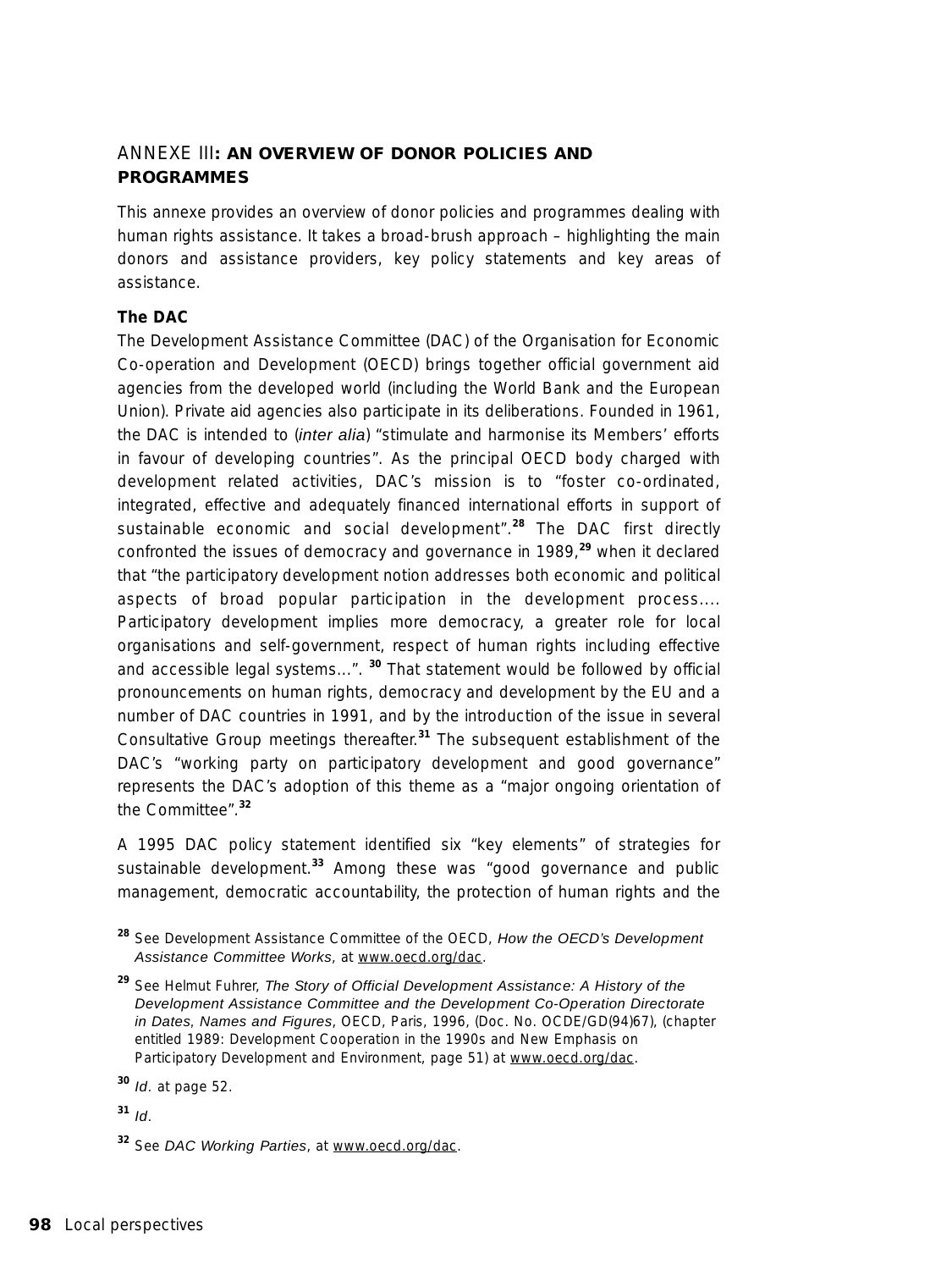rule of law".**<sup>34</sup>** As part of its mandate to provide "authoritative policy guidance" for its members in the conduct of their development co-operation programmes, the DAC has published official guidelines on the subject entitled *Participatory Development and Good Governance*. **<sup>35</sup>** DAC's *Shaping the 21st Century: the Contribution of Development Co-operation*, published in 1996, stated that: "Essential to attainment of [measurable development] goals are qualitative factors in the evolution of more stable, safe, participatory and just societies. These include capacity development for effective, democratic and accountable governance, the protection of human rights and respect for the rule of law."**<sup>36</sup>**

## **Official bilateral aid agencies**

### *Australia*

Australian assistance is provided principally through AUSAID, the country's official development assistance agency. In December 1998, the Australian Ministry of Foreign Affairs announced a new official framework for supporting human rights through aid. That statement establishes human rights as a "high priority" to be addressed through the complementary channels of aid and high level diplomacy, with human rights sanctions to be employed in "extreme cases". The policy further establishes that economic, social and cultural rights are to be equally ranked with civil and political rights; that specific rights are to be addressed in aid programmes; that programmes are to emphasise "durable capacity"; and that support is to be provided for "the practical and attainable". While pursuing consultation and co-operation with partner countries, Australian assistance also aims to involve close links with Australian human rights organisations and institutions. Under the heading "governance", AUSAID supports seven subsectors, including "economic and financial management", "public sector capacity building" and "civil and political rights".**<sup>37</sup>** AUSAID is especially active in supporting national human rights commissions, and in work in the Asia-Pacific region. The Australian aid categories also include "children's rights", and "electoral assistance".**<sup>38</sup>** Australia maintains a Human Rights Fund which provides support to local and Australian organisations and the Office of the UN High Commissioner for Human Rights. A "Centre for Democratic Institutions" was established in 1998

- **<sup>37</sup>** To which the agency's budget committed 148 million Australian dollars for the 1999-2000 biennium. See *AUSAID, Governance*, www.ausaid.gov.au.
- **<sup>38</sup>** For example, AUSAID committed from 10 to 15 million Australian dollars for the 1999 elections in Indonesia. *Id*.

**<sup>33</sup>** See OECD/DAC, *Development Partnerships in the New Global Context*, Paris, 1995, at www.oecd.org/dac.

**<sup>34</sup>** *Id.*

**<sup>35</sup>** OECD/DAC, *Participatory Development and Good Governance*, Development Cooperation Guideline Series, Paris, 1995, at www.oecd.org/dac.

**<sup>36</sup>** OECD/DAC, *Shaping the 21st Century: the Contribution of Development Cooperation*, Paris, 1996, (*Introduction: values and interests*), at www.oecd.org/dac.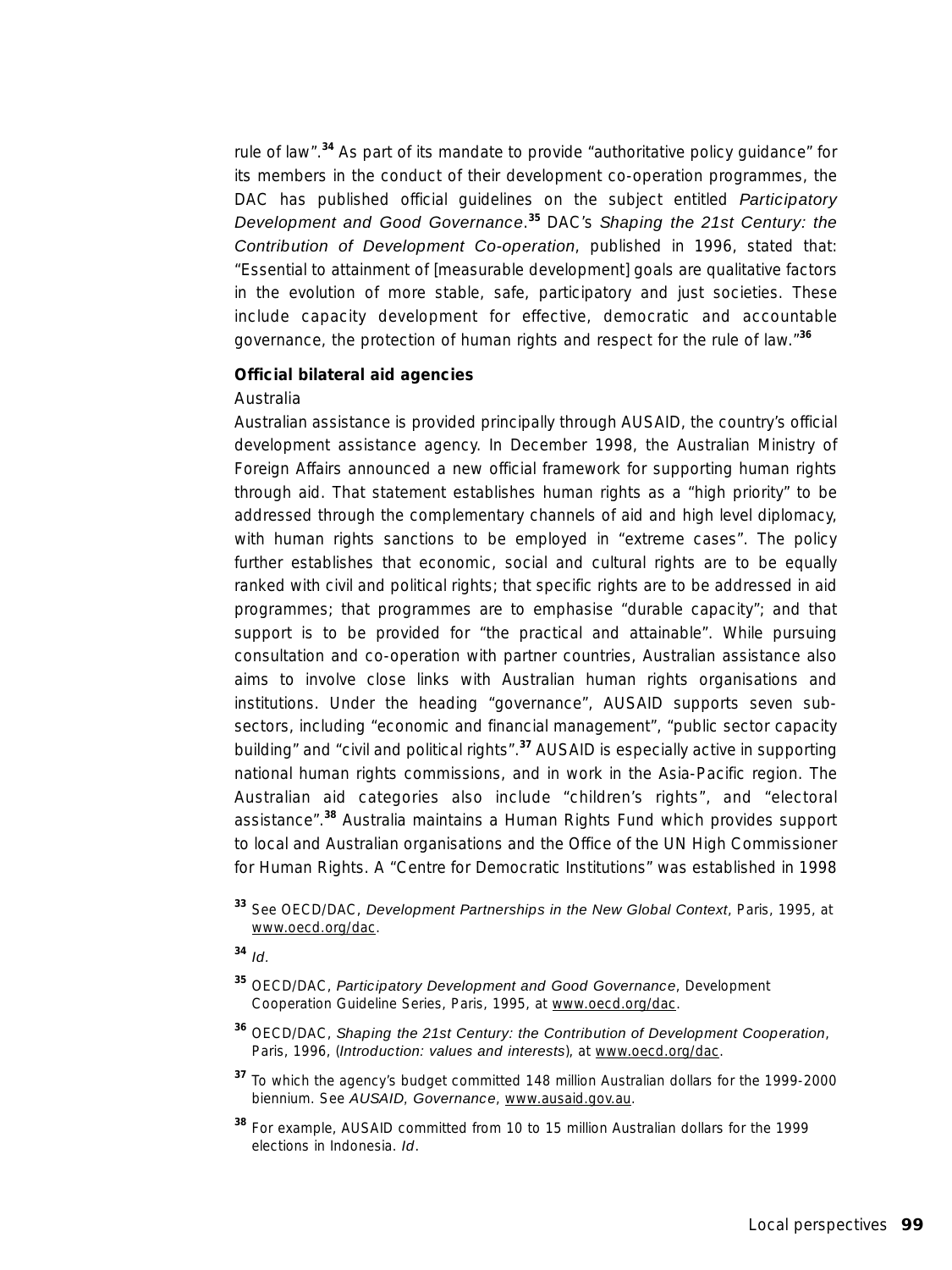to provide further support in this area.

## *Austria*

Austria's Federal Ministry of Foreign Affairs states that the objective of Austrian development co-operation is to promote sustainable economic development in partner countries. To these ends, "[t]he principles of respect for human rights, promotion of democratic institutions and good governance, gender equality and environmental protection form the basis of the Austrian Development Cooperation". Austria's official development policy requires that "these principles be taken into account in all programmes and projects".**<sup>39</sup>** The Austrian Federal Ministry of Foreign Affairs also advocates strong international assistance for strengthening of the rule of law, as part of its traditional foreign policy emphasis on peace building. In 1998, it was host to an international conference on justice reform and development and establishing the rule of law in post-conflict situations. During that conference, the Austrian State Secretary for Foreign Affairs emphasised the need to "redouble… efforts… to strengthen… the implementation of international human rights standards at the national level". In an important statement of policy, the Secretary declared that "international assistance is vital and often an important incentive towards the consolidation of peace", requiring that "such assistance must be [made more] targeted and co-ordinated".**<sup>40</sup>**

## *Belgium*

While a review of recent reports suggests that rule of law or justice sector assistance do not feature prominently in Belgian development co-operation, the country has sought to integrate human rights into its programming. The Belgian Foreign Ministry lists three main areas of emphasis in its development cooperation policy, including "(1) attention for human rights, democratisation and good governance; (2) building partnerships; (3) combating poverty by dealing with 'dualism' (a world divided into rich and poor)". Recognising that the universality and indivisibility of human rights are elements of Belgian development policy, the Ministry maintains that "[...]the political emancipation process must run parallel to economic and social protection" and that "[f]reedom and justice go hand in hand with well-being and welfare".**<sup>41</sup>**

### *Canada*

Through the Canadian International Development Agency (CIDA), Canada has been among the most active donors in supporting rule of law development, and in seeking to integrate human rights into its development activities. Official CIDA

**<sup>39</sup>** See *Austrian Development Cooperation*, www.bmaa.gv.at.

**<sup>40</sup>** See Benita Ferrero-Waldner, Austrian State Secretary for Foreign Affairs, Opening Speech, Austrian Federal Ministry of Foreign Affairs, *Building Justice: A Conference Commemorating the Fifth Anniversary of the World Conference on Human Rights*, Vienna, 1998, at page 32.

**<sup>41</sup>** See *Belgian Development Cooperation*, www.diplobel.fgov.be.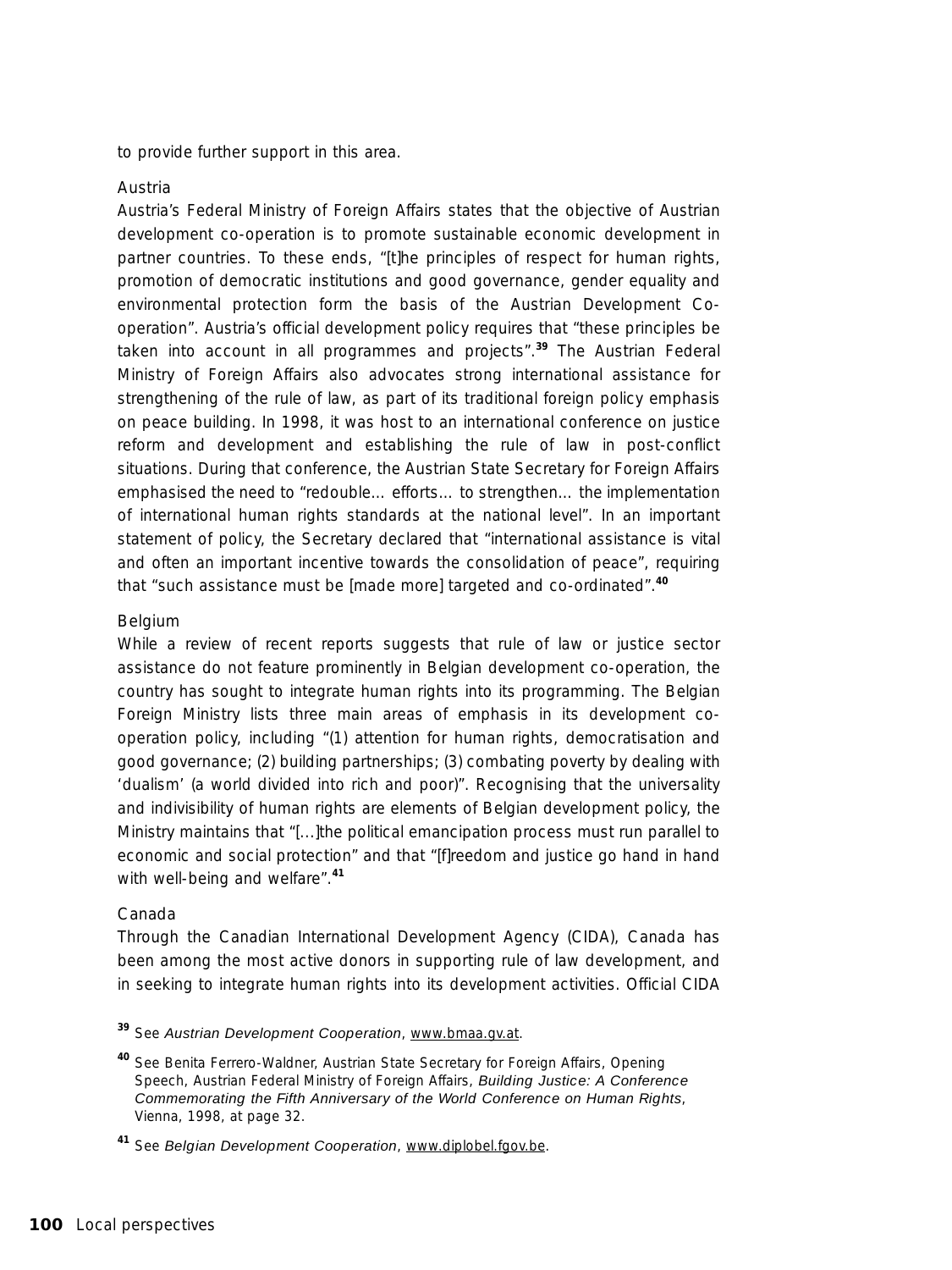literature lists three key objectives of Canadian foreign policy: the promotion of prosperity and employment; the protection of (Canadian) security, within a stable global framework; and the projection of Canadian values and culture. Among the "Canadian values" to be projected, Canada lists "respect for human rights, democracy, the rule of law...". Canadian development assistance itself has six express priorities, one of which is "human rights, democracy, and good governance".**<sup>42</sup>** Human rights thus "are, and will continue to be a priority for Canada's international assistance programmes", according to CIDA and the Department of Foreign Affairs and International Trade.**<sup>43</sup>**

### *Denmark*

Through DANIDA (Danish International Development Agency) Denmark too has been very active in providing human rights assistance. Danish development policy, set out in its new policy framework document *Partnership 2000*, includes extensive reference to human rights. The Danish Minister for Development Cooperation notes that the most important principles of Danish development policy include fighting poverty, promoting the environment, involving both men and women in development, and strengthening democracy and respect for human rights.**<sup>44</sup>** Denmark views human rights as a "cross-cutting" issue in development assistance, and spent roughly 1.7 billion DKK on related programmes in the 1990- 98 period. DANIDA recently completed a comprehensive evaluation of its support to the promotion of human rights and democratisation, which noted that Danish bilateral assistance for these areas has expanded rapidly during the 1990s.**<sup>45</sup>**

### *Finland*

Finland's foreign and development policy, as implemented through the Foreign Ministry and the Finnish Department for International Development Co-operation, is linked by human rights objectives; development co-operation is expressly identified as a tool of human rights policy. According to that policy "human rights, equality, democracy and good governance constitute one of the main aims of development co-operation".**<sup>46</sup>**

- **<sup>42</sup>** See Canadian Development Assistance, www.acdi-cida.gc.ca
- **<sup>43</sup>** *Id.*
- **<sup>44</sup>** See *Partnership 2000: Danish Overseas Development Assistance*, www.um.dk.
- **<sup>45</sup>** See DANIDA, *Evaluation of Danish Support to Promotion of Human Rights and Democratization,* Synthesis Report, (March 2000), www.evaluation.dk
- **<sup>46</sup>** See *Human Rights and Finland's Foreign Policy: Report by Foreign Minister Tarja Halonen to the Foreign Affairs Committee of Parliament on the Human Rights Policy of the Finnish Government*, November 11 1998, available at www.virtual.finland.fi. See also www.global.finland.fi.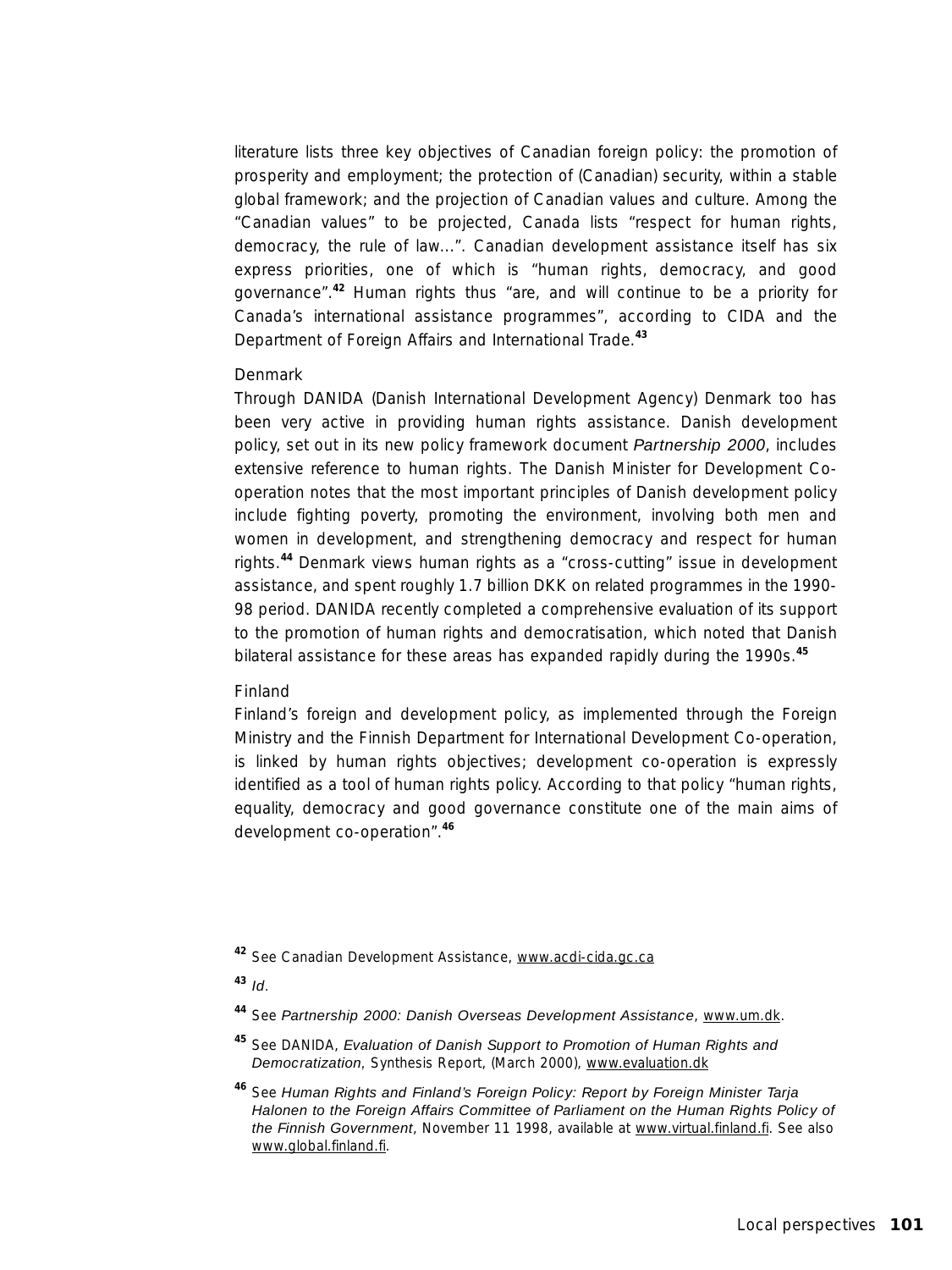## *France*

Official French development policy has five express priority aims: supporting economic independence and integration in the global economy; strengthening government institutions and the foundations of democracy; fighting poverty and providing social services; improving research opportunities and access to scientific information; and continuing regional co-operation and integration processes. Under the second priority area (government and democracy), France includes public administration, the judiciary, democracy and human rights. While neither justice nor the rule of law are sectors as such in the French development assistance framework, elements thereof are subsumed under other sectors, and France has been especially active in providing legal assistance in francophone countries.**<sup>47</sup>**

## *Germany*

German development aid in these areas is implemented principally through the official agencies "GTZ"**<sup>48</sup>** and "BMZ".**<sup>49</sup>** Among the 15 thematic and project areas of GTZ is the category "Economic and Social Policy, Law and Administration". This is itself sub-divided into a number of areas, among them "Law" (legislative development, legal stability, legal enforcement, democracy and liberty, including support for judicial reform, and "human rights questions") and "Institutional Reforms and Public Administration".**<sup>50</sup>** BMZ refers to a single aim of German development policy: improve living conditions, particularly for the poorest, through sustainable development. For this, BMZ sees 3 pre-requisites: productive economic growth, social justice and ecological sustainability. The three express priority areas of BMZ assistance are poverty alleviation, environmental protection and education and training. For BMZ (and the German Government) human rights feature not only as a development assistance area, but especially as criteria for receiving German assistance. Specifically, "criteria for the deployment of instruments and funds... are as follows: respect for human rights; popular participation in political decisions; the rule of law and the certainty of the law...." If a basic threshold is met, BMZ will help a partner country to improve performance in these areas through assistance, and improvements will lead to higher levels of assistance.**<sup>51</sup>**

**<sup>47</sup>** See www.france.diplomatie.fr.

**<sup>48</sup>** *Deutsche Gesellschaft für Technische Zusammenarbeit*. See www.gtz.de.

**<sup>49</sup>** *Bundesministerium für wirtschaftliche Zusammenbarbeit und Entwicklung*. See www.bmz.de.

**<sup>50</sup>** See www.gtz.de.

**<sup>51</sup>** See www.bmz.de.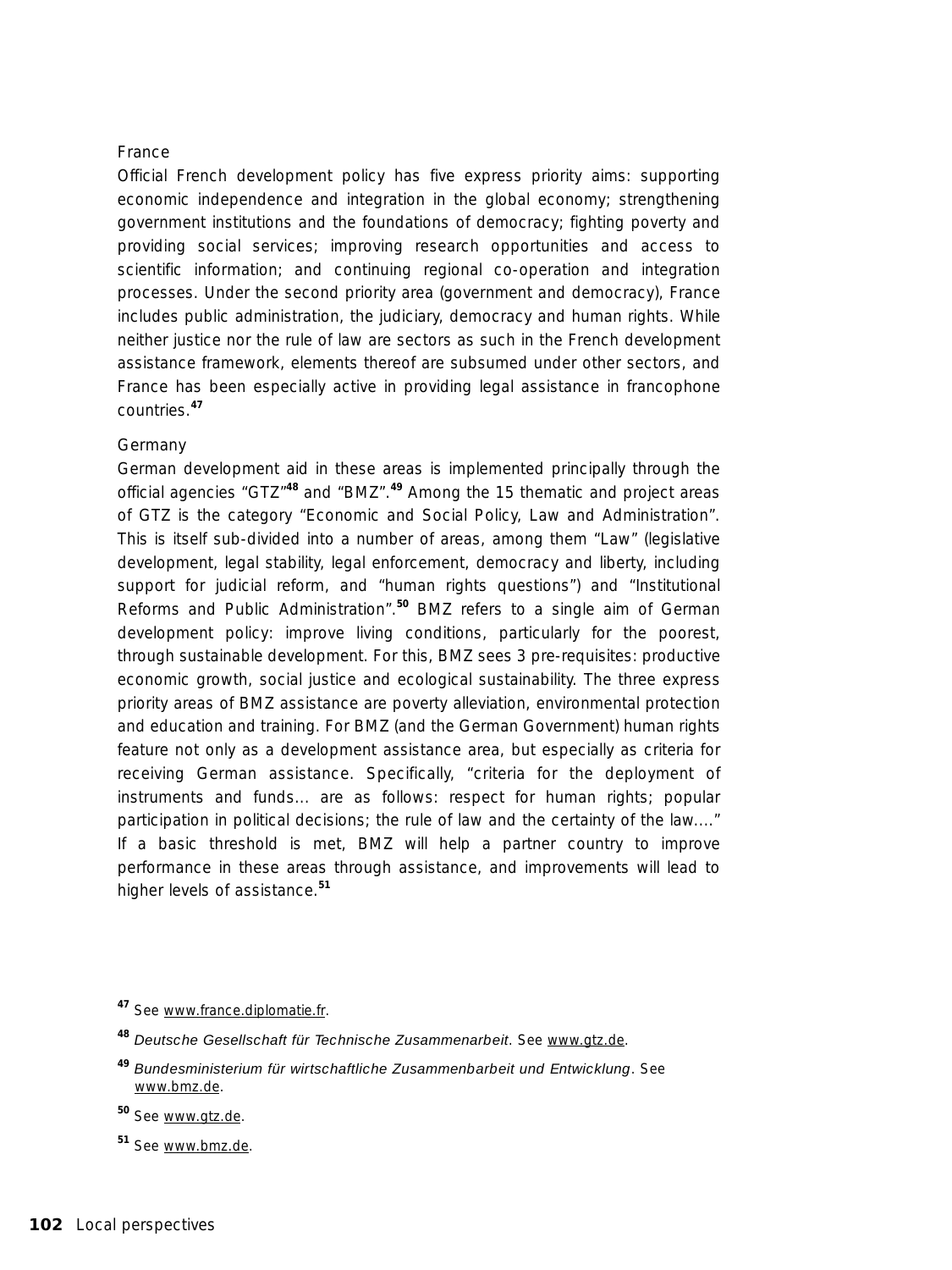## *Ireland*

Ireland has established a human rights unit within the Ministry of Foreign Affairs, earmarked separate programmes and budget lines for human rights assistance, and "attache[d] priority to human rights in terms of Ireland's foreign policy".**<sup>52</sup>** Ireland Aid, the Development Co-operation Division of the Department of Foreign Affairs, "has a special focus on the fostering of human rights and democracy". According to the agency, Ireland supports human rights and democratisation projects in a many countries. These projects include activities such as grass roots human rights and democracy education programmes, election monitoring and support for the development of parliamentary and judicial structures.

### *Italy*

Italy, through its Ministry of Foreign Affairs, extends direct forms of assistance to selected countries, especially those among the country's Balkan neighbours. Italy has been an important provider of support for democratisation and reform in Central America. In addition, the country is a significant supporter of multilateral human rights assistance programmes such as those of the UN and the EU.

## *Japan*

Japan provides assistance for legal reform and democracy through its Ministry of Foreign Affairs**<sup>53</sup>**, the Japan International Co-operation Agency (JICA)**<sup>54</sup>** and the Japan Bank for International Co-operation (JBIC).**<sup>55</sup>** Japan is today one of the largest contributors, in financial terms, of development assistance for human rights, democracy, rule of law and good governance. In its official policy, the Japanese Ministry of Foreign Affairs states that "strengthening the foundations of democracy promotes the participation of people in governance and development and leads to the protection and promotion of human rights, so it is an extremely important factor in promoting... stability and development".**<sup>56</sup>** Japan's "ODA Charter"**<sup>57</sup>** stipulates that "full attention should be paid to efforts for promoting democratisation...[and] the securing of basic human rights and freedoms in the recipient country". To these ends, Japan (principally through JICA) provides support for "the establishment of functional legal, administrative, and police systems, which are the foundations of a democratic system". The country has supported justice system reform in a wide range of countries, including Vietnam and Cambodia, sponsored democratisation initiatives in Africa, Asia and Latin

**<sup>52</sup>** See *Irish Official Development Assistance*, www.irlgov.ie

- **<sup>53</sup>** See www.mofa.go.jp.
- **<sup>54</sup>** See www.jica.go.jp.

**<sup>55</sup>** See www.jbic.go.jp.

**<sup>56</sup>** See Government of Japan, Ministry of Foreign Affairs, *Japan's Support for Democratization*, September 1999, at www.mofa.go.jp.

**<sup>57</sup>** See *Japan's ODA Charter*, Government of Japan, Cabinet Decisions, June 30, 1992, at www.mofa.go.jp.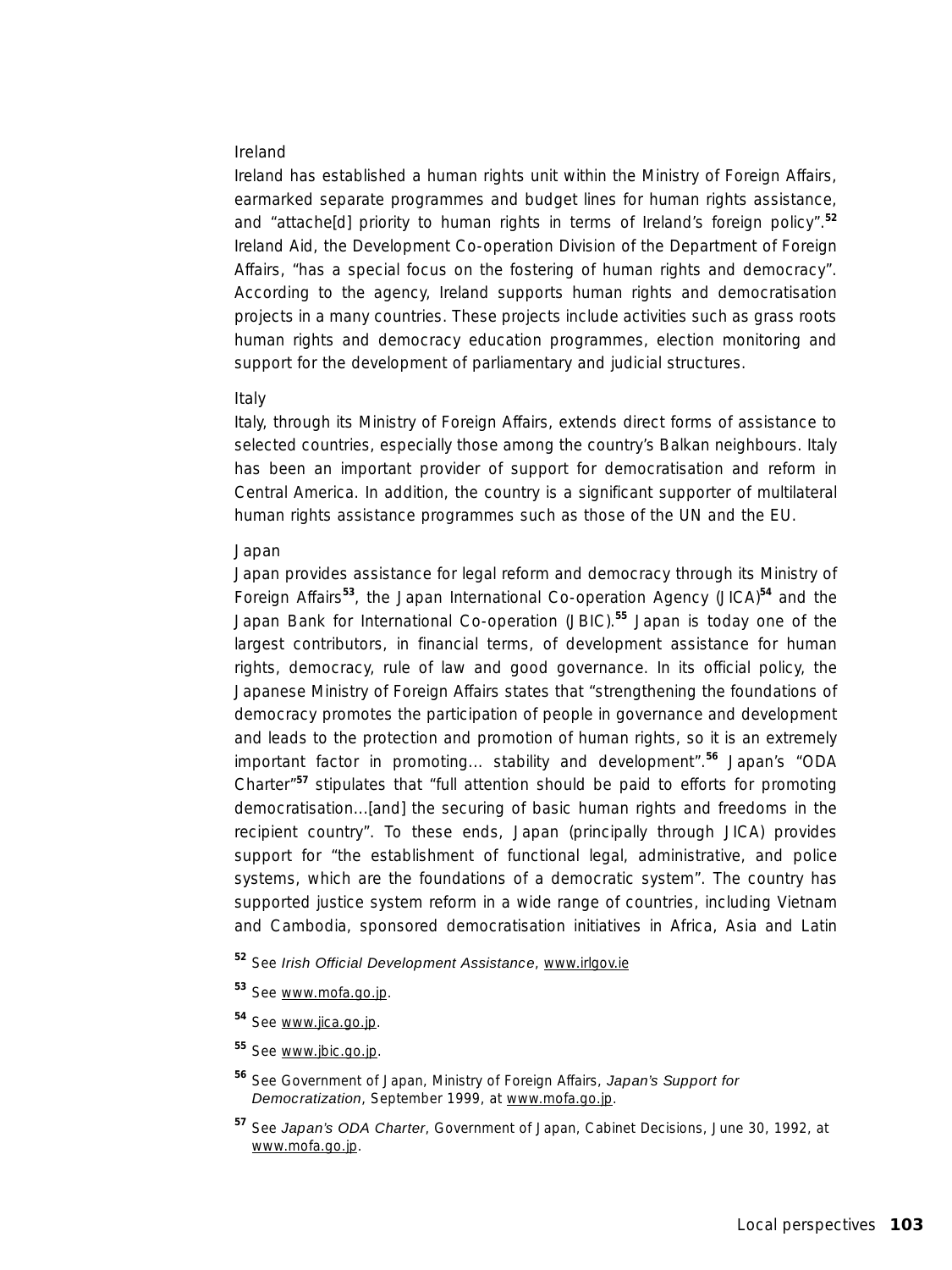America, and funded electoral support in Cambodia, Bosnia, Nigeria, Central African Republic, Guinea, Lesotho and Ecuador.

## *Netherlands*

Official Netherlands policy on human rights and development co-operation is summarised in the document Dutch Policy on Human Rights.58 The government states that "Dutch foreign policy... expresses a strong national commitment to human rights", and recognises that "development co-operation can... be used to promote human rights. Aid can be deployed to encourage and support compliance with human rights agreements and democratisation in developing countries". The Dutch Foreign Ministry does this through "efforts to strengthen the institutional framework and the training of members of the judiciary and public prosecutors [...] fostering democracy,... and supporting government efforts in the field of [human] rights". Among the six aims of Dutch development policy is support for "good governance". In 1996 alone, Dutch spending on human rights and democratisation was estimated to be 398 million NLG (over \$160 million).

## *New Zealand*

A "strong commitment to human rights" is cited by New Zealand as the basis for the country's policy to "increasingly... assist… bilaterally with human rights capacity building". The government does so usually through NZODA (New Zealand Official Development Agency) including through the agency's designated Good Governance Fund. This is a focus area for NZODA,**<sup>59</sup>** and, reflecting this prioritisation, the agency's 1999/2000 budget includes expanded provision for "law and justice capacity building", with a particular focus on the South Pacific region.**<sup>60</sup>**

## *Norway*

Human rights assistance and human rights principles are featured throughout Norway's official development policy framework.**<sup>61</sup>** Active in human rights assistance throughout the 1990s, Norway expected in 1999 to expand human rights assistance interventions through NORAD (Norwegian Agency for Development Co-operation), NORDEM (Norwegian Resource Bank for Democracy and Human Rights), and the Ministry of Foreign Affairs.**<sup>62</sup>** The Norwegian Minister of International Development and Human Rights announced

**<sup>58</sup>** Ministry of Foreign Affairs of the Netherlands, *Dutch Policy on Human Rights*, at www.bz.minbuza.nl

**<sup>59</sup>** See NZODA, *Good Governance: Investing in a Common Future*, at www.mft.govt.nz.

**<sup>60</sup>** See the description of the New Zealand Ministry of Foreign Affairs and Trade and NZODA policy contained in *New Zealand and the International Community: Human Rights*, at www.mft.govt.nz. New Zealand also supports the UN's Voluntary Fund for Technical Cooperation in the Field of Human Rights. *Id*.

**<sup>61</sup>** See, e.g., Government of Norway, *Report to the Storting: A Changing World—Main Elements of Norwegian Policy Towards Developing Countries*, no. 19 (1995-96), at www.odin.dep.no.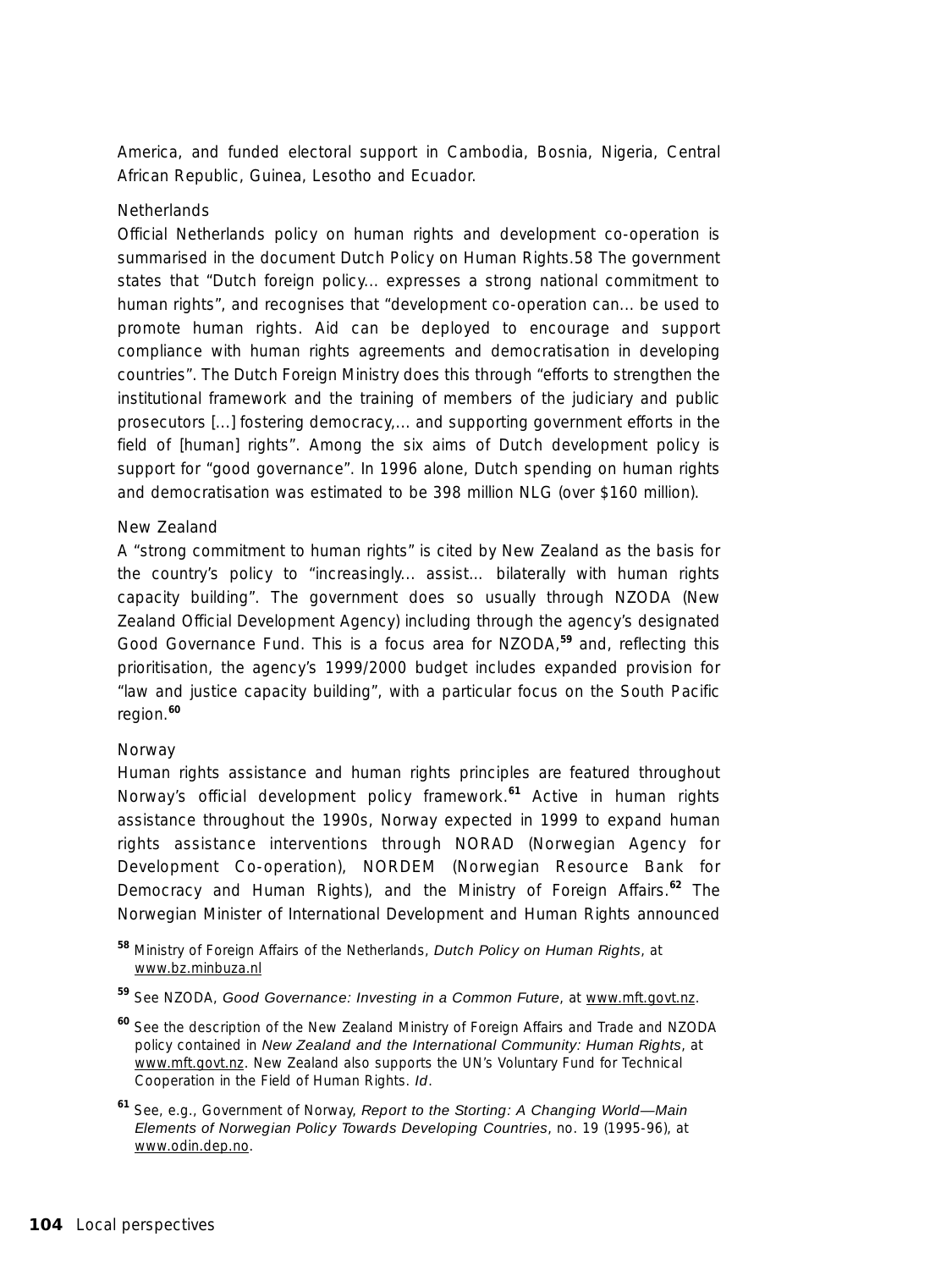in October 1999 that "Norway...intends to increase our assistance to legal and electoral systems, the rule of law, and building expertise in civil society and human rights organisations".**<sup>63</sup>**

### *Portugal*

Portugal's "co-operation for development" programme focuses principally on Portuguese speaking African countries and aims to "promote improved living conditions in developing countries and to consolidate democracy and the rule of law" **<sup>64</sup>** Portugal now emphasises two areas of development co-operation: (1) private sector development; and (2) "strengthening the governance systems of ...the Portuguese speaking countries in Africa, focusing particularly on legal systems and the judiciary, but also extending to parliamentary institutions, electoral systems, local governments and constitutional advice".**<sup>65</sup>**

### *Spain*

AECI (*Agencia Espan~ola De Cooperación Internacional*), Spain's official development co-operation agency, is particularly active in Latin America, the Mediterranean, the Arab world, the Philippines, and a small group of sub-Saharan African nations. AECI lists among its principal objectives the strengthening of democratic institutions. Especially in Latin America, a broad range of assistance is provided in relation to governance, democratisation, and rule of law development. This includes support to justice systems, elections, police reform, and penal systems.**<sup>66</sup>**

### *Sweden*

SIDA (the Swedish International Development Agency) describes international development co-operation as an investment (*inter alia*) in "democracy and equality". The six official goals of the programme include "democratic development", "social equality", and "gender equality". SIDA supports democratic development because it "considers that the fulfilment of certain minimum requirements is necessary for democratic governance: free elections..., an independent legal system and fundamental democratic rights and privileges".**<sup>67</sup>** In the field of human rights, much of SIDA's work is implemented through 14 Swedish "framework organisations". These are Swedish-based church groups, solidarity organisations, non-governmental aid agencies, and unions, among

### **<sup>62</sup>** See www.odin.dep.no.

- **<sup>63</sup>** See Norwegian Minister of International Development and Human Rights Hilde F. Johnson, address to the Council of Europe, *Toward a New Human Rights Agenda*, 16 October 1999, at www.odin.dep.no.
- **<sup>64</sup>** See Government of Portugal, Ministry of Foreign Affairs, *Cooperation for Development*, at www.min-nestrangeiros.pt.
- **<sup>65</sup>** Government of Portugal, Ministry of Foreign Affairs, *DAC Aid Review of Portugal*, (press release, June 1997), at www.min-nestrangeiros.pt.
- **<sup>66</sup>** See Government of Spain, AECI, at www.aeci.es.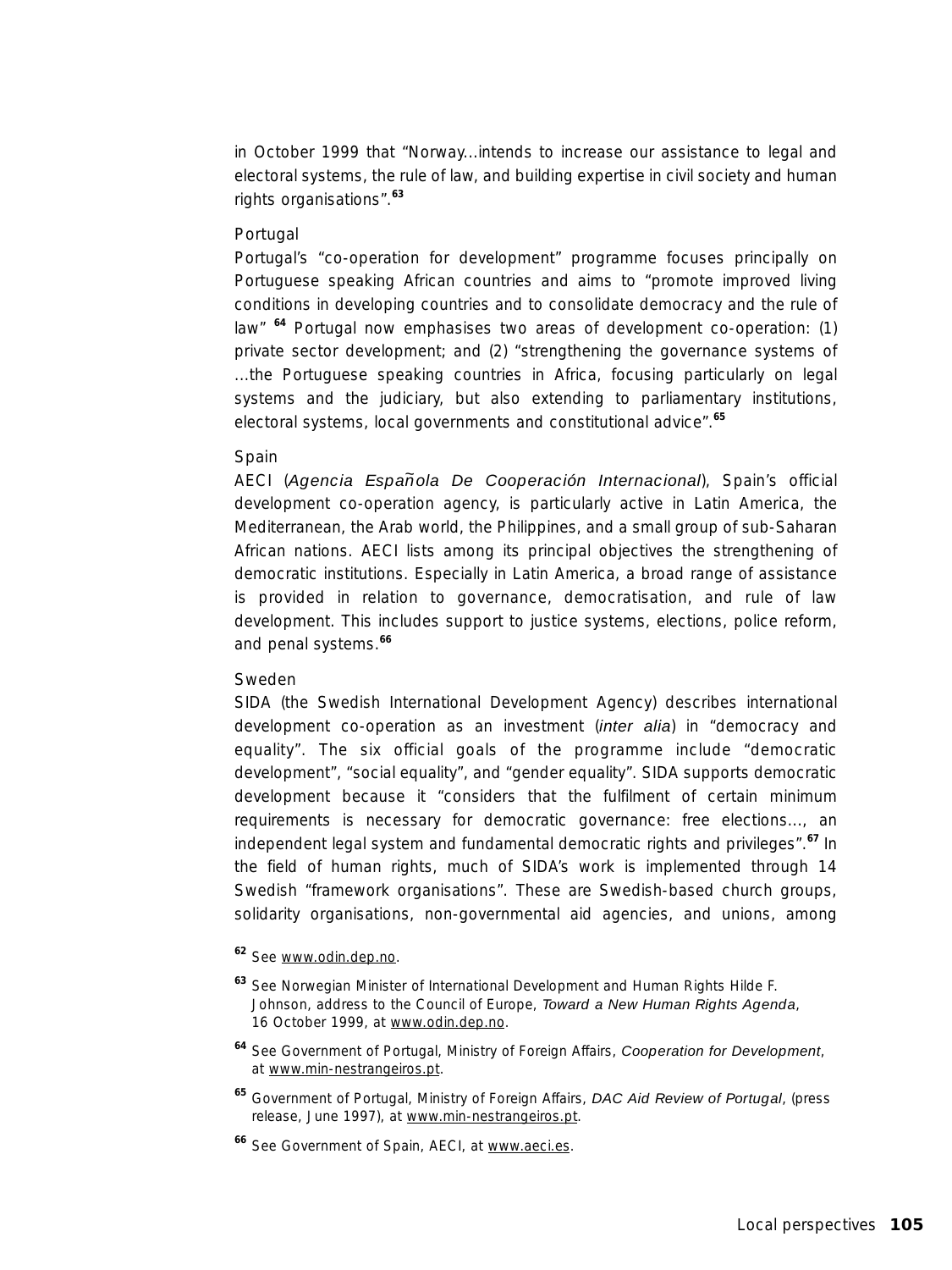them Diakonia,**<sup>68</sup>** Swedish Save the Children,**<sup>69</sup>** and ForumSyd.**<sup>70</sup>**

### *Switzerland*

Swiss policy on development co-operation is based on four basic principles, one of which is the maintenance of peace and security and the promotion of human rights, democracy and the principles of the rule of law.**<sup>71</sup>** Switzerland seeks to achieve this by supporting a range of relevant governmental and nongovernmental institutions, including human rights groups and justice sector institutions. In South Africa, for example, SDC (Swiss Agency for Development and Co-operation) supports "good governance" and "democratic institutions", as well as providing direct support to South African NGOs.**<sup>72</sup>** A resolution adopted by the Swiss Federal Council in 1999 linked Swiss development assistance to Swiss foreign policy action, and established criteria for enhancing or withdrawing aid, and made reference to respect for human rights.**<sup>73</sup>**

### *United Kingdom*

The United Kingdom, through DFID (the Department for International Development), the Foreign and Commonwealth Office and the British Know How Fund**<sup>74</sup>**, is among the most visible of bilateral donors in the field of human rights assistance. The Government's development policy is set out in a White Paper *Eliminating World Poverty: A Challenge for the 21st Century*, which specifically pledges attention to human rights in British foreign aid. According to that policy document, the government will: "Give particular attention to human rights, transparent and accountable government and core labour standards...".**<sup>75</sup>** The paper recognises that: "The State must also provide a framework of law and regulation within which people can exercise their rights.... Sustainable development is not possible unless human rights are protected for all...". British development assistance is to support "good governance and the rule of law".

In addition, the UK has officially committed itself to the adoption of a rights-based

- **<sup>67</sup>** See www.sida.se.
- **<sup>68</sup>** See www.diakonia.se.
- **<sup>69</sup>** See www.rb.se.
- **<sup>70</sup>** See www.forumsyd.se.
- **<sup>71</sup>** The others relate to increasing prosperity, promoting social cohesion, and preserving the environment. See Swiss Agency for Development and Cooperation at www.sdc-gov.ch.
- **<sup>72</sup>** See www.sdc-gov.ch.

**<sup>73</sup>** The resolution was adopted on 20 September 1999. See SDC, *Political Conditionality: Improving Coherence*, in News in Brief from the SDC (Newsletter No. 6, December 1999) at www.sdc-gov.ch.

**<sup>74</sup>** The British Know How Fund is Britain's programme of assistance to countries of Central and Eastern Europe and Central Asia, supporting work on human rights, police reform, judicial reform, etc. www.dfid.gov.uk.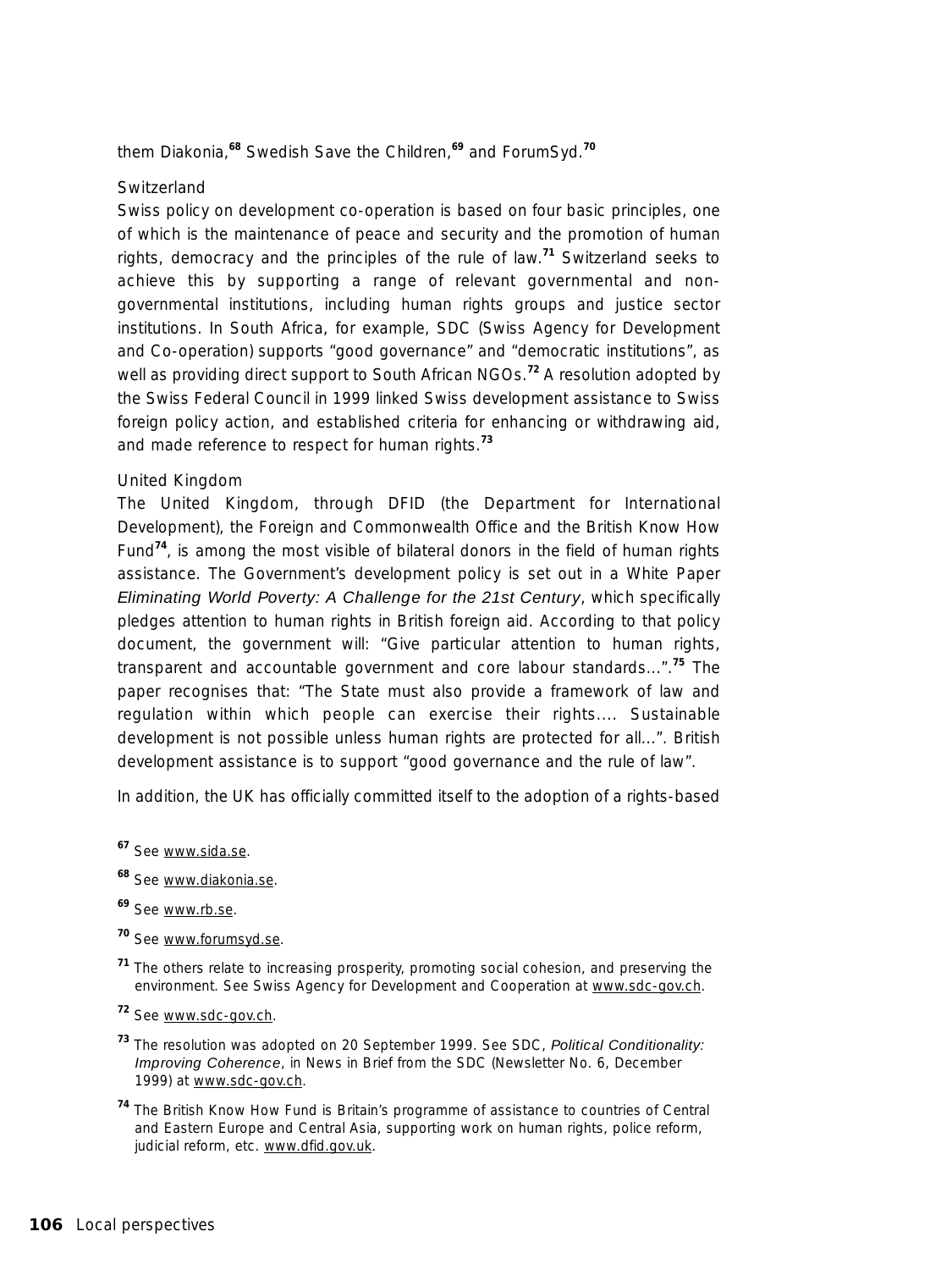approach to development.**<sup>76</sup>** In its annual human rights report for 1999, the government defined this approach as one which "means making people the central purpose of development... by allowing them to speak for themselves". The report explains that "this differs from the old approach to development where the needs of developing country populations were too often defined by government officials or international institutions without consultation with the people on whose behalf they claimed to act".**<sup>77</sup>** At the same time, promoting the rule of law and fair justice administration are set out as key UK foreign policy and development objectives. The report announces a new approach to assistance to the legal sector, which includes support for the sector as a whole, as well as to individual institutions such as police, courts and prisons, and to non-formal systems. New attention is to be paid to public safety and security, as well as to improved access.**<sup>78</sup>** The UK's New Models of Accessible Justice and Penal Reform Project,<sup>79</sup> is designed to develop new approaches to supporting traditional and alternative dispute resolution options, non-custodial measures, reforming prisons, strengthening juvenile justice, and guarantees against discrimination in legal systems. Finally, the UK Foreign and Commonwealth Office also provides a Human Rights Project Fund, financing a broad range of human rights development activities, including "rule of law co-operation", "prison reform", "combating torture", and "promoting the rights of vulnerable groups".**<sup>80</sup>**

### *United States of America*

The United States Agency for International Development (USAID), the official development agency, has had some involvement in human rights assistance programmes for many years, but it was only in the 1990's that USAID's activities in this field became a normal part of its programmes.**<sup>81</sup>** Today, according to USAID, "expanding the global community of democracies is a key objective of U.S. foreign policy".

USAID has identified four "democracy sectors": rule of law, elections, civil society, and governance. Based upon an official US national security strategy,**<sup>82</sup>** USAID's 1997 "strategic plan" sets out four objectives for these programmes: "[strengthening] rule of law and respect for human rights of women [and] men;

- **<sup>75</sup>** See *Eliminating World Poverty: A Challenge for the 21st Century*, section 3 paragraph 7, at www.dfid.gov.uk.
- **<sup>76</sup>** See *White Paper on International Development*, November 1997, at www.dfid.gov.uk.
- **<sup>77</sup>** UK Foreign and Commonwealth Office and Department for International Development, *Annual Report for 1999, Human Rights*, July 1999, Chapter 2, page 17, (*A Rights Based Approach to Development*) at www.hrpd.fco.gov.uk.
- **<sup>78</sup>** *Id*., at Chapter 5, pages 46-57, (*Rights and Justice*).
- **<sup>79</sup>** This is a global project with six pilot countries in Africa, Asia and the Caribbean. See www.dfid.gov.uk.
- **<sup>80</sup>** See www.hrpd.fco.gov.uk.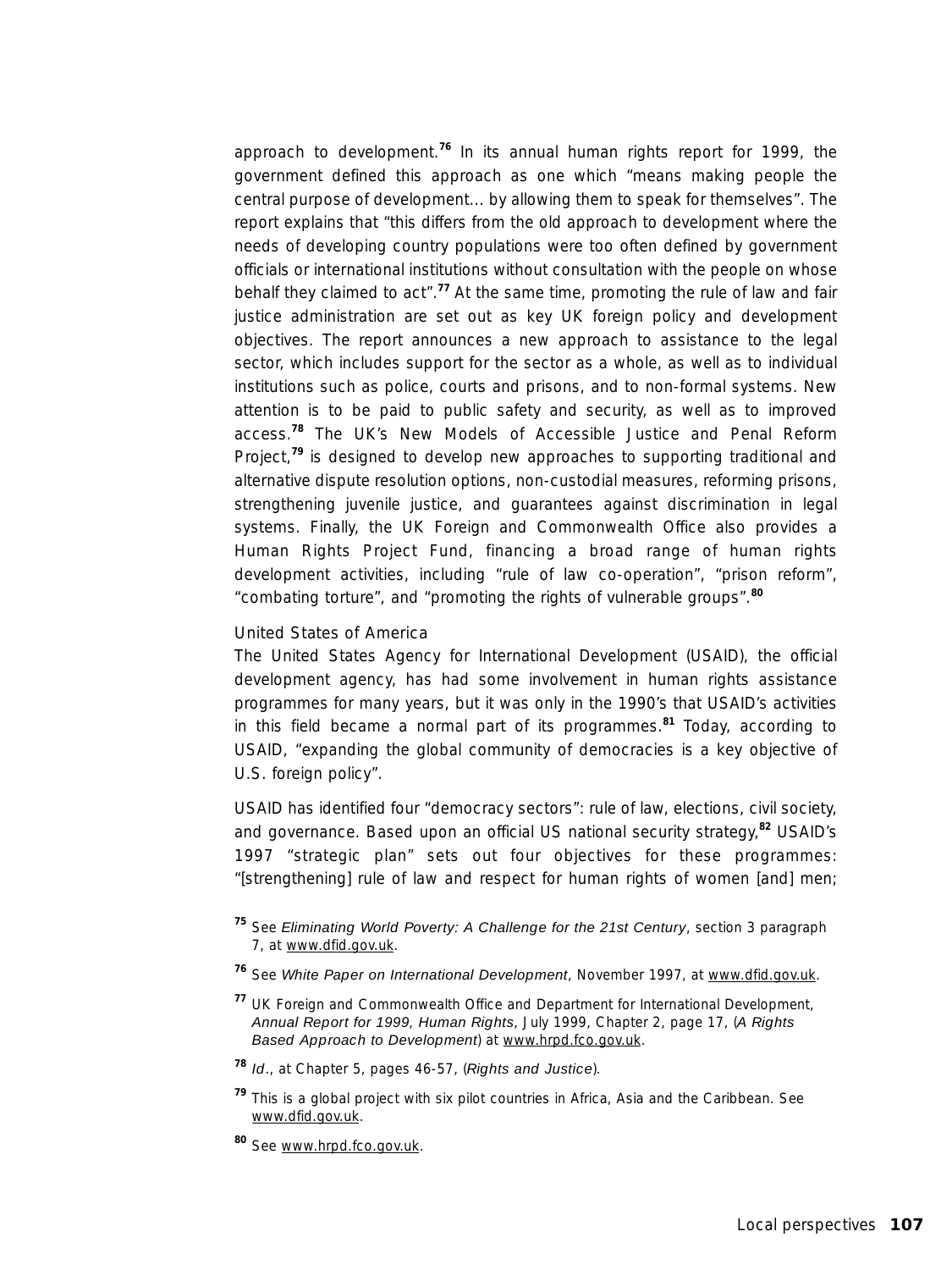[encouraging] credible and competitive political processes; [encouraging] the development of politically active civil society; [encouraging] more transparent and accountable government institutions".**<sup>83</sup>** The agency established a Center for Democracy and Governance in May of 1994, to support its programming in these areas, and maintains a separate programme to administer democracy projects. Based up on its experience (both successes and failures) with such programmes, and following a series of evaluations, USAID has introduced a conceptual framework for democracy and governance programming;**<sup>84</sup>**developed a Handbook of Democracy and Governance Programme Indicators; and published a detailed manual on developing rule of law programmes.**<sup>85</sup>**

### **European Union**

The official objective of European Union (EU) development co-operation is to "foster sustainable development designed to eradicate poverty in developing countries and to integrate them into the world economy". This is to be achieved in part by "pursuing policies that promote the consolidation of democracy, the rule of law, good governance, and respect for human rights".**<sup>86</sup>** In June of 1991, the EU adopted a policy statement on human rights, which was to serve as the principal reference for the organisation throughout the decade.**<sup>87</sup>** The European Council Declaration on Human Rights identified the protection of human rights as "one of the cornerstones of European co-operation",**<sup>88</sup>** and held that democracy, pluralism and respect for human rights are "essential prerequisites of sustained economic and social development". The EU and its members were thus to use development co-operation agreements to promote human rights within third countries.

Subsequently, the Council adopted a second resolution, detailing means by which assistance programmes provided by the EU and EU member states might help to

- **<sup>81</sup>** See USAID, *History of USAID Democracy and Governance Activities*, at www.info.usaid.gov.
- **<sup>82</sup>** See U.S. Government, The White House, *A National Security Strategy of Engagement and Enlargement* (Washington DC: U.S. Government Printing Office, 1996) at www.info.usaid.gov.
- **<sup>83</sup>** See *USAID's Strategic Plan*, www.info.usaid.gov.
- **<sup>84</sup>** See USAID, *Democracy and Governance: A Conceptual Framework*, November 1998, at www.info.usaid.gov.
- **<sup>85</sup>** See USAID, *Weighing in on the Scales of Justice: Strategic Approaches for Donorsupported Rule of Law Programmes*, Feb. 1994, at www.info.usaid.gov.
- **<sup>86</sup>** See European Union, *EC Development Cooperation Mission Statement* at www.europa.eu.int.
- **<sup>87</sup>** EU, *European Council Declaration on Human Rights*, Luxembourg, June 1991. This followed a less elaborated declaration on human rights of the Community's Foreign Ministers adopted on 21 July 1986.

**<sup>88</sup>** *Id*., at paragraph 1.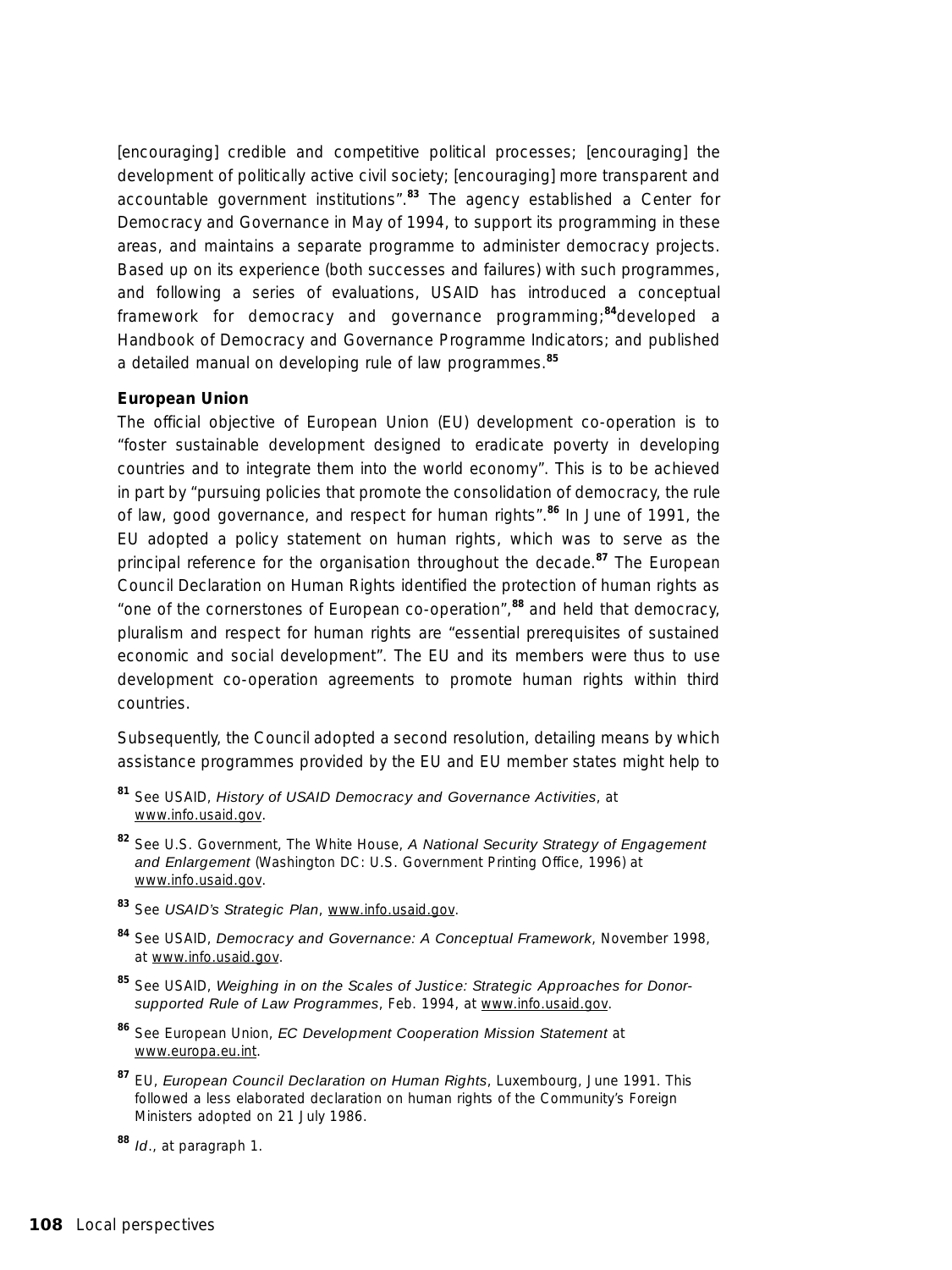achieve those ends.**<sup>89</sup>** In that resolution, a pledge was made to increase development co-operation and other forms of support for human rights, good governance, democracy and the rule of law in developing countries, and to integrate those themes throughout future co-operation programmes. During the 1990s, the European Union became ever more involved as a provider of assistance for human rights, democracy, and the rule of law in developing countries and post-Soviet European states. Programmes at various levels include the European Initiative for Democracy and the Protection of Human Rights; various development agreements under the Lomé IV Convention;**<sup>90</sup>** and a number of special programmes, including PHARE, MEDA, and TACIS.**<sup>91</sup>** The Development Directorate-General of the European Union (Commission) is responsible for development assistance to what are referred to in EU language as 20 "OCTs" (overseas countries and territories) and 71 "ACP countries" (African, Caribbean and Pacific States).**<sup>92</sup>**

### **International financial institutions**

The World Bank is a relatively recent addition to the list of international providers of assistance for good governance and legal and judicial reform. It is, as well, still careful in its express engagement in matters of human rights.**<sup>93</sup>** Nevertheless, the Bank has emerged as a leading actor in this field. Today, support for "good governance" is a common element of World Bank programmes, albeit largely with an approach geared to strengthening national policies and institutions necessary to underpin economic reforms and private investment.**<sup>94</sup>** This includes support for legal and judicial development and reform, and the Bank is actively engaged in supporting such activities in countries across the globe. It maintains a web page on law and development,**<sup>95</sup>** through which a new Bank database on legal and judicial reform (including judicial system performance indicators) can be accessed.

- **<sup>90</sup>** See the Fourth Lomé Convention, as revised by Agreement in Mauritius on 4 November 1995, at article 5 and article 224(m).
- **<sup>91</sup>** See European Commission, *The European Union's PHARE and TACIS Democracy Programme: Compendium of Ad-hoc Projects 1993-1997* (1998); see also *Evaluation of the PHARE and TACIS Democracy Programme1992-1997*, at www.europa.eu.int/comm/dg1a/evaluation/ptdp, and; European Commission, *Democratization, the Rule of Law, Respect for Human Rights and Good Governance: the Challenges of the Partnership between the European Union and the ACP States*, (Doc. No. COM (1998) 146 final, 12.03.1998).

**<sup>92</sup>** See generally, EU, European Commission, *Commission Communication to the Parliament: Democratization, the rule of law, respect for human rights and good governance: the challenges of the partnership between the European Union and the ACP States*, 12 March 1998 (COM(98)146).

**<sup>89</sup>** EU, *Resolution of the Council and of the Member States Meeting in the Council on Human Rights, Democracy and Development*, Brussels, 28 November 1991.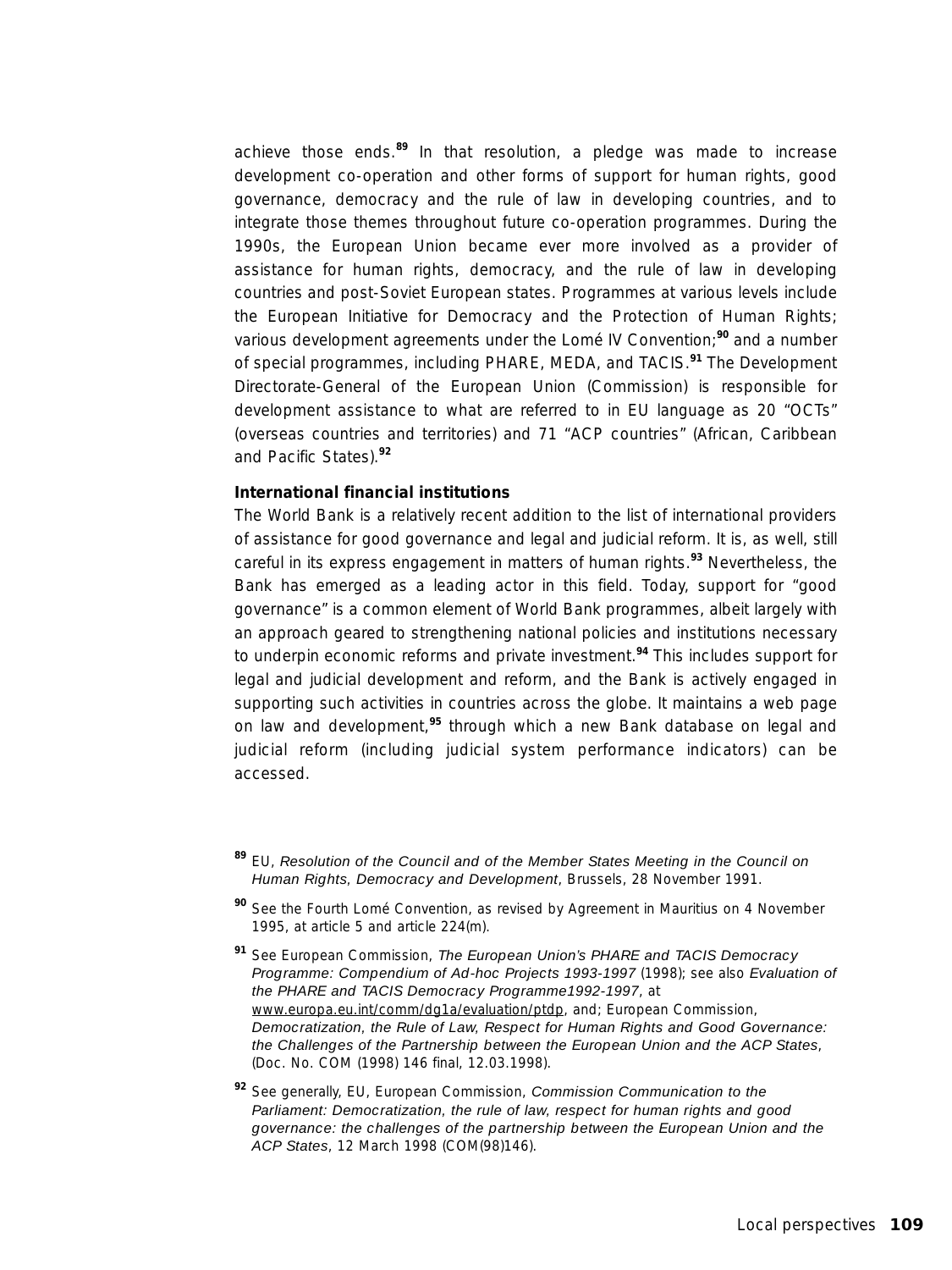In 1998, the Bank also published a booklet on its approach to the issue of human rights and development, in which it recognised that "creating the conditions for the attainment of human rights is a central and irreducible goal of development".**<sup>96</sup>** The Bank's position, as articulated in that document, now recognises its responsibility in ensuring that human rights are fully respected in connection with the projects it supports; underscores its direct role in contributing to economic and social rights through development loans and assistance; and takes into account an important if indirect role for the Bank in contributing to the realisation of civil and political rights through support for good governance, strong judicial systems and other requirements of an enabling environment for rights protection.

Since the early 1990's, the regional development banks, including the Inter-American Development Bank (IDB), the Asian Development Bank (ADB), the European Bank for Reconstruction and Development (EBRD),**<sup>97</sup>** and (to a lesser degree) the African Development Bank (AfDB),**<sup>98</sup>** have also variously supported efforts at improving governance and legal development. For example, the Asian Development Bank is an active donor in the legal and judicial development field in Cambodia,**<sup>99</sup>** and, in 1998, the Inter-American Development Bank approved a \$25 million loan for justice reform in Guatemala. While showing some reticence in the direct use of the term "governance" in its policies and

**<sup>93</sup>** Especially prior to the 1990s, the World Bank, based upon a restrictive interpretation of its own charter (limiting it to economic considerations and prohibiting political involvement), expressly ruled out any direct involvement in human rights projects and abstained from considering human rights aspects of Bank projects or the human rights performance of its national partners. While Bank activity in areas of governance has increased dramatically, this remains an important factor in the Bank's profile today. The Bank's reticence in this area is much debated subject. See, for example, *The World Bank, Development and Human Rights: the Role of the World Bank*, Washington, September 1998, at page 3; The World Bank, *Governance and Development*, Washington, April 1992, at page 50; Patricia Feeney, *Accountable Aid: Local Participation in Major Projects*, Oxfam, UK 1998; Katarina Tomasevski, *Development Aid and Human Rights*, New York, 1989, at pages 30-36; Lawyers Committee for Human Rights and The Institute for Policy Research and Advocacy, *In the Name of Development*, New York, 1995, at page 54; Lawyers Committee for Human Rights and the Venezuelan Program for Human Rights Education and Action, *Halfway to Reform: The World Bank and the Venezuelan Justice System*, New York, 1996, at page 25.

- **<sup>94</sup>** See *World Bank Programmes*, at www.worldbank.org.
- **<sup>95</sup>** www1.worldbank.org/legal.
- **<sup>96</sup>** The World Bank, *Development and Human Rights: the Role of the World Bank*, Washington, September 1998, at page 2.
- **<sup>97</sup>** The EBRD is exceptional in that its charter includes a provision conditioning assistance on democracy. See Agreement Establishing the European Bank for Reconstruction and Development, Art. 1, (May 1990), and the discussion in Lawyers Committee for Human Rights and The Institute for Policy research and Advocacy, *In the Name of Development*, New York, 1995, at page 13.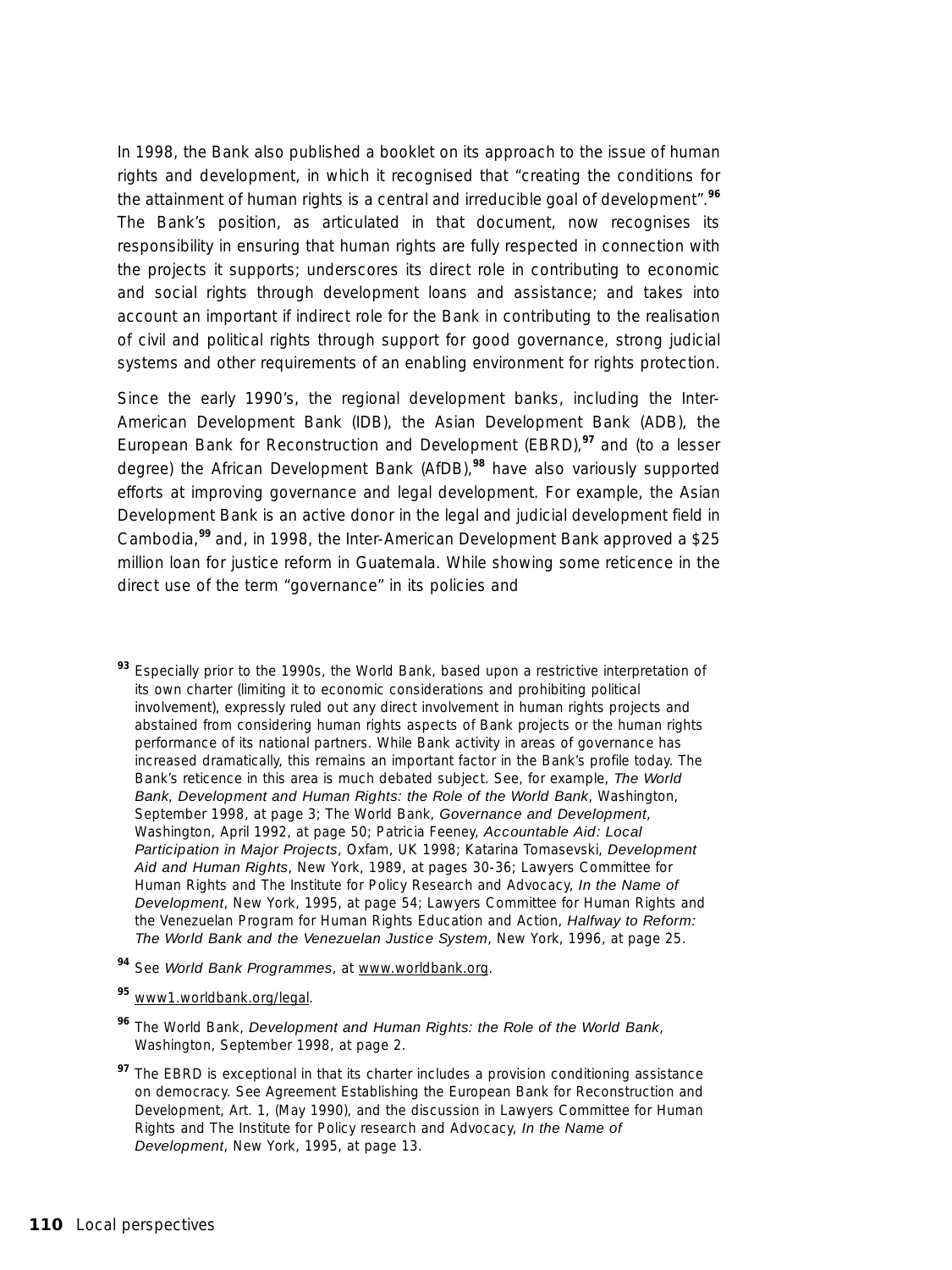programmes (often using the substitution "institutional development"), the African Development Bank began to examine these issues in the mid-1990s.**<sup>100</sup>**

### **The United Nations**

The UN is one of the oldest providers of human rights assistance, and, in particular, of assistance to the justice sector. Rule of law and justice sector assistance (dating back to the 1950s) has been principally delivered through the UN programme of advisory services and technical assistance in the field of human rights, a programme implemented by the Office of the High Commissioner for Human Rights (OHCHR) and its predecessor institutions.**<sup>101</sup>** Other UN agencies and programmes too are involved in these areas, most notably the United Nations Development Programme (UNDP), the International Labour Organisation (ILO) (labour laws and dispute resolution mechanisms), UNICEF (child rights and juvenile justice development), UNESCO (human rights in education), DPKO (the Department of Peacekeeping Operations) (justice reform in conflict and post conflict countries), and the Centre for International Crime Prevention (CICP) (criminal justice reforms), and others.**<sup>102</sup>** A UN system-wide analysis of human rights assistance programmes found that the amount of such assistance available within the UN system was "significant".

The OHCHR administered *United Nations Programme of Advisory Services and Technical Assistance in the Field of Human Rights* has focused principally on the strengthening of the rule of law,**<sup>103</sup>** through assistance for constitutional and legislative reform and support for lawyers, judges, prosecutors, police, prisons, parliaments, NGOs, national human rights commissions, and other key actors and institutions. A small programme of limited significance for most of the first forty years of its operation, the programme underwent a dramatic period of growth between 1987 and 1997.**<sup>104</sup>**Today, the programme is active in rule of law

- **<sup>98</sup>** For a useful review of the Asian and African Development Bank's evolving approach to governance, see Morten Boas, *Governance as Multilateral Development Bank Policy: The Cases of the African Development Bank and the Asian Development Bank, in Development and Rights: Negotiating Justice in Changing Societies* (Christian Lund, ed.), London, 1999, at pages 117-134.
- **<sup>99</sup>** See Remarks of Richard Eyre, Assistant General Counsel of the Asian Development Bank, in Government of Cambodia and UNDP, *International Conference on Cambodian Legal Reform in the Context of Sustainable Development* (Sok Siphana, ed.), Cambodian Legal Resources Development Centre, Phnom Penh, 1998, at page 37.
- **<sup>100</sup>**See African Development Bank, *The Democratization Process in Africa, Governance and the Role of the African Development Bank: Recommendations of the African Development Bank Advisory Council*, Abidjan, 1994.
- **<sup>101</sup>**The predecessor of OHCHR was the UN Centre for Human Rights, which was itself preceded by the UN Division for Human Rights.
- **<sup>102</sup>**See United Nations, Office of the High Commissioner for Human Rights, *System Wide Analysis of United Nations Technical Cooperation Activities in Human Rights Related Areas*, Geneva, 1999 (unnumbered doc.).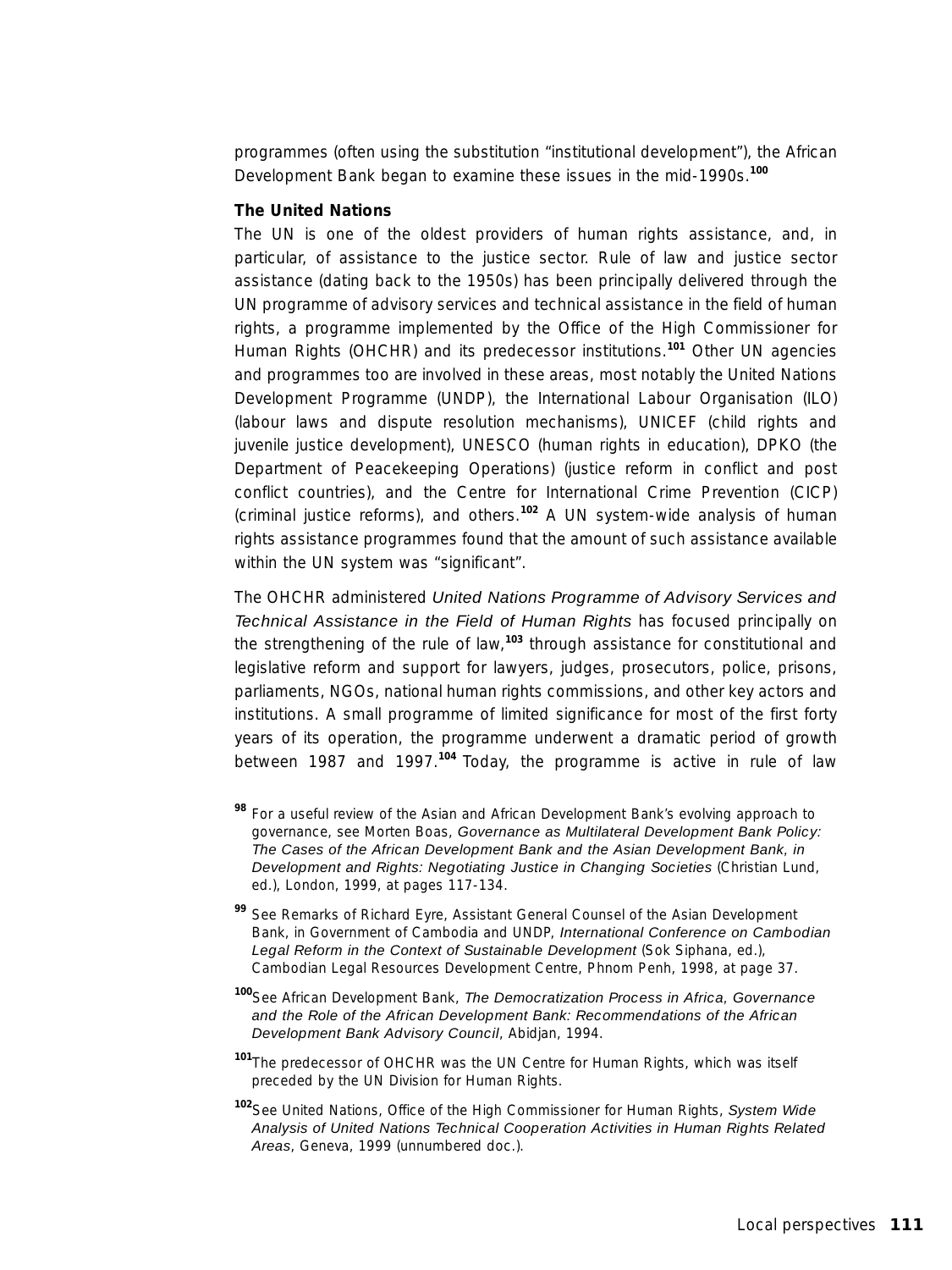development and justice reforms in several countries in Africa, Asia, the Middle East, Latin America and Central and Eastern Europe.

UNDP, the UN system's largest development co-operation programme, has itself become increasingly involved in justice sector development and in human rights assistance since the early 1990s. Judged by the number and size of projects, UNDP was the largest UN provider of such assistance by the end of the decade.**<sup>105</sup>** The programme's adoption in January 1998 of a new policy document entitled *Integrating Human Rights with Sustainable Human Development***<sup>106</sup>** marked the consolidation of an internal policy review process on the place of human rights in development programming. By the end of 1999, UNDP had human rights assistance projects under way in all regions of the world, including justice sector projects in at least twenty-four countries. Various democracy and governance programmes were being carried out in several countries, including activities directed at strengthening national human rights commissions; national plans of action; parliaments; electoral systems; courts; police; prisons; NGOs; and a host of other relevant institutions.**<sup>107</sup>**

**<sup>103</sup>**The rule of law focus came as a result of the historical application of the programme mandate. The resolution establishing the programme (Id.) required that the kinds of assistance provided be determined by the particular requests received. (Id. at para. 3 (a)). As most requests related to rule of law institutions, these are the capacities that the programme developed related to those areas. What is more, the establishing resolution expressly excluded activities "for which adequate advisory services [are] available through a specialized agency" as well as those areas which fell "within the scope of existing technical assistance programmes." (Id.). As rule of law assistance was not elsewhere available in the UN system, (while programmes related to health, education, housing, etc. were) the advisory services programme focused its work in this area.

**<sup>104</sup>**For an overview of these developments, and the history of the programme, see Mokhiber, Craig, "The United Nations Programme of Technical Cooperation in the Field of Human Rights", in *Human Rights Monitoring Procedures: A Textbook on Petitioning and Lobbying International Organizations*, (Raoul Wallenberg Institute of Human Rights and Humanitarian Law, 1996, forthcoming); see also, Benomar, Jamal, "Technical Cooperation in the Field of Human Rights, Past and Present, Reflections for Further Development", in *The Universal Declaration of Human Rights*, New York, 1998; and Rishmawi, Mona, "Human Rights in Development: UN Technical Cooperation in the Field of Human Rights", in *40th International Seminar for Diplomats: the Universal Protection of Human Rights: Translating International Commitments into National Action*, (Austrian Federal Ministry for Foreign Affairs, August 1997).

- **<sup>105</sup>**See United Nations Development Programme, *Survey of UNDP Activities in Human Rights*, Management Development and Governance Division, August 1999, UNDP, New York.
- **<sup>106</sup>**United Nations Development Programme, *Integrating Human Rights with Sustainable Human Development*, UNDP New York, 1998.**<sup>107</sup>** See United Nations Development Programme, *Survey of UNDP Activities in Human Rights*, Management Development and Governance Division, August 1999, UNDP, New York.
- **<sup>107</sup>**See United Nations Development Programme, *Survey of UNDP Activities in Human Rights*, Management Development and Governance Division, August 1999, UNDP, New York.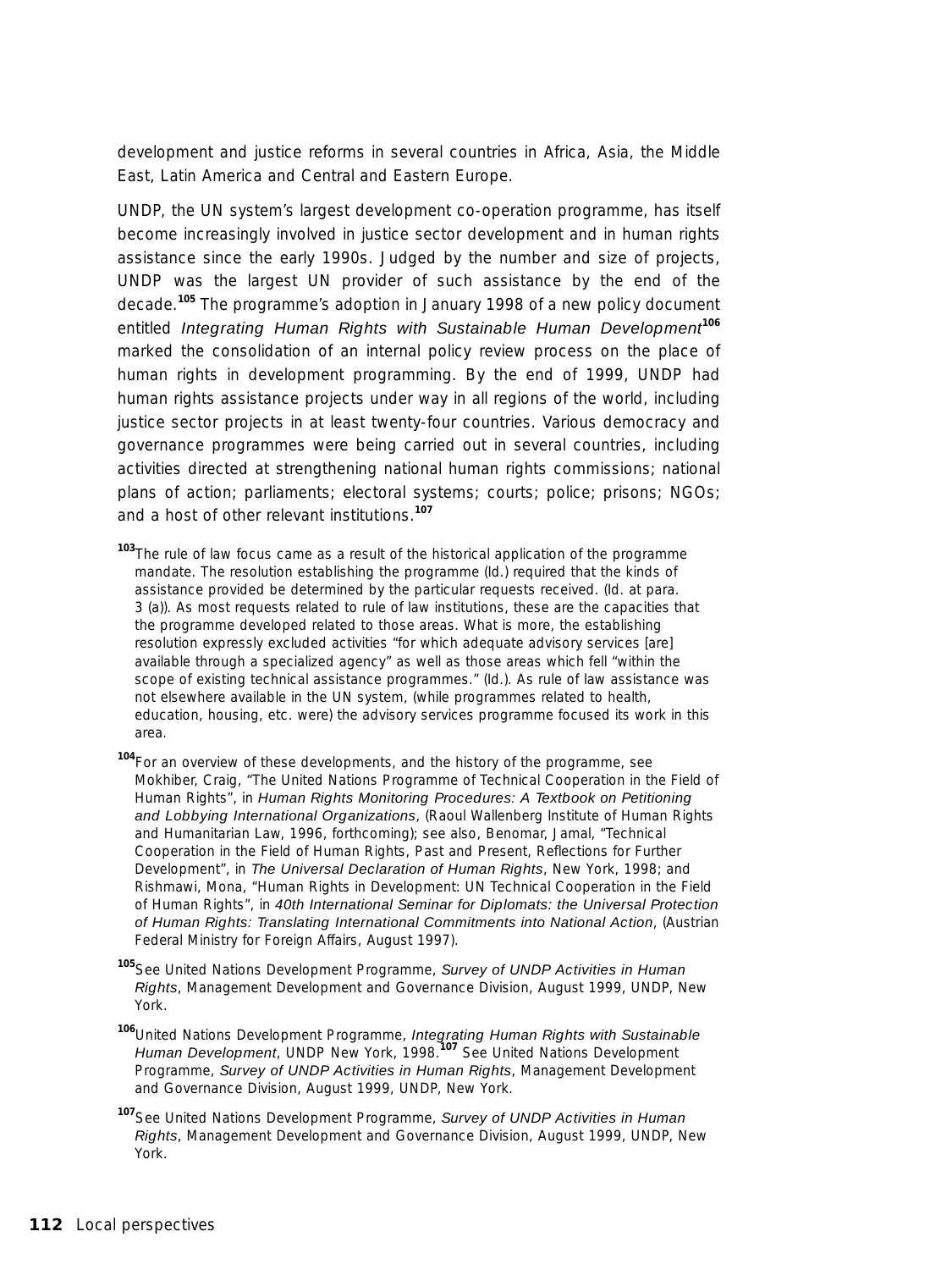The United Nations Development Assistance Framework (UNDAF) is being developed to respond to the challenge of co-ordinating aid programmes undertaken by different UN agencies. UNDAF is a "common programme and resources framework" for UN development agencies and programmes (in the first instance, members of the UN Development Group, and "whenever possible," other agencies of the UN system). It is intended to "maximise the developmental impact of UN assistance by the introduction of goal-oriented collaboration in response to national development priorities." The UNDAF process in each country is to be based upon a Common Country Assessment (CCA), providing an overview of national development based upon a common set of indicators. The indicators are to reflect the priorities and mandates of UN organisations, as well as internationally agreed goals set by the various world conferences, including the 1993 World Conference on Human Rights. A Country Strategy Note (CSN), prepared by the Government with the participation and assistance of the UN system, is to complete the UNDAF package by establishing the national perspective and agreeing on how the United Nations system can contribute to the development objectives of each country. **<sup>108</sup>**

### **Private foundations and non-governmental donors**

Human rights assistance generally, and justice sector support in particular, involves a vast array of non-governmental aid givers, alongside their official counterparts. Like official donors, private and non-governmental aid providers vary in their approach, strengths and weaknesses. Some function as implementers or funding channels for official donors, while others draw from their own endowments and pooled contributions to assist partners in developing countries. Most focus the bulk of their support on non-governmental beneficiaries and partners in beneficiary countries, while some are also involved in working with judges, police, prisons and other official sector beneficiaries. While some see themselves as donors and advisors in the traditional sense, others view their role as one of "solidarity" with domestic partners. Leading organisations in this category include Netherlands-based groups like NOVIB, ICCO and HIVOS; British based Oxfam; Danchurchaid based in Denmark; Norwegian People's Aid (Norway); and Diakonia, based in Sweden. Many of these groups are highly valued by beneficiaries for their commitment to partnership approaches, and to local participation and ownership. Some, like NOVIB, have pioneered rights-based approaches to assistance.

Among the most active of the private foundations in the justice sector, and in human rights assistance generally, are the Ford and Soros Foundations. The

**<sup>108</sup>**For further information see Office of the High Commissioner for Human Rights, System Wide Analysis of United Nations Technical Cooperation Activities in Human Rights Related Areas, Geneva, 1999 (unnumbered doc.), and UNDP, Survey of UNDP Activities in Human Rights, Management Development and Governance Division, August 1999, UNDP, New York.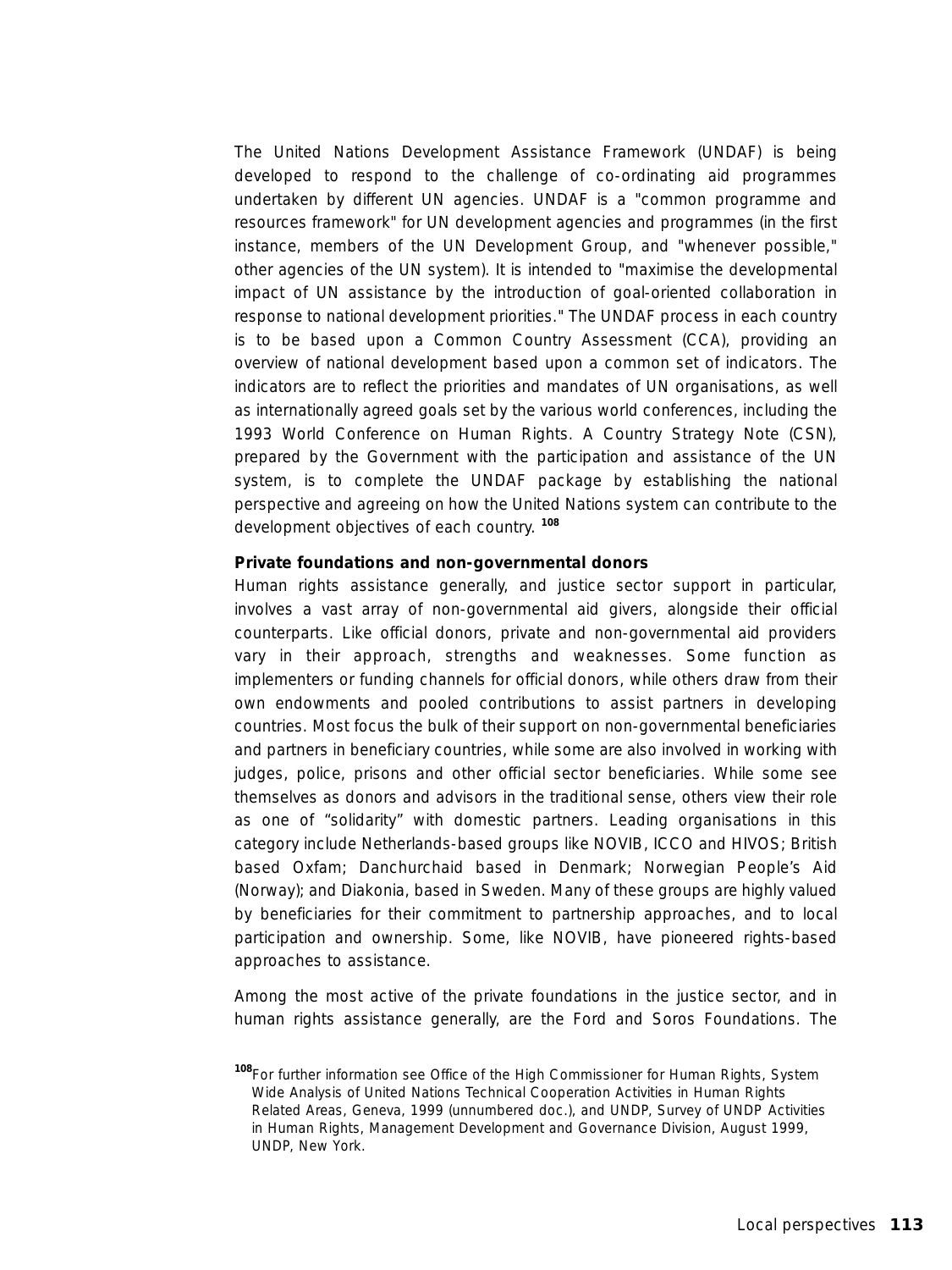mission statement of the Ford Foundation lists four goals: strengthen democratic values; reduce poverty and injustice; promote international co-operation; and advance human achievement. To these ends, Ford provides grants or loans to local institutions working in these areas. Under one of three designated programme areas, "Peace and Social Justice", funding is provided for organisations working on human rights and international co-operation, including "access to justice and protection of rights", and "governance and civil society" (public participation, accountable government, equality, and the rule of law).**<sup>109</sup>** Soros is a network of foundations and institutes, under the umbrella of the Soros Foundations Network. These include the Open Society Institute and national "open society foundations" across the former Soviet Union and Central and Eastern Europe, as well as in Guatemala, Haiti, South Africa and Mongolia.**<sup>110</sup>** It also funds the Constitutional and Legal Policy Institute (COLPI), to support legal reform efforts.**<sup>111</sup>** Soros works to establish "open societies" in its partner countries, and its foundations place a particular emphasis on local ownership and empowerment.

A number of legal and law based associations act variously as international advisors, aid providers, or implementers. The most visible among them are the Geneva-based International Commission of Jurists (ICJ) and its northern based affiliates (such as ICJ Sweden), Australian International Legal Resources (AILR), the International Human Rights Law Group (IHRLG), Interights, and the Central and Eastern European Law Initiative of the American Bar Association (CEELI). Such organisations often receive official donor funding (for example, from USAID, AUSAID, SIDA, or the EU) to implement projects in developing countries. Most think the technical and legal expertise they offer adds value to the assistance projects in which they participate.

**<sup>109</sup>**See Ford Foundation, Annual Report for 1998, available online at www.fordfound.org.

**<sup>110</sup>**See *The Soros Foundations Network* at www.soros.org.

**<sup>111</sup>**See the *Constitutional and Legal Policy Institute* at www.osi.hu/colpi.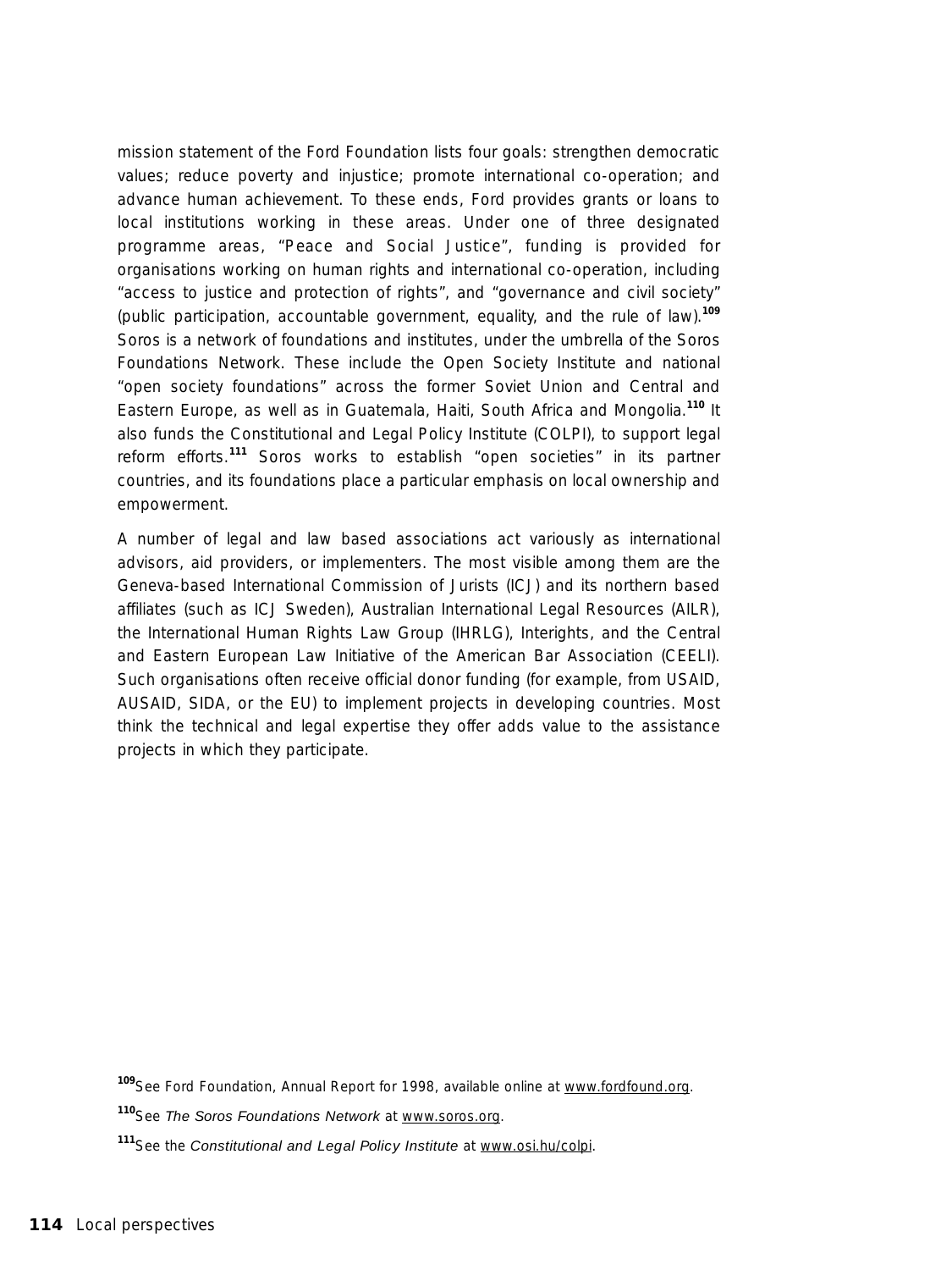### **BIBLIOGRAPHY**

### **Further Reading**

Adhoc, Licadho and Human Rights Watch, *Impunity in Cambodia: How Human Rights Offenders Escape Justice*, (Adhoc, Licadho and Human Rights Watch, Phnom Penh, June 1999).

African Development Bank, *The Democratization Process in Africa, Governance and the Role of the African Development Bank: Recommendations of the African Development Bank Advisory Council*, (ABD, Abidjan, 1994).

Agunga, Robert, *Talking it Out: A Communications-Based Approach to Sustainable Development*, (Harvard International Review, Winter 1998/1999, Vol. XXI, No.1, at pages 62-65).

Alston, Philip, *Human Rights Law*, (New York, New York University Press, 1996).

Anderson, Mary, *Do No Harm: How Aid Can Support Peace or War,* (Lynne Rienner, New York, 1999).

The Asia Foundation, *TAF Annual Report 1998*, (section entitled "Supporting Human Rights In Cambodia", TAF, Washington, 1999).

Austrian Federal Ministry of Foreign Affairs, *Building Justice: A Conference Commemorating the Fifth Anniversary of the World Conference on Human Rights,* (Vienna, 1998).

Benomar, Jamal, "Technical Cooperation in the Field of Human Rights, Past and Present, Reflections for Further Development", in *The Universal Declaration of Human Rights*, (UNDP, New York, 1998).

Biekart, Kees, *The Politics of Civil Society Building: European Private Aid Agencies and Democratic Transitions in Central America*, (International Books, Utrecht, 1999).

Boas, Morten, "Governance as Multilateral Development Bank Policy: The Cases of the African Development Bank and the Asian Development Bank", in *Development and Rights: Negotiating Justice in Changing Societies* (Christian Lund, ed., London, 1999).

Cambodian Legal Resources Development Centre (Sok Siphana, ed.), *International Conference on Cambodian Legal and Judicial Reform in the Context of Sustainable Development*, (CLRDC, Phnom Penh, 1998).

Centre for Advanced Study, *Cambodia Report: Legal and Political Development in Cambodia*, (Centre for Advanced Study, Phnom Penh, Vol. 3, Issue I, May-June 1997).

Chr. Michelsen Institute, *Evaluation of Danish Support to Promotion of Human*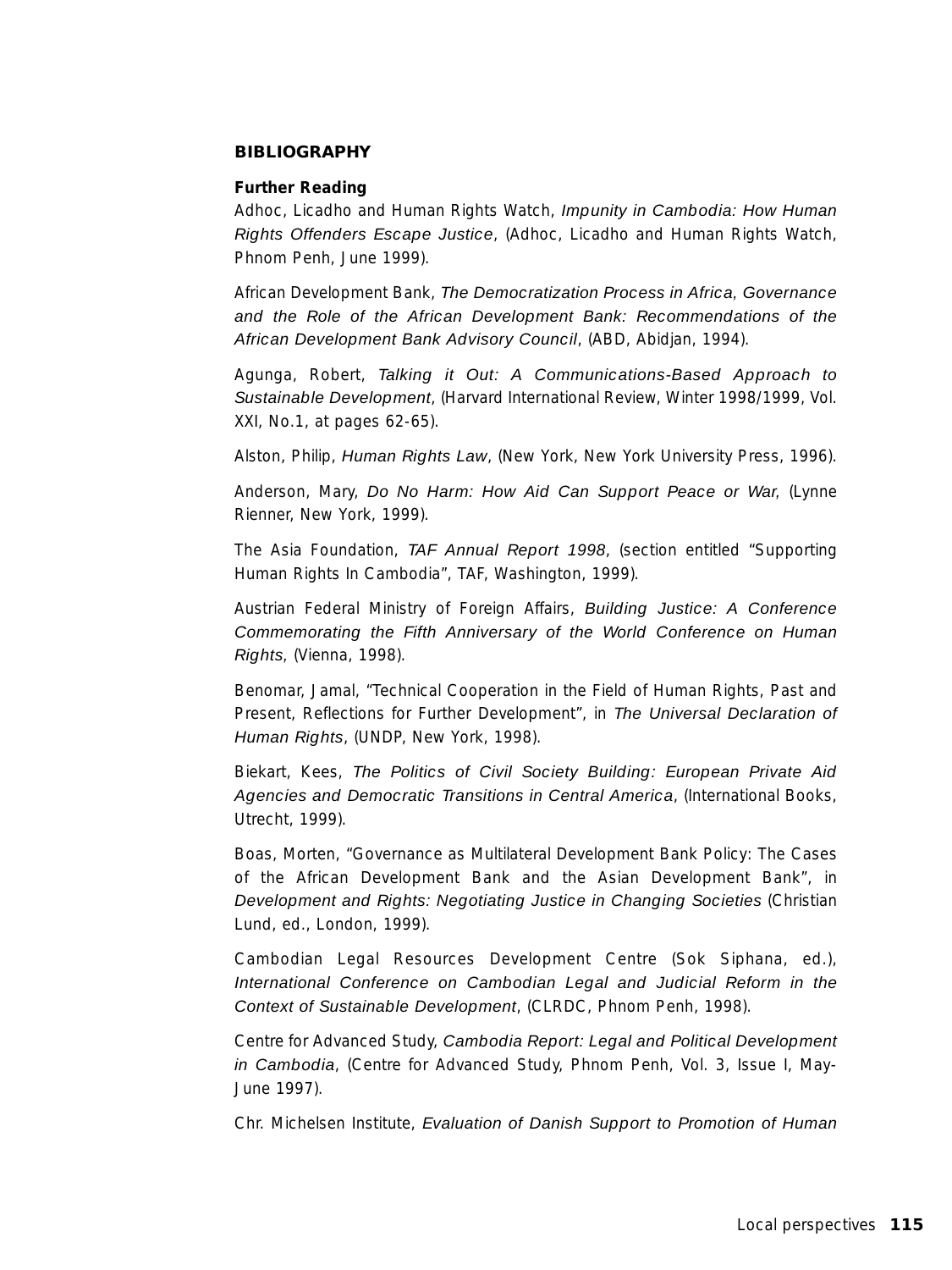*Rights and Democratisation*, (Second Draft, CMI, Bergen, Norway, 18 October 1999).

CIDA, *CIDA's Support for Human Rights and Democratization*, (CIDA, Ottawa, 1998).

CIDA, *Report from the Legal/Judicial Roundtable*, (CIDA, Meech Lake, Canada, 1996).

Clapham, Andrew, "Mainstreaming Human Rights at the United Nations: The Challenge for the First High Commissioner for Human Rights", in *Collected Courses of the Academy of European Law*, (Vol. VII, Book 2, 159-234, Kluwer, Netherlands, 1999).

Comision de Fortalecimiento de la Justicia, *Una Nueva Justicia Para la Paz: Resumen Ejecutivo del Informe Final de la Comision de Fortalecimiento de la Justicia*, (Guatemala, April 1998).

Comision de Modernizacion del Organismo Judicial, *Plan de Modernizacion del Organismo Judicial 1997-2002*, (Guatemala, August 1997).

Commission for Historical Clarification, *Guatemala: Memory of Silence: TZ'INIL NA'TAB'AL, Report of the Commission for Historical Clarification*, Conclusions and Recommendations, (CEH, Guatemala, 1999).

Cooter, Robert, *The Rule of State Law Versus the Rule of Law State: Economic Analysis of the Legal Foundations of Development*, (World Bank, Washington, 1996).

Council of Europe, *Activities for the Development and Consolidation of Democratic Stability (ADACS): Programme 1998*, (Council of Europe Doc. SG/INF/(98)2, 1998).

Curtis, Grant, *Cambodia Reborn?: The Transition to Democracy and Development*, (Brookings Institution and UNRISD, Geneva, 1998).

Danish Centre for Human Rights / Institute of International Education, *The Role of Voluntary Organizations in Emerging Democracies*, (DCHR, Copenhagen, 1993).

Defensoria Maya, *Suk'B'Anik: Administracion de Justicia Maya*, (Defensoria Maya, Guatemala, 1999).

Department of Justice of South Africa, *Justice Vision 2000*, (Government of South Africa, Pretoria, 1997).

European Commission, *Accession Partnership Bulgaria*, (EC, Brussels, Doc. No. DG 1A F/6, n.d.).

European Commission, *Evaluation of the PHARE and TACIS Democracy*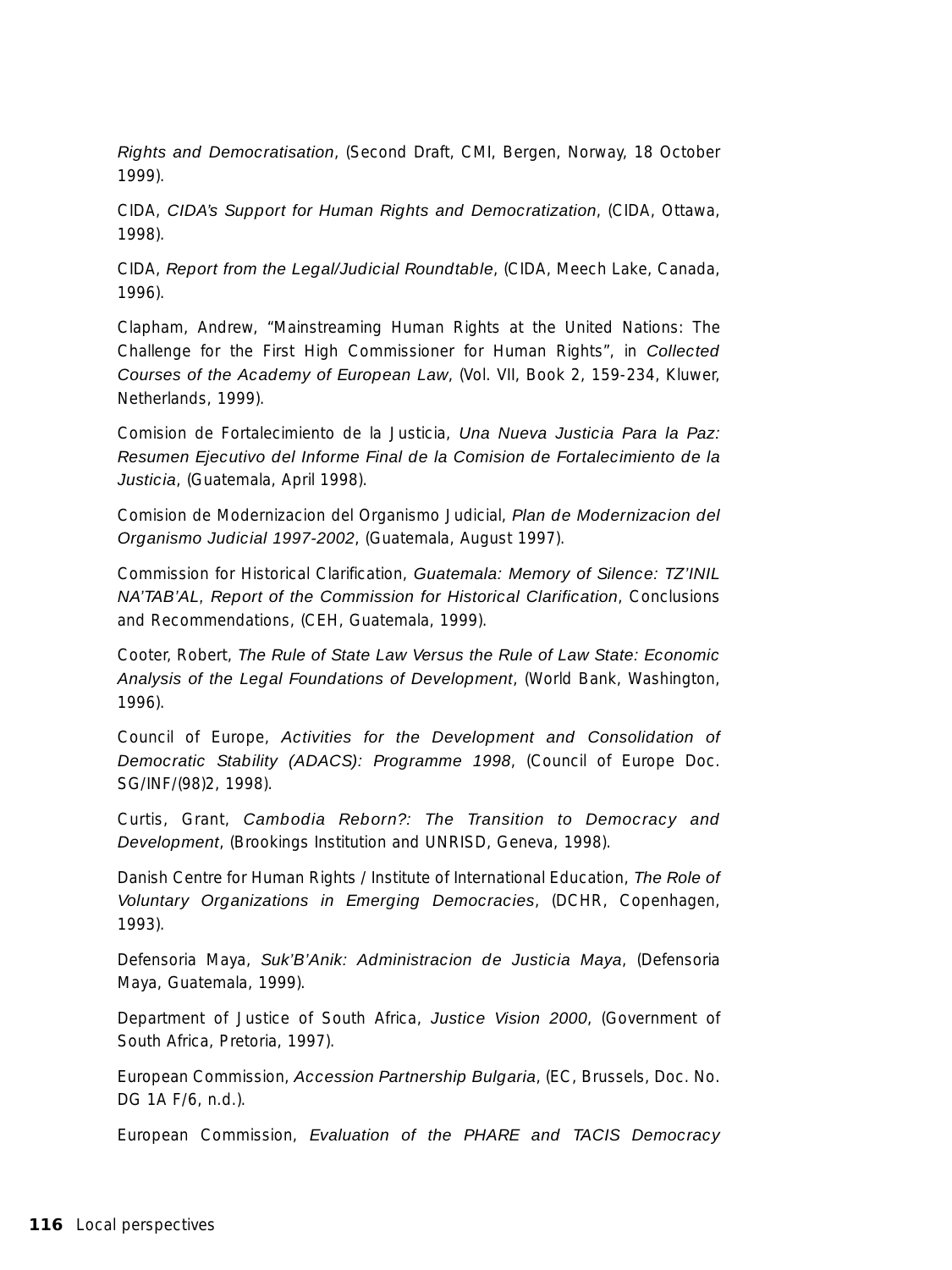*Programme 1992-1997,* (EU, Brussels, 1998).

European Commission, *Commission Communication to the Parliament: Democratization, the rule of law, respect for human rights and good governance: the challenges of the partnership between the European Union and the ACP States*, (EU, Brussels, 12 March 1998 (COM(98)146).

European Union, *The European Union's Democracy and Human Rights Initiative for ACP States, Eastern and Central Europe, the New Independent States & Mongolia and for Specific Related Activities (independently from their geographical location): Guidelines for Applicants*, (EU, Brussels, n.d.).

EU & EUHRFSA, *The European Union Foundation for Human Rights in South Africa: Mid-Term Programme Evaluation*, (EU, Brussels and Johannesburg, 1998).

Feeney, Patricia, *Accountable Aid: Local Participation in Major Projects,* (Oxfam, Oxford, 1998).

Foreign and Commonwealth Office (UK Government), *Human Rights: Guidelines for Posts and Departments*, (FCO, London, March 1999).

Fuhrer, Helmut, *The Story of Official Development Assistance: A History of the Development Assistance Committee and the Development Co-operation Directorate in Dates, Names and Figures*, (OECD, Paris, Doc. No. OCDE/GD(94)67, 1996).

Gender Manual Consortium, *Making Women's Rights Real: A Resource Manual on Women, Gender, Human Rights and the Law*, (GMS and the European Union Foundation for Human Rights in South Africa, Pretoria, 1999).

Gorman, Siobhan, *Gender and Development in Cambodia: An Overview*, (Cambodia Development Resource Institute, Working Paper No. 10, Phnom Penh, June 1999).

Hammergren, Linn, *Judicial Training and Justice Reform* (USAID, Centre for Democracy and Governance, Washington, n.d.).

Hammergren, Linn, *Rule of Law: Approaches to Justice Reform, and What We Have Learned*, (USAID, Washington, April 1998).

Hausermann, Julia, *A Human Rights Approach to Development*, (London, Rights and Humanity, 1998).

IDASA, (D. Budlender, ed.), *The Fourth Women's Budget*, (IDASA, Cape Town, 1999).

Instancia Coordinadora Para La Modernizacion Del Sector Justicia (ICMSJ), *Plan Estrategico Sectorial*, 1998-2002, (ICMSJ, Guatemala, 1998).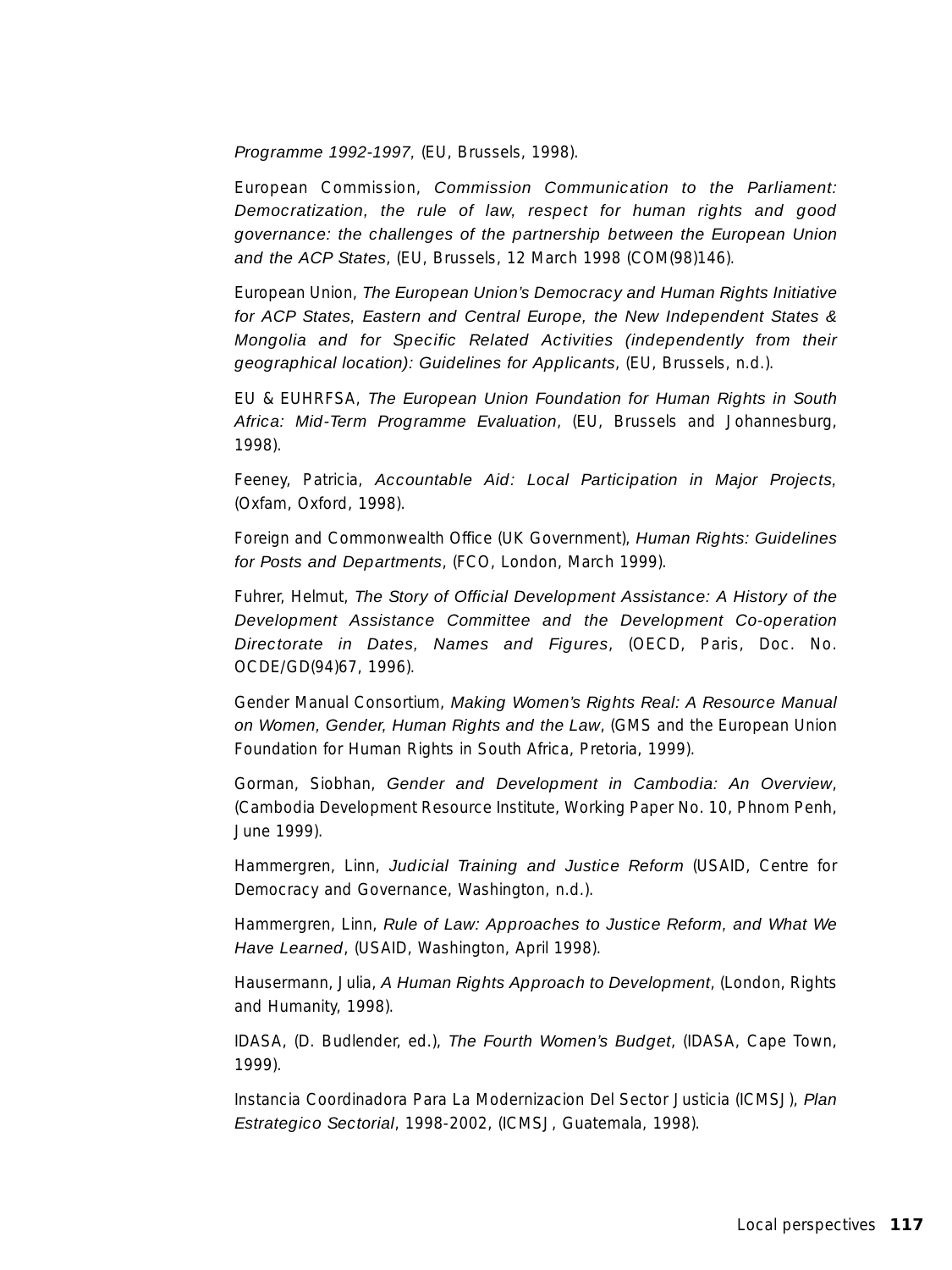Instancia Coordinadora Para La Modernizacion Del Sector Justicia (ICMSJ), *Politica del Estado Contra El Crimen*, (ICMSJ, Guatemala, 1998).

ISA, European Institute of Sussex University, and GJW Europe, *Final Report: Evaluation of the Phare and Tacis Democracy Programme, 1992-1997*, (ISA/EI/GJW, Brighton and Hamburg, 1997).

Junta Directive a Traves de la Unidad Academica del Colegio de Abogados y Notarios de Guatemala, *Diagnóstico de la Administracion de la Justicia Penal 1996-1998*, (Guatemala, February 1998).

Kaplan, Alan, *The Development of Capacity*, (NGLS Development Dossier, UN Non-Governmental Liaison Service, Geneva, 1999).

Kingdom of Cambodia, Royal Government, Council of Ministers, *Programme Spécial: Reforme De l'Administration Publique, 1999-2003*, (KOC, Phnom Penh, January 1999).

Kingdom of Cambodia, Royal Government, *Socio-Economic Development Requirements and Proposals*, (KOC, Phnom Penh, January 1999).

Lamontagne, Veronique, *Background Paper on Legal and Judicial Cooperation*, (CIDA, Meech Lake, Canada, April 19, 1996).

Lawyers Committee for Human Rights, *Abandoning the Victims: The UN Advisory Services Programme in Guatemala*, (February 1990, New York).

Lawyers Committee for Human Rights and the Institute for Policy Research and Advocacy, *In the Name of Development: Human Rights and the World Bank in Indonesia*, (New York, LCHR/ELSAM, 1995).

Lawyers Committee for Human Rights and Provea, *Halfway to Reform: The World Bank and the Venezuelan Justice System*, (New York, LCHR/Provea, 1996).

Lund, Christian (ed.), *Development and Rights: Negotiating Justice in Changing Societies,* (Frank Cass, London, 1999).

Maren, Michael, *The Road to Hell: The Ravaging Effects of Foreign Aid and International Charity,* (The Free Press, New York, 1997).

Marotta, Francesca, "The Blue Flame and the Gold Shield, Human Rights Training for Law Enforcement", in *International Peacekeeping*, (Cass, Essex, Vol. 6, No. 4, Winter 1999, at pp 69-92).

Messick, Richard, *Judicial Reform: A Survey of the Issues,* (World Bank, Draft of August 1997).

Mokhiber, Craig, *Rule of Law Development in the West Bank and Gaza Strip: Survey and Status of the Development Effort*, (UNSCO, Gaza, July 1997).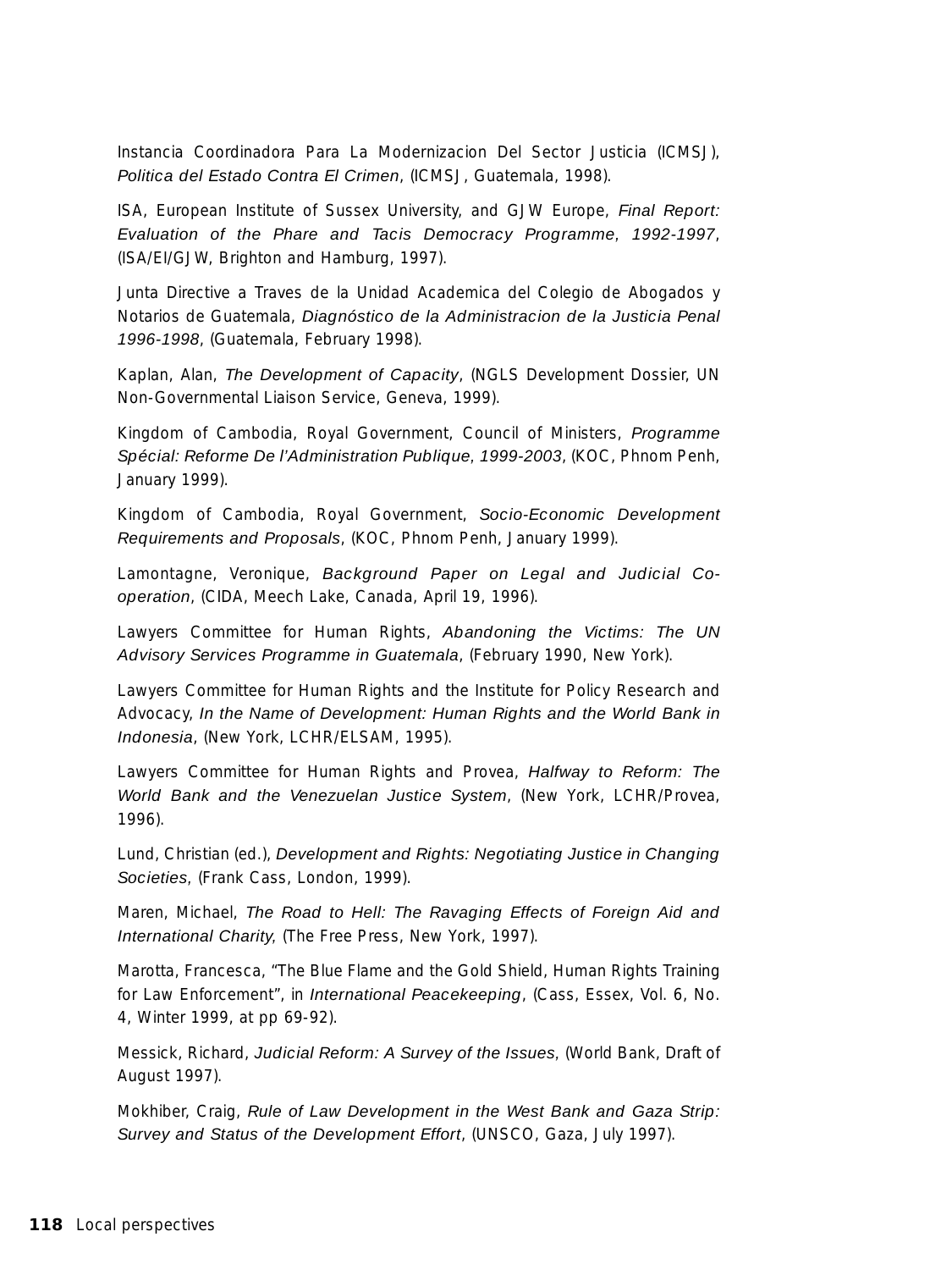Mokhiber, Craig, "The United Nations Programme of Technical Cooperation in the Field of Human Rights"*, in Human Rights Monitoring Procedures: A Textbook on Petitioning and Lobbying International Organizations*, (Raoul Wallenberg Institute of Human Rights and Humanitarian Law, 1997, forthcoming).

Neam, Koy, *Introduction to the Cambodian Judicial Process*, (The Asia Foundation, Phnom Penh, 1998).

Netherlands Institute of Human Rights (SIM), *Human Rights in Development Cooperation*, (SIM Special No. 22, Utrecht, 1998).

Novib, *Human Rights and Development: Novib's Challenges in the Field of Human Rights* (Novib, The Hague, 1997).

Novib, Programma Evaluatie Nr. 75, *Promoting Human Rights and Democratic Processes with Gender Equity: NOVIB in Guatemala*, (Novib, Guatemala, September 1998).

OECD/DAC, *Conflict, Peace and Development Cooperation on the Threshold of the 21st Century*, (DAC Development Cooperation Guideline Series, OECD, Paris 1998).

OECD/DAC, Expert Group on Aid Evaluation, *Evaluation of Programmes Promoting Participatory Development and Good Governance*, (OECD, Paris, 1997).

OECD/DAC, *Final Report of the DAC Working Group on Participatory Development and Good Governance*, (OECD, Paris, 1997).

OECD/DAC, *Participatory Development and Good Governance*, (DAC Development Cooperation Guideline Series, OECD, Paris 1995).

Oxfam, *Investing in People: Oxfam UK/I in Cambodia*, (Oxfam UK/I, Phnom Penh, 1997).

Rishmawi, Mona, "Human Rights in Development: UN Technical Cooperation in the Field of Human Rights", *in 40th International Seminar for Diplomats: the Universal Protection of Human Rights: Translating International Commitments into National Action*, (Austrian Federal Ministry for Foreign Affairs, August 1997).

SANGOCO, *Development Update: Does Development Have to be Democratic?* (Development Update, Vol. 2 No. 1, South African National NGO Coalition and Interfund, 1998).

Santos Pais, Marta, *A Human Rights Conceptual Framework for UNICEF*, (UNICEF, Innocenti Essay No. 9, Florence, 1999).

Sen, Amartya, *Development as Freedom*, (Knopf, New York, 1999).

Tisch, S., and Wallace, M., *Dilemmas of Development Assistance: The What,*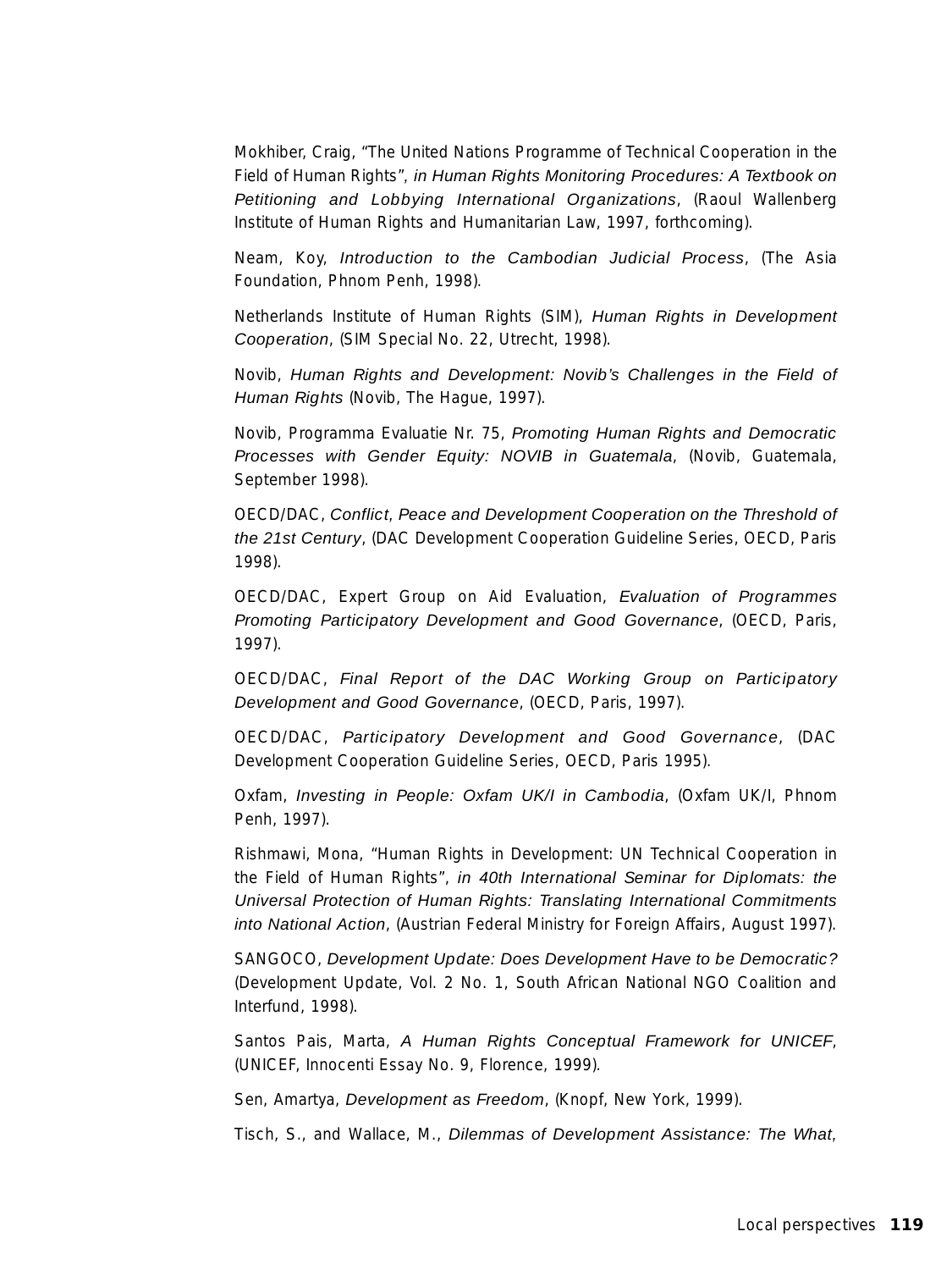*Why and Who of Foreign Aid*, (Westview Press, Boulder, Colorado, 1994).

Tomasevski, Katarina, *Between Sanctions and Elections: Aid Donors and Their Human Rights Performance,* (Pinter, London, 1997).

Tomasevski, Katarina, *Development Aid and Human Rights,* (St. Martin's Press, New York, 1989).

Toope, Stephen, *Programming in Legal and Judicial Reform: An Analytical Framework for CIDA Engagement*, (CIDA, Montreal, 1997).

Tvedt, Terje, *Angels of Mercy or Development Diplomats?: NGOs and Foreign Aid,* (Africa World Press, Oxford, 1998).

UNITAR, *The United Nations Transitional Authority in Cambodia (UNTAC): Debriefing and Lessons*, (Kluwer Law International, London, 1995).

United Nations, *Advisory Services and Technical Cooperation in the Field of Human Rights*, (UN Centre for Human Rights, Fact Sheet No. 3, rev. 1, Geneva, 1996).

United Nations, *Human Rights: A Compilation of International Instruments*, Vol. I, (First and Second Parts, International Instruments, United Nations, New York and Geneva, 1994, Doc. No. ST/HR/1/Rev.5).

United Nations, *The United Nations and Cambodia*, (United Nations Blue Book series, Vol. II, UN, New York, 1995).

United Nations, *The United Nations and Human Rights: 1945-1995*, (United Nations Blue Book Series, Vol. VII, UN, New York, 1995).

United Nations, Commission on Human Rights, *(Annual) Report(s) of the UN Secretary General on Advisory Services and Technical Cooperation in the Field of Human Rights*, (most recently UN Doc. E/CN.4/1999/99 of 5 February 1999).

United Nations Development Programme, *Human Development and Human Rights: Report of the Oslo Symposium*, (UNDP, OHCHR, and the Royal Ministry of Foreign Affairs of Norway, Oslo, 1998).

United Nations Development Programme, *Human Rights in Bulgaria 1998*, (UNDP, Sophia, 1998).

United Nations Development Programme, *Integrating Human Rights with Sustainable Human Development*, (UNDP, New York, 1998).

United Nations Development Programme, *Survey of UNDP Activities in Human Rights,* (UNDP/MDGD, New York, August 1999).

UNDP/OHCHR Joint Task Force, *Report on the First Year of Cooperation, Implementation of the Memorandum of Understanding of 4 March 1998:*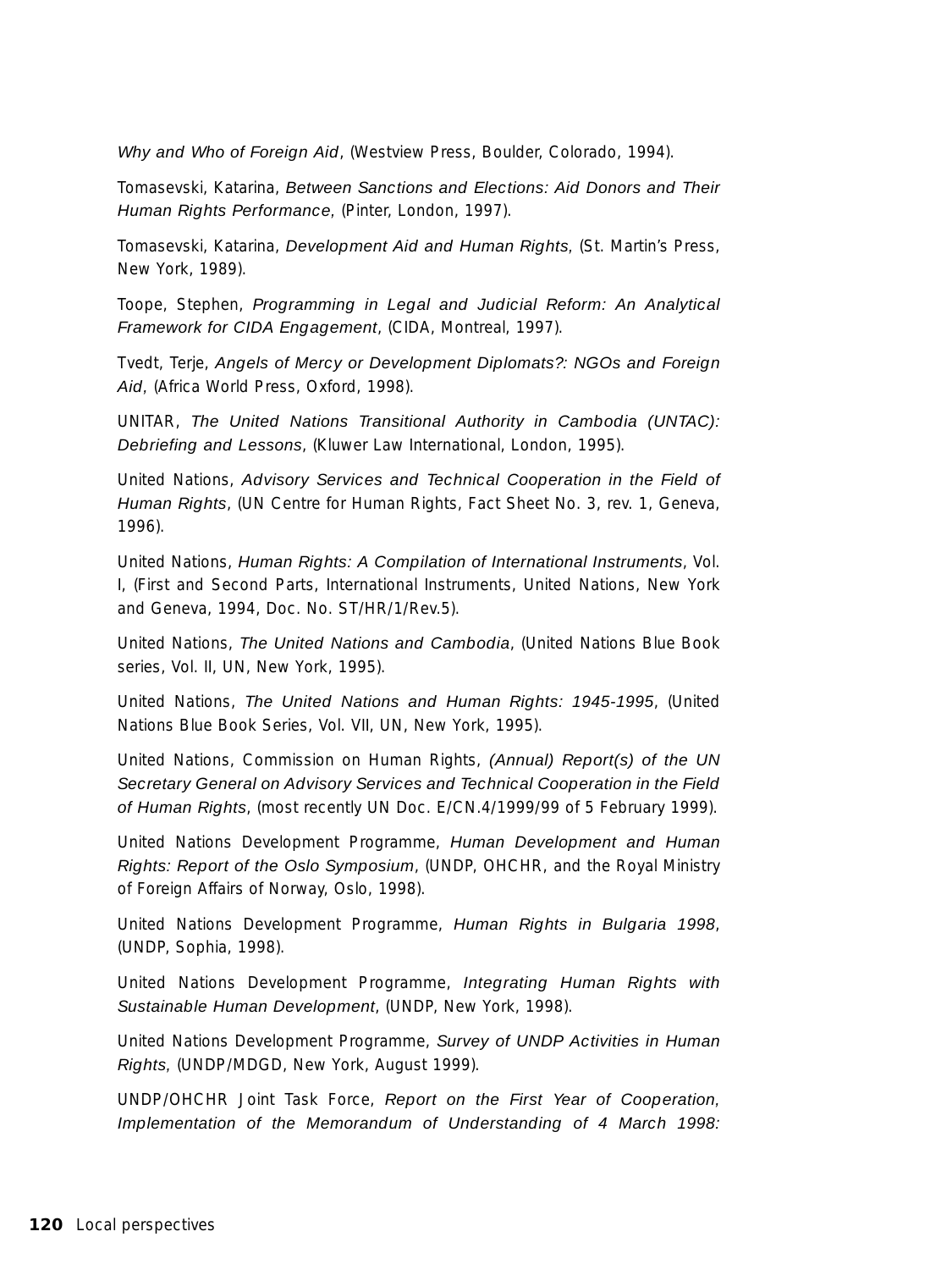*Implementation Review as at 31 December 1998*, (UNDP/OHCHR, 1998, Geneva).

United Nations, Office of the High Commissioner for Human Rights, *Information Note: Technical Cooperation in the Field of Human Rights*, (UNOHCHR, Geneva, December, 1998).

United Nations, Office of the High Commissioner for Human Rights, *System Wide Analysis of United Nations Technical Cooperation Activities in Human Rights Related Areas*, (UN, Geneva, 1999).

Universidad Rafael Landivar, *Acuerdos De Paz*, (URL, Guatemala, 3rd edition, 1998).

USAID, *Democracy and Governance: A Conceptual Framework*, (USAID, Washington, 1998).

USAID, *Self-Study Programme for USAID DG Officers*, (USAID, Washington, n.d.).

USAID, *Weighing in on the Scales of Justice: Strategic Approaches for Donor-Supported Rule of Law Programmes*, (USAID, Washington, February 1994).

Washington Office on Latin America (WOLA), *Demilitarizing Public Order: The International Community, Police Reform and Human Rights in Central America and Haiti*, (WOLA, Washington, November 1995).

Washington Office on Latin America (WOLA), *La Reforma Judicial en Guatemala, 1997-1998: Una Guia Basica Sobre los Problemas, Procesos y Actores*, (May 1998, Guatemala).

The World Bank, *Assessing Aid: What Works, What Doesn't, and Why*, (IBRD, Oxford University Press, New York, 1998).

The World Bank, *Cambodia Public Expenditure Review, Main Report* (World Bank, Phnom Penh, January 1999).

The World Bank, *Country Assistance Strategy of the World Bank Group for Bulgaria*, (World Bank, Sophia, April 1998).

The World Bank, *Development and Human Rights: The Role of the World Bank* (IBRD, Washington, 1998).

The World Bank, *Governance and Development,* (IBRD, Washington, 1992).

The World Bank, *Post-Conflict Reconstruction: The Role of the World Bank,* (IBRD, Washington, 1998).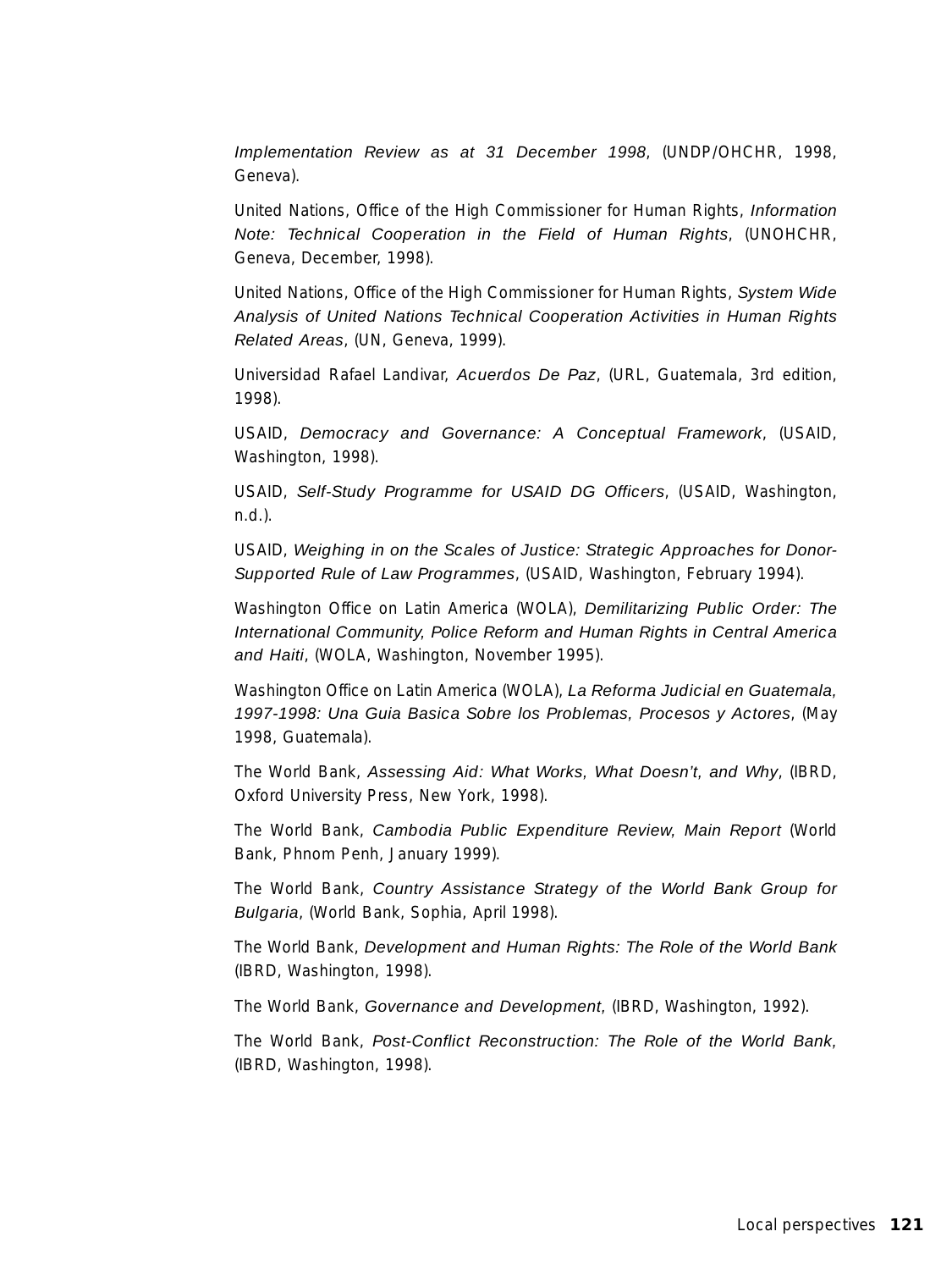# International Council on Human Rights Policy: www.ichrp.org UN Office of the High Commissioner for Human Rights: www.unhchr.ch United Nations Development Programme: www.undp.org Development Assistance Committee of the OECD (DAC): www.oecd.org/dac European Union (EC): www.europa.eu.int World Bank (IBRD): www.worldbank.org Soros Foundations Network: www.soros.org (Soros Constitutional and Legal Policy Institute): www.osi.hu/colpi Ford Foundation: www.fordfound.org Amnesty International: www.amnesty.org International Commission of Jurists: www.icj.org Human Rights Watch: www.hrw.org Human Rights Internet: www.hri.ca Michelsen Institute: www.cmi.no Australia (AUSAID): www.ausaid.gov.au Austria: www.bmaa.gv.at Belgium: www.diplobel.fgov.be Canada (CIDA): www.acdi-cida.gc.ca Denmark (DANIDA): www.um.dk Finland: www.virtual.finland.fi; www.global.finland.fi

**Web-sites of Aid Providers, NGOs and Institutes Referenced in this Report** 

- France: www.france.diplomatie.fr
- Germany (GTZ): www.gtz.de
- (BMZ): www.bmz.de
- Ireland: www.irlgov.ie
- Italy: www.esteri.it
- Japan (foreign affairs): www.mofa.go.jp
- (JICA): www.jica.go.jp
- (JBIC): www.jbic.go.jp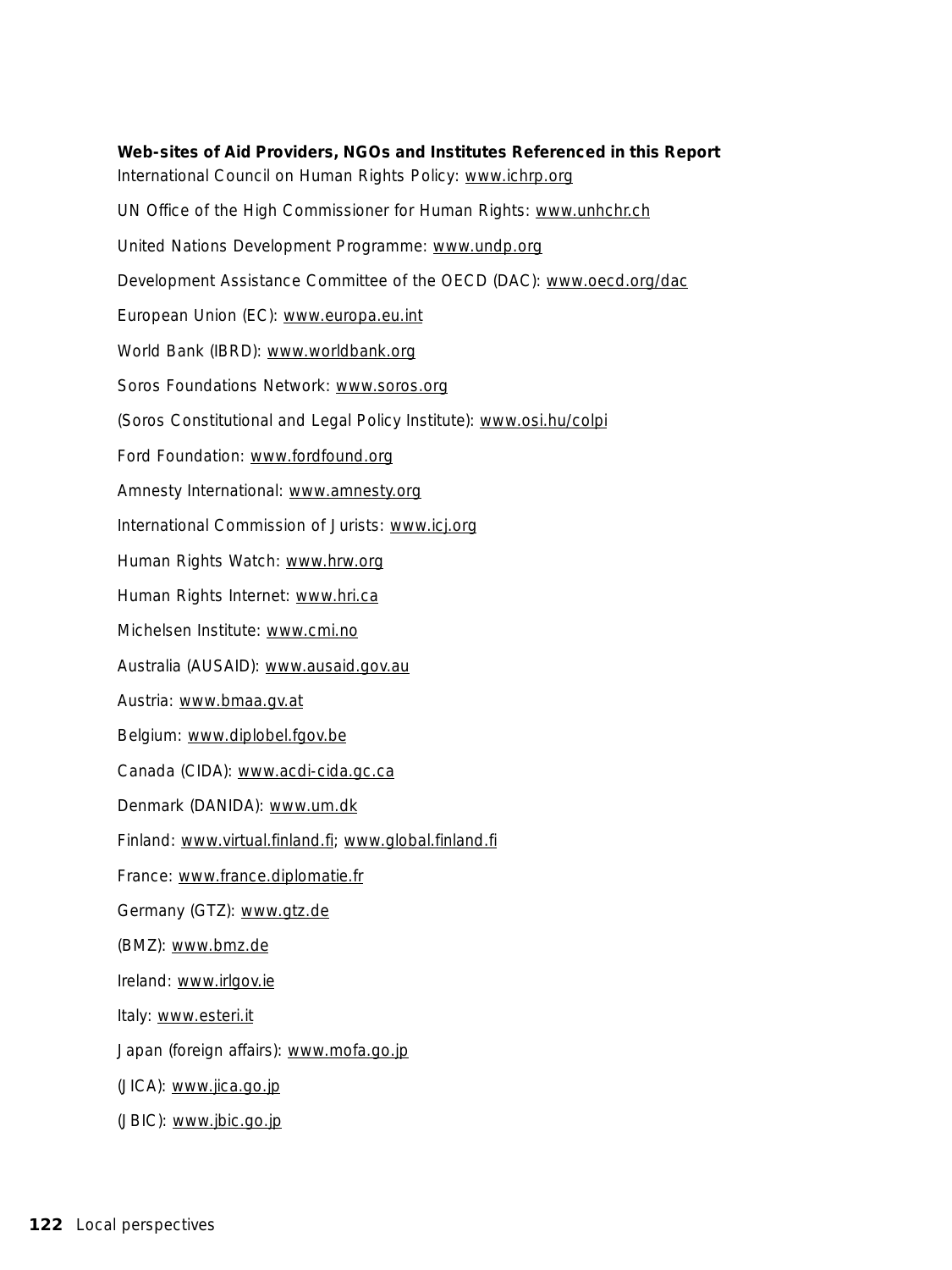Netherlands: www.bz.minbuza.nl New Zealand: www.mft.govt.nz Norway: www.odin.dep.no Portugal: www.min-nestrangeiros.pt Spain (AECI): www.aeci.es Sweden (SIDA): www.sida.se (Diakonia): www.diakonia.se (Raada Barnen): www.rb.se (Forum Syd): www.forumsyd.se Switzerland (SDC): www.sdc-gov.ch United Kingdom (DFID): www.dfid.gov.uk (Foreign & Commonwealth Office): www.hrpd.fco.gov.uk

United States (USAID): www.info.usaid.gov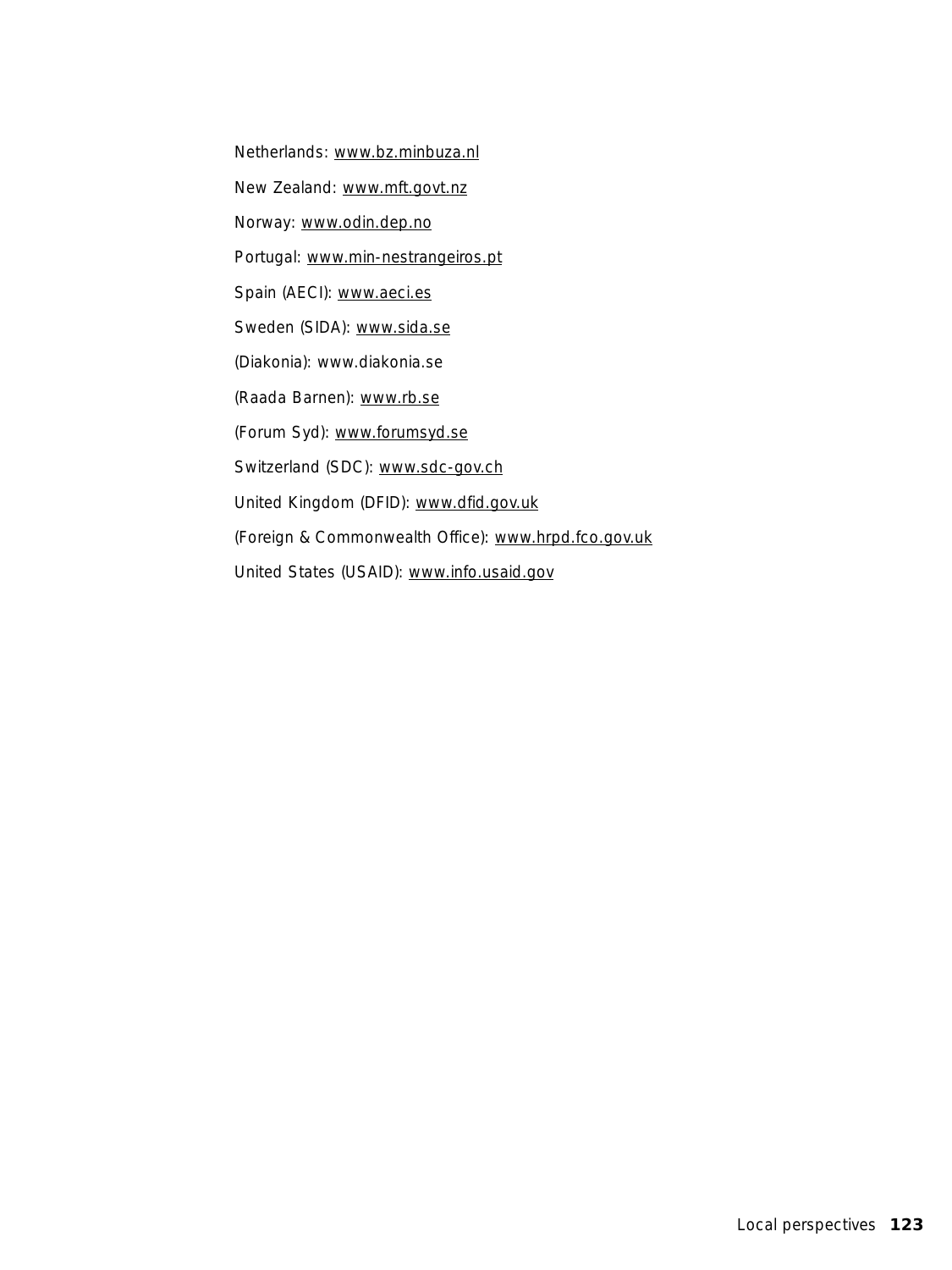## **ABOUT THE INTERNATIONAL COUNCIL ON HUMAN RIGHTS POLICY**

The International Council on Human Rights Policy was established in Geneva in 1998, following lengthy international consultation, to conduct practical research into the dilemmas and problems that face organisations working in the field of human rights.

Its Mission Statement reads:

*"The International Council on Human Rights Policy will provide a forum for applied research, reflection and forward thinking on matters of international human rights policy. In a complex world in which interests and priorities compete across the globe, the Council will identify issues that impede efforts to protect and promote human rights and propose approaches and strategies that will advance that purpose.*

*The Council will stimulate co-operation and exchange across the nongovernmental, governmental and intergovernmental sectors, and strive to mediate between competing perspectives. It will bring together human rights practitioners, scholars and policy-makers, along with those from related disciplines and fields whose knowledge and analysis can inform discussion of human rights policy.*

*It will produce research reports and briefing papers with policy recommendations. These will be brought to the attention of policymakers, within international and regional organisations, in governments and intergovernmental agencies and in voluntary organisations of all kinds.*

*In all its efforts, the Council will be global in perspective, inclusive and participatory in agenda-setting and collaborative in method."*

The Council starts from the principle that successful policy approaches will accommodate the diversity of human experience. It co-operates with all that share its human rights objectives, including voluntary and private bodies, national governments and international agencies.

Members of the International Council meet annually to set the direction of the Council's Programme. They ensure that the Council's agenda and research draw widely on experience from around the world, and that its programme reflects the diversity of disciplines, regional perspectives, country expertise and specialisations that are essential to maintain the quality of its research.

To implement the programme, the Council employs a small secretariat of six staff, who ensure that projects are well designed and well managed and that research findings are brought to the attention of relevant authorities and those who have a direct interest in the policy areas concerned.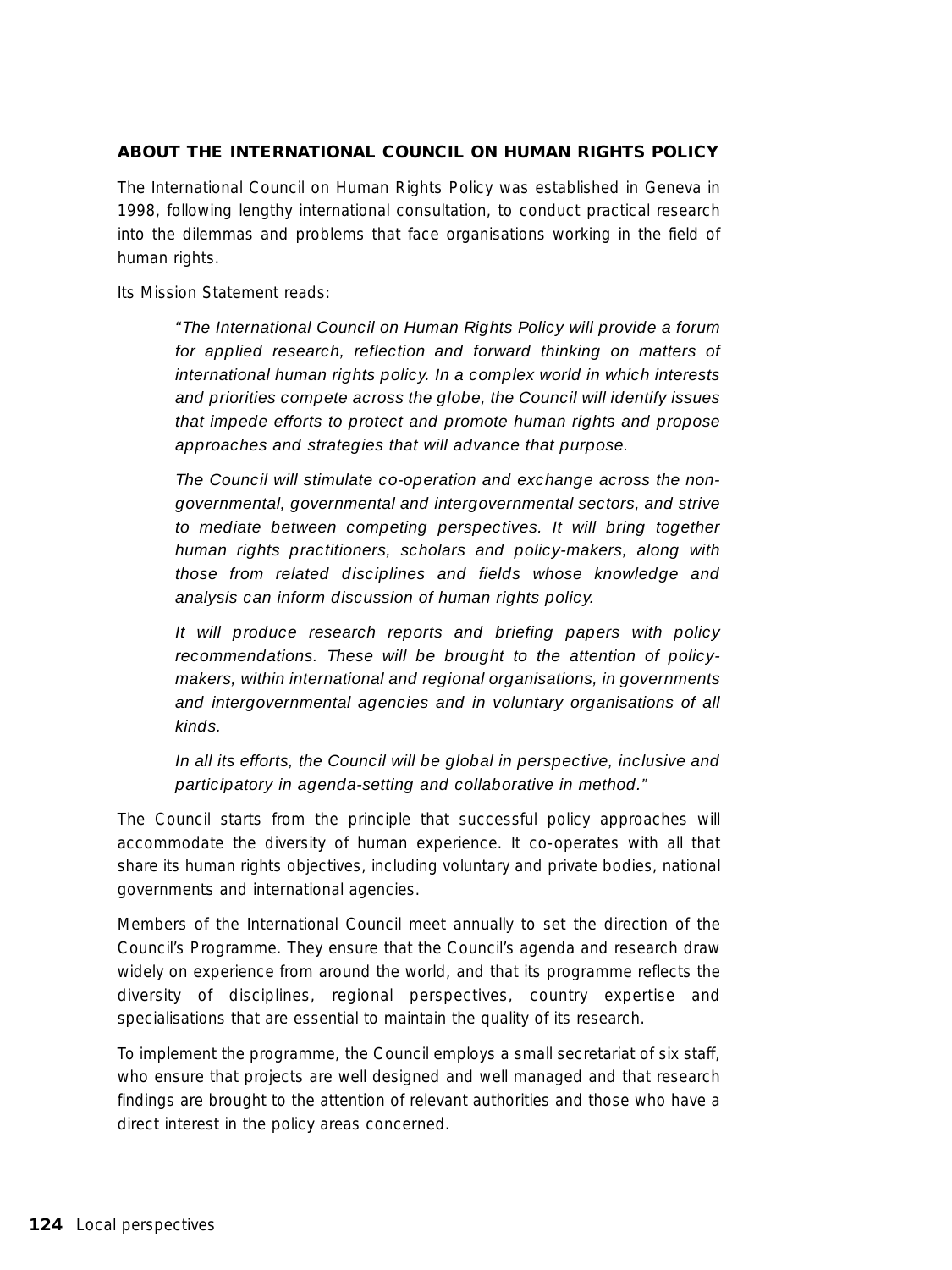# **THE INTERNATIONAL COUNCIL**

| Abdullahi An-Na'im             | Professor of Law, Emory University School of Law, Atlanta,<br>United States, Sudan.                                                                         |  |  |
|--------------------------------|-------------------------------------------------------------------------------------------------------------------------------------------------------------|--|--|
| Carlos Basombrio*              | Director, Instituto de Defensa Legal, Lima. Peru.                                                                                                           |  |  |
| Ligia Bolivar                  | Founder, Legal Defence Program, Venezuelan Program for<br>Human Rights Education and Action (PROVEA). Venezuela.                                            |  |  |
| Theo van Boven                 | Professor of International Law, University of Maastricht; former<br>Member of the UN Committee on the Elimination of Racial<br>Discrimination, Netherlands. |  |  |
| William Burklé*                | Banker; Board Member of Migros. Switzerland.                                                                                                                |  |  |
| Antonio Cancade Trindade       | Judge, the Inter-American Court of Human Rights; Professor of<br>International Law, University of Brasilia. Brazil.                                         |  |  |
| Stanley Cohen*                 | Professor of Sociology, London School of Economics.<br>United Kingdom.                                                                                      |  |  |
| Radhika Coomeraswamy           | UN Special Rapporteur on Violence against Women; Director,<br>the International Centre for Ethnic Studies, Colombo. Sri Lanka.                              |  |  |
| Yash Ghai*                     | Sir Y K Pao Professor of Public Law, Hong Kong.                                                                                                             |  |  |
| Thomas Hammarberg*             | Ambassador. Sweden.                                                                                                                                         |  |  |
| Bahey El Din Hassan            | Director, Cairo Institute for Human Rights Studies. Egypt.                                                                                                  |  |  |
| Ayesha Imam*                   | Co-ordinator, International Solidarity Network of Women Living<br>under Muslim Laws, Region West Africa. Nigeria.                                           |  |  |
| Hina Jilani*                   | Director, AGHS Legal Aid Cell, Lahore. Pakistan.                                                                                                            |  |  |
| Virginia Leary                 | Distinguished Service Professor of Law, State University of New<br>York at Buffalo. United States of America.                                               |  |  |
| Goenawan Mohamed<br>Indonesia. | Poet; Founder and former Editor of Tempo magazine,                                                                                                          |  |  |
| <b>Bacre Waly Ndiaye</b>       | Lawyer; Director of the Office of the UN High Commissioner for<br>Human Rights in New York. Senegal.                                                        |  |  |
| Margo Picken                   | Associate Fellow at the Centre for International Studies, London<br>School of Economics. United Kingdom.                                                    |  |  |
| N. Barney Pityana              | Chair, South African Human Rights Commission. South Africa.                                                                                                 |  |  |
| Daniel Ravindran               | Founder, Asian Forum for Human Rights and Development<br>(Forum-Asia). India.                                                                               |  |  |
| Dorothy Thomas                 | Consultant, Shaler Adams Foundation, United States of<br>America.                                                                                           |  |  |
| Renate Weber                   | Co-President, Romanian Helsinki Committee. Romania.                                                                                                         |  |  |

**\* Member of the Executive Board**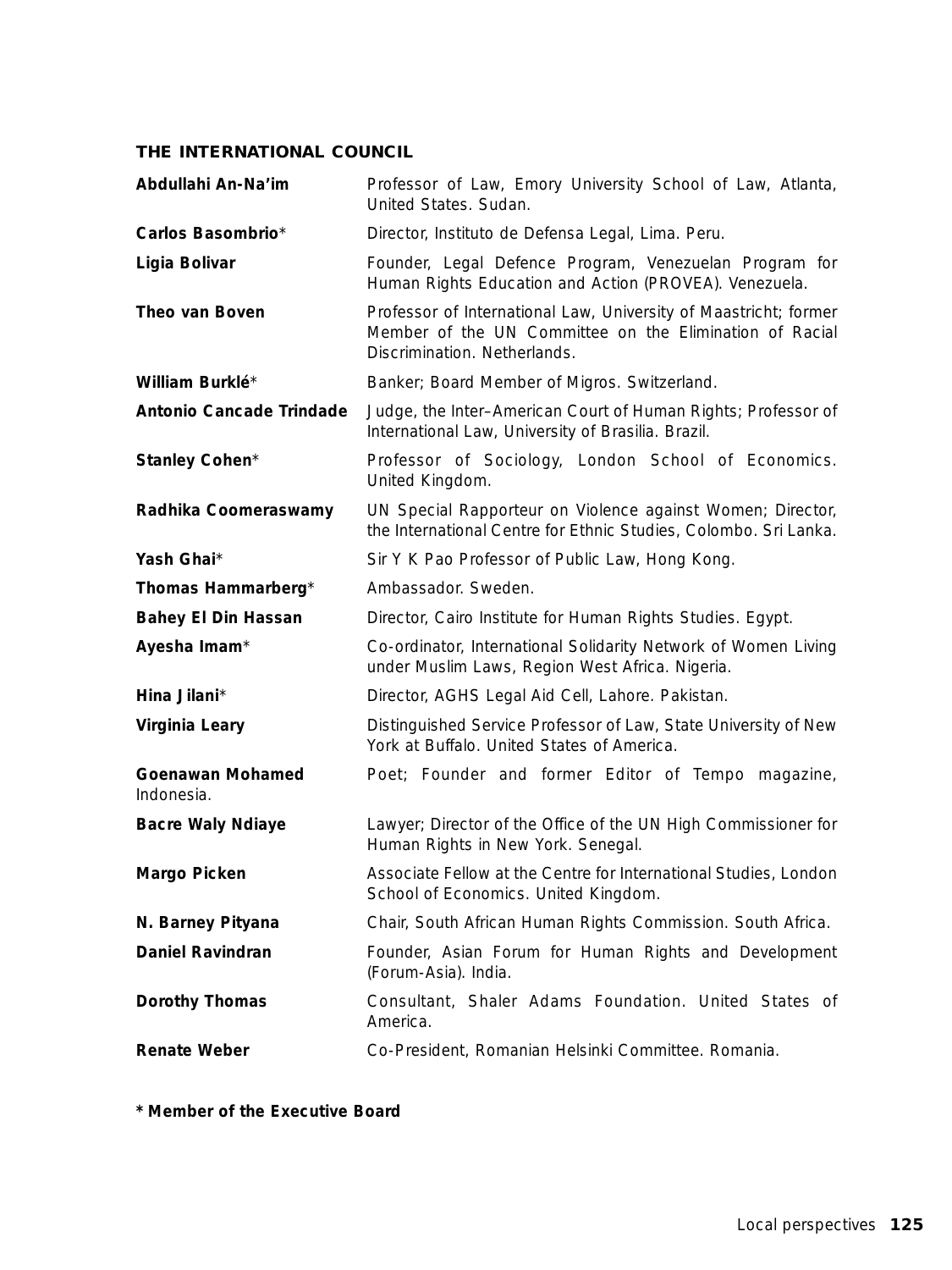### **ORDER FORM**

### **How to order publications and documents from the Council**

If you would like to order copies of this publication or information about other Council publications, please complete this form and return it to the Secretariat at the address given.

### *This publication*

**Ref. 104** *Local perspectives: foreign aid to the justice sector – Main Report*, International Council on Human Rights Policy, 2000, ISBN 2-940259-04-6, 132pp. 165mm x 220mm. Available in English. CHF. 36. (+ CHF. 3. – p.&p.).

Qty............ Total:........... (CHF.)

*Local perspectives: foreign aid to the justice sector – Summary of Findings*, International Council on Human Rights Policy, 2000, 16pp., 165mm x 220mm. Available in English, French and Spanish. CHF. 10. – (+ CHF. 3. – p.&p.).

Qty............ Total:........... (CHF.)

#### *Already published*

**Ref. 112** *The persistence & mutation of racism,* International Council on Human Rights Policy, *2000*, ISBN 2-940259-09-7, 28pp., 165mm x 220mm. Available in English, French and Spanish.  $CHF. 15 = (+CHF. 3. - p.8p.)$ Qty............ Total:........... (CHF.) **Ref. 102** *Performance & legitimacy: national human rights institutions – Main Report*, International Council on Human Rights Policy, 2000, ISBN 2- 940259-03-8, 148pp. 165mm x 220mm. Available in English. CHF. 36. – (+ CHF. 3. – p.&p.) Qty............ Total:........... (CHF.) *Performance & legitimacy: national human rights institutions – Summary of Findings*. International Council on Human Rights Policy, 2000, 16pp. 165mm x 220mm. Available in English, French, Spanish & Bahasa Indonesia. CHF. 10. – (+ p.&p.) Qty............ Total:........... (CHF.) **Ref. 103** *Taking Duties Seriously: Individual Duties in International Human Rights Law* – *A Commentary*, International Council on Human Rights Policy, 1999, ISBN 2-940259-00-3, 80pp., 165mm x 220mm. Currently available in English. CHF. 13.50. – (+ CHF. 3. – p.&p.) Qty............ Total:........... (CHF.) **Ref. 201** *Hard cases: bringing human rights violators to justice abroad – universal jurisdiction*, International Council on Human Rights Policy, 1999, ISBN 2-940259-01-1, 72pp., 165mm x 220mm. Available in English. Also available in Spanish from:

> IDL José Toribio Polo 248 Lima 18 Peru Tel: +511 4 410192; Fax:+511 4 424037 CHF. 15. – (+ Frs. 3. – p.&p.)

Qty............ Total:........... (CHF.)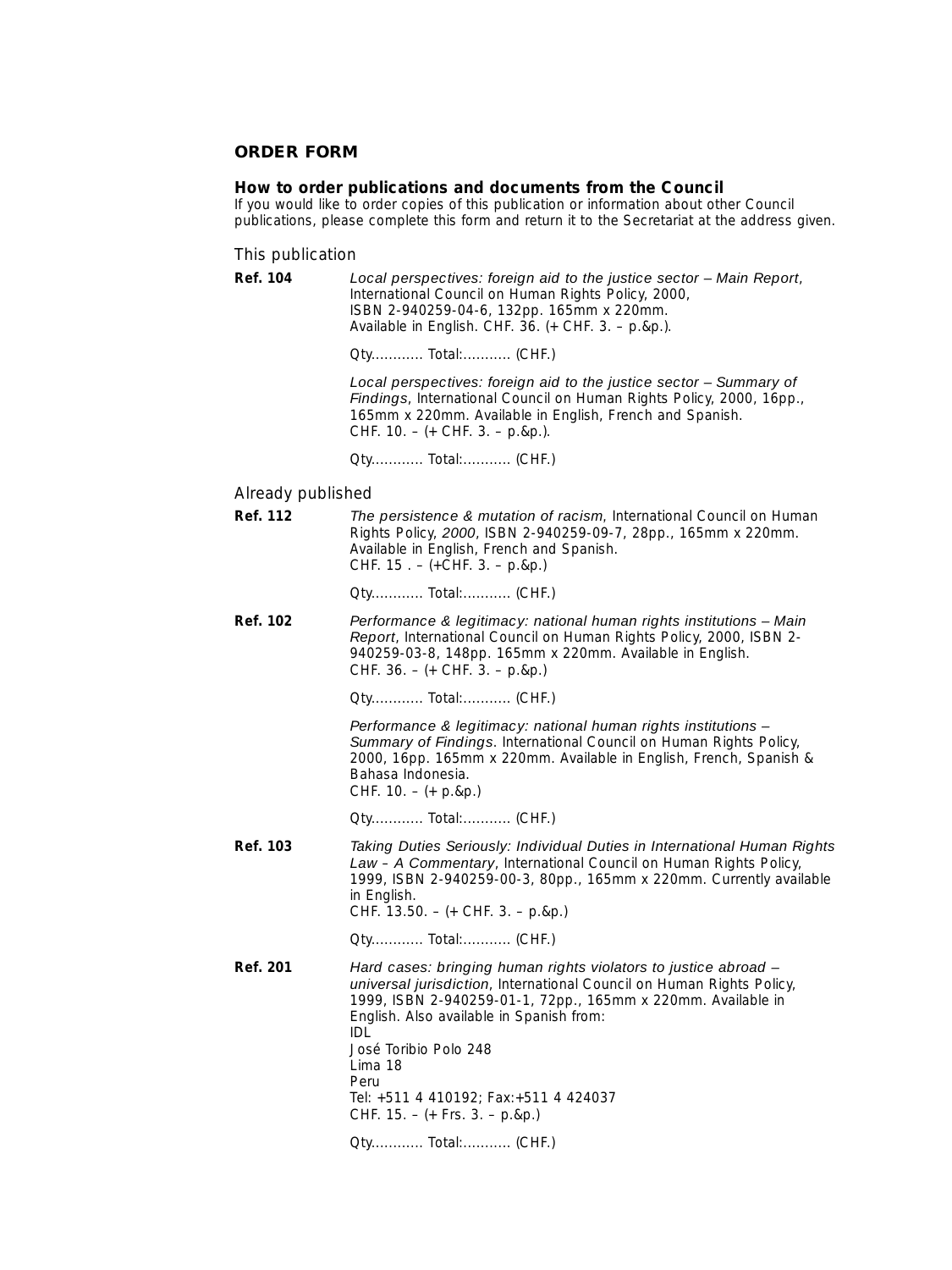### *Forthcoming publications*

| Ref. 105                                                                                                         | Ends & means: human rights approaches to armed groups,<br>International Council on Human Rights Policy, 2000, ISBN 2-940259-02-<br>X. Publication: July 2000.<br>CHF. $36. - (+p.8p.)$ |                 |  |
|------------------------------------------------------------------------------------------------------------------|----------------------------------------------------------------------------------------------------------------------------------------------------------------------------------------|-----------------|--|
|                                                                                                                  | Qty Total: (CHF.)                                                                                                                                                                      |                 |  |
| Ref. 107                                                                                                         | Human rights obligations of business under international law, Draft<br>report available December 2000.                                                                                 |                 |  |
|                                                                                                                  | Method of payment (please complete as appropriate):                                                                                                                                    |                 |  |
| Bank transfer: Please transfer to<br>Account No. S 3218.01.12 Banque Cantonale de Genève, CH-1211 Geneva 2:<br>П |                                                                                                                                                                                        |                 |  |
| Postal order (Switzerland only) CCP. 17-677255-7:<br>$\Box$                                                      |                                                                                                                                                                                        |                 |  |
| Bankers cheque (made payable to International Council on Human Rights Policy): $\Box$                            |                                                                                                                                                                                        |                 |  |
| Credit card: $\square$                                                                                           | MasterCard: □                                                                                                                                                                          | Visa: $\square$ |  |
| Card Number:                                                                                                     | Expiry date:                                                                                                                                                                           |                 |  |
| Name on Card:                                                                                                    | Signature:                                                                                                                                                                             |                 |  |
| Name:                                                                                                            |                                                                                                                                                                                        |                 |  |
| Organisation:                                                                                                    |                                                                                                                                                                                        |                 |  |
| Address:                                                                                                         |                                                                                                                                                                                        |                 |  |
| Postcode:                                                                                                        | City:                                                                                                                                                                                  | Country:        |  |
| Telephone:                                                                                                       | Fax:                                                                                                                                                                                   | Fmail:          |  |

**Please return the form by mail or fax to: International Council on Human Rights Policy 48, chemin du Grand-Montfleury P.O. Box 147, CH-1290 Versoix, Switzerland Tel: (41 22) 775 3300 Fax: (41 22) 775 3303**